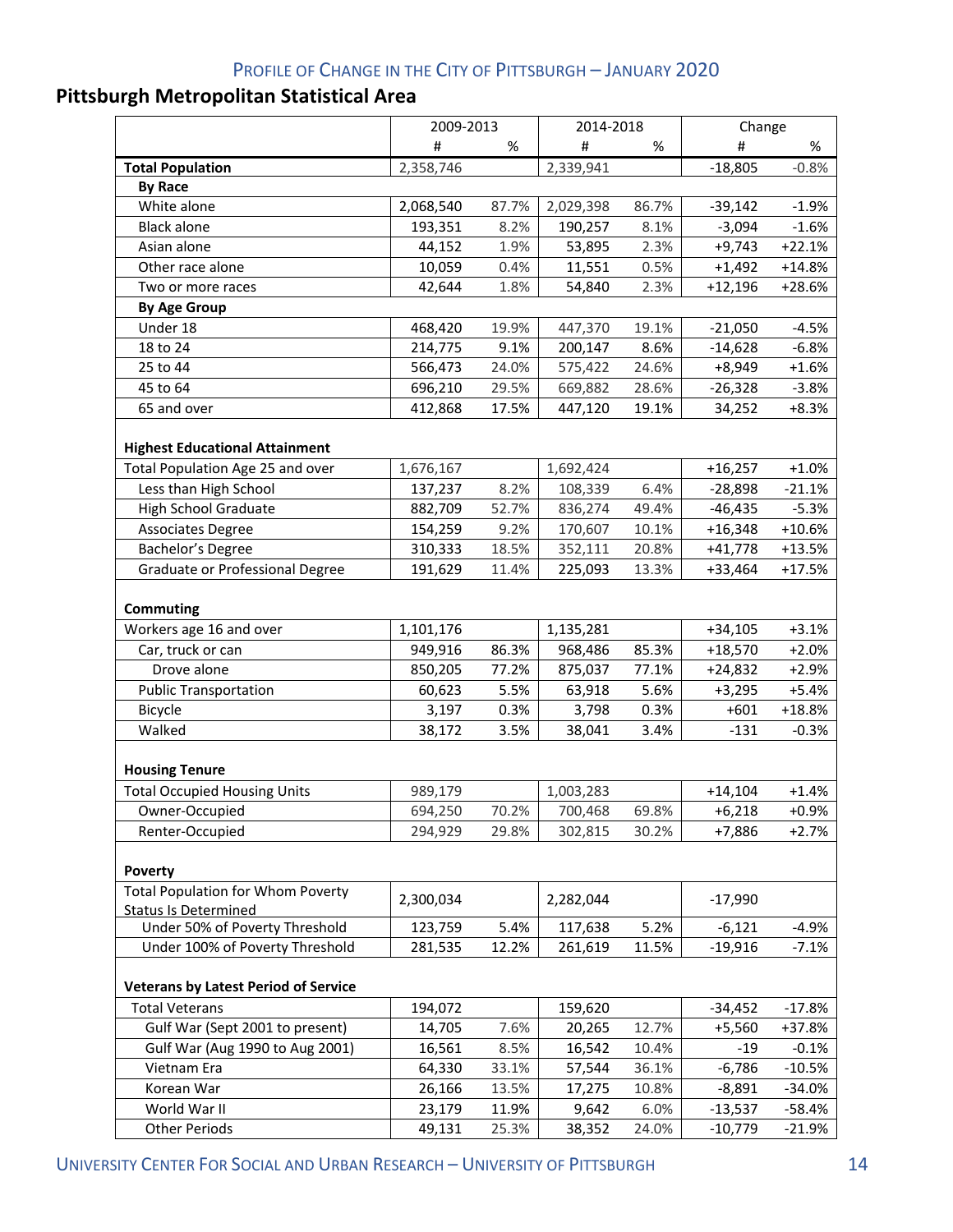## **Allegheny County**

|                                                                           | 2009-2013 |       | 2014-2018 |       | Change    |          |
|---------------------------------------------------------------------------|-----------|-------|-----------|-------|-----------|----------|
|                                                                           | #         | %     | #         | %     | #         | %        |
| <b>Total Population</b>                                                   | 1,226,933 |       | 1,225,561 |       | $-1,372$  | $-0.1%$  |
| <b>By Race</b>                                                            |           |       |           |       |           |          |
| White alone                                                               | 998,456   | 81.4% | 981,847   | 80.1% | $-16,609$ | $-1.7%$  |
| <b>Black alone</b>                                                        | 159,750   | 13.0% | 157,891   | 12.9% | $-1,859$  | $-1.2%$  |
| Asian alone                                                               | 36,286    | 3.0%  | 44,791    | 3.7%  | $+8,505$  | $+23.4%$ |
| Other race alone                                                          | 6,616     | 0.5%  | 7,358     | 0.6%  | $+742$    | $+11.2%$ |
| Two or more races                                                         | 25,825    | 2.1%  | 33,674    | 2.7%  | $+7,849$  | $+30.4%$ |
| <b>By Age Group</b>                                                       |           |       |           |       |           |          |
| Under 18                                                                  | 239,220   | 19.5% | 231,334   | 18.9% | $-7,886$  | $-3.3%$  |
| 18 to 24                                                                  | 121,588   | 9.9%  | 110,857   | 9.0%  | $-10,731$ | $-8.8%$  |
| 25 to 44                                                                  | 310,054   | 25.3% | 326,920   | 26.7% | $+16,866$ | $+5.4%$  |
| 45 to 64                                                                  | 349,326   | 28.5% | 334,480   | 27.3% | $-14,846$ | $-4.2%$  |
| 65 and over                                                               | 206,745   | 16.9% | 221,970   | 18.1% | 15,225    | $+7.4%$  |
| <b>Highest Educational Attainment</b><br>Total Population Age 25 and over | 866,479   |       | 883,370   |       | $+16,891$ | $+1.9%$  |
| Less than High School                                                     | 61,784    | 7.1%  | 50,463    | 5.7%  | $-11,321$ | $-18.3%$ |
| High School Graduate                                                      | 416,449   | 48.1% | 387,612   | 43.9% | $-28,837$ | $-6.9%$  |
|                                                                           |           |       |           |       |           |          |
| <b>Associates Degree</b>                                                  | 77,530    | 8.9%  | 85,731    | 9.7%  | $+8,201$  | $+10.6%$ |
| Bachelor's Degree                                                         | 183,300   | 21.2% | 210,011   | 23.8% | $+26,711$ | $+14.6%$ |
| Graduate or Professional Degree                                           | 127,416   | 14.7% | 149,553   | 16.9% | $+22,137$ | $+17.4%$ |
| <b>Commuting</b>                                                          |           |       |           |       |           |          |
| Workers age 16 and over                                                   | 588,387   |       | 613,550   |       | $+25,163$ | $+4.3%$  |
| Car, truck or can                                                         | 477,505   | 81.2% | 490,530   | 79.9% | $+13,025$ | $+2.7%$  |
| Drove alone                                                               | 421,574   | 71.6% | 438,421   | 71.5% | $+16,847$ | $+4.0%$  |
| <b>Public Transportation</b>                                              | 55,079    | 9.4%  | 58,049    | 9.5%  | $+2,970$  | $+5.4%$  |
| Bicycle                                                                   | 2,814     | 0.5%  | 3,515     | 0.6%  | $+701$    | $+24.9%$ |
| Walked                                                                    | 25,289    | 4.3%  | 25,215    | 4.1%  | $-74$     | $-0.3%$  |
| <b>Housing Tenure</b>                                                     |           |       |           |       |           |          |
| <b>Total Occupied Housing Units</b>                                       | 526,004   |       | 537,960   |       | $+11,956$ | $+2.3%$  |
| Owner-Occupied                                                            | 344,618   | 65.5% | 348,200   | 64.7% | $+3,582$  | $+1.0%$  |
| Renter-Occupied                                                           | 181,386   | 34.5% | 189,760   | 35.3% | $+8,374$  | $+4.6%$  |
| Poverty                                                                   |           |       |           |       |           |          |
| <b>Total Population for Whom Poverty</b><br><b>Status Is Determined</b>   | 1,193,906 |       | 1,192,733 |       | $-1,173$  |          |
| Under 50% of Poverty Threshold                                            | 70,628    | 5.9%  | 68,146    | 5.7%  | $-2,482$  | $-3.5%$  |
| Under 100% of Poverty Threshold                                           | 153,529   | 12.9% | 144,842   | 12.1% | $-8,687$  | $-5.7%$  |
| <b>Veterans by Latest Period of Service</b>                               |           |       |           |       |           |          |
| <b>Total Veterans</b>                                                     | 93,347    |       | 75,923    |       | $-17,424$ | $-18.7%$ |
| Gulf War (Sept 2001 to present)                                           | 7,266     | 7.8%  | 9,968     | 13.1% | $+2,702$  | $+37.2%$ |
| Gulf War (Aug 1990 to Aug 2001)                                           | 7,700     | 8.2%  | 7,189     | 9.5%  | $-511$    | $-6.6%$  |
| Vietnam Era                                                               | 29,658    | 31.8% | 26,628    | 35.1% | $-3,030$  | $-10.2%$ |
| Korean War                                                                | 12,744    | 13.7% | 9,092     | 12.0% | $-3,652$  | $-28.7%$ |
| World War II                                                              | 12,474    | 13.4% | 5,025     | 6.6%  | $-7,449$  | $-59.7%$ |
| <b>Other Periods</b>                                                      | 23,505    | 25.2% | 18,021    | 23.7% | $-5,484$  | $-23.3%$ |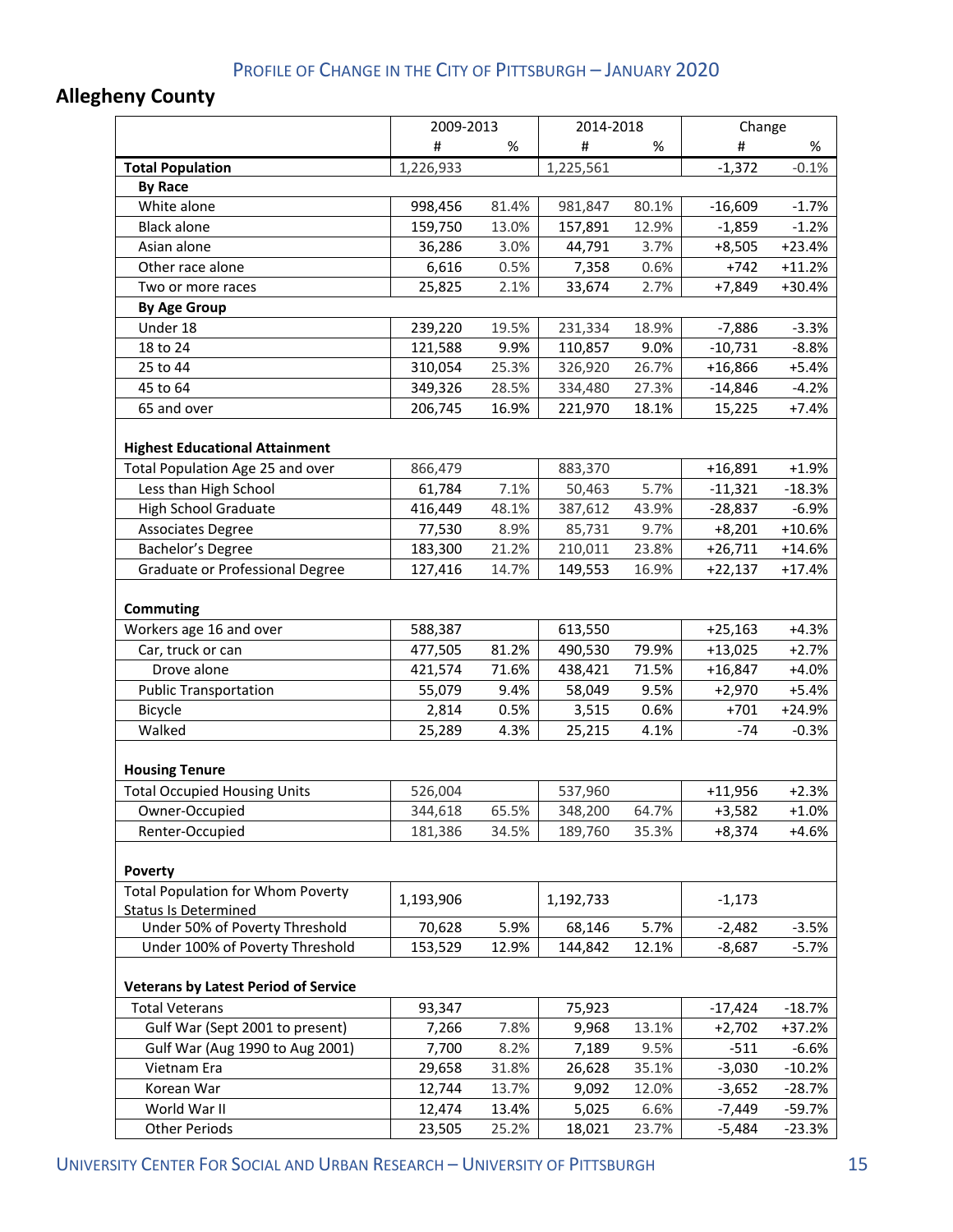# **City of Pittsburgh**

|                                                                         | 2009-2013 |       | 2014-2018 |       | Change    |          |
|-------------------------------------------------------------------------|-----------|-------|-----------|-------|-----------|----------|
|                                                                         | $\sharp$  | %     | #         | %     | #         | %        |
| <b>Total Population</b>                                                 | 306,062   |       | 303,587   |       | $-2,475$  | $-0.8%$  |
| <b>By Race</b>                                                          |           |       |           |       |           |          |
| White alone                                                             | 203,089   | 66.4% | 202,952   | 66.9% | $-137$    | $-0.1%$  |
| <b>Black alone</b>                                                      | 77,400    | 25.3% | 70,455    | 23.2% | $-6,945$  | $-9.0%$  |
| Asian alone                                                             | 14,248    | 4.7%  | 17,334    | 5.7%  | $+3,086$  | $+21.7%$ |
| Other race alone                                                        | 2,323     | 0.8%  | 2,371     | 0.8%  | $+48$     | $+2.1%$  |
| Two or more races                                                       | 9,002     | 2.9%  | 10,475    | 3.5%  | $+1,473$  | $+16.4%$ |
| <b>By Age Group</b>                                                     |           |       |           |       |           |          |
| Under 18                                                                | 50,192    | 16.4% | 45,992    | 15.1% | $-4,200$  | $-8.4%$  |
| 18 to 24                                                                | 53,832    | 17.6% | 51,475    | 17.0% | $-2,357$  | $-4.4%$  |
| 25 to 44                                                                | 87,681    | 28.6% | 96,011    | 31.6% | $+8,330$  | $+9.5%$  |
| 45 to 64                                                                | 71,339    | 23.3% | 65,926    | 21.7% | $-5,413$  | $-7.6%$  |
| 65 and over                                                             | 43,018    | 14.1% | 44,183    | 14.6% | 1,165     | $+2.7%$  |
| <b>Highest Educational Attainment</b>                                   |           |       |           |       |           |          |
| Total Population Age 25 and over                                        | 201,614   |       | 206,120   |       | $+4,506$  | $+2.2%$  |
| Less than High School                                                   | 19,319    | 9.6%  | 15,678    | 7.6%  | $-3,641$  | $-18.8%$ |
| <b>High School Graduate</b>                                             | 94,860    | 47.1% | 85,283    | 41.4% | $-9,577$  | $-10.1%$ |
| <b>Associates Degree</b>                                                | 15,959    | 7.9%  | 16,683    | 8.1%  | $+724$    | $+4.5%$  |
| Bachelor's Degree                                                       | 36,433    | 18.1% | 46,703    | 22.7% | $+10,270$ | $+28.2%$ |
| Graduate or Professional Degree                                         | 35,043    | 17.4% | 41,773    | 20.3% | $+6,730$  | $+19.2%$ |
| <b>Commuting</b>                                                        |           |       |           |       |           |          |
| Workers age 16 and over                                                 | 143,420   |       | 150,539   |       | $+7,119$  | $+5.0%$  |
| Car, truck or can                                                       | 93,161    | 65.0% | 96,034    | 63.8% | $+2,873$  | $+3.1%$  |
| Drove alone                                                             | 78,659    | 54.8% | 83,481    | 55.5% | $+4,822$  | $+6.1%$  |
| <b>Public Transportation</b>                                            | 25,082    | 17.5% | 26,902    | 17.9% | $+1,820$  | $+7.3%$  |
| Bicycle                                                                 | 2,370     | 1.7%  | 2,815     | 1.9%  | $+445$    | $+18.8%$ |
| Walked                                                                  | 16,031    | 11.2% | 16,049    | 10.7% | $+18$     | $+0.1%$  |
| <b>Housing Tenure</b>                                                   |           |       |           |       |           |          |
| <b>Total Occupied Housing Units</b>                                     | 133,005   |       | 136,275   |       | $+3,270$  | $+2.5%$  |
| Owner-Occupied                                                          | 64,957    | 48.8% | 65,158    | 47.8% | $+201$    | +0.3%    |
| Renter-Occupied                                                         | 68,048    | 51.2% | 71,117    | 52.2% | $+3,069$  | $+4.5%$  |
| <b>Poverty</b>                                                          |           |       |           |       |           |          |
| <b>Total Population for Whom Poverty</b><br><b>Status Is Determined</b> | 282,947   |       | 281,085   |       | $-1,862$  |          |
| Under 50% of Poverty Threshold                                          | 32,301    | 11.4% | 30,458    | 10.8% | $-1,843$  | $-5.7%$  |
| Under 100% of Poverty Threshold                                         | 63,807    | 22.6% | 60,149    | 21.4% | $-3,658$  | $-5.7%$  |
| <b>Veterans by Latest Period of Service</b>                             |           |       |           |       |           |          |
| <b>Total Veterans</b>                                                   | 19,404    |       | 16,254    |       | $-3,150$  | $-16.2%$ |
| Gulf War (Sept 2001 to present)                                         | 2,029     | 10.5% | 2,674     | 16.5% | $+645$    | +31.8%   |
| Gulf War (Aug 1990 to Aug 2001)                                         | 1,685     | 8.7%  | 1,671     | 10.3% | $-14$     | $-0.8%$  |
| Vietnam Era                                                             | 6,392     | 32.9% | 5,585     | 34.4% | $-807$    | $-12.6%$ |
| Korean War                                                              | 2,172     | 11.2% | 1,466     | 9.0%  | $-706$    | $-32.5%$ |
| World War II                                                            | 2,288     | 11.8% | 1,033     | 6.4%  | $-1,255$  | -54.9%   |
| <b>Other Periods</b>                                                    | 4,838     | 24.9% | 3,825     | 23.5% | $-1,013$  | $-20.9%$ |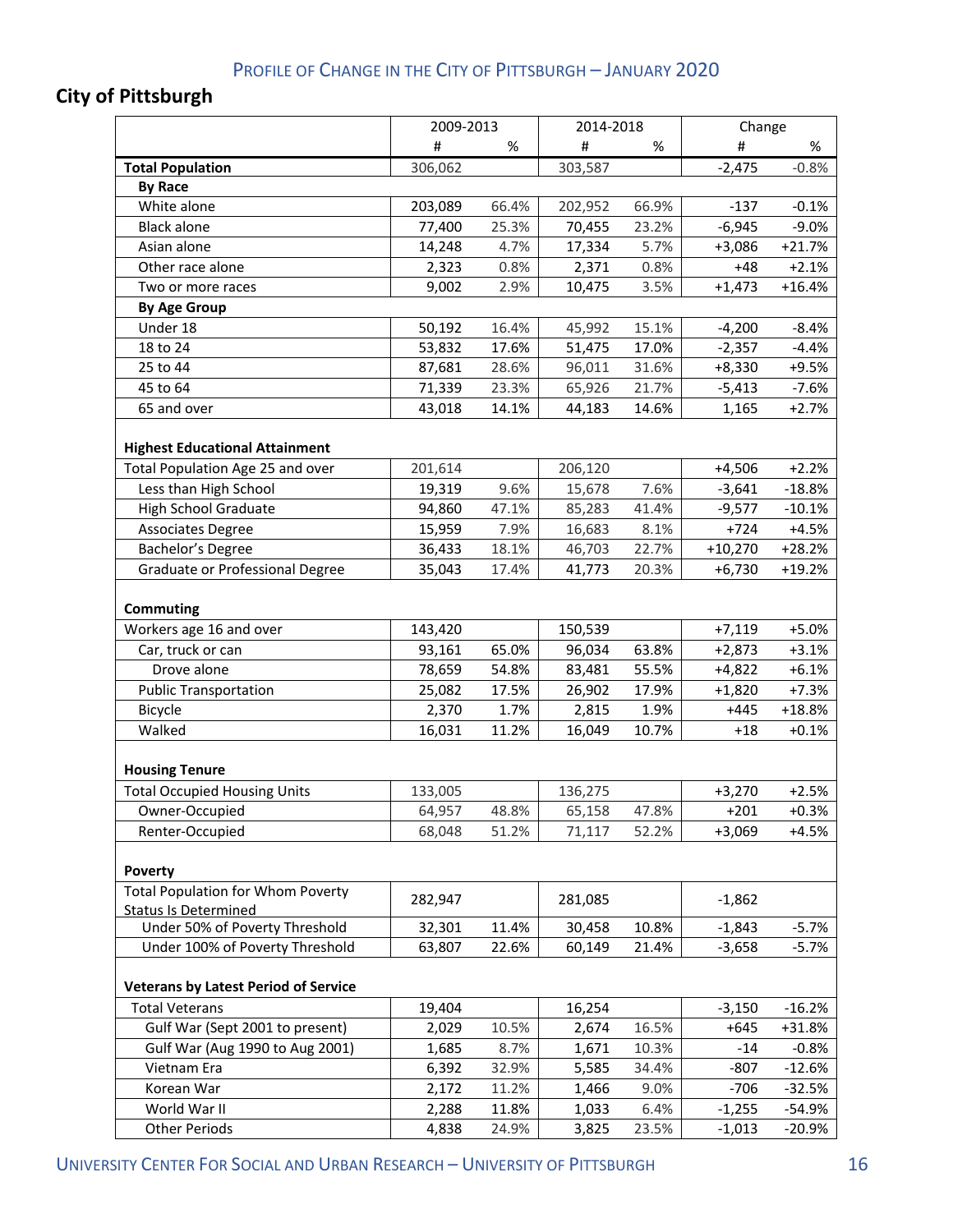# **Allegheny County Outside the City of Pittsburgh**

| 2009-2013                                                               |         | 2014-2018 |         | Change |                    |          |
|-------------------------------------------------------------------------|---------|-----------|---------|--------|--------------------|----------|
|                                                                         | #       | %         | #       | %      | #                  | %        |
| <b>Total Population</b>                                                 | 920,871 |           | 921,974 |        | $+1,103$           | 0.1%     |
| <b>By Race</b>                                                          |         |           |         |        |                    |          |
| White alone                                                             | 795,367 | 86.4%     | 778,895 | 84.5%  | $-16,472$          | $-2.1%$  |
| <b>Black alone</b>                                                      | 82,350  | 8.9%      | 87,436  | 9.5%   | $+5,086$           | $+6.2%$  |
| Asian alone                                                             | 22,038  | 2.4%      | 27,457  | 3.0%   | $+5,419$           | $+24.6%$ |
| Other race alone                                                        | 4,293   | 0.5%      | 4,987   | 0.5%   | $+694$             | $+16.2%$ |
| Two or more races                                                       | 16,823  | 1.8%      | 23,199  | 2.5%   | $+6,376$           | +37.9%   |
| <b>By Age Group</b>                                                     |         |           |         |        |                    |          |
| Under 18                                                                | 189,028 | 20.5%     | 185,342 | 20.1%  | $-3,686$           | $-1.9%$  |
| 18 to 24                                                                | 67,756  | 7.4%      | 59,382  | 6.4%   | $-8,374$           | $-12.4%$ |
| 25 to 44                                                                | 222,373 | 24.1%     | 230,909 | 25.0%  | $+8,536$           | $+3.8%$  |
| 45 to 64                                                                | 277,987 | 30.2%     | 268,554 | 29.1%  | $-9,433$           | $-3.4%$  |
| 65 and over                                                             | 163,727 | 17.8%     | 177,787 | 19.3%  | 14,060             | $+8.6%$  |
| <b>Highest Educational Attainment</b>                                   |         |           |         |        |                    |          |
| Total Population Age 25 and over                                        | 664,865 |           | 677,250 |        | $+12,385$          | $+1.9%$  |
| Less than High School                                                   | 42,465  | 6.4%      | 34,785  | 5.1%   | $-7,680$           | $-18.1%$ |
| <b>High School Graduate</b>                                             | 321,589 | 48.4%     | 302,329 | 44.6%  | $-19,260$          | $-6.0%$  |
| <b>Associates Degree</b>                                                | 61,571  | 9.3%      | 69,048  | 10.2%  | $+7,477$           | $+12.1%$ |
| Bachelor's Degree                                                       | 146,867 | 22.1%     | 163,308 | 24.1%  | $+16,441$          | $+11.2%$ |
| Graduate or Professional Degree                                         | 92,373  | 13.9%     | 107,780 | 15.9%  | $+15,407$          | $+16.7%$ |
| Commuting<br>Workers age 16 and over                                    | 444,967 |           | 463,011 |        | $+18,044$          | $+4.1%$  |
| Car, truck or can                                                       | 384,344 | 86.4%     | 394,496 | 85.2%  | $+10,152$          | $+2.6%$  |
| Drove alone                                                             | 342,915 | 77.1%     | 354,940 | 76.7%  | $+12,025$          | $+3.5%$  |
| <b>Public Transportation</b>                                            | 29,997  | 6.7%      | 31,147  | 6.7%   |                    | $+3.8%$  |
| Bicycle                                                                 | 444     | 0.1%      | 700     | 0.2%   | $+1,150$<br>$+256$ | +57.7%   |
| Walked                                                                  | 9,258   | 2.1%      | 9,166   | 2.0%   | $-92$              | $-1.0%$  |
|                                                                         |         |           |         |        |                    |          |
| <b>Housing Tenure</b>                                                   |         |           |         |        |                    |          |
| <b>Total Occupied Housing Units</b>                                     | 392,999 |           | 401,685 |        | $+8,686$           | $+2.2%$  |
| Owner-Occupied                                                          | 279,661 | 71.2%     | 283,042 | 70.5%  | $+3,381$           | $+1.2%$  |
| Renter-Occupied                                                         | 113,338 | 28.8%     | 118,643 | 29.5%  | $+5,305$           | $+4.7%$  |
| Poverty                                                                 |         |           |         |        |                    |          |
| <b>Total Population for Whom Poverty</b><br><b>Status Is Determined</b> | 910,959 |           | 911,648 |        | $+689$             |          |
| Under 50% of Poverty Threshold                                          | 38,327  | 4.2%      | 37,688  | 4.1%   | $-639$             | $-1.7%$  |
| Under 100% of Poverty Threshold                                         | 89,722  | 9.8%      | 84,693  | 9.3%   | $-5,029$           | -5.6%    |
| <b>Veterans by Latest Period of Service</b>                             |         |           |         |        |                    |          |
| <b>Total Veterans</b>                                                   | 73,943  |           | 59,669  |        | $-14,274$          | $-19.3%$ |
| Gulf War (Sept 2001 to present)                                         | 5,237   | 7.1%      | 7,294   | 12.2%  | $+2,057$           | +39.3%   |
| Gulf War (Aug 1990 to Aug 2001)                                         | 6,015   | 8.1%      | 5,518   | 9.2%   | $-497$             | $-8.3%$  |
| Vietnam Era                                                             | 23,266  | 31.5%     | 21,043  | 35.3%  | $-2,223$           | $-9.6%$  |
| Korean War                                                              | 10,572  | 14.3%     | 7,626   | 12.8%  | $-2,946$           | $-27.9%$ |
| World War II                                                            | 10,186  | 13.8%     | 3,992   | 6.7%   | $-6,194$           | $-60.8%$ |
| <b>Other Periods</b>                                                    | 18,667  | 25.2%     | 14,196  | 23.8%  | $-4,471$           | $-24.0%$ |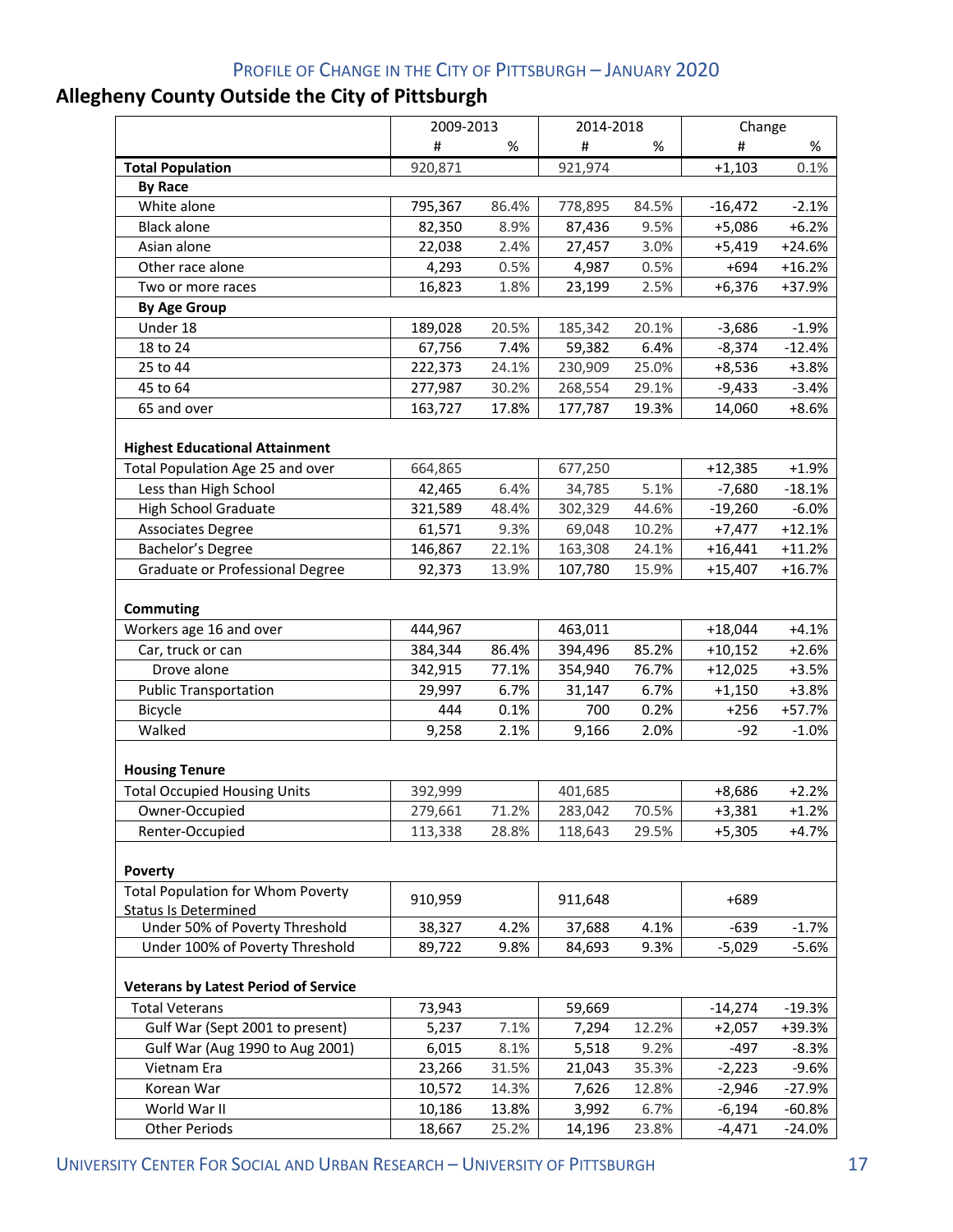# **Pittsburgh MSA Outside of Allegheny County**

|                                                                         | 2009-2013 |       | 2014-2018 |       | Change    |          |
|-------------------------------------------------------------------------|-----------|-------|-----------|-------|-----------|----------|
|                                                                         | #         | %     | #         | %     | #         | %        |
| <b>Total Population</b>                                                 | 1,131,813 |       | 1,114,380 |       | $-17,433$ | $-1.5%$  |
| <b>By Race</b>                                                          |           |       |           |       |           |          |
| White alone                                                             | 1,070,084 | 94.5% | 1,047,551 | 94.0% | $-22,533$ | $-2.1%$  |
| <b>Black alone</b>                                                      | 33,601    | 3.0%  | 32,366    | 2.9%  | $-1,235$  | $-3.7%$  |
| Asian alone                                                             | 7,866     | 0.7%  | 9,104     | 0.8%  | $+1,238$  | +15.7%   |
| Other race alone                                                        | 3,443     | 0.3%  | 4,193     | 0.4%  | $+750$    | $+21.8%$ |
| Two or more races                                                       | 16,819    | 1.5%  | 21,166    | 1.9%  | $+4,347$  | $+25.8%$ |
| <b>By Age Group</b>                                                     |           |       |           |       |           |          |
| Under 18                                                                | 229,200   | 20.3% | 216,036   | 19.4% | $-13,164$ | $-5.7%$  |
| 18 to 24                                                                | 93,187    | 8.2%  | 89,290    | 8.0%  | $-3,897$  | $-4.2%$  |
| 25 to 44                                                                | 256,419   | 22.7% | 248,502   | 22.3% | $-7,917$  | $-3.1%$  |
| 45 to 64                                                                | 346,884   | 30.6% | 335,402   | 30.1% | $-11,482$ | $-3.3%$  |
| 65 and over                                                             | 206,123   | 18.2% | 225,150   | 20.2% | 19,027    | $+9.2%$  |
| <b>Highest Educational Attainment</b>                                   | 809,688   |       |           |       | $-634$    |          |
| Total Population Age 25 and over                                        |           |       | 809,054   |       |           | $-0.1%$  |
| Less than High School                                                   | 75,453    | 9.3%  | 57,876    | 7.2%  | $-17,577$ | $-23.3%$ |
| <b>High School Graduate</b>                                             | 466,260   | 57.6% | 448,662   | 55.5% | $-17,598$ | $-3.8%$  |
| <b>Associates Degree</b>                                                | 76,729    | 9.5%  | 84,876    | 10.5% | $+8,147$  | $+10.6%$ |
| Bachelor's Degree                                                       | 127,033   | 15.7% | 142,100   | 17.6% | $+15,067$ | $+11.9%$ |
| Graduate or Professional Degree                                         | 64,213    | 7.9%  | 75,540    | 9.3%  | $+11,327$ | $+17.6%$ |
| Commuting<br>Workers age 16 and over                                    | 512,789   |       | 521,731   |       | $+8,942$  | $+1.7%$  |
| Car, truck or can                                                       | 472,411   | 92.1% | 477,956   | 91.6% | $+5,545$  | $+1.2%$  |
| Drove alone                                                             | 428,631   | 83.6% | 436,616   | 83.7% | +7,985    | $+1.9%$  |
|                                                                         | 5,544     | 1.1%  | 5,869     | 1.1%  | $+325$    | +5.9%    |
| <b>Public Transportation</b>                                            | 383       | 0.1%  | 283       | 0.1%  | $-100$    | $-26.1%$ |
| Bicycle<br>Walked                                                       | 12,883    | 2.5%  |           | 2.5%  |           |          |
|                                                                         |           |       | 12,826    |       | $-57$     | $-0.4%$  |
| <b>Housing Tenure</b>                                                   |           |       |           |       |           |          |
| <b>Total Occupied Housing Units</b>                                     | 463,175   |       | 465,323   |       | $+2,148$  | $+0.5%$  |
| Owner-Occupied                                                          | 349,632   | 75.5% | 352,268   | 75.7% | $+2,636$  | $+0.8%$  |
| Renter-Occupied                                                         | 113,543   | 24.5% | 113,055   | 24.3% | $-488$    | $-0.4%$  |
|                                                                         |           |       |           |       |           |          |
| Poverty                                                                 |           |       |           |       |           |          |
| <b>Total Population for Whom Poverty</b><br><b>Status Is Determined</b> | 1,106,128 |       | 1,089,311 |       | $-16,817$ |          |
| Under 50% of Poverty Threshold                                          | 53,131    | 4.8%  | 49,492    | 4.5%  | $-3,639$  | $-6.8%$  |
| Under 100% of Poverty Threshold                                         | 128,006   | 11.6% | 116,777   | 10.7% | $-11,229$ | $-8.8%$  |
| <b>Veterans by Latest Period of Service</b>                             |           |       |           |       |           |          |
| <b>Total Veterans</b>                                                   | 100,725   |       | 83,697    |       | $-17,028$ | $-16.9%$ |
| Gulf War (Sept 2001 to present)                                         | 7,439     | 7.4%  | 10,297    | 12.3% | $+2,858$  | +38.4%   |
| Gulf War (Aug 1990 to Aug 2001)                                         | 8,861     | 8.8%  | 9,353     | 11.2% | +492      | $+5.6%$  |
| Vietnam Era                                                             | 34,672    | 34.4% | 30,916    | 36.9% | $-3,756$  | $-10.8%$ |
| Korean War                                                              | 13,422    | 13.3% | 8,183     | 9.8%  | $-5,239$  | $-39.0%$ |
| World War II                                                            | 10,705    | 10.6% | 4,617     | 5.5%  | $-6,088$  | $-56.9%$ |
| <b>Other Periods</b>                                                    | 25,626    | 25.4% | 20,331    | 24.3% | $-5,295$  | $-20.7%$ |

UNIVERSITY CENTER FOR SOCIAL AND URBAN RESEARCH – UNIVERSITY OF PITTSBURGH **18**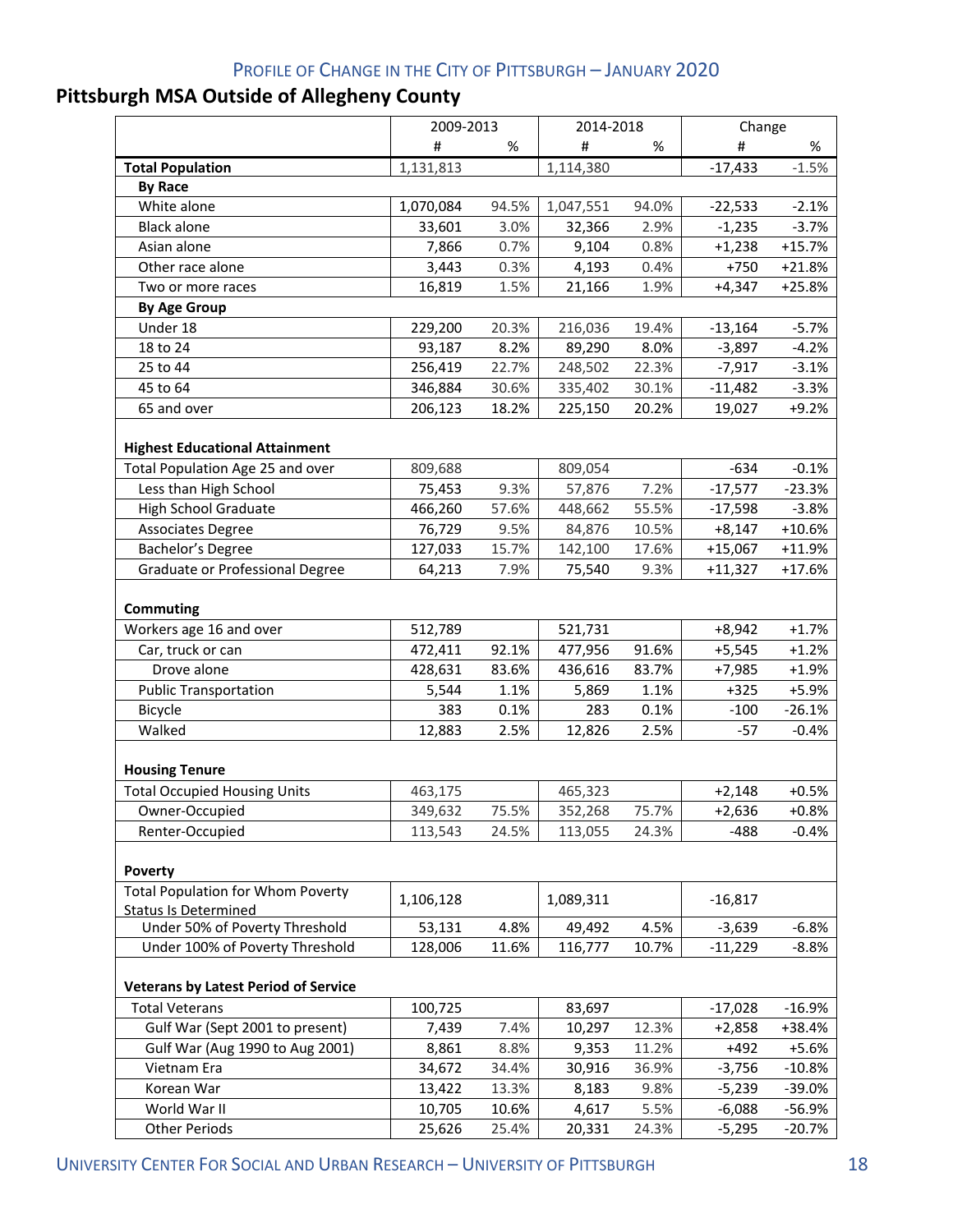## **Allegheny Center**

|                                                                           |                | 2009-2013 |                | 2014-2018 |        | Change     |
|---------------------------------------------------------------------------|----------------|-----------|----------------|-----------|--------|------------|
|                                                                           | #              | %         | #              | %         | #      | %          |
| <b>Total Population</b>                                                   | 982            |           | 1,478          |           | $+496$ | 50.5%      |
| <b>By Race</b>                                                            |                |           |                |           |        |            |
| White alone                                                               | 473            | 48.2%     | 822            | 55.6%     | $+349$ | +73.8%     |
| <b>Black alone</b>                                                        | 342            | 34.8%     | 400            | 27.1%     | $+58$  | $+17.0%$   |
| Asian alone                                                               | 114            | 11.6%     | 62             | 4.2%      | $-52$  | $-45.6%$   |
| Other race alone                                                          | 0              | 0.0%      | $\overline{7}$ | 0.5%      | $+7$   |            |
| Two or more races                                                         | 53             | 5.4%      | 187            | 12.7%     | $+134$ | +252.8%    |
| <b>By Age Group</b>                                                       |                |           |                |           |        |            |
| Under 18                                                                  | 138            | 14.1%     | 147            | 9.9%      | +9     | $+6.5%$    |
| 18 to 24                                                                  | 226            | 23.0%     | 278            | 18.8%     | $+52$  | $+23.0%$   |
| 25 to 44                                                                  | 275            | 28.0%     | 599            | 40.5%     | $+324$ | +117.8%    |
| 45 to 64                                                                  | 225            | 22.9%     | 195            | 13.2%     | $-30$  | $-13.3%$   |
| 65 and over                                                               | 118            | 12.0%     | 259            | 17.5%     | 141    | +119.5%    |
| <b>Highest Educational Attainment</b><br>Total Population Age 25 and over | 636            |           | 1,053          |           | $+417$ | $+65.6%$   |
| Less than High School                                                     | 103            | 16.2%     | 121            | 11.5%     | $+18$  | $+17.5%$   |
| <b>High School Graduate</b>                                               | 258            | 40.6%     | 334            | 31.7%     | $+76$  | +29.5%     |
| <b>Associates Degree</b>                                                  | 23             | 3.6%      | 133            | 12.6%     | $+110$ | +478.3%    |
| Bachelor's Degree                                                         | 150            | 23.6%     | 240            | 22.8%     | $+90$  | $+60.0%$   |
| Graduate or Professional Degree                                           | 102            | 16.0%     | 225            | 21.4%     | $+123$ | +120.6%    |
| Commuting<br>Workers age 16 and over                                      | 480            |           | 855            |           | $+375$ | $+78.1%$   |
| Car, truck or can                                                         | 188            | 39.2%     | 374            | 43.7%     | $+186$ | +98.9%     |
| Drove alone                                                               | 127            | 26.5%     | 342            | 40.0%     | $+215$ | +169.3%    |
| <b>Public Transportation</b>                                              | 59             | 12.3%     | 142            | 16.6%     | $+83$  | +140.7%    |
| Bicycle                                                                   | 6              | 1.3%      | 20             | 2.3%      | $+14$  | +233.3%    |
| Walked                                                                    | 201            | 41.9%     | 298            | 34.9%     | $+97$  | $+48.3%$   |
| <b>Housing Tenure</b>                                                     |                |           |                |           |        |            |
| <b>Total Occupied Housing Units</b>                                       | 584            |           | 972            |           | +388   | $+66.4%$   |
| Owner-Occupied                                                            | 45             | 7.7%      | 67             | 6.9%      | $+22$  | +48.9%     |
| Renter-Occupied                                                           | 539            | 92.3%     | 905            | 93.1%     | $+366$ | $+67.9%$   |
| Poverty                                                                   |                |           |                |           |        |            |
| <b>Total Population for Whom Poverty</b><br><b>Status Is Determined</b>   | 972            |           | 1,461          |           | +489   |            |
| Under 50% of Poverty Threshold                                            | 246            | 25.3%     | 194            | 13.3%     | $-52$  | $-21.1%$   |
| Under 100% of Poverty Threshold                                           | 424            | 43.6%     | 315            | 21.6%     | $-109$ | $-25.7%$   |
| <b>Veterans by Latest Period of Service</b>                               |                |           |                |           |        |            |
| <b>Total Veterans</b>                                                     | 106            |           | 41             |           | -65    | $-61.3%$   |
| Gulf War (Sept 2001 to present)                                           | 0              | 0.0%      | 0              | 0.0%      | 0      | <b>NA</b>  |
| Gulf War (Aug 1990 to Aug 2001)                                           | 0              | 0.0%      | $\overline{7}$ | 17.1%     | $+7$   |            |
| Vietnam Era                                                               | 74             | 69.8%     | 27             | 65.9%     | $-47$  | $-63.5%$   |
| Korean War                                                                | $\overline{7}$ | 6.6%      | 7              | 17.1%     | 0      | 0.0%       |
| World War II                                                              | 0              | 0.0%      | 0              | 0.0%      | 0      | NA         |
| <b>Other Periods</b>                                                      | 25             | 23.6%     | 0              | 0.0%      | $-25$  | $-100.0\%$ |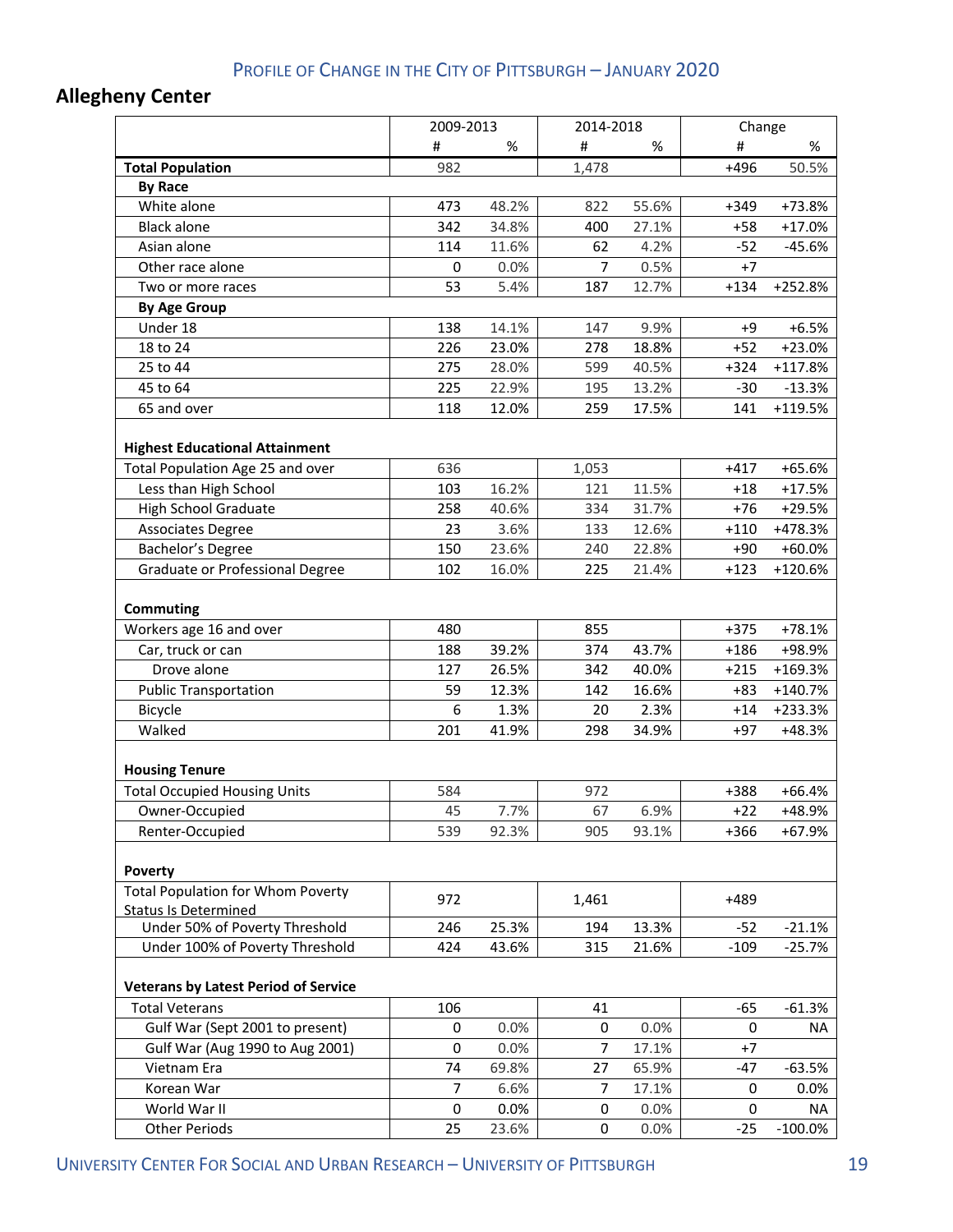## **Allegheny West**

|                                                              | 2009-2013   |       | 2014-2018           |       | Change |            |
|--------------------------------------------------------------|-------------|-------|---------------------|-------|--------|------------|
|                                                              | #           | %     | #                   | %     | #      | %          |
| <b>Total Population</b>                                      | 348         |       | 566                 |       | $+218$ | 62.6%      |
| <b>By Race</b>                                               |             |       |                     |       |        |            |
| White alone                                                  | 276         | 79.3% | 477                 | 84.3% | $+201$ | +72.8%     |
| <b>Black alone</b>                                           | 43          | 12.4% | 54                  | 9.5%  | $+11$  | $+25.6%$   |
| Asian alone                                                  | 0           | 0.0%  | 0                   | 0.0%  | 0      | NA.        |
| Other race alone                                             | $\mathbf 0$ | 0.0%  | 12                  | 2.1%  | $+12$  |            |
| Two or more races                                            | 29          | 8.3%  | 23                  | 4.1%  | $-6$   | $-20.7%$   |
| <b>By Age Group</b>                                          |             |       |                     |       |        |            |
| Under 18                                                     | 3           | 0.9%  | 99                  | 17.5% | $+96$  | +3200.0%   |
| 18 to 24                                                     | 47          | 13.5% | 22                  | 3.9%  | $-25$  | $-53.2%$   |
| 25 to 44                                                     | 110         | 31.6% | 304                 | 53.7% | $+194$ | $+176.4%$  |
| 45 to 64                                                     | 105         | 30.2% | 81                  | 14.3% | $-24$  | $-22.9%$   |
| 65 and over                                                  | 83          | 23.9% | 60                  | 10.6% | $-23$  | $-27.7%$   |
|                                                              |             |       |                     |       |        |            |
| <b>Highest Educational Attainment</b>                        |             |       |                     |       |        |            |
| Total Population Age 25 and over                             | 298         |       | 445                 |       | $+147$ | +49.3%     |
| Less than High School                                        | 35          | 11.7% |                     | 0.0%  | $-35$  | $-100.0\%$ |
| <b>High School Graduate</b>                                  | 81          | 27.2% | 62                  | 13.9% | $-19$  | $-23.5%$   |
| <b>Associates Degree</b>                                     | 24          | 8.1%  | 23                  | 5.2%  | $-1$   | $-4.2%$    |
| Bachelor's Degree                                            | 139         | 46.6% | 204                 | 45.8% | $+65$  | +46.8%     |
| Graduate or Professional Degree                              | 19          | 6.4%  | 156                 | 35.1% | $+137$ | +721.1%    |
|                                                              |             |       |                     |       |        |            |
| Commuting                                                    |             |       |                     |       |        |            |
| Workers age 16 and over                                      | 212         |       | 319                 |       | $+107$ | +50.5%     |
| Car, truck or can                                            | 102         | 48.1% | 190                 | 59.6% | $+88$  | $+86.3%$   |
| Drove alone                                                  | 84          | 39.6% | 188                 | 58.9% | $+104$ | +123.8%    |
| <b>Public Transportation</b>                                 | 19          | 9.0%  | 21                  | 6.6%  | $+2$   | $+10.5%$   |
| Bicycle                                                      | 0           | 0.0%  | 4                   | 1.3%  | $+4$   |            |
| Walked                                                       | 76          | 35.8% | 74                  | 23.2% | $-2$   | $-2.6%$    |
|                                                              |             |       |                     |       |        |            |
| <b>Housing Tenure</b><br><b>Total Occupied Housing Units</b> |             |       |                     |       | $+117$ |            |
|                                                              | 171         |       | 288                 |       |        | $+68.4%$   |
| Owner-Occupied                                               | 89          | 52.0% | 110                 | 38.2% | $+21$  | $+23.6%$   |
| Renter-Occupied                                              | 82          | 48.0% | 178                 | 61.8% | $+96$  | +117.1%    |
| Poverty                                                      |             |       |                     |       |        |            |
| <b>Total Population for Whom Poverty</b>                     | 330         |       | 566                 |       | $+236$ |            |
| <b>Status Is Determined</b>                                  |             |       |                     |       |        |            |
| Under 50% of Poverty Threshold                               | 17          | 5.2%  | 90                  | 15.9% | $+73$  | +429.4%    |
| Under 100% of Poverty Threshold                              | 36          | 10.9% | 104                 | 18.4% | $+68$  | +188.9%    |
| <b>Veterans by Latest Period of Service</b>                  |             |       |                     |       |        |            |
| <b>Total Veterans</b>                                        | 45          |       | 13                  |       | $-32$  | $-71.1%$   |
| Gulf War (Sept 2001 to present)                              | 11          | 24.4% | 0                   | 0.0%  | $-11$  | $-100.0%$  |
| Gulf War (Aug 1990 to Aug 2001)                              | $\pmb{0}$   |       |                     | 0.0%  | 0      |            |
| Vietnam Era                                                  |             | 0.0%  | 0<br>$\overline{7}$ |       |        | <b>NA</b>  |
|                                                              | 21          | 46.7% |                     | 53.8% | $-14$  | $-66.7%$   |
| Korean War                                                   | 0           | 0.0%  | 0                   | 0.0%  | 0      | NA.        |
| World War II                                                 | $\mathbf 0$ | 0.0%  | 0                   | 0.0%  | 0      | NA         |
| <b>Other Periods</b>                                         | 13          | 28.9% | 6                   | 46.2% | $-7$   | $-53.8%$   |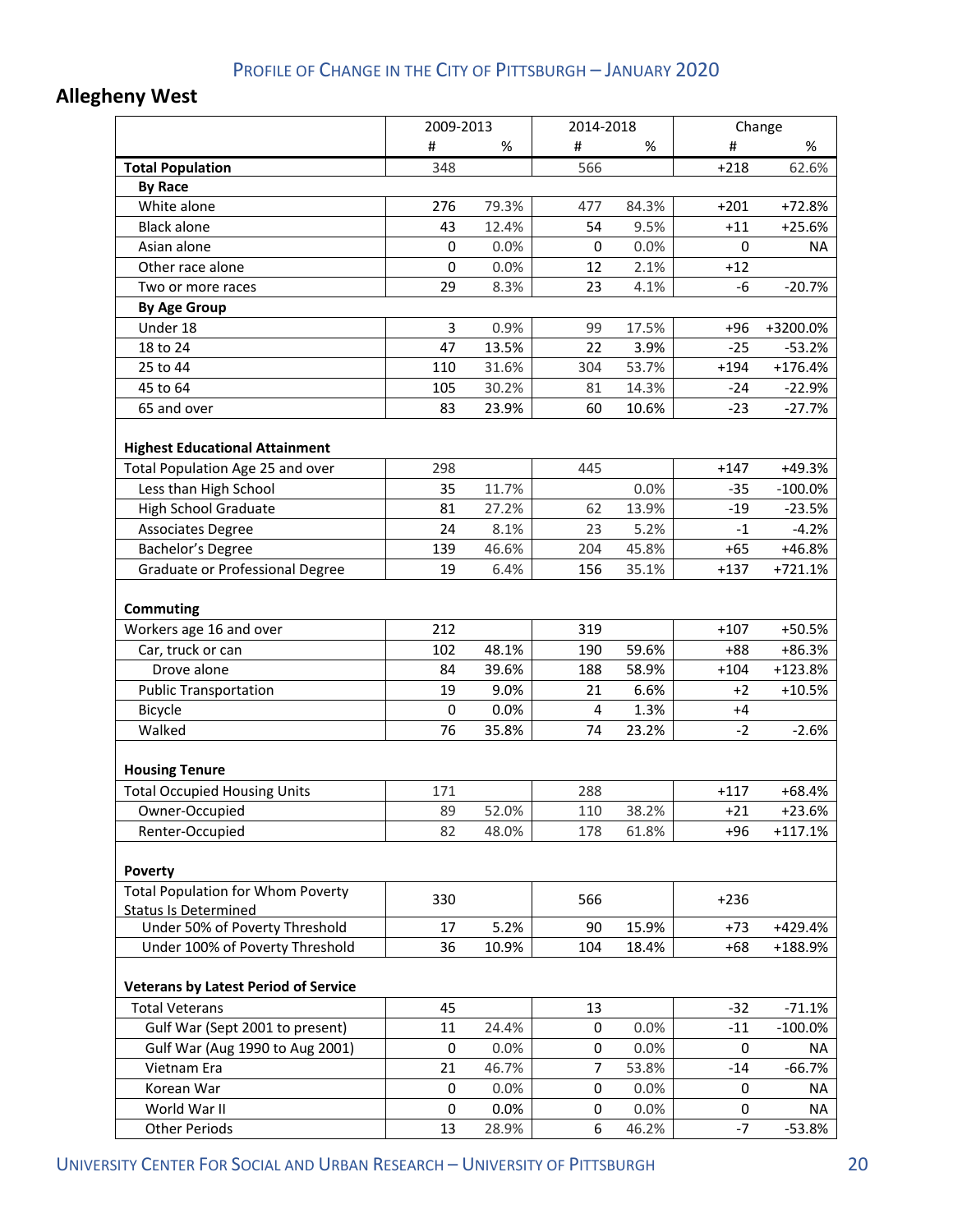#### **Allentown**

|                                             | 2009-2013   |       | 2014-2018 |       | Change |            |
|---------------------------------------------|-------------|-------|-----------|-------|--------|------------|
|                                             | #           | %     | #         | %     | #      | %          |
| <b>Total Population</b>                     | 2,638       |       | 2,372     |       | $-266$ | $-10.1%$   |
| <b>By Race</b>                              |             |       |           |       |        |            |
| White alone                                 | 1,780       | 67.5% | 998       | 42.1% | $-782$ | $-43.9%$   |
| <b>Black alone</b>                          | 756         | 28.7% | 1,151     | 48.5% | $+395$ | $+52.2%$   |
| Asian alone                                 | 0           | 0.0%  | 44        | 1.9%  | $+44$  |            |
| Other race alone                            | 0           | 0.0%  | 27        | 1.1%  | $+27$  |            |
| Two or more races                           | 102         | 3.9%  | 152       | 6.4%  | $+50$  | +49.0%     |
| <b>By Age Group</b>                         |             |       |           |       |        |            |
| Under 18                                    | 754         | 28.6% | 691       | 29.1% | $-63$  | $-8.4%$    |
| 18 to 24                                    | 165         | 6.3%  | 144       | 6.1%  | $-21$  | $-12.7%$   |
| 25 to 44                                    | 789         | 29.9% | 685       | 28.9% | $-104$ | $-13.2%$   |
| 45 to 64                                    | 640         | 24.3% | 673       | 28.4% | $+33$  | $+5.2%$    |
| 65 and over                                 | 290         | 11.0% | 179       | 7.5%  | $-111$ | $-38.3%$   |
|                                             |             |       |           |       |        |            |
| <b>Highest Educational Attainment</b>       |             |       |           |       |        |            |
| Total Population Age 25 and over            | 1,723       |       | 1,537     |       | $-186$ | $-10.8%$   |
| Less than High School                       | 148         | 8.6%  | 157       | 10.2% | $+9$   | $+6.1%$    |
| <b>High School Graduate</b>                 | 1,349       | 78.3% | 1,075     | 69.9% | $-274$ | $-20.3%$   |
| <b>Associates Degree</b>                    | 89          | 5.2%  | 113       | 7.4%  | $+24$  | $+27.0%$   |
| Bachelor's Degree                           | 64          | 3.7%  | 133       | 8.7%  | $+69$  | +107.8%    |
| Graduate or Professional Degree             | 73          | 4.2%  | 59        | 3.8%  | $-14$  | $-19.2%$   |
|                                             |             |       |           |       |        |            |
| Commuting                                   |             |       |           |       |        |            |
| Workers age 16 and over                     | 886         |       | 941       |       | $+55$  | $+6.2%$    |
| Car, truck or can                           | 622         | 70.2% | 628       | 66.7% | $+6$   | $+1.0%$    |
| Drove alone                                 | 524         | 59.1% | 516       | 54.8% | -8     | $-1.5%$    |
| <b>Public Transportation</b>                | 214         | 24.2% | 237       | 25.2% | $+23$  | $+10.7%$   |
| Bicycle                                     | 0           | 0.0%  | 0         | 0.0%  | 0      | <b>NA</b>  |
| Walked                                      | 6           | 0.7%  | 25        | 2.7%  | $+19$  | +316.7%    |
|                                             |             |       |           |       |        |            |
| <b>Housing Tenure</b>                       |             |       |           |       |        |            |
| <b>Total Occupied Housing Units</b>         | 1,121       |       | 937       |       | $-184$ | $-16.4%$   |
| Owner-Occupied                              | 615         | 54.9% | 313       | 33.4% | $-302$ | $-49.1%$   |
| Renter-Occupied                             | 506         | 45.1% | 624       | 66.6% | $+118$ | $+23.3%$   |
|                                             |             |       |           |       |        |            |
| Poverty                                     |             |       |           |       |        |            |
| <b>Total Population for Whom Poverty</b>    |             |       |           |       | $-266$ |            |
| <b>Status Is Determined</b>                 | 2,638       |       | 2,372     |       |        |            |
| Under 50% of Poverty Threshold              | 422         | 16.0% | 215       | 9.1%  | $-207$ | $-49.1%$   |
| Under 100% of Poverty Threshold             | 672         | 25.5% | 648       | 27.3% | $-24$  | $-3.6%$    |
|                                             |             |       |           |       |        |            |
| <b>Veterans by Latest Period of Service</b> |             |       |           |       |        |            |
| <b>Total Veterans</b>                       | 156         |       | 143       |       | $-13$  | $-8.3%$    |
| Gulf War (Sept 2001 to present)             | 33          | 21.2% | 23        | 16.1% | $-10$  | $-30.3%$   |
| Gulf War (Aug 1990 to Aug 2001)             | $\mathbf 0$ | 0.0%  | 20        | 14.0% | $+20$  |            |
| Vietnam Era                                 | 48          | 30.8% | 90        | 62.9% | $+42$  | +87.5%     |
| Korean War                                  | 15          | 9.6%  | 10        | 7.0%  | -5     | $-33.3%$   |
| World War II                                | 0           | 0.0%  | 0         | 0.0%  | 0      | NA         |
| <b>Other Periods</b>                        | 60          | 38.5% | 0         | 0.0%  | $-60$  | $-100.0\%$ |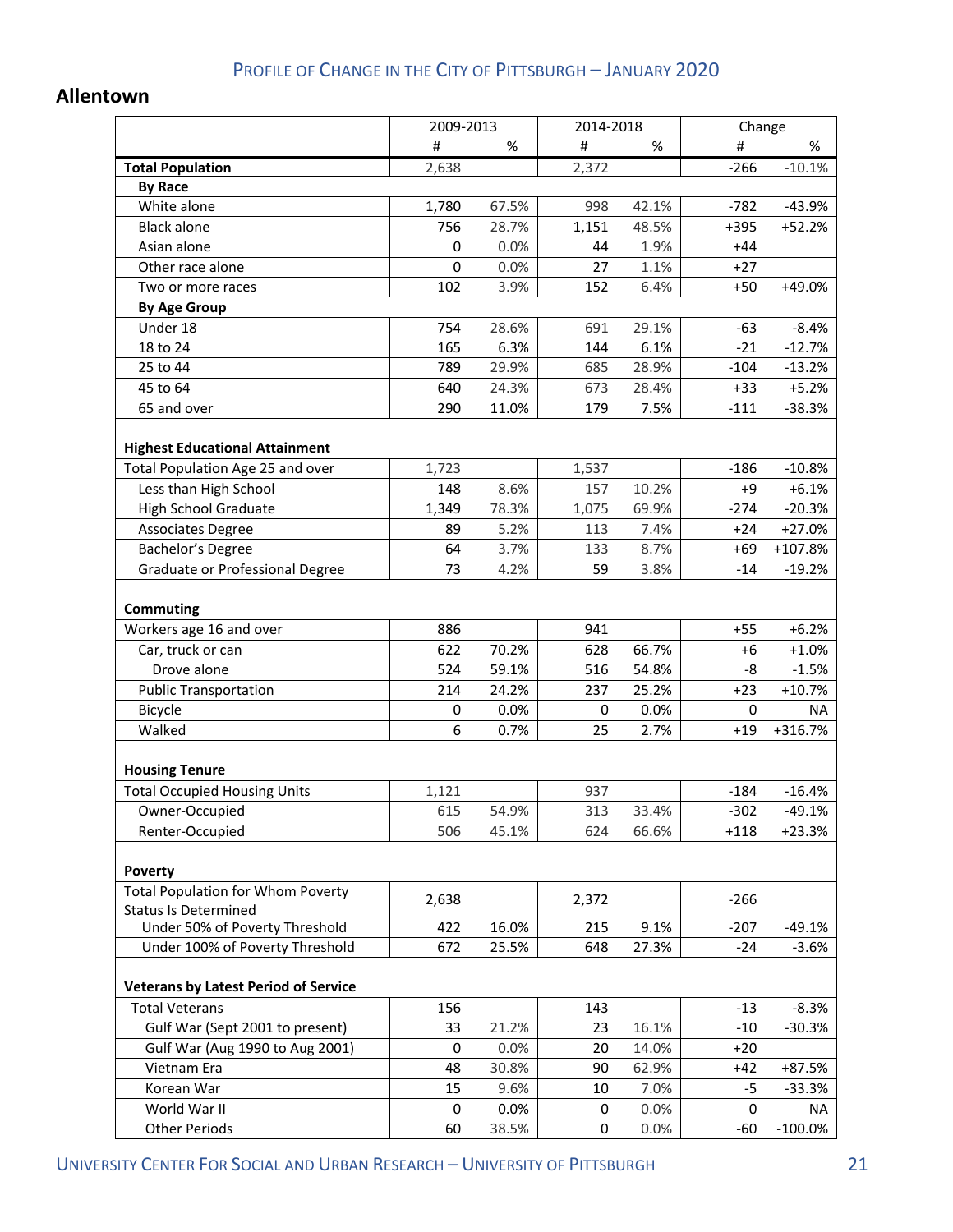## **Arlington**

|                                             | 2009-2013 |       | 2014-2018   |       | Change |            |
|---------------------------------------------|-----------|-------|-------------|-------|--------|------------|
|                                             | #         | %     | #           | %     | #      | %          |
| <b>Total Population</b>                     | 1,806     |       | 1,892       |       | $+86$  | 4.8%       |
| <b>By Race</b>                              |           |       |             |       |        |            |
| White alone                                 | 1,560     | 86.4% | 1,407       | 74.4% | $-153$ | $-9.8%$    |
| <b>Black alone</b>                          | 232       | 12.8% | 374         | 19.8% | $+142$ | $+61.2%$   |
| Asian alone                                 | 0         | 0.0%  | $\mathbf 0$ | 0.0%  | 0      | NA         |
| Other race alone                            | 0         | 0.0%  | 0           | 0.0%  | 0      | NA.        |
| Two or more races                           | 14        | 0.8%  | 111         | 5.9%  | $+97$  | +692.9%    |
| <b>By Age Group</b>                         |           |       |             |       |        |            |
| Under 18                                    | 414       | 22.9% | 324         | 17.1% | -90    | $-21.7%$   |
| 18 to 24                                    | 211       | 11.7% | 230         | 12.2% | $+19$  | $+9.0%$    |
| 25 to 44                                    | 439       | 24.3% | 553         | 29.2% | $+114$ | $+26.0%$   |
| 45 to 64                                    | 560       | 31.0% | 567         | 30.0% | $+7$   | $+1.3%$    |
| 65 and over                                 | 182       | 10.1% | 218         | 11.5% | 36     | +19.8%     |
| <b>Highest Educational Attainment</b>       |           |       |             |       |        |            |
| Total Population Age 25 and over            | 1,181     |       | 1,338       |       | $+157$ | $+13.3%$   |
| Less than High School                       | 188       | 15.9% | 222         | 16.6% | $+34$  | $+18.1%$   |
| <b>High School Graduate</b>                 | 825       | 69.9% | 810         | 60.5% | $-15$  | $-1.8%$    |
| <b>Associates Degree</b>                    | 89        | 7.5%  | 178         | 13.3% | +89    | +100.0%    |
| Bachelor's Degree                           | 58        | 4.9%  | 104         | 7.8%  | $+46$  | +79.3%     |
| Graduate or Professional Degree             | 21        | 1.8%  | 24          | 1.8%  | $+3$   | $+14.3%$   |
|                                             |           |       |             |       |        |            |
| Commuting                                   |           |       |             |       |        |            |
| Workers age 16 and over                     | 983       |       | 1,004       |       | $+21$  | $+2.1%$    |
| Car, truck or can                           | 766       | 77.9% | 761         | 75.8% | -5     | $-0.7%$    |
| Drove alone                                 | 548       | 55.7% | 604         | 60.2% | $+56$  | $+10.2%$   |
| <b>Public Transportation</b>                | 92        | 9.4%  | 132         | 13.1% | $+40$  | +43.5%     |
| Bicycle                                     | 19        | 1.9%  | 8           | 0.8%  | $-11$  | $-57.9%$   |
| Walked                                      | 34        | 3.5%  | 21          | 2.1%  | $-13$  | $-38.2%$   |
| <b>Housing Tenure</b>                       |           |       |             |       |        |            |
| <b>Total Occupied Housing Units</b>         | 681       |       | 723         |       | $+42$  | $+6.2%$    |
| Owner-Occupied                              | 490       | 72.0% | 565         | 78.1% | $+75$  | $+15.3%$   |
| Renter-Occupied                             | 191       | 28.0% | 158         | 21.9% | $-33$  | $-17.3%$   |
| <b>Poverty</b>                              |           |       |             |       |        |            |
| <b>Total Population for Whom Poverty</b>    |           |       |             |       |        |            |
| <b>Status Is Determined</b>                 | 1,806     |       | 1,882       |       | $+76$  |            |
| Under 50% of Poverty Threshold              | 80        | 4.4%  | 142         | 7.5%  | $+62$  | +77.5%     |
| Under 100% of Poverty Threshold             | 364       | 20.2% | 234         | 12.4% | $-130$ | $-35.7%$   |
| <b>Veterans by Latest Period of Service</b> |           |       |             |       |        |            |
| <b>Total Veterans</b>                       | 115       |       | 118         |       | $+3$   | $+2.6%$    |
| Gulf War (Sept 2001 to present)             | 0         | 0.0%  | 39          | 33.1% | $+39$  |            |
| Gulf War (Aug 1990 to Aug 2001)             | 19        | 16.5% | 0           | 0.0%  | $-19$  | $-100.0\%$ |
| Vietnam Era                                 | 27        | 23.5% | 40          | 33.9% | $+13$  | $+48.1%$   |
| Korean War                                  | 7         | 6.1%  | 6           | 5.1%  | $-1$   | $-14.3%$   |
| World War II                                | 5         | 4.3%  | 6           | 5.1%  | $+1$   | $+20.0%$   |
| <b>Other Periods</b>                        | 57        | 49.6% | 27          | 22.9% | $-30$  | $-52.6%$   |
|                                             |           |       |             |       |        |            |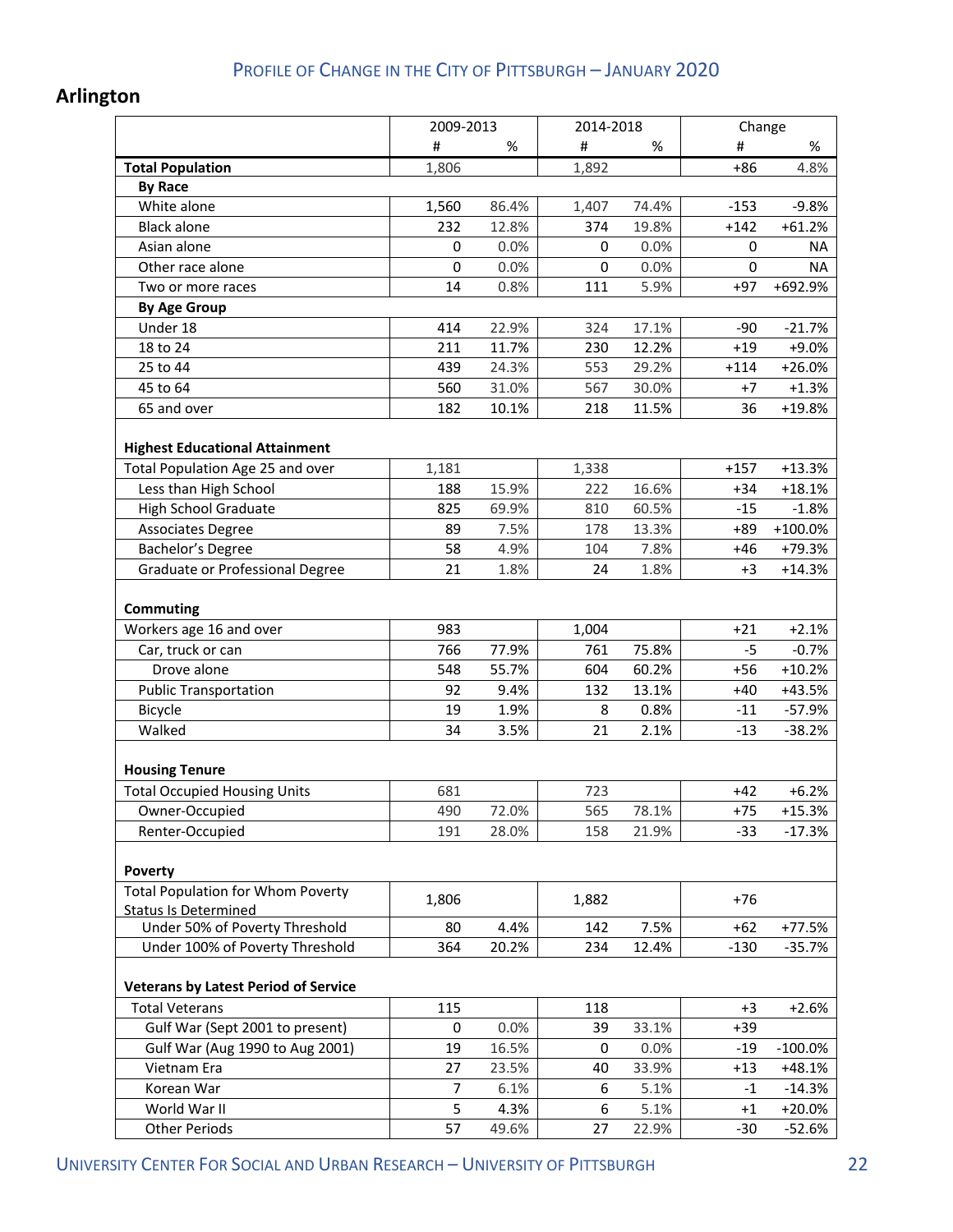## **Arlington Heights**

|                                                                           | 2009-2013 |        |     | 2014-2018 |                | Change     |  |
|---------------------------------------------------------------------------|-----------|--------|-----|-----------|----------------|------------|--|
|                                                                           | #         | %      | #   | %         | #              | %          |  |
| <b>Total Population</b>                                                   | 385       |        | 307 |           | $-78$          | $-20.3%$   |  |
| <b>By Race</b>                                                            |           |        |     |           |                |            |  |
| White alone                                                               | 74        | 19.2%  |     | 0.0%      | $-74$          | $-100.0\%$ |  |
| <b>Black alone</b>                                                        | 273       | 70.9%  | 307 | 100.0%    | $+34$          | $+12.5%$   |  |
| Asian alone                                                               | 0         | 0.0%   | 0   | 0.0%      | 0              | NA.        |  |
| Other race alone                                                          | 0         | 0.0%   | 0   | 0.0%      | 0              | <b>NA</b>  |  |
| Two or more races                                                         | 38        | 9.9%   | 0   | 0.0%      | $-38$          | $-100.0%$  |  |
| <b>By Age Group</b>                                                       |           |        |     |           |                |            |  |
| Under 18                                                                  | 171       | 44.4%  | 102 | 33.2%     | -69            | $-40.4%$   |  |
| 18 to 24                                                                  | 32        | 8.3%   | 26  | 8.5%      | $-6$           | $-18.8%$   |  |
| 25 to 44                                                                  | 72        | 18.7%  | 115 | 37.5%     | $+43$          | +59.7%     |  |
| 45 to 64                                                                  | 106       | 27.5%  | 58  | 18.9%     | $-48$          | $-45.3%$   |  |
| 65 and over                                                               | 4         | 1.0%   | 6   | 2.0%      | $\overline{2}$ | +50.0%     |  |
| <b>Highest Educational Attainment</b><br>Total Population Age 25 and over | 182       |        | 179 |           | $-3$           | $-1.6%$    |  |
| Less than High School                                                     | 137       | 75.3%  | 40  | 22.3%     | $-97$          | $-70.8%$   |  |
| <b>High School Graduate</b>                                               | 45        | 24.7%  | 98  | 54.7%     | $+53$          | +117.8%    |  |
| <b>Associates Degree</b>                                                  |           | 0.0%   | 22  | 12.3%     | $+22$          |            |  |
| Bachelor's Degree                                                         |           | 0.0%   | 19  | 10.6%     | $+19$          |            |  |
| Graduate or Professional Degree                                           |           | 0.0%   | 0   | 0.0%      | 0              | NA         |  |
| Commuting<br>Workers age 16 and over                                      | 63        |        | 121 |           | $+58$          | $+92.1%$   |  |
| Car, truck or can                                                         | 33        | 52.4%  | 46  | 38.0%     | $+13$          | +39.4%     |  |
| Drove alone                                                               | 33        | 52.4%  | 46  | 38.0%     | $+13$          | +39.4%     |  |
| <b>Public Transportation</b>                                              | 30        | 47.6%  | 60  | 49.6%     | $+30$          | $+100.0%$  |  |
| Bicycle                                                                   | 0         | 0.0%   | 0   | 0.0%      | 0              | NA         |  |
| Walked                                                                    | 0         | 0.0%   | 15  | 12.4%     | $+15$          |            |  |
| <b>Housing Tenure</b>                                                     |           |        |     |           |                |            |  |
| <b>Total Occupied Housing Units</b>                                       | 175       |        | 183 |           | $+8$           | $+4.6%$    |  |
| Owner-Occupied                                                            |           | 0.0%   |     | 0.0%      | 0              | NA         |  |
| Renter-Occupied                                                           | 175       | 100.0% | 183 | 100.0%    | $+8$           | $+4.6%$    |  |
| Poverty                                                                   |           |        |     |           |                |            |  |
| <b>Total Population for Whom Poverty</b><br><b>Status Is Determined</b>   | 385       |        | 307 |           | $-78$          |            |  |
| Under 50% of Poverty Threshold                                            | 162       | 42.1%  | 143 | 46.6%     | $-19$          | $-11.7%$   |  |
| Under 100% of Poverty Threshold                                           | 292       | 75.8%  | 197 | 64.2%     | $-95$          | $-32.5%$   |  |
| <b>Veterans by Latest Period of Service</b>                               |           |        |     |           |                |            |  |
| <b>Total Veterans</b>                                                     | 15        |        | 21  |           | $+6$           | +40.0%     |  |
| Gulf War (Sept 2001 to present)                                           | 0         | 0.0%   | 15  | 71.4%     | $+15$          |            |  |
| Gulf War (Aug 1990 to Aug 2001)                                           | 0         | 0.0%   | 0   | 0.0%      | 0              | NA         |  |
| Vietnam Era                                                               | 15        | 100.0% | 6   | 28.6%     | -9             | $-60.0%$   |  |
| Korean War                                                                | 0         | 0.0%   | 0   | 0.0%      | 0              | NA         |  |
| World War II                                                              | 0         | 0.0%   | 0   | 0.0%      | 0              | NA.        |  |
| <b>Other Periods</b>                                                      | 0         | 0.0%   | 0   | 0.0%      | 0              | NA         |  |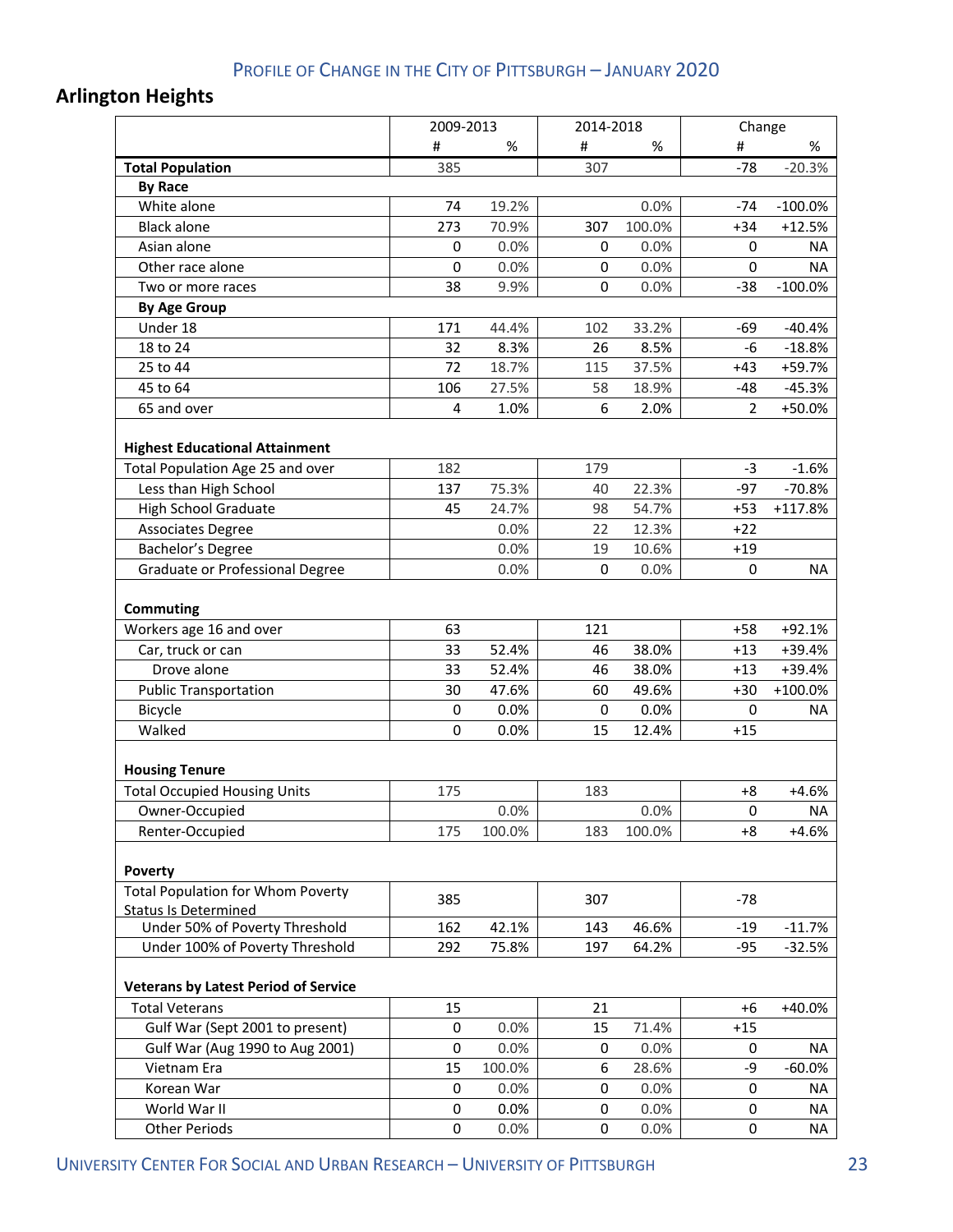### **Banksville**

|                                                                           | 2009-2013 |       | 2014-2018   |       | Change           |            |
|---------------------------------------------------------------------------|-----------|-------|-------------|-------|------------------|------------|
|                                                                           | #         | $\%$  | #           | %     | #                | %          |
| <b>Total Population</b>                                                   | 4,209     |       | 3,840       |       | $-369$           | $-8.8%$    |
| <b>By Race</b>                                                            |           |       |             |       |                  |            |
| White alone                                                               | 3,685     | 87.6% | 3,099       | 80.7% | $-586$           | $-15.9%$   |
| <b>Black alone</b>                                                        | 131       | 3.1%  | 151         | 3.9%  | $+20$            | $+15.3%$   |
| Asian alone                                                               | 181       | 4.3%  | 443         | 11.5% | $+262$           | $+144.8%$  |
| Other race alone                                                          | 20        | 0.5%  | $\mathbf 0$ | 0.0%  | $-20$            | $-100.0\%$ |
| Two or more races                                                         | 192       | 4.6%  | 147         | 3.8%  | $-45$            | $-23.4%$   |
| <b>By Age Group</b>                                                       |           |       |             |       |                  |            |
| Under 18                                                                  | 544       | 12.9% | 307         | 8.0%  | $-237$           | $-43.6%$   |
| 18 to 24                                                                  | 298       | 7.1%  | 454         | 11.8% | $+156$           | $+52.3%$   |
| 25 to 44                                                                  | 1,327     | 31.5% | 1,267       | 33.0% | $-60$            | $-4.5%$    |
| 45 to 64                                                                  | 1,143     | 27.2% | 1,063       | 27.7% | $-80$            | $-7.0%$    |
| 65 and over                                                               | 897       | 21.3% | 749         | 19.5% | $-148$           | $-16.5%$   |
| <b>Highest Educational Attainment</b><br>Total Population Age 25 and over | 3,374     |       | 3,079       |       | $-295$           | $-8.7%$    |
| Less than High School                                                     | 116       | 3.4%  | 296         | 9.6%  | $+180$           | $+155.2%$  |
|                                                                           | 1,641     | 48.6% |             | 43.5% |                  |            |
| <b>High School Graduate</b>                                               |           |       | 1,338       |       | $-303$           | $-18.5%$   |
| <b>Associates Degree</b>                                                  | 368       | 10.9% | 180<br>857  | 5.8%  | $-188$<br>$+143$ | $-51.1%$   |
| Bachelor's Degree                                                         | 714       | 21.2% |             | 27.8% |                  | $+20.0%$   |
| Graduate or Professional Degree                                           | 535       | 15.9% | 408         | 13.3% | $-127$           | $-23.7%$   |
| <b>Commuting</b>                                                          |           |       |             |       |                  |            |
| Workers age 16 and over                                                   | 2,262     |       | 2,361       |       | $+99$            | $+4.4%$    |
| Car, truck or can                                                         | 1,947     | 86.1% | 2,054       | 87.0% | $+107$           | $+5.5%$    |
| Drove alone                                                               | 1,570     | 69.4% | 1,839       | 77.9% | $+269$           | $+17.1%$   |
| <b>Public Transportation</b>                                              | 187       | 8.3%  | 122         | 5.2%  | $-65$            | $-34.8%$   |
| Bicycle                                                                   | 0         | 0.0%  | $\mathbf 0$ | 0.0%  | 0                | <b>NA</b>  |
| Walked                                                                    | 80        | 3.5%  | 86          | 3.6%  | $+6$             | $+7.5%$    |
| <b>Housing Tenure</b>                                                     |           |       |             |       |                  |            |
| <b>Total Occupied Housing Units</b>                                       | 1,992     |       | 1,864       |       | $-128$           | $-6.4%$    |
| Owner-Occupied                                                            | 929       | 46.6% | 1,033       | 55.4% | $+104$           | $+11.2%$   |
| Renter-Occupied                                                           | 1,063     | 53.4% | 831         | 44.6% | $-232$           | $-21.8%$   |
| Poverty                                                                   |           |       |             |       |                  |            |
| <b>Total Population for Whom Poverty</b><br><b>Status Is Determined</b>   | 3,981     |       | 3,677       |       | $-304$           |            |
| Under 50% of Poverty Threshold                                            | 102       | 2.6%  | 161         | 4.4%  | $+59$            | +57.8%     |
| Under 100% of Poverty Threshold                                           | 226       | 5.7%  | 349         | 9.5%  | $+123$           | $+54.4%$   |
| <b>Veterans by Latest Period of Service</b>                               |           |       |             |       |                  |            |
| <b>Total Veterans</b>                                                     | 388       |       | 210         |       | $-178$           | $-45.9%$   |
| Gulf War (Sept 2001 to present)                                           | 67        | 17.3% | 22          | 10.5% | $-45$            | $-67.2%$   |
| Gulf War (Aug 1990 to Aug 2001)                                           | 11        | 2.8%  | 48          | 22.9% | $+37$            | +336.4%    |
| Vietnam Era                                                               | 89        | 22.9% | 31          | 14.8% | $-58$            | $-65.2%$   |
| Korean War                                                                | 79        | 20.4% | 8           | 3.8%  | $-71$            | -89.9%     |
| World War II                                                              | 44        | 11.3% | 41          | 19.5% | -3               | $-6.8%$    |
| <b>Other Periods</b>                                                      | 98        | 25.3% | 60          | 28.6% | $-38$            | $-38.8%$   |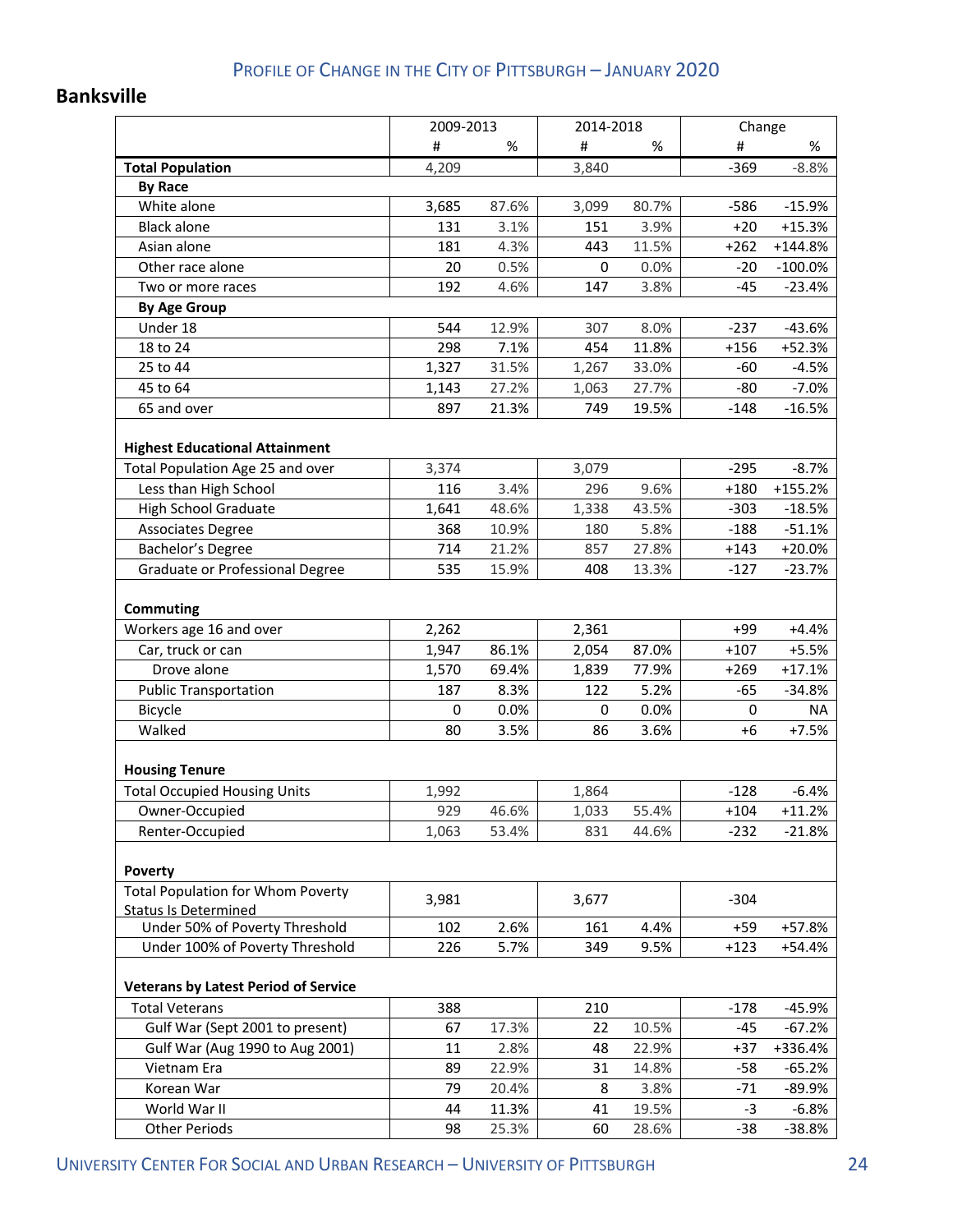# **Bedford Dwellings**

|                                                                         | 2009-2013 |               |                    | 2014-2018     |            | Change         |
|-------------------------------------------------------------------------|-----------|---------------|--------------------|---------------|------------|----------------|
|                                                                         | #         | %             | #                  | %             | #          | %              |
| <b>Total Population</b>                                                 | 1,138     |               | 1,292              |               | $+154$     | 13.5%          |
| <b>By Race</b>                                                          |           |               |                    |               |            |                |
| White alone                                                             | 36        | 3.2%          | 26                 | 2.0%          | $-10$      | $-27.8%$       |
| <b>Black alone</b>                                                      | 1,049     | 92.2%         | $\overline{1,}255$ | 97.1%         | $+206$     | $+19.6%$       |
| Asian alone                                                             | 13        | 1.1%          | 0                  | 0.0%          | $-13$      | $-100.0\%$     |
| Other race alone                                                        | 40        | 3.5%          | $\mathbf 0$        | 0.0%          | $-40$      | $-100.0\%$     |
| Two or more races                                                       | 0         | 0.0%          | 11                 | 0.9%          | $+11$      |                |
| <b>By Age Group</b>                                                     |           |               |                    |               |            |                |
| Under 18                                                                | 275       | 24.2%         | 331                | 25.6%         | $+56$      | $+20.4%$       |
| 18 to 24                                                                | 174       | 15.3%         | 147                | 11.4%         | $-27$      | $-15.5%$       |
| 25 to 44                                                                | 231       | 20.3%         | 340                | 26.3%         | $+109$     | $+47.2%$       |
| 45 to 64                                                                | 291       | 25.6%         | 229                | 17.7%         | $-62$      | $-21.3%$       |
| 65 and over                                                             | 167       | 14.7%         | 245                | 19.0%         | 78         | $+46.7%$       |
| <b>Highest Educational Attainment</b>                                   |           |               |                    |               |            |                |
| Total Population Age 25 and over                                        | 668       |               | 814                |               | $+146$     | $+21.9%$       |
| Less than High School                                                   | 78        | 11.7%         | 120                | 14.7%         | $+42$      | +53.8%         |
| <b>High School Graduate</b>                                             | 509       | 76.2%         | 585                | 71.9%         | $+76$      | $+14.9%$       |
| <b>Associates Degree</b>                                                | 42        | 6.3%          | 77                 | 9.5%          | $+35$      | +83.3%         |
| Bachelor's Degree                                                       | 39        | 5.8%          | 25                 | 3.1%          | $-14$      | $-35.9%$       |
| Graduate or Professional Degree                                         |           | 0.0%          | $\overline{7}$     | 0.9%          | $+7$       |                |
| Commuting                                                               |           |               |                    |               |            |                |
| Workers age 16 and over                                                 | 278       |               | 392                |               | $+114$     | $+41.0%$       |
| Car, truck or can<br>Drove alone                                        | 92        | 33.1%         | 184                | 46.9%         | $+92$      | +100.0%        |
|                                                                         | 80        | 28.8%         | 102                | 26.0%         | $+22$      | $+27.5%$       |
| <b>Public Transportation</b>                                            | 140       | 50.4%         | 145                | 37.0%<br>0.0% | $+5$       | $+3.6%$        |
| Bicycle<br>Walked                                                       | 0<br>46   | 0.0%<br>16.5% | 0<br>63            | 16.1%         | 0<br>$+17$ | NA<br>$+37.0%$ |
|                                                                         |           |               |                    |               |            |                |
| <b>Housing Tenure</b>                                                   |           |               |                    |               |            |                |
| <b>Total Occupied Housing Units</b>                                     | 665       |               | 816                |               | $+151$     | $+22.7%$       |
| Owner-Occupied                                                          | 58        | 8.7%          | 47                 | 5.8%          | $-11$      | $-19.0\%$      |
| Renter-Occupied                                                         | 607       | 91.3%         | 769                | 94.2%         | $+162$     | $+26.7%$       |
| Poverty                                                                 |           |               |                    |               |            |                |
| <b>Total Population for Whom Poverty</b><br><b>Status Is Determined</b> | 1,134     |               | 1,292              |               | $+158$     |                |
| Under 50% of Poverty Threshold                                          | 450       | 39.7%         | 338                | 26.2%         | $-112$     | $-24.9%$       |
| Under 100% of Poverty Threshold                                         | 732       | 64.6%         | 754                | 58.4%         | $+22$      | $+3.0%$        |
| <b>Veterans by Latest Period of Service</b>                             |           |               |                    |               |            |                |
| <b>Total Veterans</b>                                                   | 19        |               | 66                 |               | $+47$      | $+247.4%$      |
| Gulf War (Sept 2001 to present)                                         | 0         | 0.0%          | 0                  | 0.0%          | 0          | NA             |
| Gulf War (Aug 1990 to Aug 2001)                                         | 0         | 0.0%          | $\mathbf 0$        | 0.0%          | 0          | NA             |
| Vietnam Era                                                             | 7         | 36.8%         | 38                 | 57.6%         | $+31$      | +442.9%        |
| Korean War                                                              | 0         | 0.0%          | 6                  | 9.1%          | $+6$       |                |
| World War II                                                            | 12        | 63.2%         | 0                  | 0.0%          | $-12$      | $-100.0\%$     |
| <b>Other Periods</b>                                                    | 0         | 0.0%          | 22                 | 33.3%         | $+22$      |                |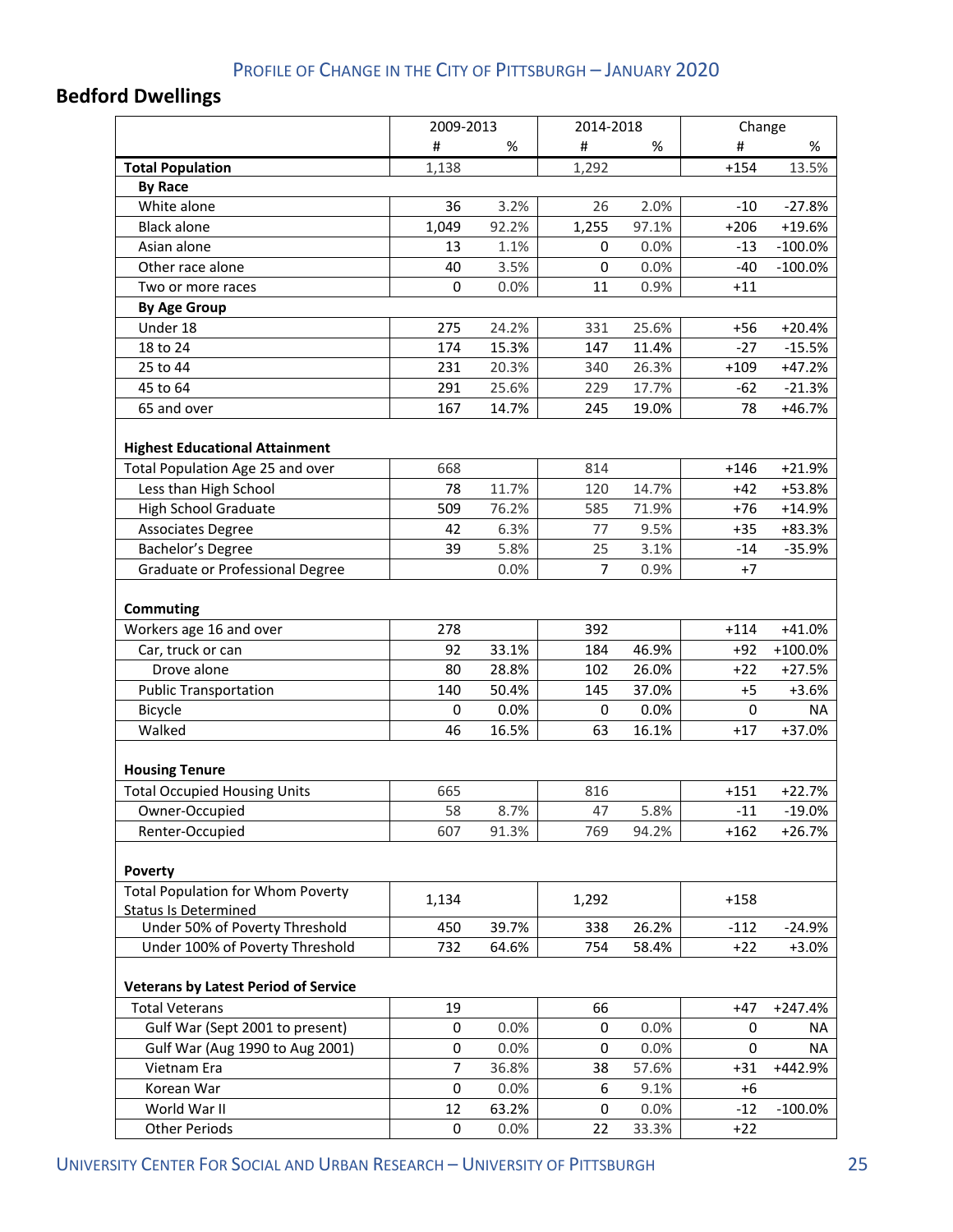#### **Beechview**

|                                             | 2009-2013 |       | 2014-2018 |       | Change |           |
|---------------------------------------------|-----------|-------|-----------|-------|--------|-----------|
|                                             | #         | %     | #         | %     | #      | %         |
| <b>Total Population</b>                     | 7,960     |       | 7,876     |       | $-84$  | $-1.1%$   |
| <b>By Race</b>                              |           |       |           |       |        |           |
| White alone                                 | 6,398     | 80.4% | 6,265     | 79.5% | $-133$ | $-2.1%$   |
| <b>Black alone</b>                          | 942       | 11.8% | 1,094     | 13.9% | $+152$ | $+16.1%$  |
| Asian alone                                 | 112       | 1.4%  | 110       | 1.4%  | $-2$   | $-1.8%$   |
| Other race alone                            | 43        | 0.5%  | 22        | 0.3%  | $-21$  | $-48.8%$  |
| Two or more races                           | 465       | 5.8%  | 385       | 4.9%  | $-80$  | $-17.2%$  |
| <b>By Age Group</b>                         |           |       |           |       |        |           |
| Under 18                                    | 1,465     | 18.4% | 1,477     | 18.8% | $+12$  | $+0.8%$   |
| 18 to 24                                    | 764       | 9.6%  | 776       | 9.9%  | $+12$  | $+1.6%$   |
| 25 to 44                                    | 2,307     | 29.0% | 2,450     | 31.1% | $+143$ | $+6.2%$   |
| 45 to 64                                    | 2,217     | 27.9% | 1,892     | 24.0% | $-325$ | $-14.7%$  |
| 65 and over                                 | 1,207     | 15.2% | 1,281     | 16.3% | 74     | $+6.1%$   |
| <b>Highest Educational Attainment</b>       |           |       |           |       |        |           |
| Total Population Age 25 and over            | 5,754     |       | 5,623     |       | $-131$ | $-2.3%$   |
| Less than High School                       | 522       | 9.1%  | 582       | 10.4% | $+60$  | $+11.5%$  |
| <b>High School Graduate</b>                 | 3,314     | 57.6% | 2,693     | 47.9% | $-621$ | $-18.7%$  |
| <b>Associates Degree</b>                    | 580       | 10.1% | 729       | 13.0% | $+149$ | $+25.7%$  |
| Bachelor's Degree                           | 968       | 16.8% | 1,136     | 20.2% | $+168$ | $+17.4%$  |
| Graduate or Professional Degree             | 370       | 6.4%  | 483       | 8.6%  | $+113$ | +30.5%    |
|                                             |           |       |           |       |        |           |
| <b>Commuting</b>                            |           |       |           |       |        |           |
| Workers age 16 and over                     | 3,968     |       | 4,308     |       | $+340$ | $+8.6%$   |
| Car, truck or can                           | 2,899     | 73.1% | 3,363     | 78.1% | $+464$ | $+16.0%$  |
| Drove alone                                 | 2,256     | 56.9% | 3,081     | 71.5% | $+825$ | +36.6%    |
| <b>Public Transportation</b>                | 815       | 20.5% | 781       | 18.1% | $-34$  | $-4.2%$   |
| Bicycle                                     | 0         | 0.0%  | 0         | 0.0%  | 0      | <b>NA</b> |
| Walked                                      | 102       | 2.6%  | 60        | 1.4%  | $-42$  | $-41.2%$  |
| <b>Housing Tenure</b>                       |           |       |           |       |        |           |
| <b>Total Occupied Housing Units</b>         | 3,556     |       | 3,456     |       | $-100$ | $-2.8%$   |
| Owner-Occupied                              | 2,026     | 57.0% | 2,204     | 63.8% | $+178$ | $+8.8%$   |
| Renter-Occupied                             | 1,530     | 43.0% | 1,252     | 36.2% | $-278$ | $-18.2%$  |
| Poverty                                     |           |       |           |       |        |           |
| <b>Total Population for Whom Poverty</b>    |           |       |           |       |        |           |
| <b>Status Is Determined</b>                 | 7,840     |       | 7,704     |       | $-136$ |           |
| Under 50% of Poverty Threshold              | 537       | 6.8%  | 433       | 5.6%  | $-104$ | $-19.4%$  |
| Under 100% of Poverty Threshold             | 1,467     | 18.7% | 990       | 12.9% | $-477$ | $-32.5%$  |
| <b>Veterans by Latest Period of Service</b> |           |       |           |       |        |           |
| <b>Total Veterans</b>                       | 901       |       | 435       |       | $-466$ | $-51.7%$  |
| Gulf War (Sept 2001 to present)             | 35        | 3.9%  | 134       | 30.8% | +99    | +282.9%   |
| Gulf War (Aug 1990 to Aug 2001)             | 158       | 17.5% | 61        | 14.0% | $-97$  | $-61.4%$  |
| Vietnam Era                                 | 291       | 32.3% | 103       | 23.7% | $-188$ | $-64.6%$  |
| Korean War                                  | 112       | 12.4% | 16        | 3.7%  | -96    | $-85.7%$  |
| World War II                                | 118       | 13.1% | 14        | 3.2%  | $-104$ | $-88.1%$  |
| <b>Other Periods</b>                        | 187       | 20.8% | 107       | 24.6% | $-80$  | $-42.8%$  |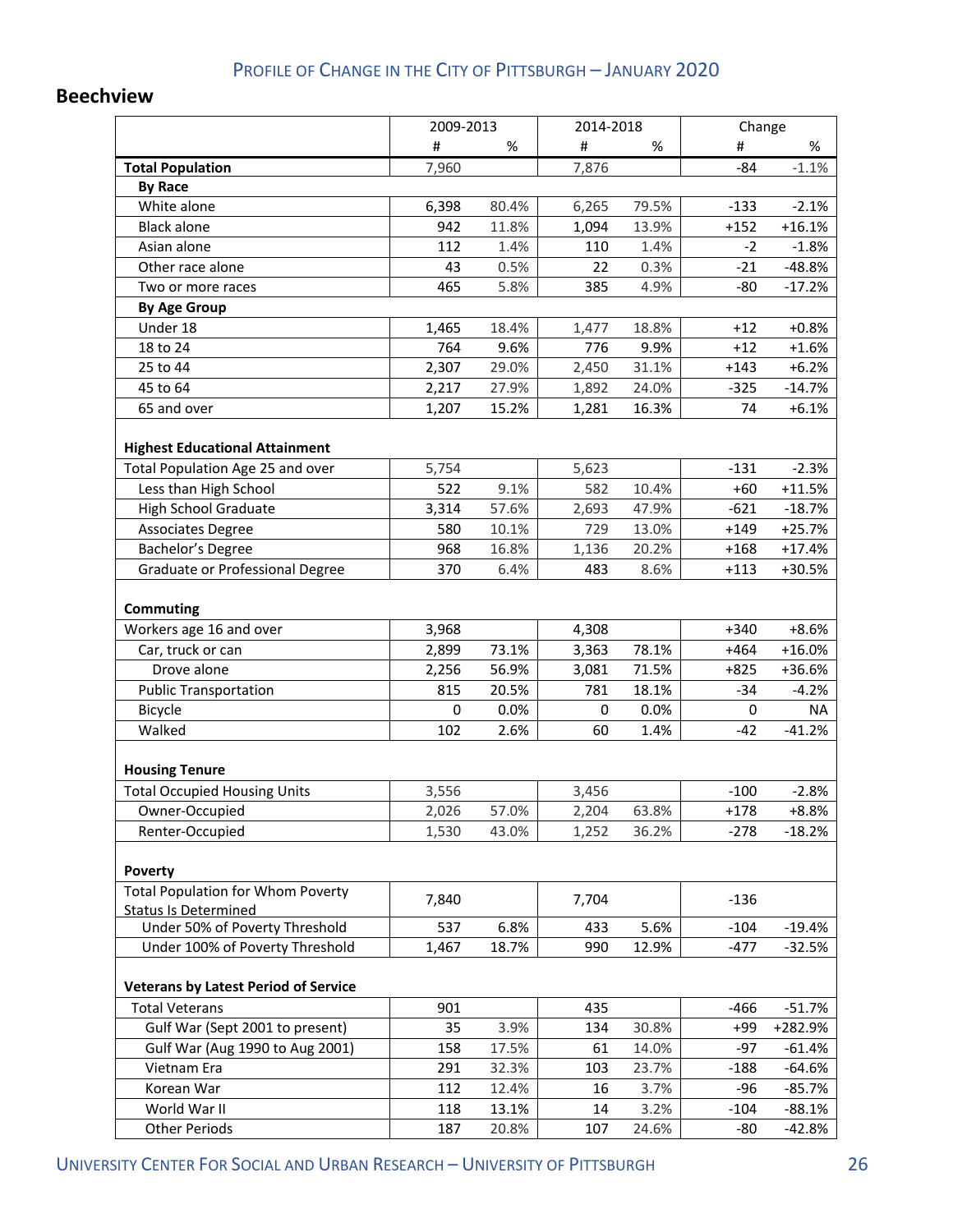#### **Beltzhoover**

|                                             | 2009-2013 |       | 2014-2018 |       | Change |            |
|---------------------------------------------|-----------|-------|-----------|-------|--------|------------|
|                                             | #         | $\%$  | #         | %     | #      | %          |
| <b>Total Population</b>                     | 1,916     |       | 1,185     |       | $-731$ | $-38.2%$   |
| <b>By Race</b>                              |           |       |           |       |        |            |
| White alone                                 | 158       | 8.2%  | 142       | 12.0% | $-16$  | $-10.1%$   |
| <b>Black alone</b>                          | 1,619     | 84.5% | 693       | 58.5% | $-926$ | $-57.2%$   |
| Asian alone                                 | 20        | 1.0%  | 0         | 0.0%  | $-20$  | $-100.0\%$ |
| Other race alone                            | 45        | 2.3%  | 47        | 4.0%  | $+2$   | $+4.4%$    |
| Two or more races                           | 74        | 3.9%  | 303       | 25.6% | $+229$ | +309.5%    |
| <b>By Age Group</b>                         |           |       |           |       |        |            |
| Under 18                                    | 405       | 21.1% | 261       | 22.0% | $-144$ | $-35.6%$   |
| 18 to 24                                    | 151       | 7.9%  | 57        | 4.8%  | $-94$  | $-62.3%$   |
| 25 to 44                                    | 452       | 23.6% | 380       | 32.1% | $-72$  | $-15.9%$   |
| 45 to 64                                    | 585       | 30.5% | 270       | 22.8% | $-315$ | $-53.8%$   |
| 65 and over                                 | 323       | 16.9% | 217       | 18.3% | $-106$ | $-32.8%$   |
|                                             |           |       |           |       |        |            |
| <b>Highest Educational Attainment</b>       |           |       |           |       |        |            |
| Total Population Age 25 and over            | 1,348     |       | 867       |       | $-481$ | $-35.7%$   |
| Less than High School                       | 245       | 18.2% | 101       | 11.6% | $-144$ | $-58.8%$   |
| <b>High School Graduate</b>                 | 906       | 67.2% | 582       | 67.1% | $-324$ | $-35.8%$   |
| <b>Associates Degree</b>                    | 56        | 4.2%  | 27        | 3.1%  | $-29$  | $-51.8%$   |
| Bachelor's Degree                           | 63        | 4.7%  | 113       | 13.0% | $+50$  | +79.4%     |
| Graduate or Professional Degree             | 78        | 5.8%  | 44        | 5.1%  | $-34$  | $-43.6%$   |
|                                             |           |       |           |       |        |            |
| Commuting                                   |           |       |           |       |        |            |
| Workers age 16 and over                     | 744       |       | 510       |       | $-234$ | $-31.5%$   |
| Car, truck or can                           | 388       | 52.2% | 319       | 62.5% | $-69$  | $-17.8%$   |
| Drove alone                                 | 295       | 39.7% | 255       | 50.0% | $-40$  | $-13.6%$   |
| <b>Public Transportation</b>                | 303       | 40.7% | 156       | 30.6% | $-147$ | $-48.5%$   |
| Bicycle                                     | $\pmb{0}$ | 0.0%  | 0         | 0.0%  | 0      | <b>NA</b>  |
| Walked                                      | 26        | 3.5%  | 13        | 2.5%  | $-13$  | $-50.0%$   |
|                                             |           |       |           |       |        |            |
| <b>Housing Tenure</b>                       |           |       |           |       |        |            |
| <b>Total Occupied Housing Units</b>         | 848       |       | 667       |       | $-181$ | $-21.3%$   |
| Owner-Occupied                              | 527       | 62.1% | 361       | 54.1% | $-166$ | $-31.5%$   |
| Renter-Occupied                             | 321       | 37.9% | 306       | 45.9% | $-15$  | $-4.7%$    |
|                                             |           |       |           |       |        |            |
| <b>Poverty</b>                              |           |       |           |       |        |            |
| <b>Total Population for Whom Poverty</b>    |           |       |           |       |        |            |
| <b>Status Is Determined</b>                 | 1,889     |       | 1,185     |       | $-704$ |            |
| Under 50% of Poverty Threshold              | 227       | 12.0% | 26        | 2.2%  | $-201$ | $-88.5%$   |
| Under 100% of Poverty Threshold             | 519       | 27.5% | 345       | 29.1% | $-174$ | $-33.5%$   |
|                                             |           |       |           |       |        |            |
| <b>Veterans by Latest Period of Service</b> |           |       |           |       |        |            |
| <b>Total Veterans</b>                       | 128       |       | 107       |       | $-21$  | $-16.4%$   |
| Gulf War (Sept 2001 to present)             | 0         | 0.0%  | 0         | 0.0%  | 0      | NA         |
| Gulf War (Aug 1990 to Aug 2001)             | 23        | 18.0% | 0         | 0.0%  | $-23$  | $-100.0\%$ |
| Vietnam Era                                 | 19        | 14.8% | 46        | 43.0% | $+27$  | $+142.1%$  |
| Korean War                                  | 32        | 25.0% | 14        | 13.1% | $-18$  | $-56.3%$   |
| World War II                                | 15        | 11.7% | 0         | 0.0%  | $-15$  | $-100.0\%$ |
| <b>Other Periods</b>                        | 39        | 30.5% | 47        | 43.9% | $+8$   | $+20.5%$   |
|                                             |           |       |           |       |        |            |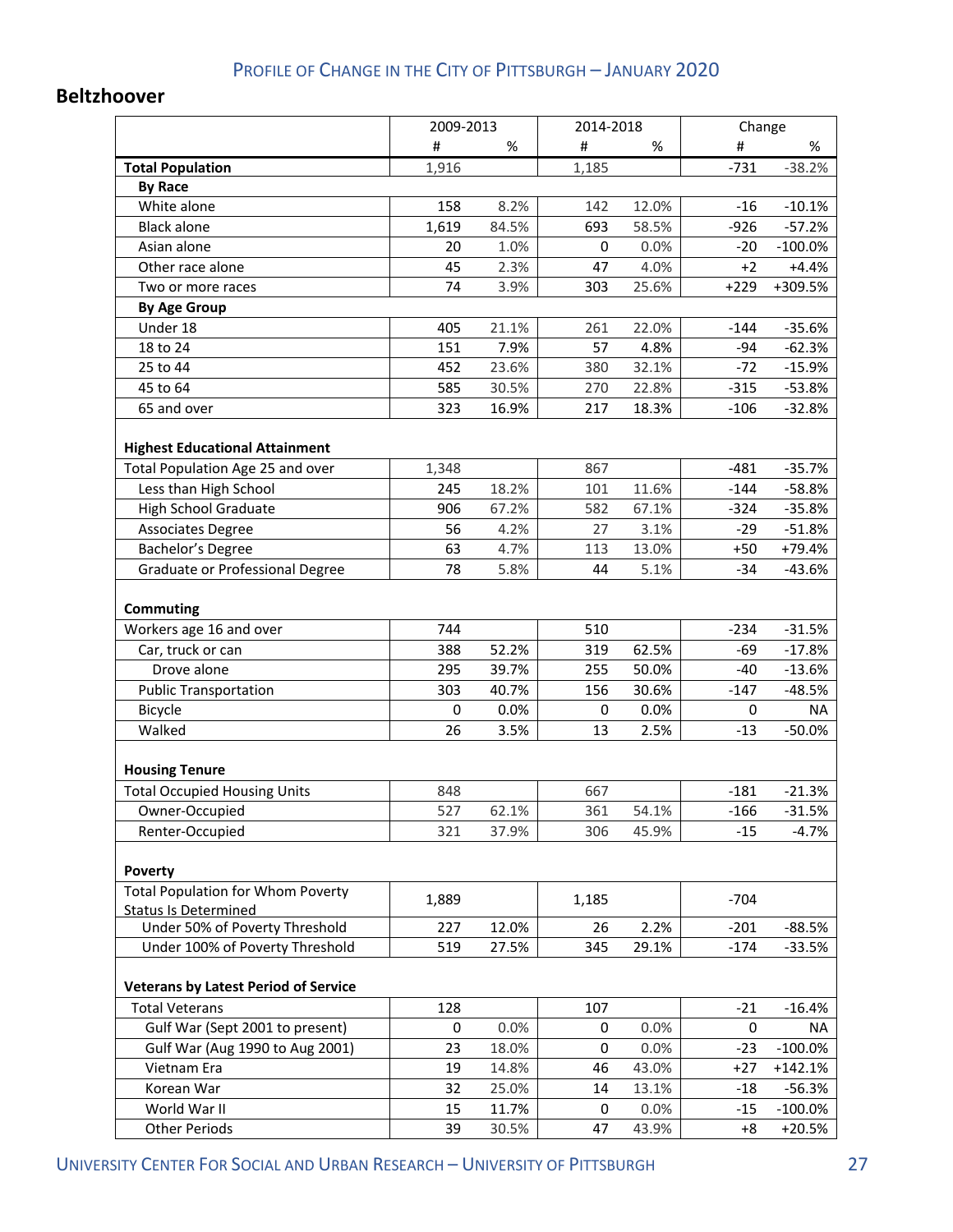### **Bloomfield**

|                                                                           | 2009-2013 |       | 2014-2018 |       | Change |           |
|---------------------------------------------------------------------------|-----------|-------|-----------|-------|--------|-----------|
|                                                                           | #         | %     | #         | $\%$  | #      | %         |
| <b>Total Population</b>                                                   | 8,803     |       | 9,033     |       | $+230$ | 2.6%      |
| <b>By Race</b>                                                            |           |       |           |       |        |           |
| White alone                                                               | 7,569     | 86.0% | 7,669     | 84.9% | $+100$ | $+1.3%$   |
| <b>Black alone</b>                                                        | 651       | 7.4%  | 541       | 6.0%  | $-110$ | $-16.9%$  |
| Asian alone                                                               | 452       | 5.1%  | 513       | 5.7%  | $+61$  | $+13.5%$  |
| Other race alone                                                          | 32        | 0.4%  | 196       | 2.2%  | $+164$ | +512.5%   |
| Two or more races                                                         | 99        | 1.1%  | 114       | 1.3%  | $+15$  | +15.2%    |
| <b>By Age Group</b>                                                       |           |       |           |       |        |           |
| Under 18                                                                  | 758       | 8.6%  | 776       | 8.6%  | $+18$  | $+2.4%$   |
| 18 to 24                                                                  | 1,600     | 18.2% | 1,281     | 14.2% | $-319$ | $-19.9%$  |
| 25 to 44                                                                  | 3,666     | 41.6% | 4,438     | 49.1% | $+772$ | $+21.1%$  |
| 45 to 64                                                                  | 1,637     | 18.6% | 1,675     | 18.5% | $+38$  | $+2.3%$   |
| 65 and over                                                               | 1,142     | 13.0% | 863       | 9.6%  | $-279$ | $-24.4%$  |
| <b>Highest Educational Attainment</b><br>Total Population Age 25 and over | 6,356     |       | 6,976     |       | $+620$ | $+9.8%$   |
| Less than High School                                                     | 484       | 7.6%  | 332       | 4.8%  | $-152$ | $-31.4%$  |
| <b>High School Graduate</b>                                               | 2,488     | 39.1% | 2,122     | 30.4% | $-366$ | $-14.7%$  |
| <b>Associates Degree</b>                                                  | 344       | 5.4%  | 528       | 7.6%  | $+184$ | +53.5%    |
| Bachelor's Degree                                                         | 1,643     | 25.8% | 2,120     | 30.4% | +477   | +29.0%    |
| Graduate or Professional Degree                                           | 1,397     | 22.0% | 1,874     | 26.9% | $+477$ | $+34.1%$  |
| Commuting                                                                 |           |       |           |       |        |           |
| Workers age 16 and over                                                   | 5,328     |       | 5,795     |       | $+467$ | $+8.8%$   |
| Car, truck or can                                                         | 2,682     | 50.3% | 2,890     | 49.9% | $+208$ | $+7.8%$   |
| Drove alone                                                               | 2,263     | 42.5% | 2,575     | 44.4% | $+312$ | $+13.8%$  |
| <b>Public Transportation</b>                                              | 1,213     | 22.8% | 1,238     | 21.4% | $+25$  | $+2.1%$   |
| Bicycle                                                                   | 361       | 6.8%  | 296       | 5.1%  | $-65$  | $-18.0%$  |
| Walked                                                                    | 875       | 16.4% | 1,002     | 17.3% | $+127$ | $+14.5%$  |
| <b>Housing Tenure</b>                                                     |           |       |           |       |        |           |
| <b>Total Occupied Housing Units</b>                                       | 4,655     |       | 4,787     |       | $+132$ | $+2.8%$   |
| Owner-Occupied                                                            | 1,530     | 32.9% | 1,637     | 34.2% | $+107$ | +7.0%     |
| Renter-Occupied                                                           | 3,125     | 67.1% | 3,150     | 65.8% | $+25$  | $+0.8%$   |
| <b>Poverty</b>                                                            |           |       |           |       |        |           |
| <b>Total Population for Whom Poverty</b>                                  | 8,717     |       | 8,971     |       | $+254$ |           |
| <b>Status Is Determined</b>                                               |           |       |           |       |        |           |
| Under 50% of Poverty Threshold                                            | 977       | 11.2% | 752       | 8.4%  | $-225$ | $-23.0%$  |
| Under 100% of Poverty Threshold                                           | 1,903     | 21.8% | 1,485     | 16.6% | $-418$ | $-22.0%$  |
| <b>Veterans by Latest Period of Service</b>                               |           |       |           |       |        |           |
| <b>Total Veterans</b>                                                     | 397       |       | 441       |       | $+44$  | $+11.1%$  |
| Gulf War (Sept 2001 to present)                                           | 66        | 16.6% | 146       | 33.1% | $+80$  | $+121.2%$ |
| Gulf War (Aug 1990 to Aug 2001)                                           | 18        | 4.5%  | 22        | 5.0%  | $+4$   | $+22.2%$  |
| Vietnam Era                                                               | 109       | 27.5% | 101       | 22.9% | -8     | $-7.3%$   |
| Korean War                                                                | 24        | 6.0%  | 23        | 5.2%  | $-1$   | $-4.2%$   |
| World War II                                                              | 29        | 7.3%  | 13        | 2.9%  | $-16$  | $-55.2%$  |
| <b>Other Periods</b>                                                      | 151       | 38.0% | 136       | 30.8% | $-15$  | $-9.9%$   |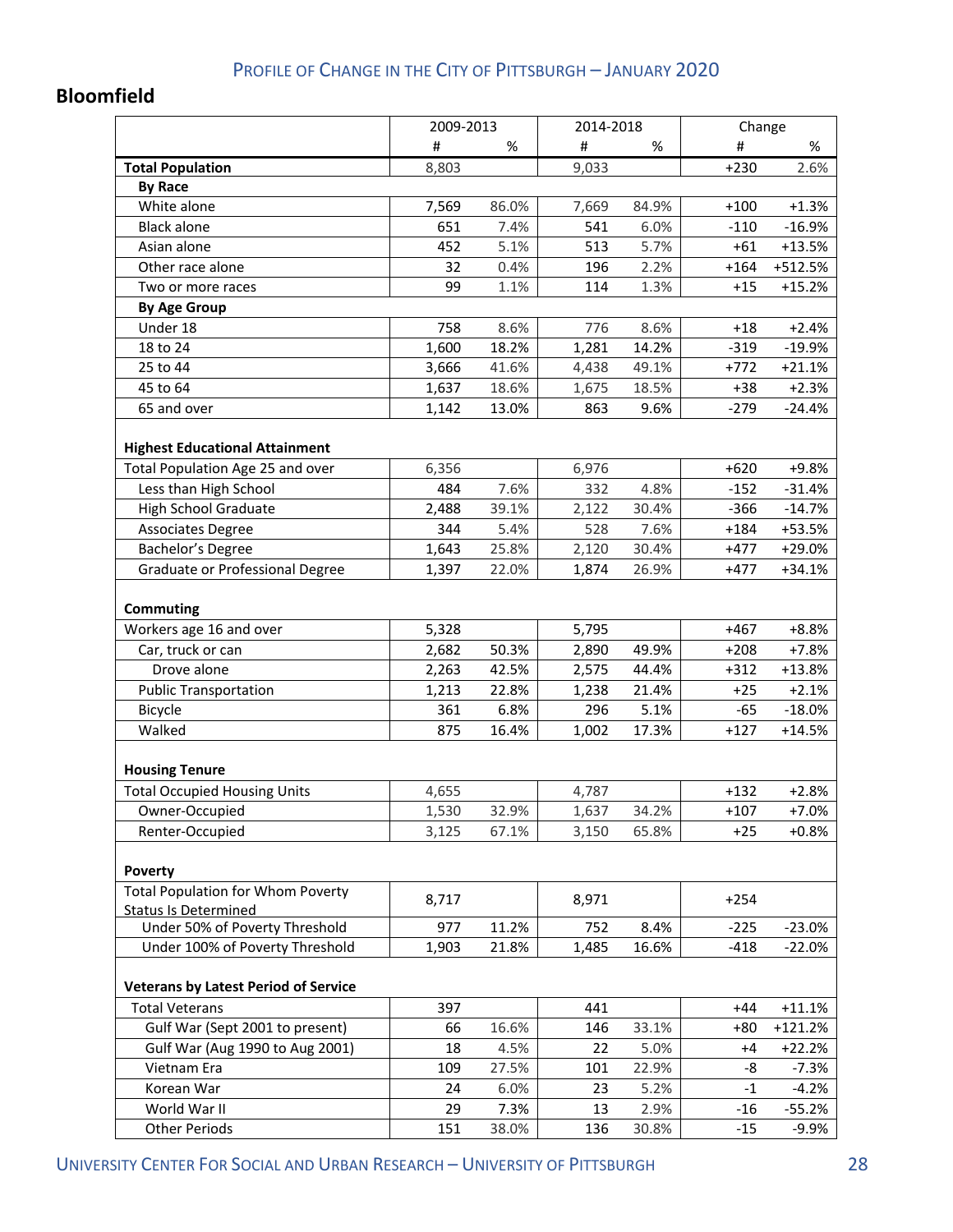### **Bon Air**

|                                                                         | 2009-2013   |       | 2014-2018   |       | Change |            |
|-------------------------------------------------------------------------|-------------|-------|-------------|-------|--------|------------|
|                                                                         | #           | $\%$  | #           | $\%$  | #      | %          |
| <b>Total Population</b>                                                 | 868         |       | 1,350       |       | $+482$ | 55.5%      |
| <b>By Race</b>                                                          |             |       |             |       |        |            |
| White alone                                                             | 791         | 91.1% | 1,212       | 89.8% | $+421$ | $+53.2%$   |
| <b>Black alone</b>                                                      | $\mathbf 0$ | 0.0%  | 81          | 6.0%  | $+81$  |            |
| Asian alone                                                             | 77          | 8.9%  | 0           | 0.0%  | $-77$  | $-100.0\%$ |
| Other race alone                                                        | 0           | 0.0%  | 0           | 0.0%  | 0      | NA         |
| Two or more races                                                       | 0           | 0.0%  | 57          | 4.2%  | $+57$  |            |
| <b>By Age Group</b>                                                     |             |       |             |       |        |            |
| Under 18                                                                | 151         | 17.4% | 387         | 28.7% | $+236$ | +156.3%    |
| 18 to 24                                                                | 30          | 3.5%  | 87          | 6.4%  | $+57$  | +190.0%    |
| 25 to 44                                                                | 234         | 27.0% | 327         | 24.2% | $+93$  | +39.7%     |
| 45 to 64                                                                | 288         | 33.2% | 396         | 29.3% | $+108$ | +37.5%     |
| 65 and over                                                             | 165         | 19.0% | 153         | 11.3% | $-12$  | $-7.3%$    |
| <b>Highest Educational Attainment</b>                                   |             |       |             |       |        |            |
| Total Population Age 25 and over                                        | 687         |       | 876         |       | $+189$ | $+27.5%$   |
| Less than High School                                                   | 72          | 10.5% | 40          | 4.6%  | $-32$  | $-44.4%$   |
| <b>High School Graduate</b>                                             | 400         | 58.2% | 453         | 51.7% | $+53$  | $+13.3%$   |
| <b>Associates Degree</b>                                                | 69          | 10.0% | 207         | 23.6% | $+138$ | +200.0%    |
| Bachelor's Degree                                                       | 55          | 8.0%  | 164         | 18.7% | $+109$ | +198.2%    |
| Graduate or Professional Degree                                         | 91          | 13.2% | 12          | 1.4%  | $-79$  | $-86.8%$   |
| <b>Commuting</b>                                                        |             |       |             |       |        |            |
| Workers age 16 and over                                                 | 504         |       | 651         |       | $+147$ | $+29.2%$   |
| Car, truck or can                                                       | 403         | 80.0% | 560         | 86.0% | $+157$ | +39.0%     |
| Drove alone                                                             | 345         | 68.5% | 542         | 83.3% | $+197$ | $+57.1%$   |
| <b>Public Transportation</b>                                            | 62          | 12.3% | 91          | 14.0% | $+29$  | +46.8%     |
| Bicycle                                                                 | 0           | 0.0%  | 0           | 0.0%  | 0      | <b>NA</b>  |
| Walked                                                                  | 5           | 1.0%  | 0           | 0.0%  | $-5$   | $-100.0\%$ |
| <b>Housing Tenure</b>                                                   |             |       |             |       |        |            |
| <b>Total Occupied Housing Units</b>                                     | 370         |       | 560         |       | $+190$ | $+51.4%$   |
| Owner-Occupied                                                          | 343         | 92.7% | 484         | 86.4% | $+141$ | +41.1%     |
| Renter-Occupied                                                         | 27          | 7.3%  | 76          | 13.6% | $+49$  | +181.5%    |
| Poverty                                                                 |             |       |             |       |        |            |
| <b>Total Population for Whom Poverty</b><br><b>Status Is Determined</b> | 868         |       | 1,350       |       | $+482$ |            |
| Under 50% of Poverty Threshold                                          | 0           | 0.0%  | 99          | 7.3%  | +99    |            |
| Under 100% of Poverty Threshold                                         | 83          | 9.6%  | 134         | 9.9%  | $+51$  | $+61.4%$   |
| <b>Veterans by Latest Period of Service</b>                             |             |       |             |       |        |            |
| <b>Total Veterans</b>                                                   | 54          |       | 87          |       | $+33$  | $+61.1%$   |
| Gulf War (Sept 2001 to present)                                         | 0           | 0.0%  | $\mathbf 0$ | 0.0%  | 0      | NA         |
| Gulf War (Aug 1990 to Aug 2001)                                         | 32          | 59.3% | 18          | 20.7% | $-14$  | $-43.8%$   |
| Vietnam Era                                                             | 22          | 40.7% | 38          | 43.7% | $+16$  | $+72.7%$   |
| Korean War                                                              | 0           | 0.0%  | 0           | 0.0%  | 0      | NA         |
| World War II                                                            | 0           | 0.0%  | 0           | 0.0%  | 0      | NA         |
| <b>Other Periods</b>                                                    | 0           | 0.0%  | 31          | 35.6% | $+31$  |            |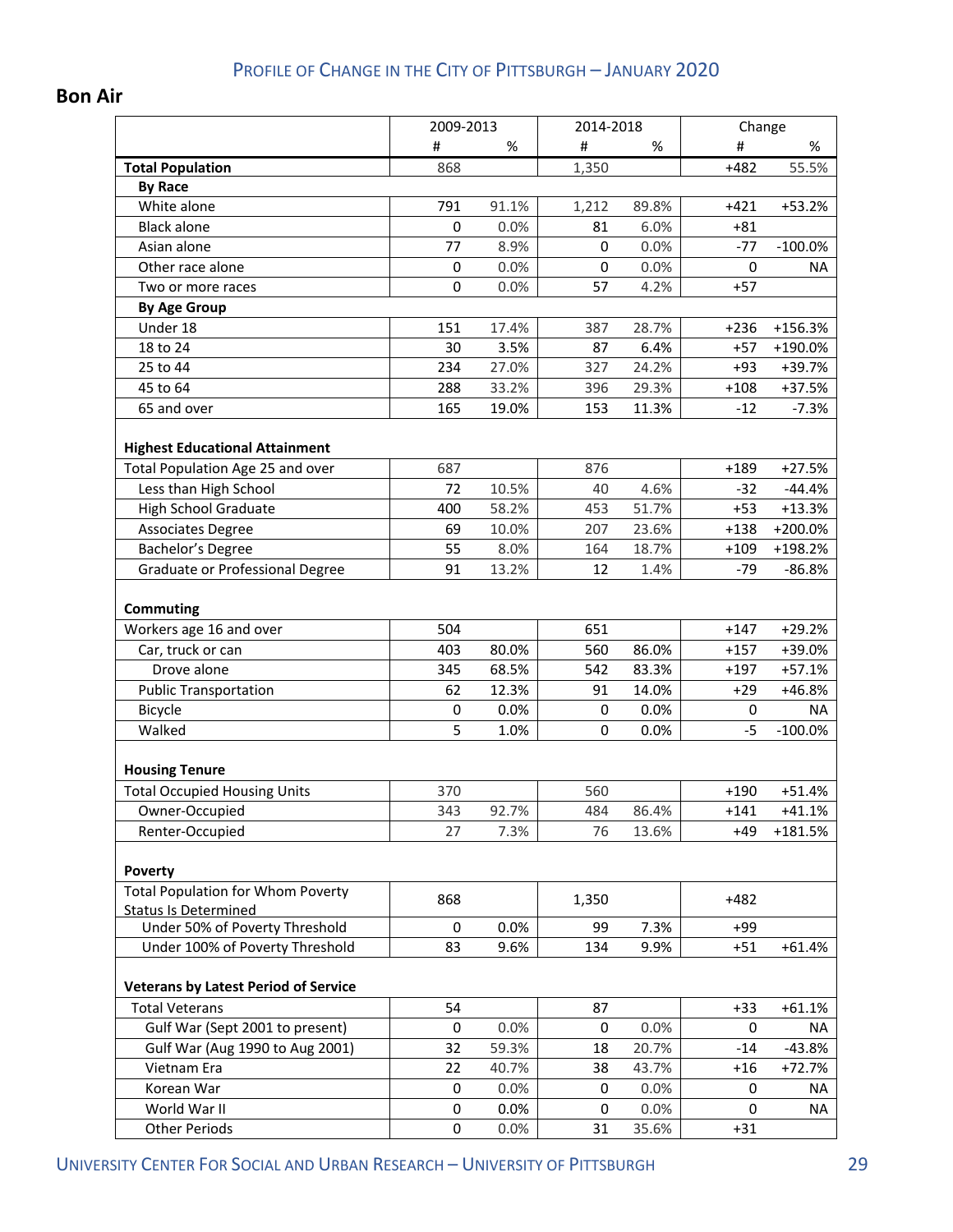# **Brighton Heights**

|                                                                           | 2009-2013 |       | 2014-2018 |       | Change |           |
|---------------------------------------------------------------------------|-----------|-------|-----------|-------|--------|-----------|
|                                                                           | #         | %     | #         | $\%$  | #      | %         |
| <b>Total Population</b>                                                   | 7,941     |       | 7,190     |       | $-751$ | $-9.5%$   |
| <b>By Race</b>                                                            |           |       |           |       |        |           |
| White alone                                                               | 5,663     | 71.3% | 5,067     | 70.5% | $-596$ | $-10.5%$  |
| <b>Black alone</b>                                                        | 2,060     | 25.9% | 1,690     | 23.5% | $-370$ | $-18.0%$  |
| Asian alone                                                               | 47        | 0.6%  | 133       | 1.8%  | $+86$  | +183.0%   |
| Other race alone                                                          | 10        | 0.1%  | 30        | 0.4%  | $+20$  | +200.0%   |
| Two or more races                                                         | 161       | 2.0%  | 270       | 3.8%  | $+109$ | $+67.7%$  |
| <b>By Age Group</b>                                                       |           |       |           |       |        |           |
| Under 18                                                                  | 1,631     | 20.5% | 1,415     | 19.7% | $-216$ | $-13.2%$  |
| 18 to 24                                                                  | 622       | 7.8%  | 454       | 6.3%  | $-168$ | $-27.0%$  |
| 25 to 44                                                                  | 2,063     | 26.0% | 1,934     | 26.9% | $-129$ | $-6.3%$   |
| 45 to 64                                                                  | 2,371     | 29.9% | 2,058     | 28.6% | $-313$ | $-13.2%$  |
| 65 and over                                                               | 1,254     | 15.8% | 1,329     | 18.5% | 75     | $+6.0%$   |
| <b>Highest Educational Attainment</b><br>Total Population Age 25 and over | 5,666     |       | 5,321     |       | $-345$ | $-6.1%$   |
| Less than High School                                                     | 425       | 7.5%  | 419       | 7.9%  | -6     | $-1.4%$   |
| <b>High School Graduate</b>                                               | 2,884     | 50.9% | 2,619     | 49.2% | $-265$ | $-9.2%$   |
| <b>Associates Degree</b>                                                  | 524       | 9.2%  | 462       | 8.7%  | $-62$  | $-11.8%$  |
| Bachelor's Degree                                                         | 1,252     | 22.1% | 1,248     | 23.5% | $-4$   | $-0.3%$   |
| Graduate or Professional Degree                                           | 581       | 10.3% | 573       | 10.8% | -8     | $-1.4%$   |
| Commuting                                                                 |           |       |           |       |        |           |
| Workers age 16 and over                                                   | 3,928     |       | 3,377     |       | $-551$ | $-14.0%$  |
| Car, truck or can                                                         | 3,181     | 81.0% | 2,601     | 77.0% | $-580$ | $-18.2%$  |
| Drove alone                                                               | 2,752     | 70.1% | 2,230     | 66.0% | $-522$ | $-19.0%$  |
| <b>Public Transportation</b>                                              | 501       | 12.8% | 448       | 13.3% | $-53$  | $-10.6%$  |
| Bicycle                                                                   | 12        | 0.3%  | 32        | 0.9%  | $+20$  | $+166.7%$ |
| Walked                                                                    | 131       | 3.3%  | 46        | 1.4%  | $-85$  | $-64.9%$  |
| <b>Housing Tenure</b>                                                     |           |       |           |       |        |           |
| <b>Total Occupied Housing Units</b>                                       | 3,445     |       | 3,075     |       | $-370$ | $-10.7%$  |
| Owner-Occupied                                                            | 2,203     | 63.9% | 2,056     | 66.9% | $-147$ | $-6.7\%$  |
| Renter-Occupied                                                           | 1,242     | 36.1% | 1,019     | 33.1% | $-223$ | $-18.0%$  |
| Poverty                                                                   |           |       |           |       |        |           |
| <b>Total Population for Whom Poverty</b>                                  | 7,832     |       | 7,133     |       | -699   |           |
| <b>Status Is Determined</b><br>Under 50% of Poverty Threshold             | 550       | 7.0%  | 392       | 5.5%  | $-158$ | $-28.7%$  |
| Under 100% of Poverty Threshold                                           | 976       | 12.5% | 945       | 13.2% | $-31$  | $-3.2%$   |
| <b>Veterans by Latest Period of Service</b>                               |           |       |           |       |        |           |
| <b>Total Veterans</b>                                                     | 671       |       | 473       |       | $-198$ | $-29.5%$  |
| Gulf War (Sept 2001 to present)                                           | 61        | 9.1%  | 50        | 10.6% | $-11$  | $-18.0%$  |
| Gulf War (Aug 1990 to Aug 2001)                                           | 11        | 1.6%  | 27        | 5.7%  | $+16$  | $+145.5%$ |
| Vietnam Era                                                               | 229       | 34.1% | 212       | 44.8% | $-17$  | $-7.4%$   |
| Korean War                                                                | 81        | 12.1% | 57        | 12.1% | $-24$  | $-29.6%$  |
| World War II                                                              | 73        | 10.9% | 23        | 4.9%  | $-50$  | $-68.5%$  |
| <b>Other Periods</b>                                                      | 216       | 32.2% | 104       | 22.0% | $-112$ | $-51.9%$  |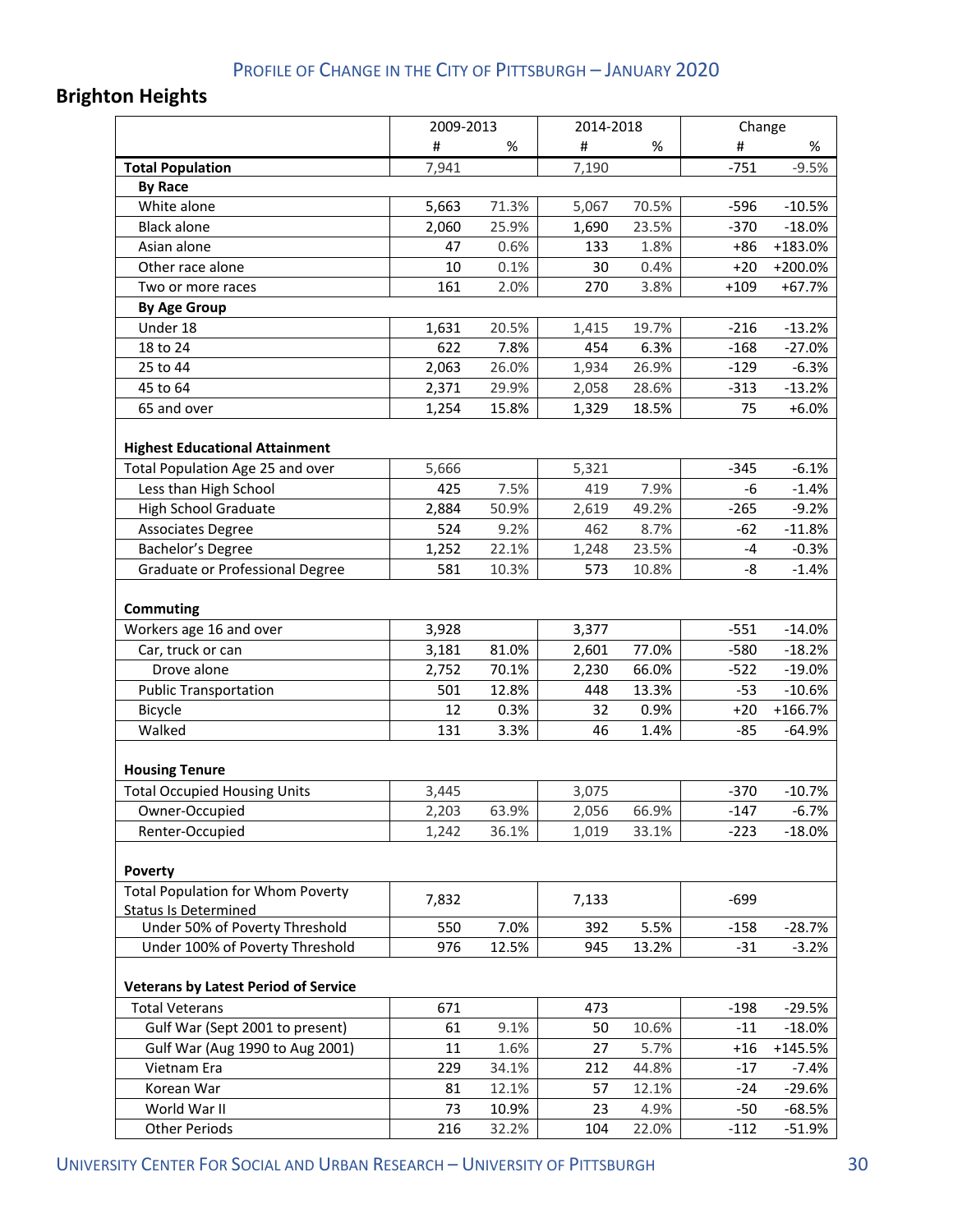### **Brookline**

|                                             | 2009-2013 |       | 2014-2018 |       | Change |          |
|---------------------------------------------|-----------|-------|-----------|-------|--------|----------|
|                                             | #         | %     | #         | %     | #      | %        |
| <b>Total Population</b>                     | 13,294    |       | 13,187    |       | $-107$ | $-0.8%$  |
| <b>By Race</b>                              |           |       |           |       |        |          |
| White alone                                 | 11,718    | 88.1% | 11,762    | 89.2% | $+44$  | $+0.4%$  |
| <b>Black alone</b>                          | 649       | 4.9%  | 670       | 5.1%  | $+21$  | $+3.2%$  |
| Asian alone                                 | 151       | 1.1%  | 380       | 2.9%  | $+229$ | +151.7%  |
| Other race alone                            | 84        | 0.6%  | 106       | 0.8%  | $+22$  | $+26.2%$ |
| Two or more races                           | 692       | 5.2%  | 269       | 2.0%  | $-423$ | $-61.1%$ |
| <b>By Age Group</b>                         |           |       |           |       |        |          |
| Under 18                                    | 2,535     | 19.1% | 2,408     | 18.3% | $-127$ | $-5.0%$  |
| 18 to 24                                    | 977       | 7.3%  | 997       | 7.6%  | $+20$  | $+2.0%$  |
| 25 to 44                                    | 4,079     | 30.7% | 4,149     | 31.5% | $+70$  | $+1.7%$  |
| 45 to 64                                    | 3,801     | 28.6% | 3,707     | 28.1% | $-94$  | $-2.5%$  |
| 65 and over                                 | 1,902     | 14.3% | 1,926     | 14.6% | 24     | $+1.3%$  |
|                                             |           |       |           |       |        |          |
| <b>Highest Educational Attainment</b>       |           |       |           |       |        |          |
| Total Population Age 25 and over            | 9,730     |       | 9,782     |       | $+52$  | $+0.5%$  |
| Less than High School                       | 774       | 8.0%  | 696       | 7.1%  | $-78$  | $-10.1%$ |
| <b>High School Graduate</b>                 | 5,292     | 54.4% | 4,991     | 51.0% | $-301$ | $-5.7%$  |
| <b>Associates Degree</b>                    | 1,236     | 12.7% | 1,045     | 10.7% | $-191$ | $-15.5%$ |
| Bachelor's Degree                           | 1,625     | 16.7% | 2,017     | 20.6% | $+392$ | $+24.1%$ |
| Graduate or Professional Degree             | 803       | 8.3%  | 1,033     | 10.6% | $+230$ | $+28.6%$ |
|                                             |           |       |           |       |        |          |
| <b>Commuting</b>                            |           |       |           |       |        |          |
| Workers age 16 and over                     | 6,942     |       | 6,911     |       | $-31$  | $-0.4%$  |
| Car, truck or can                           | 5,514     | 79.4% | 5,633     | 81.5% | $+119$ | $+2.2%$  |
| Drove alone                                 | 4,849     | 69.9% | 4,934     | 71.4% | $+85$  | $+1.8%$  |
| <b>Public Transportation</b>                | 661       | 9.5%  | 773       | 11.2% | $+112$ | $+16.9%$ |
| Bicycle                                     | 0         | 0.0%  | 52        | 0.8%  | $+52$  |          |
| Walked                                      | 196       | 2.8%  | 94        | 1.4%  | $-102$ | $-52.0%$ |
|                                             |           |       |           |       |        |          |
| <b>Housing Tenure</b>                       |           |       |           |       |        |          |
| <b>Total Occupied Housing Units</b>         | 5,958     |       | 5,932     |       | $-26$  | $-0.4%$  |
| Owner-Occupied                              | 4,432     | 74.4% | 4,344     | 73.2% | $-88$  | $-2.0%$  |
| Renter-Occupied                             | 1,526     | 25.6% | 1,588     | 26.8% | $+62$  | $+4.1%$  |
|                                             |           |       |           |       |        |          |
| Poverty                                     |           |       |           |       |        |          |
| <b>Total Population for Whom Poverty</b>    |           |       |           |       |        |          |
| <b>Status Is Determined</b>                 | 13,177    |       | 13,178    |       | $+1$   |          |
| Under 50% of Poverty Threshold              | 788       | 6.0%  | 550       | 4.2%  | $-238$ | $-30.2%$ |
| Under 100% of Poverty Threshold             | 1,649     | 12.5% | 1,250     | 9.5%  | $-399$ | $-24.2%$ |
|                                             |           |       |           |       |        |          |
| <b>Veterans by Latest Period of Service</b> |           |       |           |       |        |          |
| <b>Total Veterans</b>                       | 1,105     |       | 814       |       | $-291$ | $-26.3%$ |
| Gulf War (Sept 2001 to present)             | 136       | 12.3% | 131       | 16.1% | $-5$   | $-3.7%$  |
| Gulf War (Aug 1990 to Aug 2001)             | 69        | 6.2%  | 97        | 11.9% | $+28$  | +40.6%   |
| Vietnam Era                                 | 397       | 35.9% | 304       | 37.3% | $-93$  | $-23.4%$ |
| Korean War                                  | 123       | 11.1% | 82        | 10.1% | $-41$  | $-33.3%$ |
| World War II                                | 133       | 12.0% | 17        | 2.1%  | $-116$ | $-87.2%$ |
| <b>Other Periods</b>                        | 247       | 22.4% | 183       | 22.5% | $-64$  | $-25.9%$ |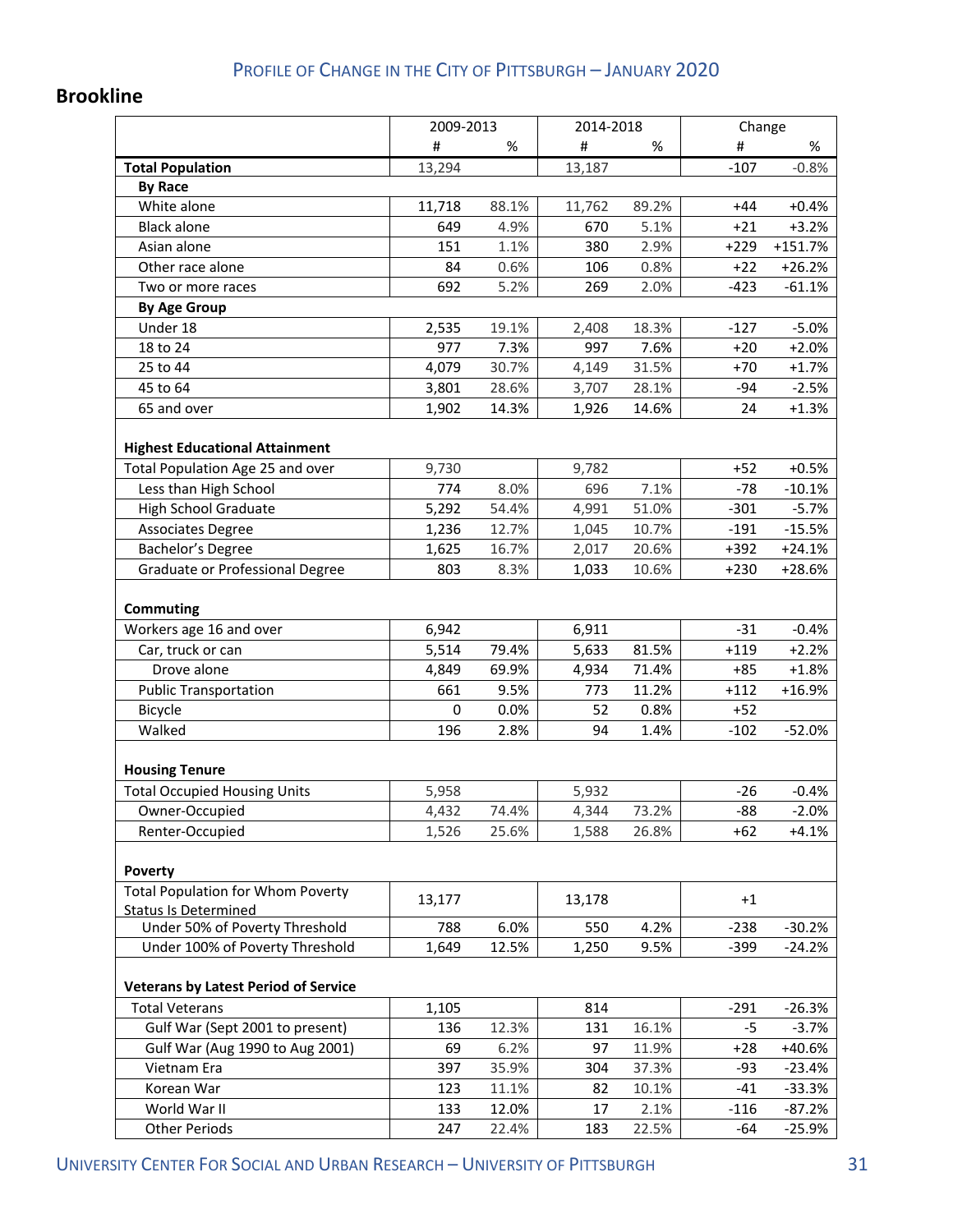### **California‐Kirkbride**

|                                                                         |             | 2009-2013 |                | 2014-2018 |        | Change    |  |
|-------------------------------------------------------------------------|-------------|-----------|----------------|-----------|--------|-----------|--|
|                                                                         | #           | %         | #              | %         | #      | %         |  |
| <b>Total Population</b>                                                 | 841         |           | 608            |           | $-233$ | $-27.7%$  |  |
| <b>By Race</b>                                                          |             |           |                |           |        |           |  |
| White alone                                                             | 180         | 21.4%     | 146            | 24.0%     | $-34$  | $-18.9%$  |  |
| <b>Black alone</b>                                                      | 638         | 75.9%     | 403            | 66.3%     | $-235$ | $-36.8%$  |  |
| Asian alone                                                             | 0           | 0.0%      | 18             | 3.0%      | $+18$  |           |  |
| Other race alone                                                        | $\mathsf 0$ | 0.0%      | 21             | 3.5%      | $+21$  |           |  |
| Two or more races                                                       | 23          | 2.7%      | 20             | 3.3%      | $-3$   | $-13.0%$  |  |
| <b>By Age Group</b>                                                     |             |           |                |           |        |           |  |
| Under 18                                                                | 308         | 36.6%     | 168            | 27.6%     | $-140$ | $-45.5%$  |  |
| 18 to 24                                                                | 109         | 13.0%     | 39             | 6.4%      | $-70$  | $-64.2%$  |  |
| 25 to 44                                                                | 178         | 21.2%     | 174            | 28.6%     | $-4$   | $-2.2%$   |  |
| 45 to 64                                                                | 165         | 19.6%     | 151            | 24.8%     | $-14$  | $-8.5%$   |  |
| 65 and over                                                             | 81          | 9.6%      | 76             | 12.5%     | $-5$   | $-6.2%$   |  |
| <b>Highest Educational Attainment</b>                                   |             |           |                |           |        |           |  |
| Total Population Age 25 and over                                        | 424         |           | 401            |           | $-23$  | $-5.4%$   |  |
| Less than High School                                                   | 56          | 13.2%     | 44             | 11.0%     | $-12$  | $-21.4%$  |  |
| <b>High School Graduate</b>                                             | 299         | 70.5%     | 264            | 65.8%     | $-35$  | $-11.7%$  |  |
| <b>Associates Degree</b>                                                | 21          | 5.0%      | 24             | 6.0%      | $+3$   | $+14.3%$  |  |
| Bachelor's Degree                                                       | 34          | 8.0%      | 47             | 11.7%     | $+13$  | $+38.2%$  |  |
| Graduate or Professional Degree                                         | 14          | 3.3%      | 22             | 5.5%      | $+8$   | $+57.1%$  |  |
| Commuting                                                               |             |           |                |           |        |           |  |
| Workers age 16 and over                                                 | 204         |           | 247            |           | $+43$  | $+21.1%$  |  |
| Car, truck or can                                                       | 67          | 32.8%     | 128            | 51.8%     | $+61$  | +91.0%    |  |
| Drove alone                                                             | 63          | 30.9%     | 89             | 36.0%     | $+26$  | $+41.3%$  |  |
| <b>Public Transportation</b>                                            | 65          | 31.9%     | 76             | 30.8%     | $+11$  | $+16.9%$  |  |
| Bicycle                                                                 | 15          | 7.4%      | 5              | 2.0%      | $-10$  | $-66.7%$  |  |
| Walked                                                                  | 57          | 27.9%     | 27             | 10.9%     | $-30$  | $-52.6%$  |  |
| <b>Housing Tenure</b>                                                   |             |           |                |           |        |           |  |
| <b>Total Occupied Housing Units</b>                                     | 300         |           | 279            |           | $-21$  | $-7.0%$   |  |
| Owner-Occupied                                                          | 93          | 31.0%     | 111            | 39.8%     | $+18$  | +19.4%    |  |
| Renter-Occupied                                                         | 207         | 69.0%     | 168            | 60.2%     | $-39$  | $-18.8%$  |  |
| Poverty                                                                 |             |           |                |           |        |           |  |
| <b>Total Population for Whom Poverty</b><br><b>Status Is Determined</b> | 809         |           | 585            |           | $-224$ |           |  |
| Under 50% of Poverty Threshold                                          | 221         | 27.3%     | 84             | 14.4%     | $-137$ | $-62.0%$  |  |
| Under 100% of Poverty Threshold                                         | 287         | 35.5%     | 265            | 45.3%     | $-22$  | $-7.7%$   |  |
| <b>Veterans by Latest Period of Service</b>                             |             |           |                |           |        |           |  |
| <b>Total Veterans</b>                                                   | 22          |           | 44             |           | $+22$  | +100.0%   |  |
| Gulf War (Sept 2001 to present)                                         | 0           | 0.0%      | 0              | 0.0%      | 0      | <b>NA</b> |  |
| Gulf War (Aug 1990 to Aug 2001)                                         | 0           | 0.0%      | 9              | 20.5%     | $+9$   |           |  |
| Vietnam Era                                                             | 22          | 100.0%    | 19             | 43.2%     | $-3$   | $-13.6%$  |  |
| Korean War                                                              | 0           | 0.0%      | $\overline{7}$ | 15.9%     | $+7$   |           |  |
| World War II                                                            | 0           | 0.0%      | 0              | 0.0%      | 0      | NA        |  |
| <b>Other Periods</b>                                                    | 0           | 0.0%      | 9              | 20.5%     | $+9$   |           |  |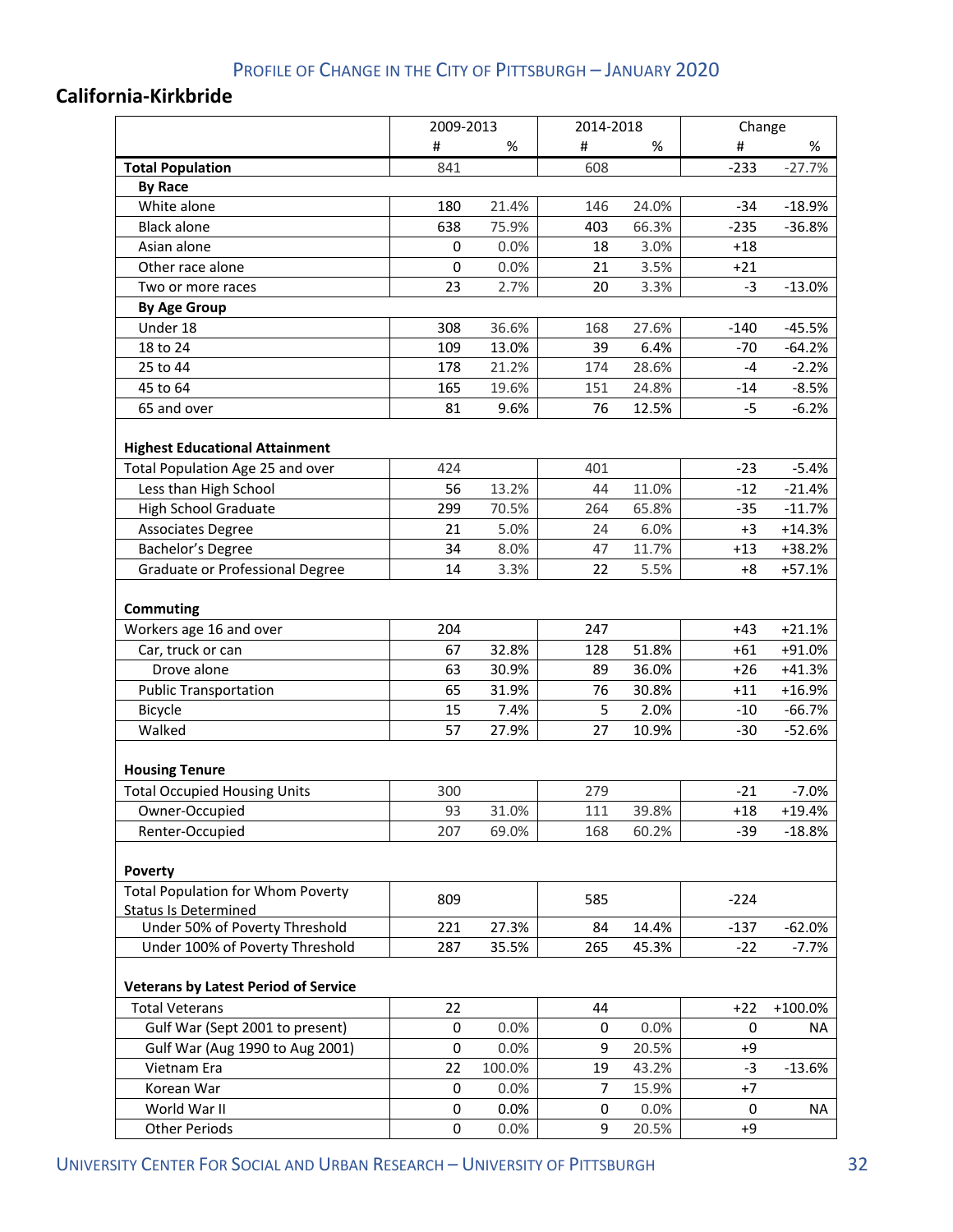### **Carrick**

|                                                                         | 2009-2013 |       | 2014-2018 |       | Change   |           |
|-------------------------------------------------------------------------|-----------|-------|-----------|-------|----------|-----------|
|                                                                         | #         | %     | #         | %     | #        | %         |
| <b>Total Population</b>                                                 | 9,609     |       | 10,822    |       | $+1,213$ | 12.6%     |
| <b>By Race</b>                                                          |           |       |           |       |          |           |
| White alone                                                             | 7,930     | 82.5% | 8,147     | 75.3% | $+217$   | $+2.7%$   |
| <b>Black alone</b>                                                      | 935       | 9.7%  | 1,673     | 15.5% | $+738$   | +78.9%    |
| Asian alone                                                             | 179       | 1.9%  | 689       | 6.4%  | $+510$   | +284.9%   |
| Other race alone                                                        | 56        | 0.6%  | 68        | 0.6%  | $+12$    | $+21.4%$  |
| Two or more races                                                       | 509       | 5.3%  | 245       | 2.3%  | $-264$   | $-51.9%$  |
| <b>By Age Group</b>                                                     |           |       |           |       |          |           |
| Under 18                                                                | 1,700     | 17.7% | 2,528     | 23.4% | $+828$   | +48.7%    |
| 18 to 24                                                                | 930       | 9.7%  | 645       | 6.0%  | $-285$   | $-30.6%$  |
| 25 to 44                                                                | 2,553     | 26.6% | 3,176     | 29.3% | $+623$   | $+24.4%$  |
| 45 to 64                                                                | 2,814     | 29.3% | 2,950     | 27.3% | $+136$   | $+4.8%$   |
| 65 and over                                                             | 1,612     | 16.8% | 1,523     | 14.1% | $-89$    | $-5.5%$   |
| <b>Highest Educational Attainment</b>                                   |           |       |           |       |          |           |
| Total Population Age 25 and over                                        | 7,046     |       | 7,649     |       | $+603$   | $+8.6%$   |
| Less than High School                                                   | 1,104     | 15.7% | 958       | 12.5% | $-146$   | $-13.2%$  |
| <b>High School Graduate</b>                                             | 3,998     | 56.7% | 4,239     | 55.4% | $+241$   | $+6.0%$   |
| <b>Associates Degree</b>                                                | 754       | 10.7% | 976       | 12.8% | $+222$   | $+29.4%$  |
| Bachelor's Degree                                                       | 878       | 12.5% | 973       | 12.7% | $+95$    | $+10.8%$  |
| Graduate or Professional Degree                                         | 312       | 4.4%  | 503       | 6.6%  | $+191$   | $+61.2%$  |
| <b>Commuting</b><br>Workers age 16 and over                             | 4,218     |       | 4,762     |       | $+544$   | $+12.9%$  |
| Car, truck or can                                                       | 3,109     | 73.7% | 3,756     | 78.9% | $+647$   | $+20.8%$  |
| Drove alone                                                             | 2,682     | 63.6% | 3,198     | 67.2% | $+516$   | $+19.2%$  |
| <b>Public Transportation</b>                                            | 810       | 19.2% | 714       | 15.0% | $-96$    | $-11.9%$  |
| Bicycle                                                                 | 33        | 0.8%  | 29        | 0.6%  | $-4$     | $-12.1%$  |
| Walked                                                                  | 137       | 3.2%  | 28        | 0.6%  | $-109$   | $-79.6%$  |
| <b>Housing Tenure</b>                                                   |           |       |           |       |          |           |
| <b>Total Occupied Housing Units</b>                                     | 4,385     |       | 4,583     |       | $+198$   | $+4.5%$   |
| Owner-Occupied                                                          | 2,740     | 62.5% | 2,690     | 58.7% | $-50$    | $-1.8%$   |
| Renter-Occupied                                                         | 1,645     | 37.5% | 1,893     | 41.3% | $+248$   | $+15.1%$  |
| <b>Poverty</b>                                                          |           |       |           |       |          |           |
| <b>Total Population for Whom Poverty</b><br><b>Status Is Determined</b> | 9,598     |       | 10,783    |       | $+1,185$ |           |
| Under 50% of Poverty Threshold                                          | 628       | 6.5%  | 685       | 6.4%  | $+57$    | $+9.1%$   |
| Under 100% of Poverty Threshold                                         | 1,875     | 19.5% | 2,136     | 19.8% | $+261$   | +13.9%    |
| <b>Veterans by Latest Period of Service</b>                             |           |       |           |       |          |           |
| <b>Total Veterans</b>                                                   | 878       |       | 922       |       | $+44$    | $+5.0%$   |
| Gulf War (Sept 2001 to present)                                         | 93        | 10.6% | 202       | 21.9% | $+109$   | $+117.2%$ |
| Gulf War (Aug 1990 to Aug 2001)                                         | 21        | 2.4%  | 56        | 6.1%  | $+35$    | +166.7%   |
| Vietnam Era                                                             | 263       | 30.0% | 310       | 33.6% | $+47$    | $+17.9%$  |
| Korean War                                                              | 78        | 8.9%  | 81        | 8.8%  | $+3$     | $+3.8%$   |
| World War II                                                            | 118       | 13.4% | 36        | 3.9%  | $-82$    | $-69.5%$  |
| <b>Other Periods</b>                                                    | 305       | 34.7% | 237       | 25.7% | $-68$    | $-22.3%$  |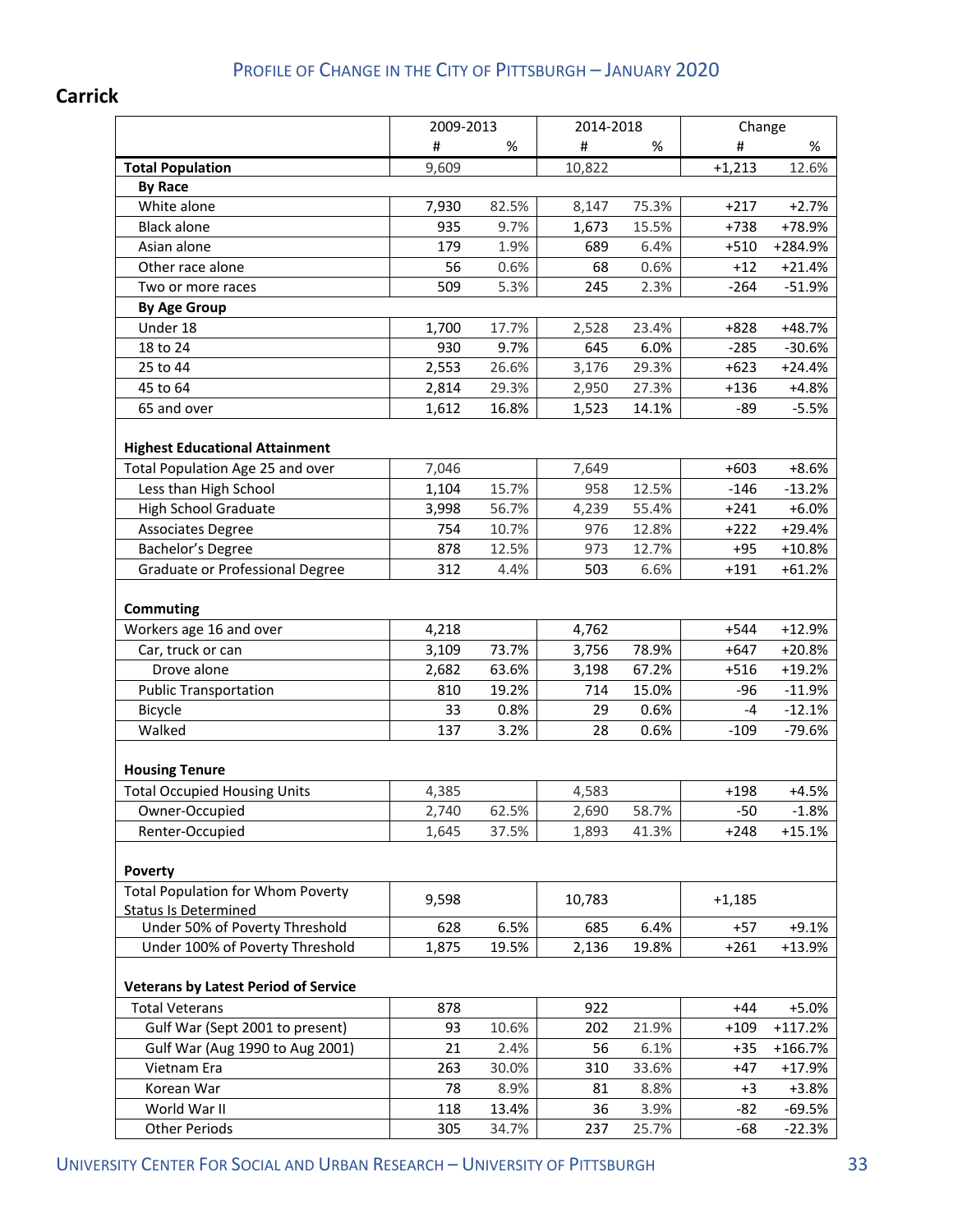## **Central Business District and Bluff (Combined)**

|                                                                           | 2009-2013 |       | 2014-2018 |       | Change   |           |
|---------------------------------------------------------------------------|-----------|-------|-----------|-------|----------|-----------|
|                                                                           | #         | %     | #         | %     | #        | %         |
| <b>Total Population</b>                                                   | 9,900     |       | 11,769    |       | $+1,869$ | 18.9%     |
| <b>By Race</b>                                                            |           |       |           |       |          |           |
| White alone                                                               | 6,995     | 70.7% | 8,371     | 71.1% | $+1,376$ | $+19.7%$  |
| <b>Black alone</b>                                                        | 1,958     | 19.8% | 2,239     | 19.0% | $+281$   | $+14.4%$  |
| Asian alone                                                               | 501       | 5.1%  | 693       | 5.9%  | $+192$   | +38.3%    |
| Other race alone                                                          | 73        | 0.7%  | 58        | 0.5%  | $-15$    | $-20.5%$  |
| Two or more races                                                         | 373       | 3.8%  | 408       | 3.5%  | $+35$    | $+9.4%$   |
| <b>By Age Group</b>                                                       |           |       |           |       |          |           |
| Under 18                                                                  | 104       | 1.1%  | 349       | 3.0%  | $+245$   | +235.6%   |
| 18 to 24                                                                  | 5,489     | 55.4% | 5,652     | 48.0% | $+163$   | $+3.0%$   |
| 25 to 44                                                                  | 2,121     | 21.4% | 3,535     | 30.0% | $+1,414$ | $+66.7%$  |
| 45 to 64                                                                  | 1,476     | 14.9% | 1,570     | 13.3% | $+94$    | $+6.4%$   |
| 65 and over                                                               | 710       | 7.2%  | 663       | 5.6%  | $-47$    | $-6.6%$   |
| <b>Highest Educational Attainment</b><br>Total Population Age 25 and over | 4,400     |       | 5,768     |       | $+1,368$ | $+31.1%$  |
| Less than High School                                                     | 464       | 10.5% | 428       | 7.4%  | $-36$    | $-7.8%$   |
| <b>High School Graduate</b>                                               | 2,310     | 52.5% | 2,163     | 37.5% | $-147$   | $-6.4%$   |
| <b>Associates Degree</b>                                                  | 228       | 5.2%  | 405       | 7.0%  | $+177$   | $+77.6%$  |
| Bachelor's Degree                                                         | 527       | 12.0% | 1,231     | 21.3% | $+704$   | +133.6%   |
| Graduate or Professional Degree                                           | 871       | 19.8% | 1,541     | 26.7% | $+670$   | +76.9%    |
| Commuting<br>Workers age 16 and over                                      | 3,594     |       | 4,566     |       | $+972$   | $+27.0%$  |
| Car, truck or can                                                         | 1,305     | 36.3% | 1,394     | 30.5% | $+89$    | $+6.8%$   |
| Drove alone                                                               | 1,093     | 30.4% | 1,185     | 26.0% | $+92$    | $+8.4%$   |
| <b>Public Transportation</b>                                              | 286       | 8.0%  | 578       | 12.7% | $+292$   | $+102.1%$ |
| Bicycle                                                                   | 13        | 0.4%  | 62        | 1.4%  | $+49$    | +376.9%   |
| Walked                                                                    | 1,670     | 46.5% | 2,203     | 48.2% | $+533$   | +31.9%    |
| <b>Housing Tenure</b>                                                     |           |       |           |       |          |           |
| <b>Total Occupied Housing Units</b>                                       | 2,121     |       | 2,834     |       | $+713$   | +33.6%    |
| Owner-Occupied                                                            | 657       | 31.0% | 494       | 17.4% | $-163$   | $-24.8%$  |
| Renter-Occupied                                                           | 1,464     | 69.0% | 2,340     | 82.6% | +876     | +59.8%    |
| <b>Poverty</b>                                                            |           |       |           |       |          |           |
| <b>Total Population for Whom Poverty</b><br><b>Status Is Determined</b>   | 3,211     |       | 4,795     |       | $+1,584$ |           |
| Under 50% of Poverty Threshold                                            | 539       | 16.8% | 479       | 10.0% | $-60$    | $-11.1%$  |
| Under 100% of Poverty Threshold                                           | 806       | 25.1% | 1,063     | 22.2% | $+257$   | +31.9%    |
| <b>Veterans by Latest Period of Service</b>                               |           |       |           |       |          |           |
| <b>Total Veterans</b>                                                     | 484       |       | 348       |       | $-136$   | $-28.1%$  |
| Gulf War (Sept 2001 to present)                                           | 68        | 14.0% | 72        | 20.7% | $+4$     | $+5.9%$   |
| Gulf War (Aug 1990 to Aug 2001)                                           | 44        | 9.1%  | 95        | 27.3% | $+51$    | +115.9%   |
| Vietnam Era                                                               | 149       | 30.8% | 55        | 15.8% | -94      | $-63.1%$  |
| Korean War                                                                | 31        | 6.4%  | 25        | 7.2%  | -6       | $-19.4%$  |
| World War II                                                              | 24        | 5.0%  | 11        | 3.2%  | $-13$    | $-54.2%$  |
| <b>Other Periods</b>                                                      | 168       | 34.7% | 90        | 25.9% | $-78$    | $-46.4%$  |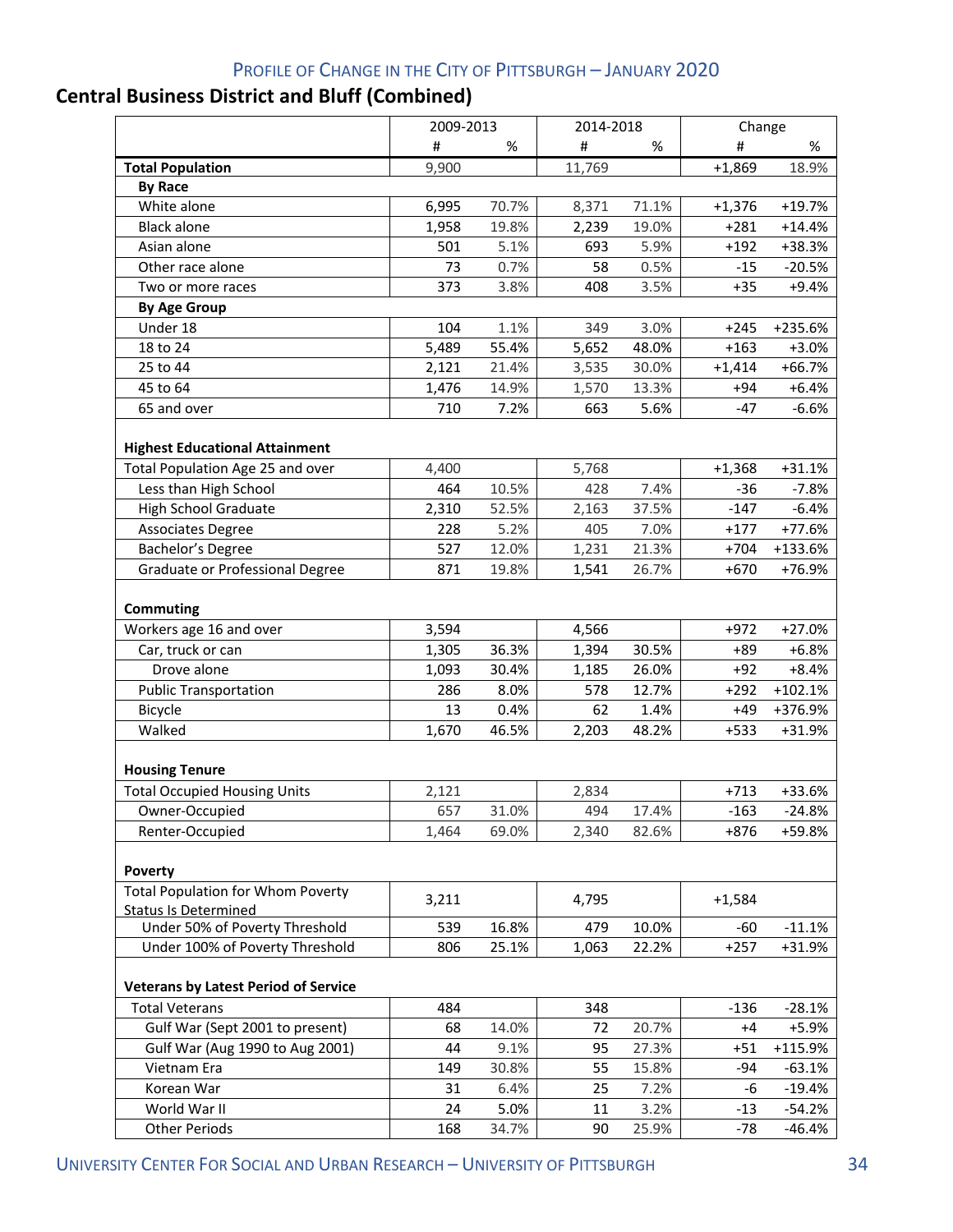### **Central Lawrenceville**

|                                                                           |            | 2009-2013     |       | 2014-2018 |        | Change     |  |
|---------------------------------------------------------------------------|------------|---------------|-------|-----------|--------|------------|--|
|                                                                           | #          | %             | #     | %         | #      | %          |  |
| <b>Total Population</b>                                                   | 4,562      |               | 4,660 |           | $+98$  | 2.1%       |  |
| <b>By Race</b>                                                            |            |               |       |           |        |            |  |
| White alone                                                               | 3,898      | 85.4%         | 4,367 | 93.7%     | $+469$ | $+12.0%$   |  |
| <b>Black alone</b>                                                        | 463        | 10.1%         | 102   | 2.2%      | $-361$ | $-78.0%$   |  |
| Asian alone                                                               | 59         | 1.3%          | 127   | 2.7%      | $+68$  | +115.3%    |  |
| Other race alone                                                          | 29         | 0.6%          | 0     | 0.0%      | $-29$  | $-100.0\%$ |  |
| Two or more races                                                         | 113        | 2.5%          | 64    | 1.4%      | $-49$  | $-43.4%$   |  |
| <b>By Age Group</b>                                                       |            |               |       |           |        |            |  |
| Under 18                                                                  | 406        | 8.9%          | 301   | 6.5%      | $-105$ | $-25.9%$   |  |
| 18 to 24                                                                  | 425        | 9.3%          | 290   | 6.2%      | $-135$ | $-31.8%$   |  |
| 25 to 44                                                                  | 1,771      | 38.8%         | 2,139 | 45.9%     | $+368$ | $+20.8%$   |  |
| 45 to 64                                                                  | 1,112      | 24.4%         | 1,029 | 22.1%     | $-83$  | $-7.5%$    |  |
| 65 and over                                                               | 848        | 18.6%         | 901   | 19.3%     | 53     | $+6.3%$    |  |
| <b>Highest Educational Attainment</b><br>Total Population Age 25 and over | 3,717      |               | 4,069 |           | $+352$ | $+9.5%$    |  |
| Less than High School                                                     | 416        | 11.2%         | 336   | 8.3%      | -80    | $-19.2%$   |  |
| <b>High School Graduate</b>                                               | 1,648      |               |       |           |        |            |  |
|                                                                           |            | 44.3%         | 1,315 | 32.3%     | $-333$ | $-20.2%$   |  |
| <b>Associates Degree</b>                                                  | 248<br>819 | 6.7%<br>22.0% | 236   | 5.8%      | $-12$  | $-4.8%$    |  |
| Bachelor's Degree                                                         |            |               | 1,204 | 29.6%     | $+385$ | +47.0%     |  |
| Graduate or Professional Degree                                           | 586        | 15.8%         | 978   | 24.0%     | $+392$ | +66.9%     |  |
| Commuting                                                                 |            |               |       |           |        |            |  |
| Workers age 16 and over                                                   | 2,711      |               | 2,893 |           | $+182$ | $+6.7%$    |  |
| Car, truck or can                                                         | 1,784      | 65.8%         | 1,690 | 58.4%     | $-94$  | $-5.3%$    |  |
| Drove alone                                                               | 1,503      | 55.4%         | 1,546 | 53.4%     | $+43$  | $+2.9%$    |  |
| <b>Public Transportation</b>                                              | 410        | 15.1%         | 508   | 17.6%     | $+98$  | $+23.9%$   |  |
| Bicycle                                                                   | 80         | 3.0%          | 166   | 5.7%      | $+86$  | +107.5%    |  |
| Walked                                                                    | 293        | 10.8%         | 339   | 11.7%     | $+46$  | $+15.7%$   |  |
| <b>Housing Tenure</b>                                                     |            |               |       |           |        |            |  |
| <b>Total Occupied Housing Units</b>                                       | 2,254      |               | 2,481 |           | $+227$ | $+10.1%$   |  |
| Owner-Occupied                                                            | 1,085      | 48.1%         | 1,037 | 41.8%     | $-48$  | -4.4%      |  |
| Renter-Occupied                                                           | 1,169      | 51.9%         | 1,444 | 58.2%     | $+275$ | $+23.5%$   |  |
| <b>Poverty</b>                                                            |            |               |       |           |        |            |  |
| <b>Total Population for Whom Poverty</b>                                  | 4,447      |               | 4,431 |           | $-16$  |            |  |
| <b>Status Is Determined</b>                                               |            |               |       |           |        |            |  |
| Under 50% of Poverty Threshold                                            | 322        | 7.2%          | 175   | 3.9%      | $-147$ | $-45.7%$   |  |
| Under 100% of Poverty Threshold                                           | 669        | 15.0%         | 389   | 8.8%      | $-280$ | $-41.9%$   |  |
| <b>Veterans by Latest Period of Service</b>                               |            |               |       |           |        |            |  |
| <b>Total Veterans</b>                                                     | 282        |               | 206   |           | $-76$  | $-27.0%$   |  |
| Gulf War (Sept 2001 to present)                                           | 48         | 17.0%         | 18    | 8.7%      | $-30$  | $-62.5%$   |  |
| Gulf War (Aug 1990 to Aug 2001)                                           | 26         | 9.2%          | 31    | 15.0%     | $+5$   | $+19.2%$   |  |
| Vietnam Era                                                               | 58         | 20.6%         | 58    | 28.2%     | 0      | $0.0\%$    |  |
| Korean War                                                                | 55         | 19.5%         | 13    | 6.3%      | $-42$  | $-76.4%$   |  |
| World War II                                                              | 37         | 13.1%         | 27    | 13.1%     | $-10$  | $-27.0%$   |  |
| <b>Other Periods</b>                                                      | 58         | 20.6%         | 59    | 28.6%     | $+1$   | $+1.7%$    |  |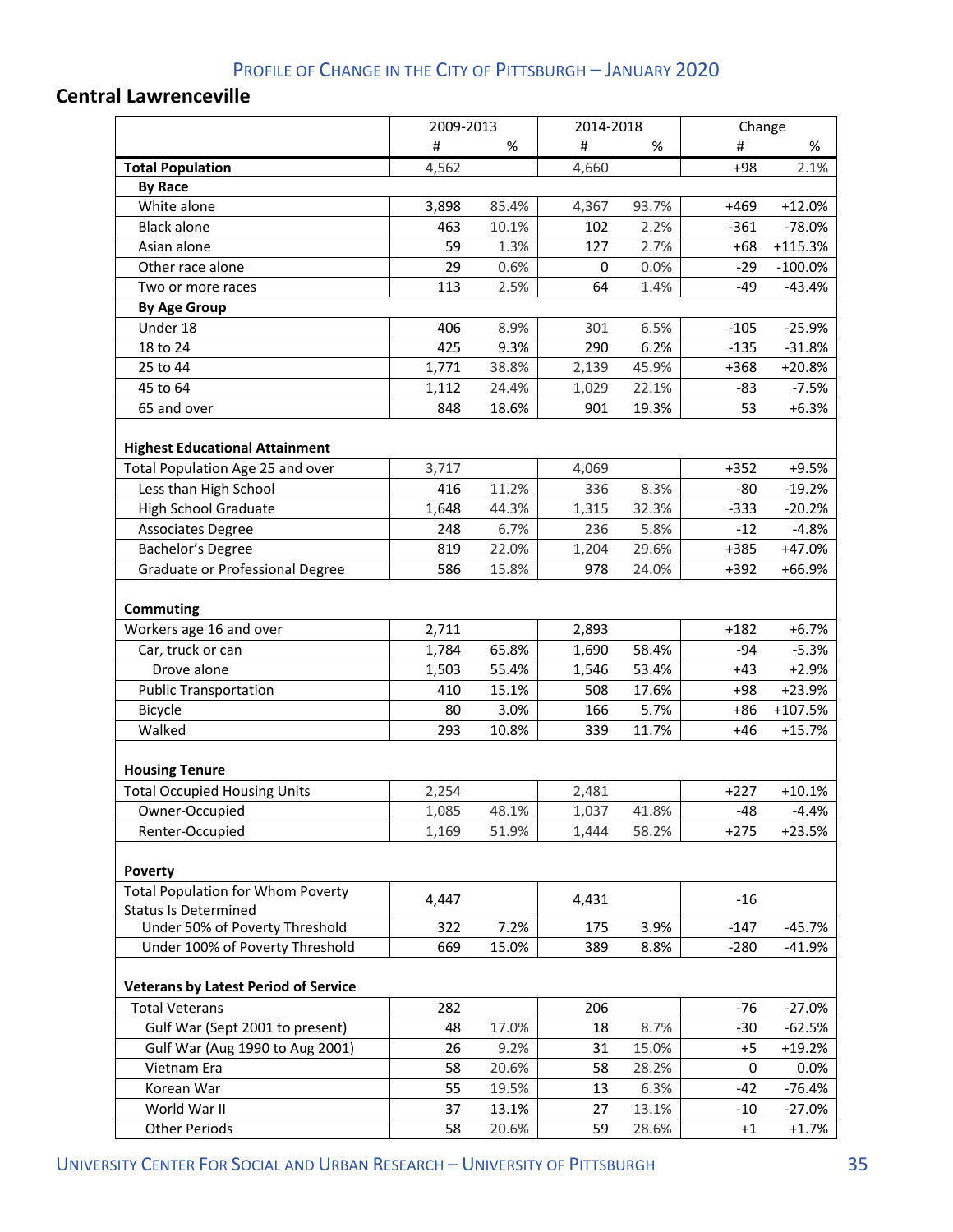#### **Central Northside**

|                                                                         | 2009-2013 |       |       | 2014-2018 |        | Change   |
|-------------------------------------------------------------------------|-----------|-------|-------|-----------|--------|----------|
|                                                                         | #         | %     | #     | %         | #      | %        |
| <b>Total Population</b>                                                 | 2,882     |       | 2,733 |           | $-149$ | $-5.2%$  |
| <b>By Race</b>                                                          |           |       |       |           |        |          |
| White alone                                                             | 1,495     | 51.9% | 1,733 | 63.4%     | $+238$ | $+15.9%$ |
| <b>Black alone</b>                                                      | 1,262     | 43.8% | 843   | 30.8%     | $-419$ | $-33.2%$ |
| Asian alone                                                             | 19        | 0.7%  | 63    | 2.3%      | $+44$  | +231.6%  |
| Other race alone                                                        | 25        | 0.9%  | 45    | 1.6%      | $+20$  | +80.0%   |
| Two or more races                                                       | 81        | 2.8%  | 49    | 1.8%      | $-32$  | $-39.5%$ |
| <b>By Age Group</b>                                                     |           |       |       |           |        |          |
| Under 18                                                                | 505       | 17.5% | 295   | 10.8%     | $-210$ | $-41.6%$ |
| 18 to 24                                                                | 203       | 7.0%  | 165   | 6.0%      | $-38$  | $-18.7%$ |
| 25 to 44                                                                | 1,010     | 35.0% | 1,084 | 39.7%     | $+74$  | $+7.3%$  |
| 45 to 64                                                                | 769       | 26.7% | 723   | 26.5%     | -46    | $-6.0%$  |
| 65 and over                                                             | 395       | 13.7% | 466   | 17.1%     | 71     | $+18.0%$ |
| <b>Highest Educational Attainment</b>                                   |           |       |       |           |        |          |
| Total Population Age 25 and over                                        | 2,182     |       | 2,273 |           | $+91$  | $+4.2%$  |
| Less than High School                                                   | 197       | 9.0%  | 192   | 8.4%      | $-5$   | $-2.5%$  |
| <b>High School Graduate</b>                                             | 898       | 41.2% | 764   | 33.6%     | $-134$ | $-14.9%$ |
| <b>Associates Degree</b>                                                | 141       | 6.5%  | 150   | 6.6%      | +9     | $+6.4%$  |
| Bachelor's Degree                                                       | 546       | 25.0% | 644   | 28.3%     | $+98$  | $+17.9%$ |
| Graduate or Professional Degree                                         | 400       | 18.3% | 523   | 23.0%     | $+123$ | +30.8%   |
| Commuting                                                               |           |       |       |           |        |          |
| Workers age 16 and over                                                 | 1,459     |       | 1,678 |           | $+219$ | $+15.0%$ |
| Car, truck or can                                                       | 876       | 60.0% | 963   | 57.4%     | $+87$  | +9.9%    |
| Drove alone                                                             | 793       | 54.4% | 856   | 51.0%     | $+63$  | $+7.9%$  |
| <b>Public Transportation</b>                                            | 272       | 18.6% | 172   | 10.3%     | $-100$ | $-36.8%$ |
| Bicycle                                                                 | 51        | 3.5%  | 63    | 3.8%      | $+12$  | $+23.5%$ |
| Walked                                                                  | 201       | 13.8% | 357   | 21.3%     | $+156$ | $+77.6%$ |
| <b>Housing Tenure</b>                                                   |           |       |       |           |        |          |
| <b>Total Occupied Housing Units</b>                                     | 1,448     |       | 1,527 |           | $+79$  | +5.5%    |
| Owner-Occupied                                                          | 595       | 41.1% | 585   | 38.3%     | $-10$  | $-1.7%$  |
| Renter-Occupied                                                         | 853       | 58.9% | 942   | 61.7%     | +89    | $+10.4%$ |
| Poverty                                                                 |           |       |       |           |        |          |
| <b>Total Population for Whom Poverty</b><br><b>Status Is Determined</b> | 2,870     |       | 2,704 |           | $-166$ |          |
| Under 50% of Poverty Threshold                                          | 474       | 16.5% | 150   | 5.5%      | $-324$ | $-68.4%$ |
| Under 100% of Poverty Threshold                                         | 853       | 29.7% | 526   | 19.5%     | $-327$ | $-38.3%$ |
| <b>Veterans by Latest Period of Service</b>                             |           |       |       |           |        |          |
| <b>Total Veterans</b>                                                   | 240       |       | 114   |           | $-126$ | $-52.5%$ |
| Gulf War (Sept 2001 to present)                                         | 14        | 5.8%  | 26    | 22.8%     | $+12$  | +85.7%   |
| Gulf War (Aug 1990 to Aug 2001)                                         | 18        | 7.5%  | 4     | 3.5%      | $-14$  | $-77.8%$ |
| Vietnam Era                                                             | 106       | 44.2% | 38    | 33.3%     | $-68$  | $-64.2%$ |
| Korean War                                                              | 37        | 15.4% | 31    | 27.2%     | $-6$   | $-16.2%$ |
| World War II                                                            | 5         | 2.1%  | 4     | 3.5%      | $-1$   | $-20.0%$ |
| <b>Other Periods</b>                                                    | 60        | 25.0% | 11    | 9.6%      | -49    | $-81.7%$ |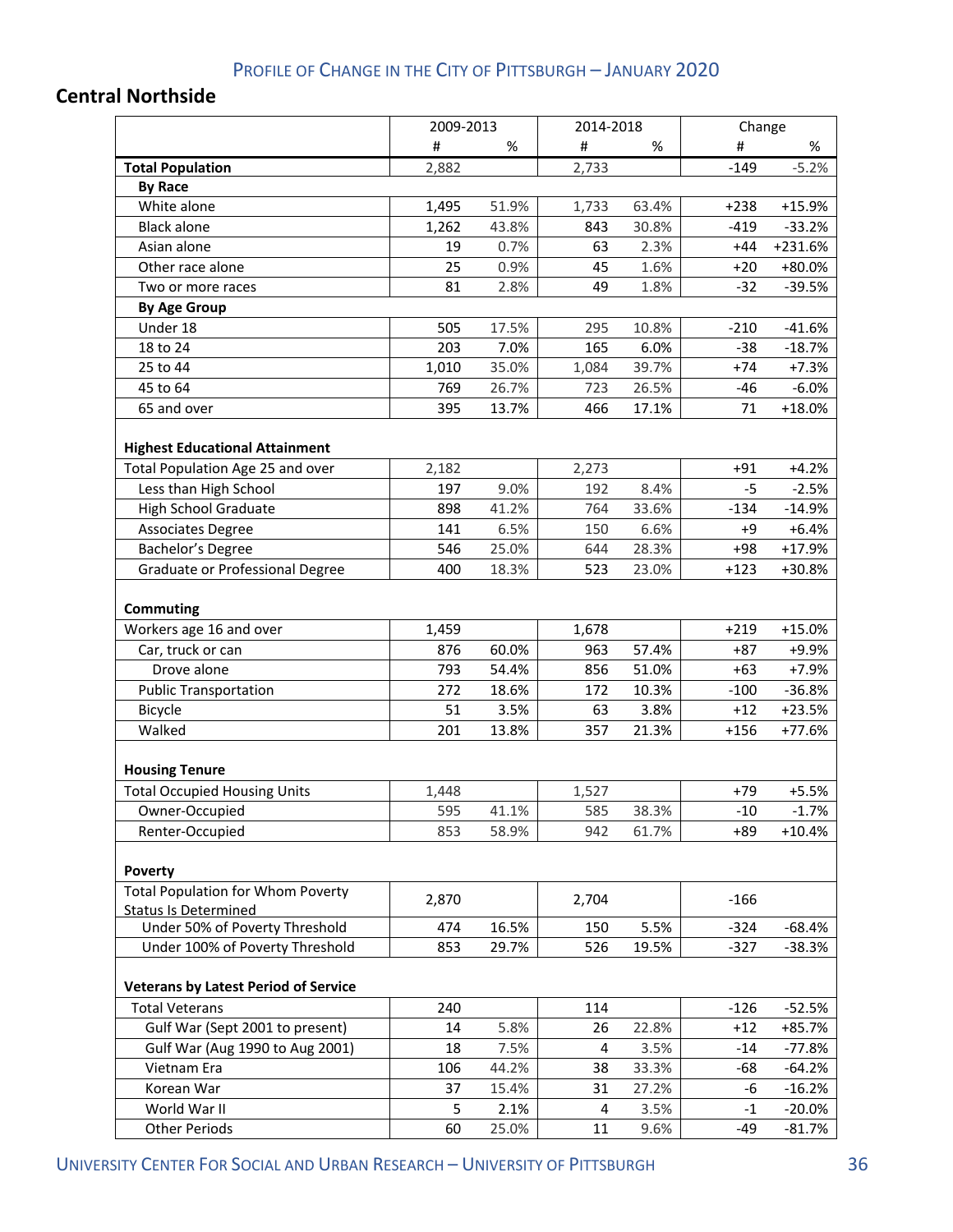## **Central Oakland**

|                                                                           | 2009-2013 |       | 2014-2018 |       | Change |            |
|---------------------------------------------------------------------------|-----------|-------|-----------|-------|--------|------------|
|                                                                           | #         | %     | #         | $\%$  | #      | %          |
| <b>Total Population</b>                                                   | 5,567     |       | 5,498     |       | $-69$  | $-1.2%$    |
| <b>By Race</b>                                                            |           |       |           |       |        |            |
| White alone                                                               | 4,587     | 82.4% | 4,784     | 87.0% | $+197$ | $+4.3%$    |
| <b>Black alone</b>                                                        | 345       | 6.2%  | 191       | 3.5%  | $-154$ | $-44.6%$   |
| Asian alone                                                               | 315       | 5.7%  | 334       | 6.1%  | $+19$  | $+6.0%$    |
| Other race alone                                                          | 65        | 1.2%  | 50        | 0.9%  | $-15$  | $-23.1%$   |
| Two or more races                                                         | 255       | 4.6%  | 139       | 2.5%  | $-116$ | $-45.5%$   |
| <b>By Age Group</b>                                                       |           |       |           |       |        |            |
| Under 18                                                                  | 122       | 2.2%  | 37        | 0.7%  | -85    | $-69.7%$   |
| 18 to 24                                                                  | 4,075     | 73.2% | 4,546     | 82.7% | $+471$ | $+11.6%$   |
| 25 to 44                                                                  | 883       | 15.9% | 357       | 6.5%  | $-526$ | $-59.6%$   |
| 45 to 64                                                                  | 238       | 4.3%  | 259       | 4.7%  | $+21$  | $+8.8%$    |
| 65 and over                                                               | 249       | 4.5%  | 299       | 5.4%  | 50     | $+20.1%$   |
| <b>Highest Educational Attainment</b><br>Total Population Age 25 and over | 968       |       | 915       |       | $-53$  | $-5.5%$    |
| Less than High School                                                     | 142       | 14.7% | 139       | 15.2% | $-3$   | $-2.1%$    |
| <b>High School Graduate</b>                                               | 399       | 41.2% | 367       | 40.1% | $-32$  | $-8.0%$    |
| <b>Associates Degree</b>                                                  |           | 0.0%  | 70        | 7.7%  | $+70$  |            |
| Bachelor's Degree                                                         | 173       | 17.9% | 231       | 25.2% | $+58$  | +33.5%     |
| Graduate or Professional Degree                                           | 254       | 26.2% | 108       | 11.8% | $-146$ | $-57.5%$   |
| Commuting                                                                 |           |       |           |       |        |            |
| Workers age 16 and over                                                   | 2,869     |       | 2,741     |       | $-128$ | $-4.5%$    |
| Car, truck or can                                                         | 747       | 26.0% | 884       | 32.3% | $+137$ | $+18.3%$   |
| Drove alone                                                               | 583       | 20.3% | 728       | 26.6% | $+145$ | +24.9%     |
| <b>Public Transportation</b>                                              | 458       | 16.0% | 459       | 16.7% | $+1$   | $+0.2%$    |
| Bicycle                                                                   | 15        | 0.5%  | 54        | 2.0%  | $+39$  | +260.0%    |
| Walked                                                                    | 1,496     | 52.1% | 1,276     | 46.6% | $-220$ | $-14.7%$   |
| <b>Housing Tenure</b>                                                     |           |       |           |       |        |            |
| <b>Total Occupied Housing Units</b>                                       | 1,887     |       | 2,075     |       | $+188$ | $+10.0%$   |
| Owner-Occupied                                                            | 203       | 10.8% | 230       | 11.1% | $+27$  | $+13.3%$   |
| Renter-Occupied                                                           | 1,684     | 89.2% | 1,845     | 88.9% | $+161$ | $+9.6%$    |
| Poverty                                                                   |           |       |           |       |        |            |
| <b>Total Population for Whom Poverty</b><br><b>Status Is Determined</b>   | 5,029     |       | 4,951     |       | -78    |            |
| Under 50% of Poverty Threshold                                            | 2,574     | 51.2% | 2,532     | 51.1% | $-42$  | $-1.6%$    |
| Under 100% of Poverty Threshold                                           | 3,733     | 74.2% | 3,284     | 66.3% | $-449$ | $-12.0%$   |
| <b>Veterans by Latest Period of Service</b>                               |           |       |           |       |        |            |
| <b>Total Veterans</b>                                                     | 159       |       | 103       |       | $-56$  | $-35.2%$   |
| Gulf War (Sept 2001 to present)                                           | 102       | 64.2% | 21        | 20.4% | $-81$  | $-79.4%$   |
| Gulf War (Aug 1990 to Aug 2001)                                           | 0         | 0.0%  | 0         | 0.0%  | 0      | NA         |
| Vietnam Era                                                               | 18        | 11.3% | 54        | 52.4% | $+36$  | +200.0%    |
| Korean War                                                                | 0         | 0.0%  | 28        | 27.2% | $+28$  |            |
| World War II                                                              | 0         | 0.0%  | 0         | 0.0%  | 0      | NA         |
| <b>Other Periods</b>                                                      | 39        | 24.5% | 0         | 0.0%  | $-39$  | $-100.0\%$ |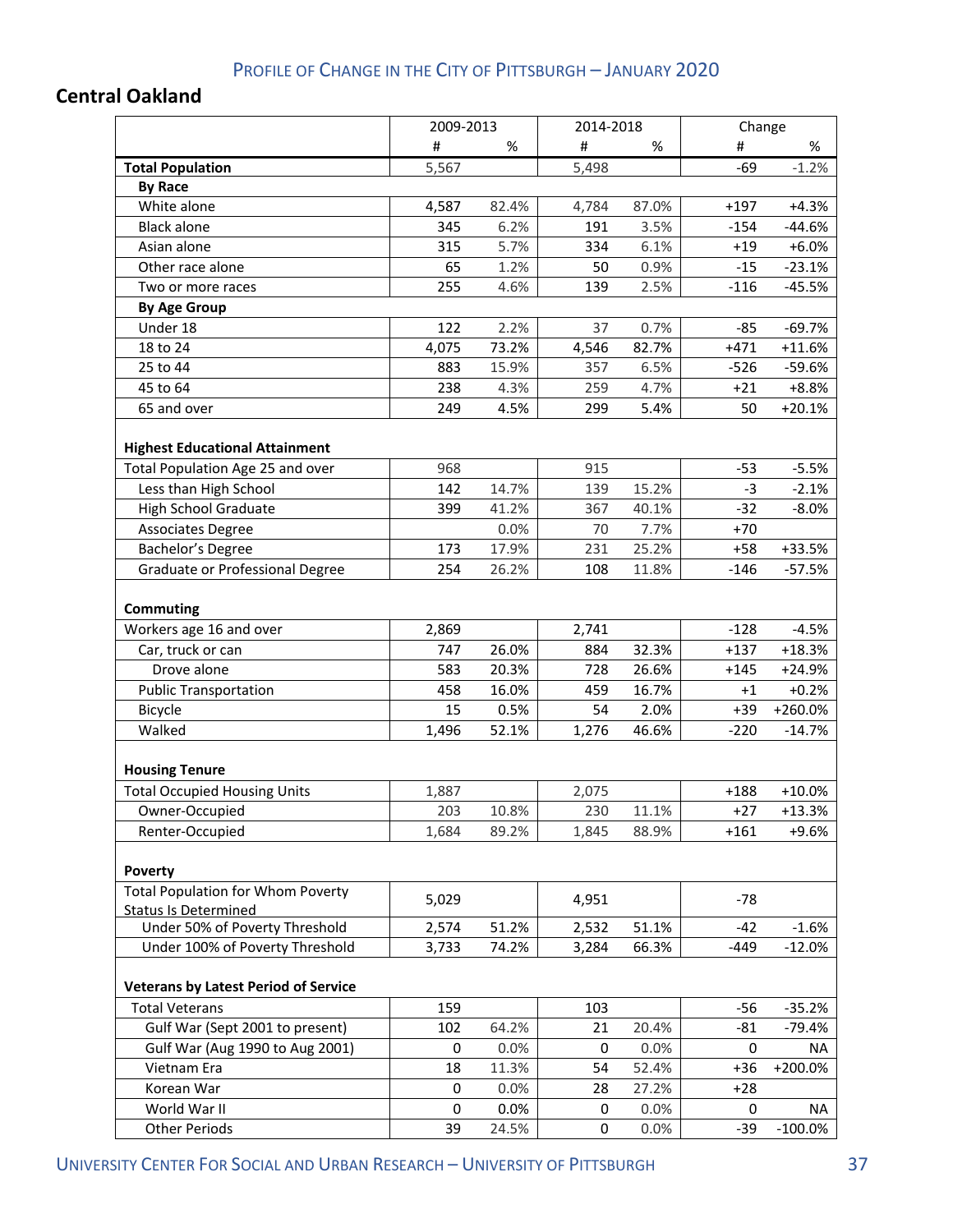## **Chartiers City**

|                                                                           |                | 2009-2013 |             | 2014-2018 |        | Change    |
|---------------------------------------------------------------------------|----------------|-----------|-------------|-----------|--------|-----------|
|                                                                           | #              | %         | #           | %         | #      | %         |
| <b>Total Population</b>                                                   | 392            |           | 568         |           | $+176$ | 44.9%     |
| <b>By Race</b>                                                            |                |           |             |           |        |           |
| White alone                                                               | 55             | 14.0%     | 104         | 18.3%     | $+49$  | +89.1%    |
| <b>Black alone</b>                                                        | 295            | 75.3%     | 443         | 78.0%     | $+148$ | $+50.2%$  |
| Asian alone                                                               | 0              | 0.0%      | 0           | 0.0%      | 0      | NA        |
| Other race alone                                                          | 0              | 0.0%      | 0           | 0.0%      | 0      | NA        |
| Two or more races                                                         | 42             | 10.7%     | 21          | 3.7%      | $-21$  | $-50.0%$  |
| <b>By Age Group</b>                                                       |                |           |             |           |        |           |
| Under 18                                                                  | 20             | 5.1%      | 85          | 15.0%     | $+65$  | +325.0%   |
| 18 to 24                                                                  | 14             | 3.6%      | 44          | 7.7%      | $+30$  | $+214.3%$ |
| 25 to 44                                                                  | 47             | 12.0%     | 159         | 28.0%     | $+112$ | +238.3%   |
| 45 to 64                                                                  | 169            | 43.1%     | 166         | 29.2%     | $-3$   | $-1.8%$   |
| 65 and over                                                               | 142            | 36.2%     | 114         | 20.1%     | $-28$  | $-19.7%$  |
| <b>Highest Educational Attainment</b><br>Total Population Age 25 and over | 358            |           | 439         |           | $+81$  | $+22.6%$  |
| Less than High School                                                     | 59             | 16.5%     | 26          | 5.9%      | $-33$  | $-55.9%$  |
| <b>High School Graduate</b>                                               | 194            | 54.2%     | 242         | 55.1%     | $+48$  | $+24.7%$  |
| <b>Associates Degree</b>                                                  | 19             | 5.3%      | 53          | 12.1%     | $+34$  | +178.9%   |
|                                                                           |                |           |             | 12.8%     | $+18$  |           |
| Bachelor's Degree                                                         | 38             | 10.6%     | 56          |           |        | $+47.4%$  |
| Graduate or Professional Degree                                           | 48             | 13.4%     | 62          | 14.1%     | $+14$  | $+29.2%$  |
| Commuting                                                                 |                |           |             |           |        |           |
| Workers age 16 and over                                                   | 227            |           | 236         |           | $+9$   | $+4.0%$   |
| Car, truck or can                                                         | 188            | 82.8%     | 138         | 58.5%     | $-50$  | $-26.6%$  |
| Drove alone                                                               | 162            | 71.4%     | 120         | 50.8%     | $-42$  | $-25.9%$  |
| <b>Public Transportation</b>                                              | 39             | 17.2%     | 98          | 41.5%     | $+59$  | +151.3%   |
| Bicycle                                                                   | 0              | 0.0%      | 0           | 0.0%      | 0      | NA        |
| Walked                                                                    | 0              | 0.0%      | 0           | 0.0%      | 0      | <b>NA</b> |
| <b>Housing Tenure</b>                                                     |                |           |             |           |        |           |
| <b>Total Occupied Housing Units</b>                                       | 216            |           | 219         |           | $+3$   | $+1.4%$   |
| Owner-Occupied                                                            | 169            | 78.2%     | 178         | 81.3%     | $+9$   | $+5.3%$   |
| Renter-Occupied                                                           | 47             | 21.8%     | 41          | 18.7%     | -6     | $-12.8%$  |
| Poverty                                                                   |                |           |             |           |        |           |
| <b>Total Population for Whom Poverty</b>                                  | 392            |           | 568         |           | $+176$ |           |
| <b>Status Is Determined</b>                                               |                |           |             |           |        |           |
| Under 50% of Poverty Threshold                                            | 13             | 3.3%      | 10          | 1.8%      | -3     | $-23.1%$  |
| Under 100% of Poverty Threshold                                           | 30             | 7.7%      | 110         | 19.4%     | $+80$  | +266.7%   |
| <b>Veterans by Latest Period of Service</b>                               |                |           |             |           |        |           |
| <b>Total Veterans</b>                                                     | 107            |           | 56          |           | $-51$  | $-47.7%$  |
| Gulf War (Sept 2001 to present)                                           | 0              | 0.0%      | 0           | 0.0%      | 0      | <b>NA</b> |
| Gulf War (Aug 1990 to Aug 2001)                                           | $\overline{7}$ | 6.5%      | $\mathbf 0$ | 0.0%      | $-7$   | $-100.0%$ |
| Vietnam Era                                                               | 49             | 45.8%     | 19          | 33.9%     | $-30$  | $-61.2%$  |
| Korean War                                                                | 0              | 0.0%      | 0           | $0.0\%$   | 0      | ΝA        |
| World War II                                                              | 33             | 30.8%     | 9           | 16.1%     | $-24$  | $-72.7%$  |
| <b>Other Periods</b>                                                      | 18             | 16.8%     | 28          | 50.0%     | $+10$  | +55.6%    |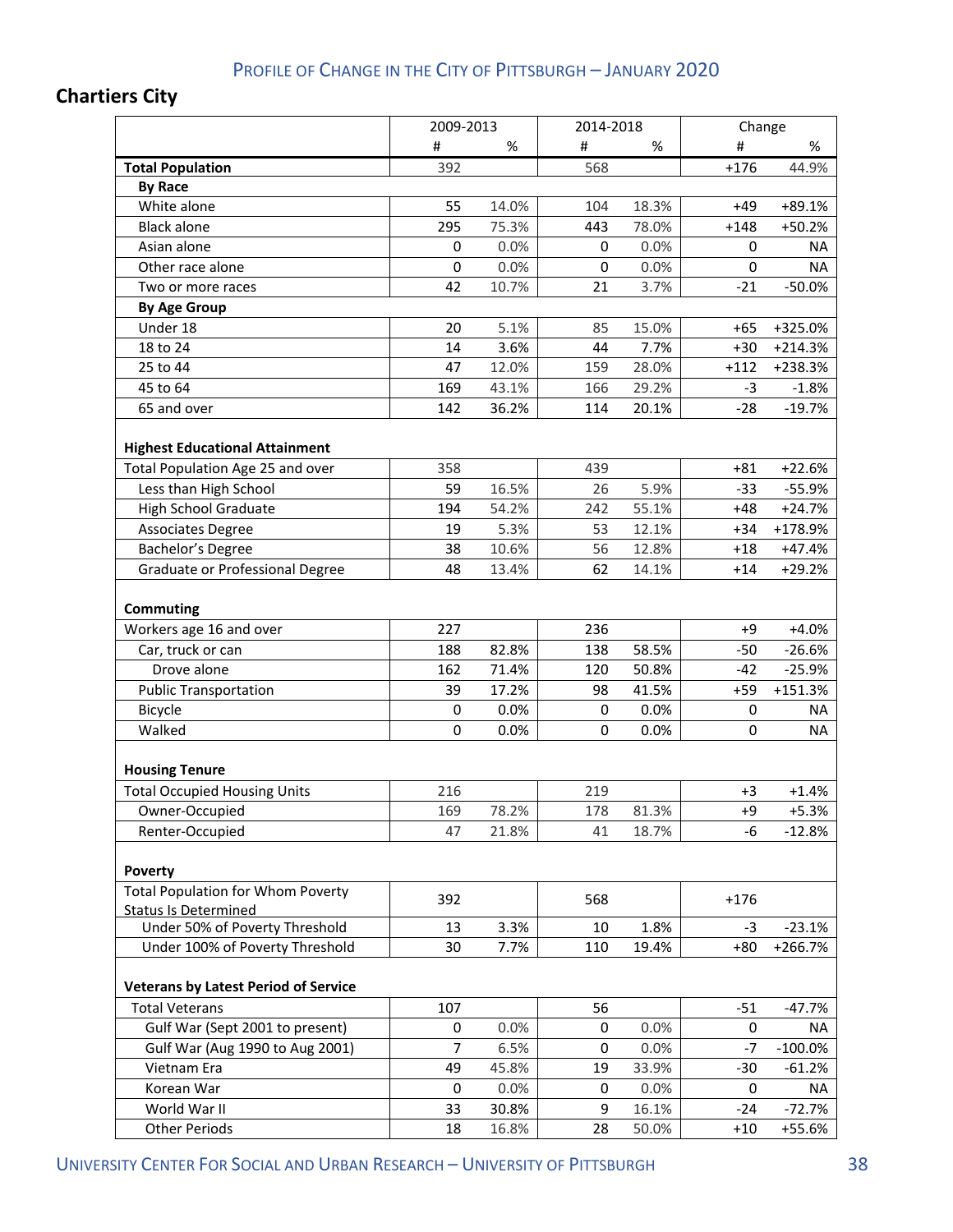## **Crafton Heights**

|                                                                                                    | 2009-2013    |               |            | 2014-2018     |                | Change               |
|----------------------------------------------------------------------------------------------------|--------------|---------------|------------|---------------|----------------|----------------------|
|                                                                                                    | #            | %             | #          | %             | #              | %                    |
| <b>Total Population</b>                                                                            | 3,546        |               | 4,130      |               | +584           | 16.5%                |
| <b>By Race</b>                                                                                     |              |               |            |               |                |                      |
| White alone                                                                                        | 2,525        | 71.2%         | 2,496      | 60.4%         | $-29$          | $-1.1%$              |
| <b>Black alone</b>                                                                                 | 917          | 25.9%         | 1,199      | 29.0%         | $+282$         | +30.8%               |
| Asian alone                                                                                        | 0            | 0.0%          | 139        | 3.4%          | $+139$         |                      |
| Other race alone                                                                                   | 31           | 0.9%          | 83         | 2.0%          | $+52$          | +167.7%              |
| Two or more races                                                                                  | 73           | 2.1%          | 213        | 5.2%          | $+140$         | +191.8%              |
| <b>By Age Group</b>                                                                                |              |               |            |               |                |                      |
| Under 18                                                                                           | 738          | 20.8%         | 1,042      | 25.2%         | $+304$         | $+41.2%$             |
| 18 to 24                                                                                           | 376          | 10.6%         | 387        | 9.4%          | $+11$          | $+2.9%$              |
| 25 to 44                                                                                           | 947          | 26.7%         | 1,157      | 28.0%         | $+210$         | $+22.2%$             |
| 45 to 64                                                                                           | 968          | 27.3%         | 981        | 23.8%         | $+13$          | $+1.3%$              |
| 65 and over                                                                                        | 517          | 14.6%         | 563        | 13.6%         | 46             | +8.9%                |
| <b>Highest Educational Attainment</b><br>Total Population Age 25 and over<br>Less than High School | 2,427<br>240 | 9.9%          | 2,701      | 10.6%         | $+274$         | $+11.3%$<br>$+19.2%$ |
|                                                                                                    |              | 56.8%         | 286        |               | $+46$<br>$+44$ |                      |
| <b>High School Graduate</b>                                                                        | 1,378        |               | 1,422      | 52.6%         |                | $+3.2%$              |
| <b>Associates Degree</b>                                                                           | 218          | 9.0%          | 320        | 11.8%         | $+102$         | +46.8%               |
| Bachelor's Degree<br>Graduate or Professional Degree                                               | 483<br>108   | 19.9%<br>4.4% | 545<br>128 | 20.2%<br>4.7% | $+62$<br>$+20$ | $+12.8%$<br>$+18.5%$ |
| Commuting                                                                                          |              |               |            |               |                |                      |
| Workers age 16 and over                                                                            | 1,652        |               | 1,976      |               | $+324$         | $+19.6%$             |
| Car, truck or can                                                                                  | 1,499        | 90.7%         | 1,548      | 78.3%         | $+49$          | $+3.3%$              |
| Drove alone                                                                                        | 1,289        | 78.0%         | 1,367      | 69.2%         | $+78$          | $+6.1%$              |
| <b>Public Transportation</b>                                                                       | 126          | 7.6%          | 326        | 16.5%         | $+200$         | +158.7%              |
| Bicycle                                                                                            | $\mathbf 0$  | 0.0%          | 3          | 0.2%          | $+3$           |                      |
| Walked<br><b>Housing Tenure</b>                                                                    | 21           | 1.3%          | 52         | 2.6%          | $+31$          | $+147.6%$            |
| <b>Total Occupied Housing Units</b>                                                                | 1,597        |               | 1,781      |               | $+184$         | $+11.5%$             |
| Owner-Occupied                                                                                     | 1,050        | 65.7%         | 1,059      | 59.5%         | +9             | +0.9%                |
| Renter-Occupied                                                                                    | 547          | 34.3%         | 722        | 40.5%         | $+175$         | +32.0%               |
| Poverty                                                                                            |              |               |            |               |                |                      |
| <b>Total Population for Whom Poverty</b><br><b>Status Is Determined</b>                            | 3,546        |               | 4,123      |               | $+577$         |                      |
| Under 50% of Poverty Threshold                                                                     | 427          | 12.0%         | 655        | 15.9%         | $+228$         | +53.4%               |
| Under 100% of Poverty Threshold                                                                    | 612          | 17.3%         | 1,209      | 29.3%         | $+597$         | +97.5%               |
| <b>Veterans by Latest Period of Service</b>                                                        |              |               |            |               |                |                      |
| <b>Total Veterans</b>                                                                              | 286          |               | 202        |               | -84            | $-29.4%$             |
| Gulf War (Sept 2001 to present)                                                                    | 25           | 8.7%          | 67         | 33.2%         | $+42$          | +168.0%              |
| Gulf War (Aug 1990 to Aug 2001)                                                                    | 20           | 7.0%          | 6          | 3.0%          | $-14$          | $-70.0%$             |
| Vietnam Era                                                                                        | 106          | 37.1%         | 69         | 34.2%         | $-37$          | $-34.9%$             |
| Korean War                                                                                         | 40           | 14.0%         | 32         | 15.8%         | -8             | $-20.0%$             |
| World War II                                                                                       | 44           | 15.4%         | 3          | 1.5%          | $-41$          | $-93.2%$             |
| <b>Other Periods</b>                                                                               | 51           | 17.8%         | 25         | 12.4%         | $-26$          | $-51.0%$             |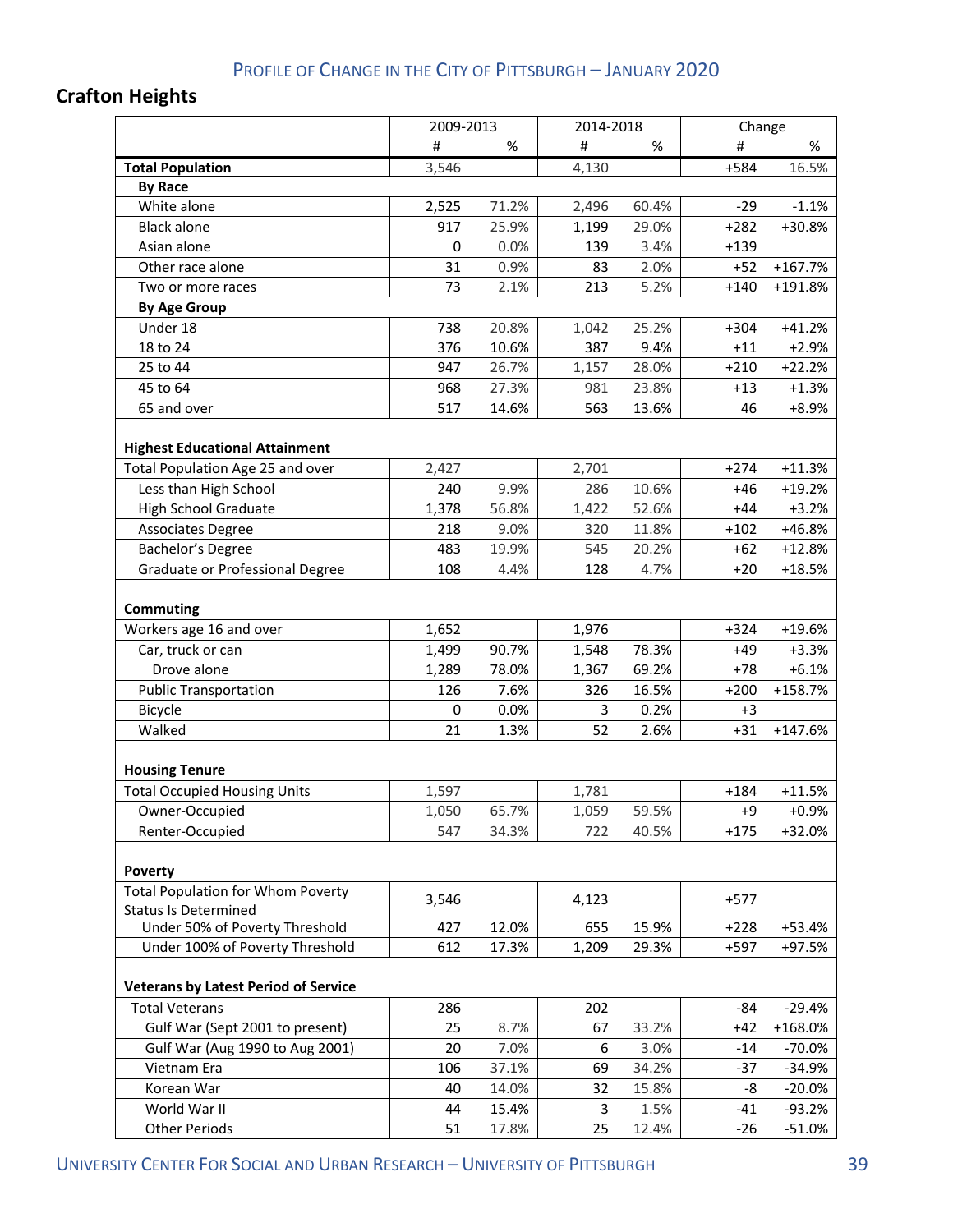## **Crawford‐Roberts**

|                                                                           | 2009-2013 |       | 2014-2018 |       | Change |            |
|---------------------------------------------------------------------------|-----------|-------|-----------|-------|--------|------------|
|                                                                           | $\sharp$  | %     | #         | %     | #      | %          |
| <b>Total Population</b>                                                   | 2,090     |       | 2,249     |       | $+159$ | 7.6%       |
| <b>By Race</b>                                                            |           |       |           |       |        |            |
| White alone                                                               | 172       | 8.2%  | 234       | 10.4% | $+62$  | +36.0%     |
| <b>Black alone</b>                                                        | 1,778     | 85.1% | 1,774     | 78.9% | $-4$   | $-0.2%$    |
| Asian alone                                                               | 0         | 0.0%  | 31        | 1.4%  | $+31$  |            |
| Other race alone                                                          | 25        | 1.2%  | 79        | 3.5%  | $+54$  | +216.0%    |
| Two or more races                                                         | 115       | 5.5%  | 131       | 5.8%  | $+16$  | $+13.9%$   |
| <b>By Age Group</b>                                                       |           |       |           |       |        |            |
| Under 18                                                                  | 410       | 19.6% | 409       | 18.2% | $-1$   | $-0.2%$    |
| 18 to 24                                                                  | 266       | 12.7% | 236       | 10.5% | $-30$  | $-11.3%$   |
| 25 to 44                                                                  | 428       | 20.5% | 690       | 30.7% | $+262$ | $+61.2%$   |
| 45 to 64                                                                  | 404       | 19.3% | 416       | 18.5% | $+12$  | $+3.0%$    |
| 65 and over                                                               | 582       | 27.8% | 498       | 22.1% | -84    | $-14.4%$   |
| <b>Highest Educational Attainment</b><br>Total Population Age 25 and over | 1,432     |       | 1,604     |       | $+172$ | $+12.0%$   |
| Less than High School                                                     | 262       | 18.3% | 302       | 18.8% | $+40$  | $+15.3%$   |
| <b>High School Graduate</b>                                               | 960       | 67.0% | 831       | 51.8% | $-129$ | $-13.4%$   |
| <b>Associates Degree</b>                                                  | 61        | 4.3%  | 151       | 9.4%  | $+90$  | $+147.5%$  |
| Bachelor's Degree                                                         | 77        | 5.4%  | 206       | 12.8% | $+129$ | $+167.5%$  |
| Graduate or Professional Degree                                           | 72        | 5.0%  | 114       | 7.1%  | $+42$  | +58.3%     |
| Commuting<br>Workers age 16 and over                                      | 469       |       | 680       |       | $+211$ | $+45.0%$   |
| Car, truck or can                                                         | 262       | 55.9% | 335       | 49.3% | $+73$  | $+27.9%$   |
| Drove alone                                                               | 237       | 50.5% | 305       | 44.9% | $+68$  | $+28.7%$   |
| <b>Public Transportation</b>                                              | 139       | 29.6% | 153       | 22.5% | $+14$  | $+10.1%$   |
| Bicycle                                                                   | 0         | 0.0%  | 1         | 0.1%  | $+1$   |            |
| Walked                                                                    | 67        | 14.3% | 145       | 21.3% | $+78$  | $+116.4%$  |
| <b>Housing Tenure</b>                                                     |           |       |           |       |        |            |
| <b>Total Occupied Housing Units</b>                                       | 1,219     |       | 1,139     |       | -80    | $-6.6%$    |
| Owner-Occupied                                                            | 284       | 23.3% | 261       | 22.9% | $-23$  | $-8.1%$    |
| Renter-Occupied                                                           | 935       | 76.7% | 878       | 77.1% | $-57$  | $-6.1%$    |
| Poverty                                                                   |           |       |           |       |        |            |
| <b>Total Population for Whom Poverty</b><br><b>Status Is Determined</b>   | 2,062     |       | 2,249     |       | $+187$ |            |
| Under 50% of Poverty Threshold                                            | 310       | 15.0% | 421       | 18.7% | $+111$ | +35.8%     |
| Under 100% of Poverty Threshold                                           | 1,018     | 49.4% | 888       | 39.5% | $-130$ | $-12.8%$   |
| <b>Veterans by Latest Period of Service</b>                               |           |       |           |       |        |            |
| <b>Total Veterans</b>                                                     | 132       |       | 121       |       | $-11$  | $-8.3%$    |
| Gulf War (Sept 2001 to present)                                           | 33        | 25.0% | 0         | 0.0%  | $-33$  | $-100.0\%$ |
| Gulf War (Aug 1990 to Aug 2001)                                           | 11        | 8.3%  | 28        | 23.1% | $+17$  | +154.5%    |
| Vietnam Era                                                               | 23        | 17.4% | 42        | 34.7% | $+19$  | +82.6%     |
| Korean War                                                                | 21        | 15.9% | 0         | 0.0%  | $-21$  | $-100.0\%$ |
| World War II                                                              | 20        | 15.2% | 23        | 19.0% | $+3$   | $+15.0%$   |
| <b>Other Periods</b>                                                      | 24        | 18.2% | 28        | 23.1% | $+4$   | $+16.7%$   |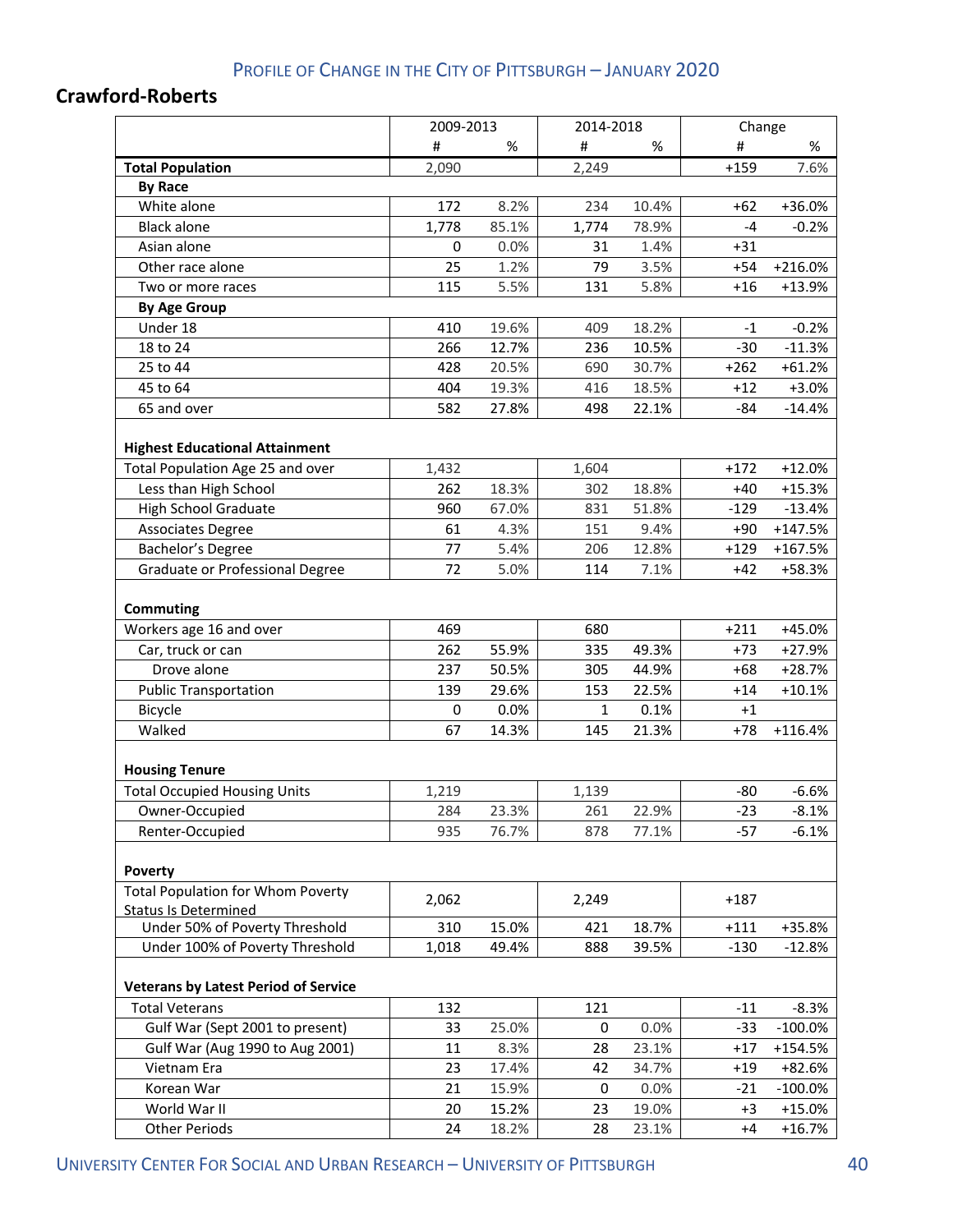## **Duquesne Heights**

|                                                                         | 2009-2013      |       |       | 2014-2018 |        | Change                |
|-------------------------------------------------------------------------|----------------|-------|-------|-----------|--------|-----------------------|
|                                                                         | #              | %     | #     | %         | #      | %                     |
| <b>Total Population</b>                                                 | 2,440          |       | 2,586 |           | $+146$ | 6.0%                  |
| <b>By Race</b>                                                          |                |       |       |           |        |                       |
| White alone                                                             | 2,314          | 94.8% | 2,438 | 94.3%     | $+124$ | $+5.4%$               |
| <b>Black alone</b>                                                      | 43             | 1.8%  | 56    | 2.2%      | $+13$  | $+30.2%$              |
| Asian alone                                                             | 43             | 1.8%  | 58    | 2.2%      | $+15$  | +34.9%                |
| Other race alone                                                        | $\overline{7}$ | 0.3%  | 0     | 0.0%      | $-7$   | $-100.0\%$            |
| Two or more races                                                       | 33             | 1.4%  | 34    | 1.3%      | $+1$   | $+3.0%$               |
| <b>By Age Group</b>                                                     |                |       |       |           |        |                       |
| Under 18                                                                | 299            | 12.3% | 315   | 12.2%     | $+16$  | $+5.4%$               |
| 18 to 24                                                                | 261            | 10.7% | 167   | 6.5%      | $-94$  | $-36.0%$              |
| 25 to 44                                                                | 750            | 30.7% | 917   | 35.5%     | $+167$ | $+22.3%$              |
| 45 to 64                                                                | 766            | 31.4% | 720   | 27.8%     | $-46$  | $-6.0%$               |
| 65 and over                                                             | 364            | 14.9% | 467   | 18.1%     | 103    | $+28.3%$              |
| <b>Highest Educational Attainment</b>                                   | 1,861          |       |       |           |        | $+13.1%$              |
| Total Population Age 25 and over                                        |                |       | 2,104 |           | $+243$ |                       |
| Less than High School                                                   | 77             | 4.1%  | 175   | 8.3%      | $+98$  | $+127.3%$<br>$-12.2%$ |
| <b>High School Graduate</b>                                             | 995            | 53.5% | 874   | 41.5%     | $-121$ |                       |
| <b>Associates Degree</b>                                                | 148            | 8.0%  | 198   | 9.4%      | $+50$  | +33.8%                |
| Bachelor's Degree                                                       | 384            | 20.6% | 498   | 23.7%     | $+114$ | $+29.7%$              |
| Graduate or Professional Degree                                         | 257            | 13.8% | 359   | 17.1%     | $+102$ | +39.7%                |
| Commuting                                                               |                |       |       |           |        |                       |
| Workers age 16 and over                                                 | 1,495          |       | 1,485 |           | $-10$  | $-0.7%$               |
| Car, truck or can                                                       | 1,148          | 76.8% | 1,256 | 84.6%     | $+108$ | $+9.4%$               |
| Drove alone                                                             | 1,019          | 68.2% | 1,119 | 75.4%     | $+100$ | +9.8%                 |
| <b>Public Transportation</b>                                            | 183            | 12.2% | 112   | 7.5%      | $-71$  | $-38.8%$              |
| Bicycle                                                                 | 0              | 0.0%  | 7     | 0.5%      | $+7$   |                       |
| Walked                                                                  | 32             | 2.1%  | 41    | 2.8%      | $+9$   | $+28.1%$              |
| <b>Housing Tenure</b>                                                   |                |       |       |           |        |                       |
| <b>Total Occupied Housing Units</b>                                     | 1,183          |       | 1,300 |           | $+117$ | +9.9%                 |
| Owner-Occupied                                                          | 690            | 58.3% | 863   | 66.4%     | $+173$ | $+25.1%$              |
| Renter-Occupied                                                         | 493            | 41.7% | 437   | 33.6%     | $-56$  | $-11.4%$              |
| Poverty                                                                 |                |       |       |           |        |                       |
| <b>Total Population for Whom Poverty</b><br><b>Status Is Determined</b> | 2,426          |       | 2,586 |           | $+160$ |                       |
| Under 50% of Poverty Threshold                                          | 276            | 11.4% | 44    | 1.7%      | $-232$ | $-84.1%$              |
| Under 100% of Poverty Threshold                                         | 487            | 20.1% | 333   | 12.9%     | $-154$ | $-31.6%$              |
| <b>Veterans by Latest Period of Service</b>                             |                |       |       |           |        |                       |
| <b>Total Veterans</b>                                                   | 243            |       | 253   |           | $+10$  | $+4.1%$               |
| Gulf War (Sept 2001 to present)                                         | 46             | 18.9% | 81    | 32.0%     | $+35$  | $+76.1%$              |
| Gulf War (Aug 1990 to Aug 2001)                                         | 20             | 8.2%  | 33    | 13.0%     | $+13$  | $+65.0%$              |
| Vietnam Era                                                             | 95             | 39.1% | 75    | 29.6%     | $-20$  | $-21.1%$              |
| Korean War                                                              | 8              | 3.3%  | 0     | 0.0%      | -8     | $-100.0\%$            |
| World War II                                                            | 0              | 0.0%  | 0     | 0.0%      | 0      | <b>NA</b>             |
| <b>Other Periods</b>                                                    | 74             | 30.5% | 64    | 25.3%     | $-10$  | $-13.5%$              |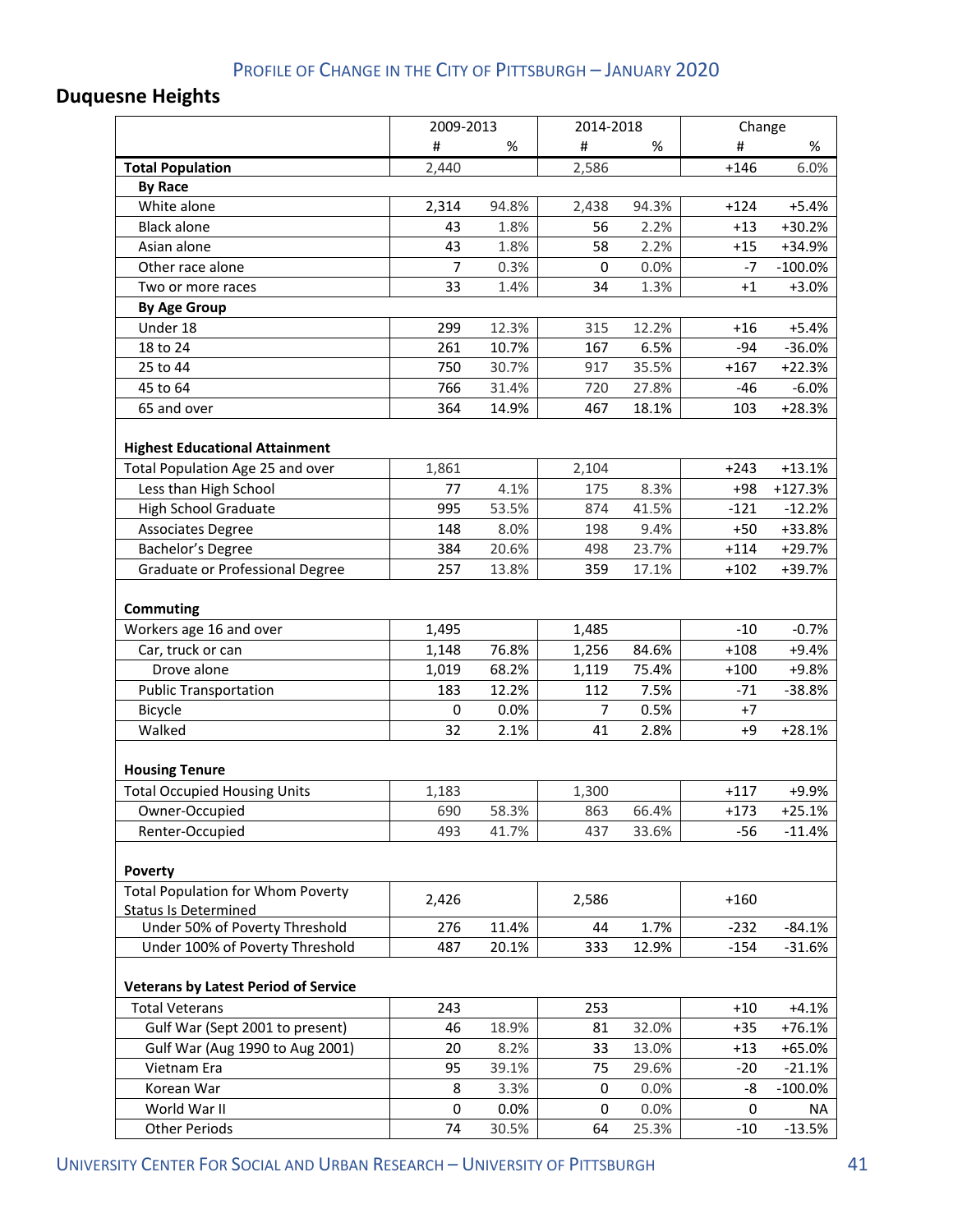# **East Allegheny**

|                                                                           | 2009-2013 |       | 2014-2018   |       | Change |            |
|---------------------------------------------------------------------------|-----------|-------|-------------|-------|--------|------------|
|                                                                           | #         | %     | #           | %     | #      | %          |
| <b>Total Population</b>                                                   | 2,435     |       | 1,808       |       | $-627$ | $-25.7%$   |
| <b>By Race</b>                                                            |           |       |             |       |        |            |
| White alone                                                               | 1,509     | 62.0% | 1,332       | 73.7% | $-177$ | $-11.7%$   |
| <b>Black alone</b>                                                        | 762       | 31.3% | 380         | 21.0% | $-382$ | $-50.1%$   |
| Asian alone                                                               | 62        | 2.5%  | $\mathbf 0$ | 0.0%  | $-62$  | $-100.0\%$ |
| Other race alone                                                          | 46        | 1.9%  | 72          | 4.0%  | $+26$  | +56.5%     |
| Two or more races                                                         | 56        | 2.3%  | 24          | 1.3%  | $-32$  | $-57.1%$   |
| <b>By Age Group</b>                                                       |           |       |             |       |        |            |
| Under 18                                                                  | 288       | 11.8% | 106         | 5.9%  | $-182$ | $-63.2%$   |
| 18 to 24                                                                  | 188       | 7.7%  | 141         | 7.8%  | $-47$  | $-25.0%$   |
| 25 to 44                                                                  | 1,010     | 41.5% | 640         | 35.4% | $-370$ | $-36.6%$   |
| 45 to 64                                                                  | 678       | 27.8% | 561         | 31.0% | $-117$ | $-17.3%$   |
| 65 and over                                                               | 271       | 11.1% | 360         | 19.9% | 89     | +32.8%     |
| <b>Highest Educational Attainment</b><br>Total Population Age 25 and over | 1,958     |       | 1,561       |       | $-397$ | $-20.3%$   |
| Less than High School                                                     | 409       | 20.9% | 183         | 11.7% | $-226$ | $-55.3%$   |
| High School Graduate                                                      | 763       | 39.0% | 747         | 47.9% | $-16$  | $-2.1%$    |
| <b>Associates Degree</b>                                                  | 209       | 10.7% | 68          | 4.4%  | $-141$ | $-67.5%$   |
| Bachelor's Degree                                                         | 342       | 17.5% | 342         | 21.9% | 0      | 0.0%       |
| Graduate or Professional Degree                                           | 235       | 12.0% | 221         | 14.2% | $-14$  | $-6.0%$    |
| <b>Commuting</b>                                                          |           |       |             |       |        |            |
| Workers age 16 and over                                                   | 1,060     |       | 965         |       | $-95$  | $-9.0%$    |
| Car, truck or can                                                         | 469       | 44.2% | 392         | 40.6% | $-77$  | $-16.4%$   |
| Drove alone                                                               | 406       | 38.3% | 339         | 35.1% | $-67$  | $-16.5%$   |
| <b>Public Transportation</b>                                              | 127       | 12.0% | 124         | 12.8% | $-3$   | $-2.4%$    |
| Bicycle                                                                   | 13        | 1.2%  | 33          | 3.4%  | $+20$  | +153.8%    |
| Walked                                                                    | 413       | 39.0% | 257         | 26.6% | $-156$ | $-37.8%$   |
| <b>Housing Tenure</b>                                                     |           |       |             |       |        |            |
| <b>Total Occupied Housing Units</b>                                       | 1,353     |       | 1,220       |       | $-133$ | $-9.8%$    |
| Owner-Occupied                                                            | 462       | 34.1% | 411         | 33.7% | $-51$  | $-11.0%$   |
| Renter-Occupied                                                           | 891       | 65.9% | 809         | 66.3% | $-82$  | $-9.2%$    |
| <b>Poverty</b>                                                            |           |       |             |       |        |            |
| <b>Total Population for Whom Poverty</b><br><b>Status Is Determined</b>   | 2,360     |       | 1,808       |       | $-552$ |            |
| Under 50% of Poverty Threshold                                            | 320       | 13.6% | 251         | 13.9% | -69    | $-21.6%$   |
| Under 100% of Poverty Threshold                                           | 721       | 30.6% | 552         | 30.5% | $-169$ | $-23.4%$   |
| <b>Veterans by Latest Period of Service</b>                               |           |       |             |       |        |            |
| <b>Total Veterans</b>                                                     | 223       |       | 113         |       | $-110$ | $-49.3%$   |
| Gulf War (Sept 2001 to present)                                           | 15        | 6.7%  | 24          | 21.2% | $+9$   | $+60.0%$   |
| Gulf War (Aug 1990 to Aug 2001)                                           | 37        | 16.6% | 0           | 0.0%  | $-37$  | $-100.0\%$ |
| Vietnam Era                                                               | 135       | 60.5% | 32          | 28.3% | $-103$ | $-76.3%$   |
| Korean War                                                                | 12        | 5.4%  | 8           | 7.1%  | $-4$   | $-33.3%$   |
| World War II                                                              | 0         | 0.0%  | 25          | 22.1% | $+25$  |            |
| <b>Other Periods</b>                                                      | 24        | 10.8% | 24          | 21.2% | 0      | $0.0\%$    |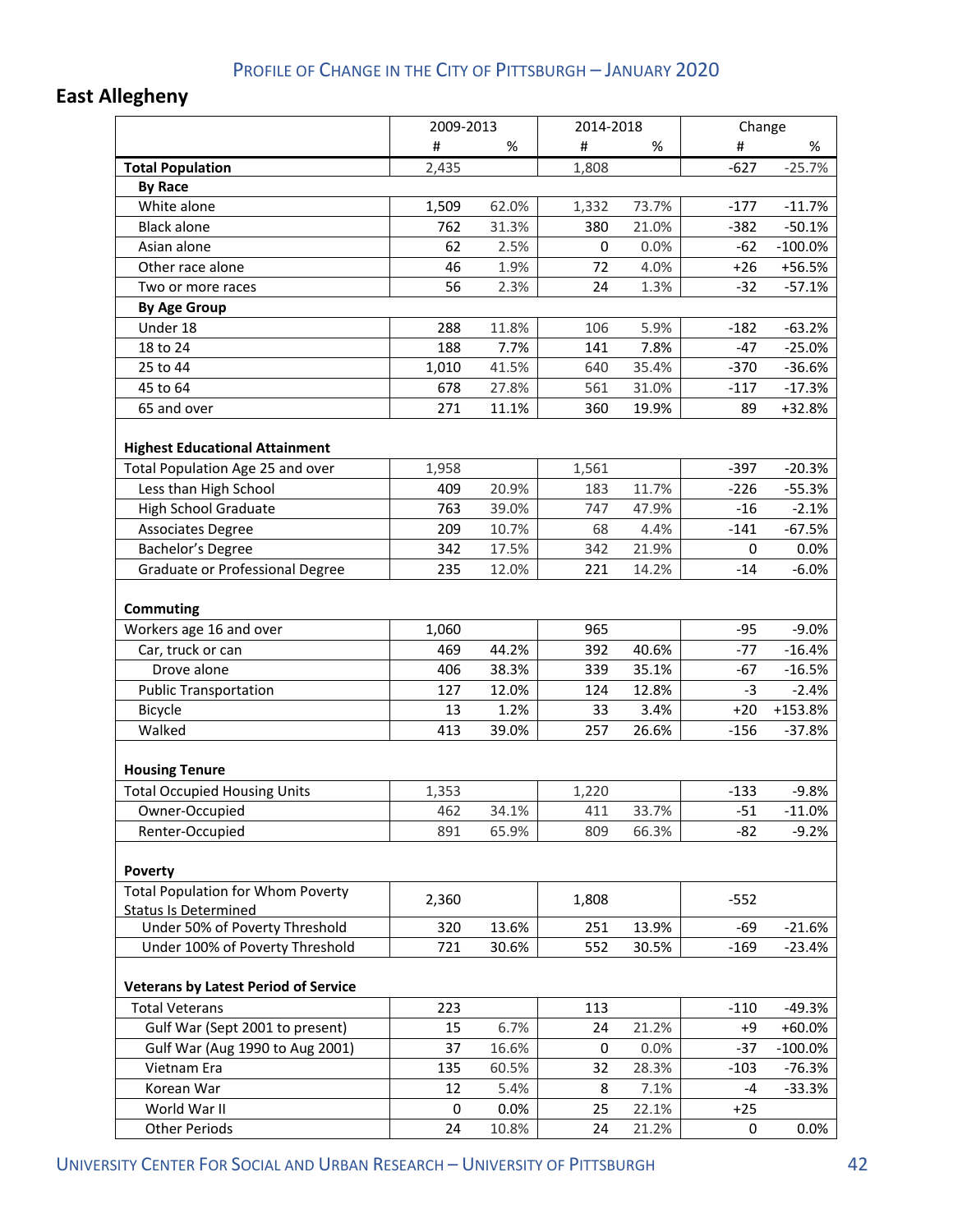## **East Carnegie**

|                                                                           | 2009-2013 |       | 2014-2018   |         | Change |           |
|---------------------------------------------------------------------------|-----------|-------|-------------|---------|--------|-----------|
|                                                                           | #         | %     | #           | %       | #      | %         |
| <b>Total Population</b>                                                   | 568       |       | 528         |         | $-40$  | $-7.0%$   |
| <b>By Race</b>                                                            |           |       |             |         |        |           |
| White alone                                                               | 391       | 68.8% | 469         | 88.8%   | $+78$  | +19.9%    |
| <b>Black alone</b>                                                        | 146       | 25.7% | 45          | 8.5%    | $-101$ | $-69.2%$  |
| Asian alone                                                               | 0         | 0.0%  | 4           | 0.8%    | +4     |           |
| Other race alone                                                          | $\pmb{0}$ | 0.0%  | $\mathbf 0$ | 0.0%    | 0      | NA        |
| Two or more races                                                         | 31        | 5.5%  | 10          | 1.9%    | $-21$  | $-67.7%$  |
| <b>By Age Group</b>                                                       |           |       |             |         |        |           |
| Under 18                                                                  | 114       | 20.1% | 105         | 19.9%   | -9     | $-7.9%$   |
| 18 to 24                                                                  | 67        | 11.8% | 40          | 7.6%    | $-27$  | $-40.3%$  |
| 25 to 44                                                                  | 204       | 35.9% | 145         | 27.5%   | $-59$  | $-28.9%$  |
| 45 to 64                                                                  | 151       | 26.6% | 175         | 33.1%   | $+24$  | $+15.9%$  |
| 65 and over                                                               | 32        | 5.6%  | 63          | 11.9%   | 31     | +96.9%    |
| <b>Highest Educational Attainment</b><br>Total Population Age 25 and over | 378       |       | 383         |         | $+5$   | $+1.3%$   |
| Less than High School                                                     | 13        | 3.4%  | 28          | 7.3%    | $+15$  | $+115.4%$ |
| <b>High School Graduate</b>                                               | 235       | 62.2% | 220         | 57.4%   | $-15$  | $-6.4%$   |
| <b>Associates Degree</b>                                                  | 57        | 15.1% | 51          | 13.3%   | $-6$   | $-10.5%$  |
| Bachelor's Degree                                                         | 54        | 14.3% | 72          | 18.8%   | $+18$  | +33.3%    |
| Graduate or Professional Degree                                           | 19        | 5.0%  | 12          | 3.1%    | -7     | $-36.8%$  |
| Commuting<br>Workers age 16 and over                                      | 323       |       | 240         |         | $-83$  | $-25.7%$  |
| Car, truck or can                                                         | 224       | 69.3% | 208         | 86.7%   | $-16$  | $-7.1%$   |
| Drove alone                                                               | 181       | 56.0% | 207         | 86.3%   | $+26$  | $+14.4%$  |
| <b>Public Transportation</b>                                              | 75        | 23.2% | 10          | 4.2%    | $-65$  | $-86.7%$  |
| Bicycle                                                                   | 0         | 0.0%  | $\mathbf 0$ | 0.0%    | 0      | <b>NA</b> |
| Walked                                                                    | 16        | 5.0%  | 18          | 7.5%    | $+2$   | $+12.5%$  |
| <b>Housing Tenure</b>                                                     |           |       |             |         |        |           |
| <b>Total Occupied Housing Units</b>                                       | 210       |       | 255         |         | $+45$  | $+21.4%$  |
| Owner-Occupied                                                            | 108       | 51.4% | 173         | 67.8%   | $+65$  | $+60.2%$  |
| Renter-Occupied                                                           | 102       | 48.6% | 82          | 32.2%   | $-20$  | $-19.6%$  |
| Poverty                                                                   |           |       |             |         |        |           |
| <b>Total Population for Whom Poverty</b>                                  | 542       |       | 503         |         | $-39$  |           |
| <b>Status Is Determined</b><br>Under 50% of Poverty Threshold             | 68        | 12.5% | 35          | 7.0%    | $-33$  | $-48.5%$  |
| Under 100% of Poverty Threshold                                           | 84        | 15.5% | 117         | 23.3%   | $+33$  | +39.3%    |
|                                                                           |           |       |             |         |        |           |
| <b>Veterans by Latest Period of Service</b>                               |           |       |             |         |        |           |
| <b>Total Veterans</b>                                                     | 42        |       | 64          |         | $+22$  | $+52.4%$  |
| Gulf War (Sept 2001 to present)                                           | 5         | 11.9% | 25          | 39.1%   | $+20$  | +400.0%   |
| Gulf War (Aug 1990 to Aug 2001)                                           | 0         | 0.0%  | 0           | 0.0%    | 0      | NA        |
| Vietnam Era                                                               | 11        | 26.2% | 24          | 37.5%   | $+13$  | $+118.2%$ |
| Korean War                                                                | 0         | 0.0%  | 0           | $0.0\%$ | 0      | NА        |
| World War II                                                              | 0         | 0.0%  | $\mathbf 0$ | 0.0%    | 0      | <b>NA</b> |
| <b>Other Periods</b>                                                      | 26        | 61.9% | 15          | 23.4%   | $-11$  | $-42.3%$  |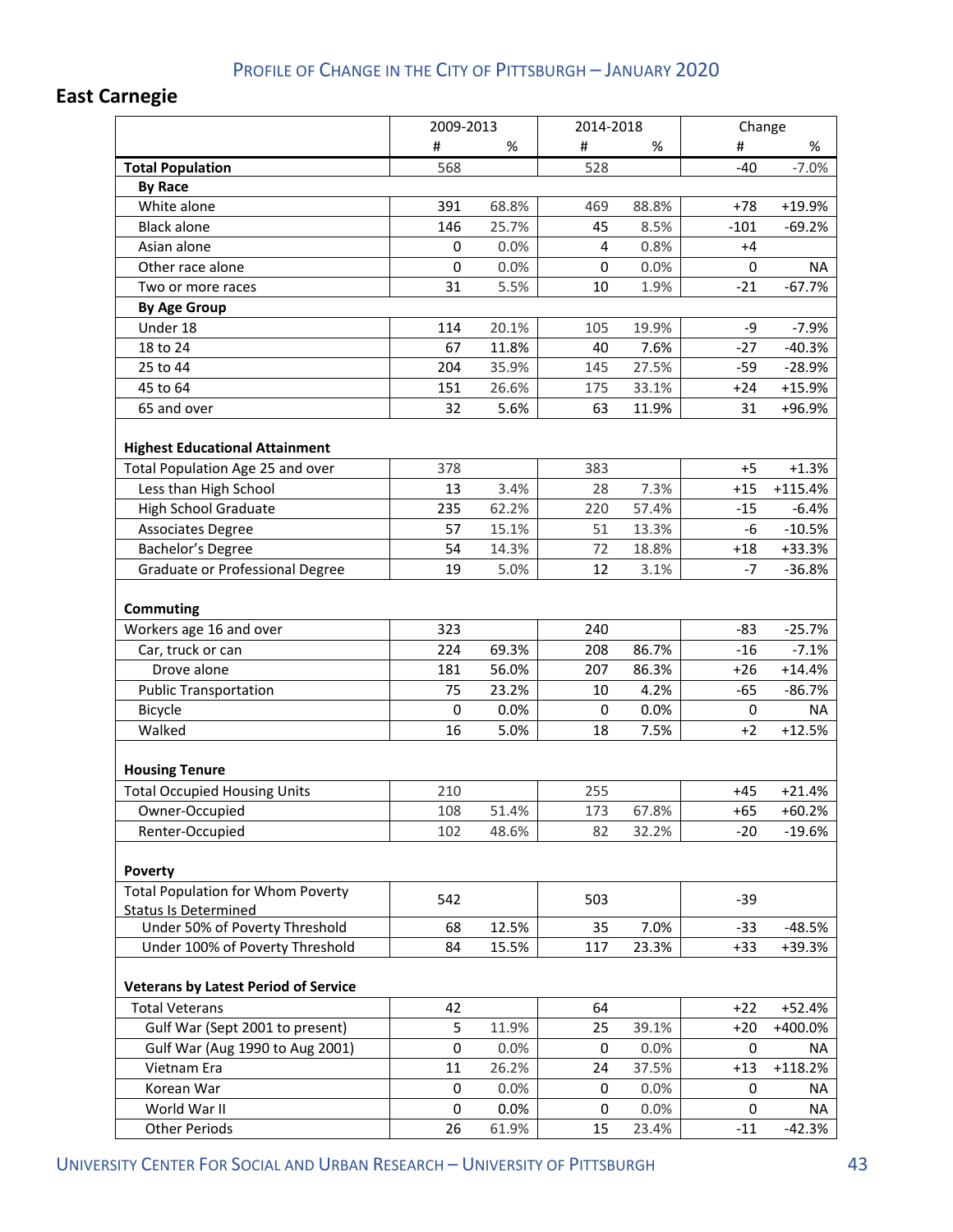### **East Hills**

|                                                              |                | 2009-2013 |             | 2014-2018     |        | Change     |
|--------------------------------------------------------------|----------------|-----------|-------------|---------------|--------|------------|
|                                                              | #              | %         | #           | $\%$          | #      | %          |
| <b>Total Population</b>                                      | 3,065          |           | 2,761       |               | $-304$ | $-9.9%$    |
| <b>By Race</b>                                               |                |           |             |               |        |            |
| White alone                                                  | 181            | 5.9%      | 321         | 11.6%         | $+140$ | $+77.3%$   |
| <b>Black alone</b>                                           | 2,719          | 88.7%     | 2,354       | 85.3%         | $-365$ | $-13.4%$   |
| Asian alone                                                  | 0              | 0.0%      | 0           | 0.0%          | 0      | NA         |
| Other race alone                                             | 0              | 0.0%      | 0           | 0.0%          | 0      | <b>NA</b>  |
| Two or more races                                            | 165            | 5.4%      | 86          | 3.1%          | $-79$  | $-47.9%$   |
| <b>By Age Group</b>                                          |                |           |             |               |        |            |
| Under 18                                                     | 976            | 31.8%     | 586         | 21.2%         | $-390$ | $-40.0%$   |
| 18 to 24                                                     | 273            | 8.9%      | 359         | 13.0%         | $+86$  | +31.5%     |
| 25 to 44                                                     | 720            | 23.5%     | 628         | 22.7%         | $-92$  | $-12.8%$   |
| 45 to 64                                                     | 701            | 22.9%     | 677         | 24.5%         | $-24$  | $-3.4%$    |
| 65 and over                                                  | 395            | 12.9%     | 511         | 18.5%         | 116    | $+29.4%$   |
| <b>Highest Educational Attainment</b>                        |                |           |             |               |        |            |
| Total Population Age 25 and over                             | 1,816          |           | 1,816       |               | 0      | 0.0%       |
|                                                              | 164            |           | 76          | 4.2%          |        | $-53.7%$   |
| Less than High School                                        |                | 9.0%      |             |               | -88    |            |
| <b>High School Graduate</b>                                  | 1,288          | 70.9%     | 1,351       | 74.4%<br>6.0% | $+63$  | $+4.9%$    |
| Associates Degree                                            | 113            | 6.2%      | 109         |               | $-4$   | $-3.5%$    |
| Bachelor's Degree                                            | 182            | 10.0%     | 171         | 9.4%          | $-11$  | $-6.0%$    |
| Graduate or Professional Degree                              | 69             | 3.8%      | 109         | 6.0%          | $+40$  | +58.0%     |
| <b>Commuting</b>                                             |                |           |             |               |        |            |
| Workers age 16 and over                                      | 835            |           | 933         |               | $+98$  | $+11.7%$   |
| Car, truck or can                                            | 583            | 69.8%     | 532         | 57.0%         | $-51$  | $-8.7%$    |
| Drove alone                                                  | 543            | 65.0%     | 442         | 47.4%         | $-101$ | $-18.6%$   |
| <b>Public Transportation</b>                                 | 219            | 26.2%     | 179         | 19.2%         | $-40$  | $-18.3%$   |
| Bicycle                                                      | 0              | 0.0%      | 0           | 0.0%          | 0      | <b>NA</b>  |
| Walked                                                       | $\overline{7}$ | 0.8%      | 32          | 3.4%          | $+25$  | +357.1%    |
|                                                              |                |           |             |               |        |            |
| <b>Housing Tenure</b><br><b>Total Occupied Housing Units</b> | 1,246          |           | 1,463       |               | $+217$ | $+17.4%$   |
|                                                              |                |           |             |               |        |            |
| Owner-Occupied                                               | 628            | 50.4%     | 489         | 33.4%         | $-139$ | $-22.1%$   |
| Renter-Occupied                                              | 618            | 49.6%     | 974         | 66.6%         | $+356$ | +57.6%     |
| Poverty                                                      |                |           |             |               |        |            |
| <b>Total Population for Whom Poverty</b>                     | 3,027          |           | 2,721       |               | $-306$ |            |
| <b>Status Is Determined</b>                                  |                |           |             |               |        |            |
| Under 50% of Poverty Threshold                               | 891            | 29.4%     | 336         | 12.3%         | $-555$ | $-62.3%$   |
| Under 100% of Poverty Threshold                              | 1,397          | 46.2%     | 1,161       | 42.7%         | $-236$ | $-16.9%$   |
| <b>Veterans by Latest Period of Service</b>                  |                |           |             |               |        |            |
| <b>Total Veterans</b>                                        | 247            |           | 139         |               | $-108$ | $-43.7%$   |
| Gulf War (Sept 2001 to present)                              | 0              | 0.0%      | 40          | 28.8%         | $+40$  |            |
| Gulf War (Aug 1990 to Aug 2001)                              | 32             | 13.0%     | $\mathbf 0$ | 0.0%          | $-32$  | $-100.0%$  |
| Vietnam Era                                                  | 128            | 51.8%     | 61          | 43.9%         | $-67$  | $-52.3%$   |
| Korean War                                                   | 28             | 11.3%     | 9           | 6.5%          | $-19$  | $-67.9%$   |
| World War II                                                 | 19             | 7.7%      | 0           | 0.0%          | $-19$  | $-100.0\%$ |
| <b>Other Periods</b>                                         | 40             | 16.2%     | 29          | 20.9%         | $-11$  | $-27.5%$   |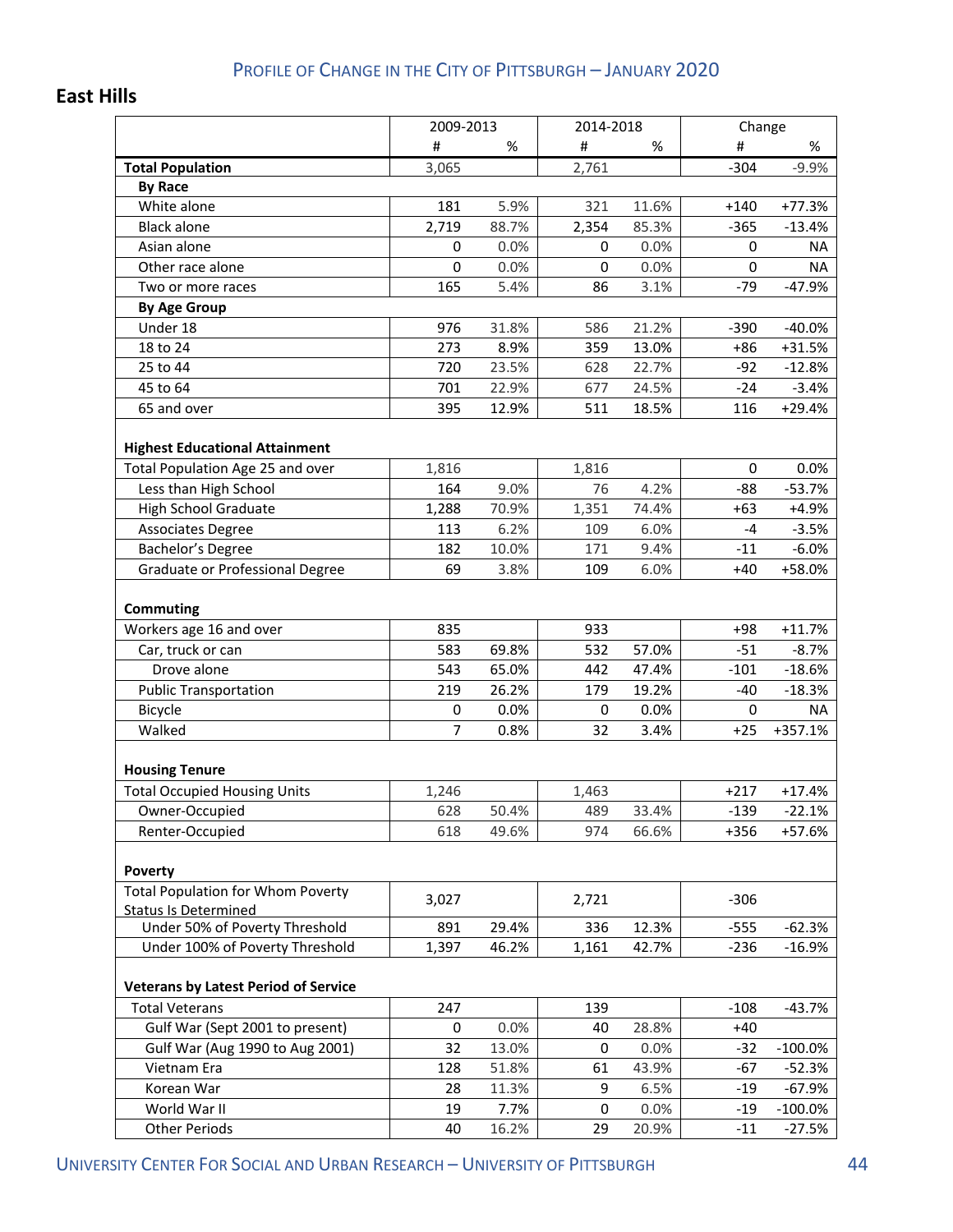# **East Liberty**

|                                                                           | 2009-2013 |       | 2014-2018 |       | Change |            |
|---------------------------------------------------------------------------|-----------|-------|-----------|-------|--------|------------|
|                                                                           | #         | %     | #         | $\%$  | #      | %          |
| <b>Total Population</b>                                                   | 5,802     |       | 6,059     |       | $+257$ | 4.4%       |
| <b>By Race</b>                                                            |           |       |           |       |        |            |
| White alone                                                               | 1,432     | 24.7% | 2,245     | 37.1% | $+813$ | +56.8%     |
| <b>Black alone</b>                                                        | 3,878     | 66.8% | 2,953     | 48.7% | $-925$ | $-23.9%$   |
| Asian alone                                                               | 299       | 5.2%  | 551       | 9.1%  | $+252$ | $+84.3%$   |
| Other race alone                                                          | 33        | 0.6%  | 94        | 1.6%  | $+61$  | +184.8%    |
| Two or more races                                                         | 160       | 2.8%  | 216       | 3.6%  | $+56$  | +35.0%     |
| <b>By Age Group</b>                                                       |           |       |           |       |        |            |
| Under 18                                                                  | 1,280     | 22.1% | 965       | 15.9% | $-315$ | $-24.6%$   |
| 18 to 24                                                                  | 658       | 11.3% | 615       | 10.2% | $-43$  | $-6.5%$    |
| 25 to 44                                                                  | 1,517     | 26.1% | 2,276     | 37.6% | $+759$ | +50.0%     |
| 45 to 64                                                                  | 1,384     | 23.9% | 1,173     | 19.4% | $-211$ | $-15.2%$   |
| 65 and over                                                               | 963       | 16.6% | 1,030     | 17.0% | 67     | $+7.0%$    |
| <b>Highest Educational Attainment</b><br>Total Population Age 25 and over | 3,860     |       | 4,479     |       | $+619$ | $+16.0%$   |
| Less than High School                                                     | 643       | 16.7% | 360       | 8.0%  | $-283$ | $-44.0%$   |
| <b>High School Graduate</b>                                               | 1,925     | 49.9% | 1,536     | 34.3% | $-389$ | $-20.2%$   |
| <b>Associates Degree</b>                                                  | 314       | 8.1%  | 414       | 9.2%  | $+100$ | +31.8%     |
| Bachelor's Degree                                                         | 558       | 14.5% | 1,107     | 24.7% | +549   | +98.4%     |
| Graduate or Professional Degree                                           | 420       | 10.9% | 1,062     | 23.7% | $+642$ | +152.9%    |
| Commuting<br>Workers age 16 and over                                      | 2,467     |       | 3,186     |       | $+719$ | $+29.1%$   |
| Car, truck or can                                                         | 1,093     | 44.3% | 1,722     | 54.0% | $+629$ | +57.5%     |
| Drove alone                                                               | 931       | 37.7% | 1,432     | 44.9% | $+501$ | +53.8%     |
| <b>Public Transportation</b>                                              | 940       | 38.1% | 968       | 30.4% | $+28$  | $+3.0%$    |
| Bicycle                                                                   | 17        | 0.7%  | 135       | 4.2%  | $+118$ | +694.1%    |
| Walked                                                                    | 279       | 11.3% | 276       | 8.7%  | $-3$   | $-1.1%$    |
| <b>Housing Tenure</b>                                                     |           |       |           |       |        |            |
| <b>Total Occupied Housing Units</b>                                       | 2,944     |       | 3,277     |       | $+333$ | $+11.3%$   |
| Owner-Occupied                                                            | 420       | 14.3% | 632       | 19.3% | $+212$ | +50.5%     |
| Renter-Occupied                                                           | 2,524     | 85.7% | 2,645     | 80.7% | $+121$ | $+4.8%$    |
| <b>Poverty</b>                                                            |           |       |           |       |        |            |
| <b>Total Population for Whom Poverty</b><br><b>Status Is Determined</b>   | 5,588     |       | 5,887     |       | $+299$ |            |
| Under 50% of Poverty Threshold                                            | 819       | 14.7% | 412       | 7.0%  | $-407$ | $-49.7%$   |
| Under 100% of Poverty Threshold                                           | 1,669     | 29.9% | 1,059     | 18.0% | $-610$ | $-36.5%$   |
| <b>Veterans by Latest Period of Service</b>                               |           |       |           |       |        |            |
| <b>Total Veterans</b>                                                     | 461       |       | 382       |       | $-79$  | $-17.1%$   |
| Gulf War (Sept 2001 to present)                                           | 73        | 15.8% | 0         | 0.0%  | $-73$  | $-100.0%$  |
| Gulf War (Aug 1990 to Aug 2001)                                           | 66        | 14.3% | 26        | 6.8%  | $-40$  | $-60.6%$   |
| Vietnam Era                                                               | 95        | 20.6% | 175       | 45.8% | $+80$  | $+84.2%$   |
| Korean War                                                                | 106       | 23.0% | 60        | 15.7% | -46    | $-43.4%$   |
| World War II                                                              | 61        | 13.2% | 0         | 0.0%  | $-61$  | $-100.0\%$ |
| <b>Other Periods</b>                                                      | 60        | 13.0% | 121       | 31.7% | $+61$  | +101.7%    |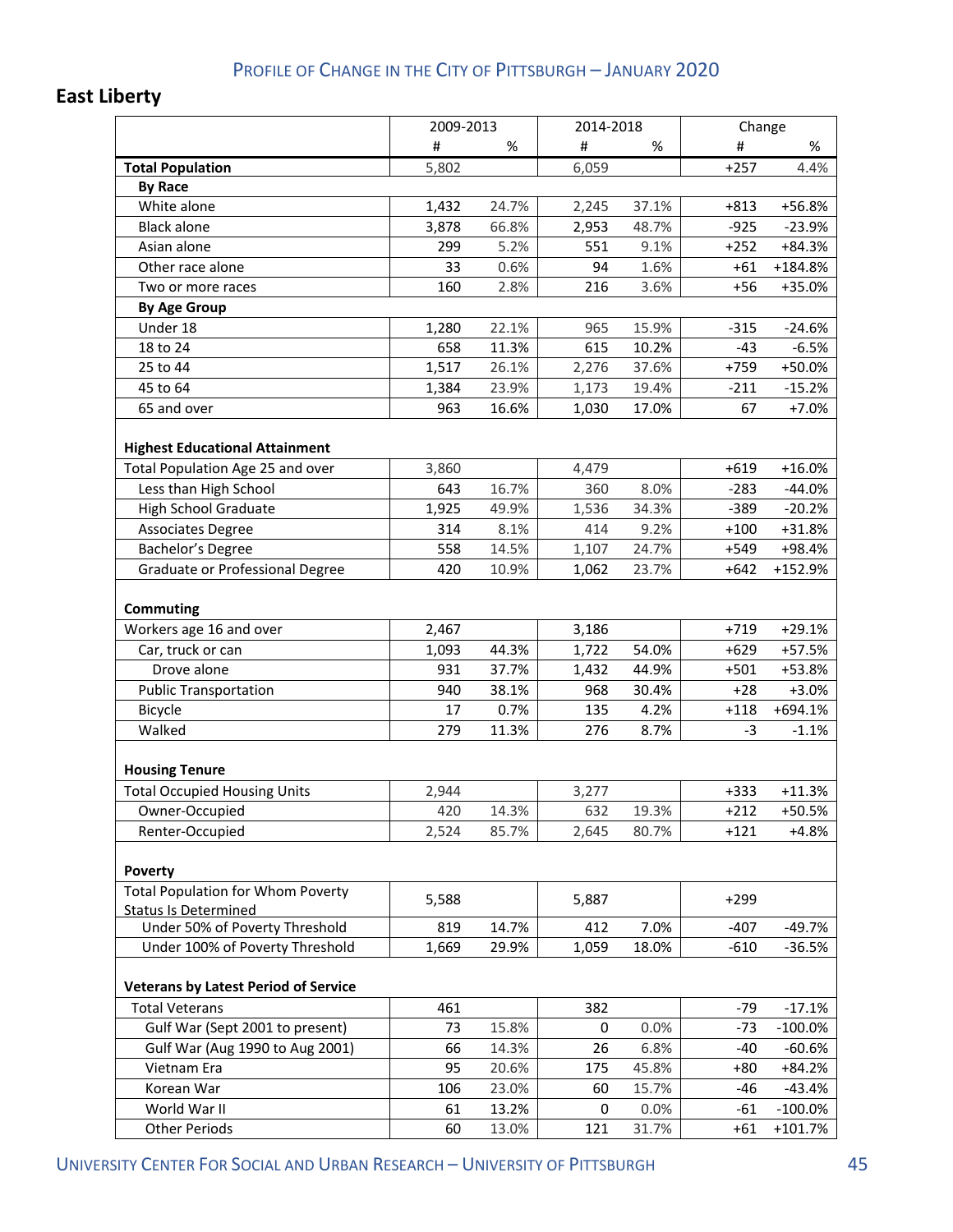## **Elliott**

|                                                                         |       | 2009-2013 |       | 2014-2018 |        | Change     |
|-------------------------------------------------------------------------|-------|-----------|-------|-----------|--------|------------|
|                                                                         | #     | %         | #     | $\%$      | #      | %          |
| <b>Total Population</b>                                                 | 2,206 |           | 2,415 |           | $+209$ | 9.5%       |
| <b>By Race</b>                                                          |       |           |       |           |        |            |
| White alone                                                             | 1,561 | 70.8%     | 1,507 | 62.4%     | $-54$  | $-3.5%$    |
| <b>Black alone</b>                                                      | 396   | 18.0%     | 723   | 29.9%     | $+327$ | +82.6%     |
| Asian alone                                                             | 61    | 2.8%      | 0     | 0.0%      | $-61$  | $-100.0\%$ |
| Other race alone                                                        | 18    | 0.8%      | 0     | 0.0%      | $-18$  | $-100.0\%$ |
| Two or more races                                                       | 170   | 7.7%      | 185   | 7.7%      | $+15$  | $+8.8%$    |
| <b>By Age Group</b>                                                     |       |           |       |           |        |            |
| Under 18                                                                | 709   | 32.1%     | 621   | 25.7%     | $-88$  | $-12.4%$   |
| 18 to 24                                                                | 184   | 8.3%      | 265   | 11.0%     | $+81$  | $+44.0%$   |
| 25 to 44                                                                | 521   | 23.6%     | 595   | 24.6%     | $+74$  | $+14.2%$   |
| 45 to 64                                                                | 520   | 23.6%     | 628   | 26.0%     | $+108$ | $+20.8%$   |
| 65 and over                                                             | 272   | 12.3%     | 306   | 12.7%     | 34     | $+12.5%$   |
| <b>Highest Educational Attainment</b>                                   |       |           |       |           |        |            |
| Total Population Age 25 and over                                        | 1,308 |           | 1,529 |           | $+221$ | $+16.9%$   |
| Less than High School                                                   | 155   | 11.9%     | 103   | 6.7%      | $-52$  | $-33.5%$   |
| <b>High School Graduate</b>                                             | 754   | 57.6%     | 1,055 | 69.0%     | $+301$ | +39.9%     |
| <b>Associates Degree</b>                                                | 241   | 18.4%     | 180   | 11.8%     | $-61$  | $-25.3%$   |
| Bachelor's Degree                                                       | 113   | 8.6%      | 119   | 7.8%      | $+6$   | $+5.3%$    |
| Graduate or Professional Degree                                         | 45    | 3.4%      | 72    | 4.7%      | $+27$  | $+60.0%$   |
| Commuting                                                               |       |           |       |           |        |            |
| Workers age 16 and over                                                 | 850   |           | 1,129 |           | $+279$ | +32.8%     |
| Car, truck or can                                                       | 680   | 80.0%     | 1,017 | 90.1%     | $+337$ | +49.6%     |
| Drove alone                                                             | 537   | 63.2%     | 933   | 82.6%     | $+396$ | +73.7%     |
| <b>Public Transportation</b>                                            | 130   | 15.3%     | 35    | 3.1%      | $-95$  | $-73.1%$   |
| Bicycle                                                                 | 0     | 0.0%      | 0     | 0.0%      | 0      | NA         |
| Walked                                                                  | 10    | 1.2%      | 18    | 1.6%      | $+8$   | +80.0%     |
| <b>Housing Tenure</b>                                                   |       |           |       |           |        |            |
| <b>Total Occupied Housing Units</b>                                     | 878   |           | 979   |           | $+101$ | $+11.5%$   |
| Owner-Occupied                                                          | 494   | 56.3%     | 549   | 56.1%     | $+55$  | $+11.1%$   |
| Renter-Occupied                                                         | 384   | 43.7%     | 430   | 43.9%     | +46    | $+12.0%$   |
| Poverty                                                                 |       |           |       |           |        |            |
| <b>Total Population for Whom Poverty</b><br><b>Status Is Determined</b> | 2,191 |           | 2,415 |           | $+224$ |            |
| Under 50% of Poverty Threshold                                          | 253   | 11.5%     | 199   | 8.2%      | $-54$  | $-21.3%$   |
| Under 100% of Poverty Threshold                                         | 608   | 27.7%     | 441   | 18.3%     | $-167$ | $-27.5%$   |
| <b>Veterans by Latest Period of Service</b>                             |       |           |       |           |        |            |
| <b>Total Veterans</b>                                                   | 105   |           | 182   |           | $+77$  | +73.3%     |
| Gulf War (Sept 2001 to present)                                         | 16    | 15.2%     | 12    | 6.6%      | $-4$   | $-25.0%$   |
| Gulf War (Aug 1990 to Aug 2001)                                         | 0     | 0.0%      | 13    | 7.1%      | $+13$  |            |
| Vietnam Era                                                             | 48    | 45.7%     | 46    | 25.3%     | $-2$   | $-4.2%$    |
| Korean War                                                              | 15    | 14.3%     | 14    | 7.7%      | $-1$   | $-6.7%$    |
| World War II                                                            | 0     | 0.0%      | 33    | 18.1%     | +33    |            |
| <b>Other Periods</b>                                                    | 26    | 24.8%     | 64    | 35.2%     | $+38$  | $+146.2%$  |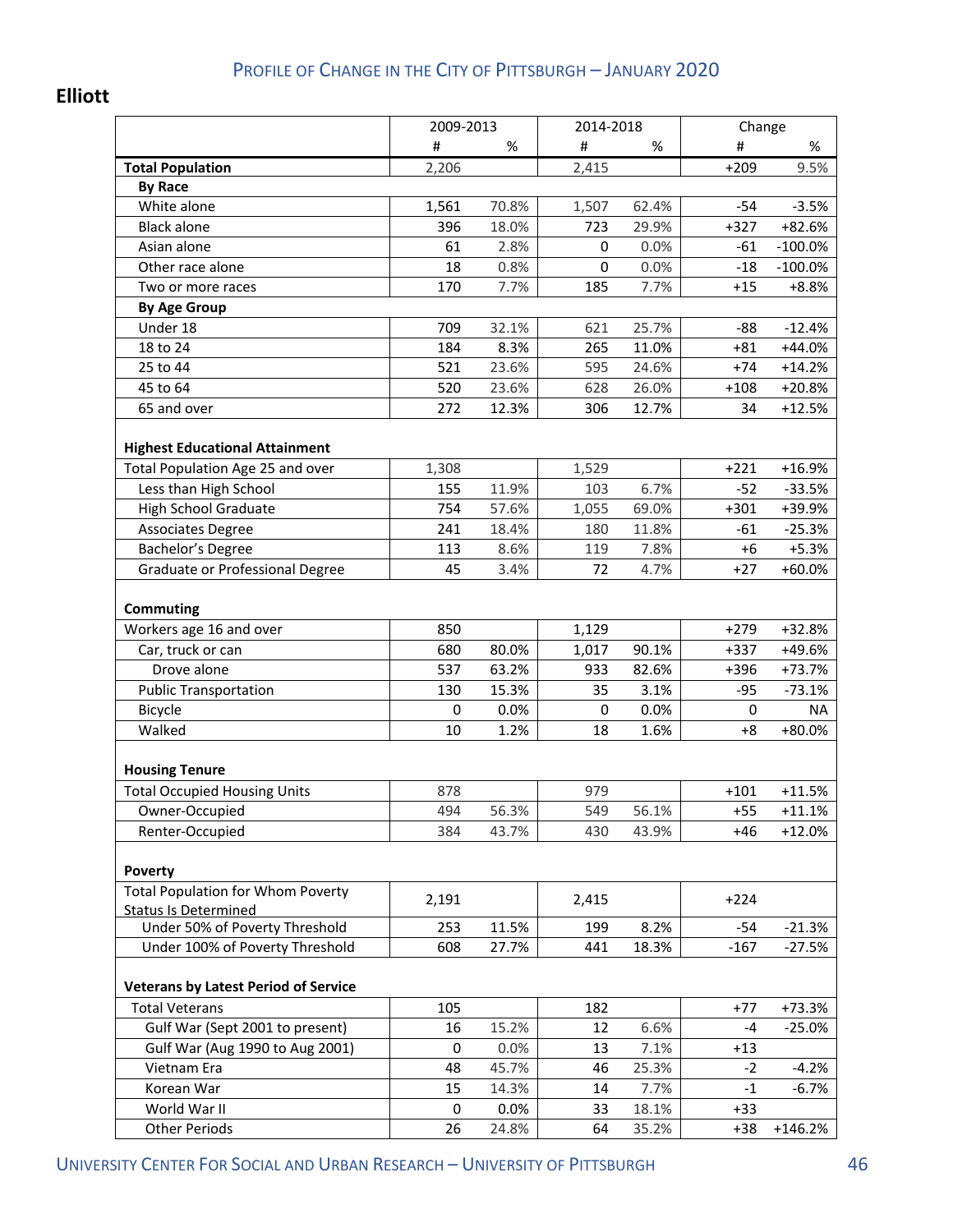# **Esplen**

|                                                                         | 2009-2013 |        | 2014-2018   |           | Change   |            |
|-------------------------------------------------------------------------|-----------|--------|-------------|-----------|----------|------------|
|                                                                         | #         | %      | #           | %         | #        | %          |
| <b>Total Population</b>                                                 | 192       |        | 178         |           | $-14$    | $-7.3%$    |
| <b>By Race</b>                                                          |           |        |             |           |          |            |
| White alone                                                             | 176       | 91.7%  | 139         | 78.1%     | $-37$    | $-21.0%$   |
| <b>Black alone</b>                                                      | 0         | 0.0%   | 20          | 11.2%     | $+20$    |            |
| Asian alone                                                             | 16        | 8.3%   | 0           | 0.0%      | $-16$    | $-100.0%$  |
| Other race alone                                                        | 0         | 0.0%   | 19          | 10.7%     | $+19$    |            |
| Two or more races                                                       | 0         | 0.0%   | 0           | 0.0%      | 0        | NA         |
| <b>By Age Group</b>                                                     |           |        |             |           |          |            |
| Under 18                                                                | 16        | 8.3%   | 35          | 19.7%     | $+19$    | $+118.8%$  |
| 18 to 24                                                                | 18        | 9.4%   |             | 0.0%      | $-18$    | $-100.0%$  |
| 25 to 44                                                                | 40        | 20.8%  | 68          | 38.2%     | $+28$    | +70.0%     |
| 45 to 64                                                                | 84        | 43.8%  | 50          | 28.1%     | $-34$    | $-40.5%$   |
| 65 and over                                                             | 34        | 17.7%  | 25          | 14.0%     | -9       | $-26.5%$   |
| <b>Highest Educational Attainment</b>                                   |           |        |             |           |          |            |
| Total Population Age 25 and over                                        | 158       |        | 143         |           | $-15$    | $-9.5%$    |
| Less than High School                                                   | 6         | 3.8%   | 6           | 4.2%      | $\Omega$ | 0.0%       |
| <b>High School Graduate</b>                                             | 145       | 91.8%  | 65          | 45.5%     | -80      | $-55.2%$   |
| <b>Associates Degree</b>                                                | 7         | 4.4%   | 22          | 15.4%     | $+15$    | $+214.3%$  |
| Bachelor's Degree                                                       |           | 0.0%   | 39          | 27.3%     | $+39$    |            |
| Graduate or Professional Degree                                         |           | 0.0%   | 11          | 7.7%      | $+11$    |            |
| <b>Commuting</b><br>Workers age 16 and over                             | 103       |        | 90          |           | $-13$    | $-12.6%$   |
| Car, truck or can                                                       | 82        | 79.6%  | 90          | 100.0%    | $+8$     | +9.8%      |
| Drove alone                                                             | 74        | 71.8%  | 84          | 93.3%     | $+10$    | $+13.5%$   |
|                                                                         | 9         | 8.7%   |             | 0.0%      | -9       | $-100.0%$  |
| <b>Public Transportation</b><br>Bicycle                                 | 0         | 0.0%   | 0           | 0.0%      | 0        | NA         |
|                                                                         | 0         |        | $\mathbf 0$ |           |          |            |
| Walked                                                                  |           | 0.0%   |             | 0.0%      | 0        | NA.        |
| <b>Housing Tenure</b>                                                   |           |        |             |           |          |            |
| <b>Total Occupied Housing Units</b>                                     | 106       |        | 65          |           | $-41$    | $-38.7%$   |
| Owner-Occupied                                                          | 90        | 84.9%  | 45          | 69.2%     | $-45$    | $-50.0\%$  |
| Renter-Occupied                                                         | 16        | 15.1%  | 20          | 30.8%     | $+4$     | $+25.0%$   |
| <b>Poverty</b>                                                          |           |        |             |           |          |            |
| <b>Total Population for Whom Poverty</b><br><b>Status Is Determined</b> | 192       |        | 178         |           | $-14$    |            |
| Under 50% of Poverty Threshold                                          | 23        | 12.0%  | 6           | 3.4%      | $-17$    | $-73.9%$   |
| Under 100% of Poverty Threshold                                         | 35        | 18.2%  | 42          | 23.6%     | $+7$     | $+20.0%$   |
| <b>Veterans by Latest Period of Service</b>                             |           |        |             |           |          |            |
| <b>Total Veterans</b>                                                   | 5         |        |             |           | $-5$     | $-100.0%$  |
| Gulf War (Sept 2001 to present)                                         | 0         | 0.0%   | 0           | <b>NA</b> | 0        | NA         |
| Gulf War (Aug 1990 to Aug 2001)                                         | $\pmb{0}$ | 0.0%   | $\pmb{0}$   | NA        | 0        | NA         |
| Vietnam Era                                                             | 0         | 0.0%   | $\pmb{0}$   | <b>NA</b> | 0        | NA         |
| Korean War                                                              | 0         | 0.0%   | 0           | NA        | 0        | NA         |
| World War II                                                            | 0         | 0.0%   | 0           | <b>NA</b> | 0        | NA         |
| <b>Other Periods</b>                                                    | 5         | 100.0% | 0           | <b>NA</b> | $-5$     | $-100.0\%$ |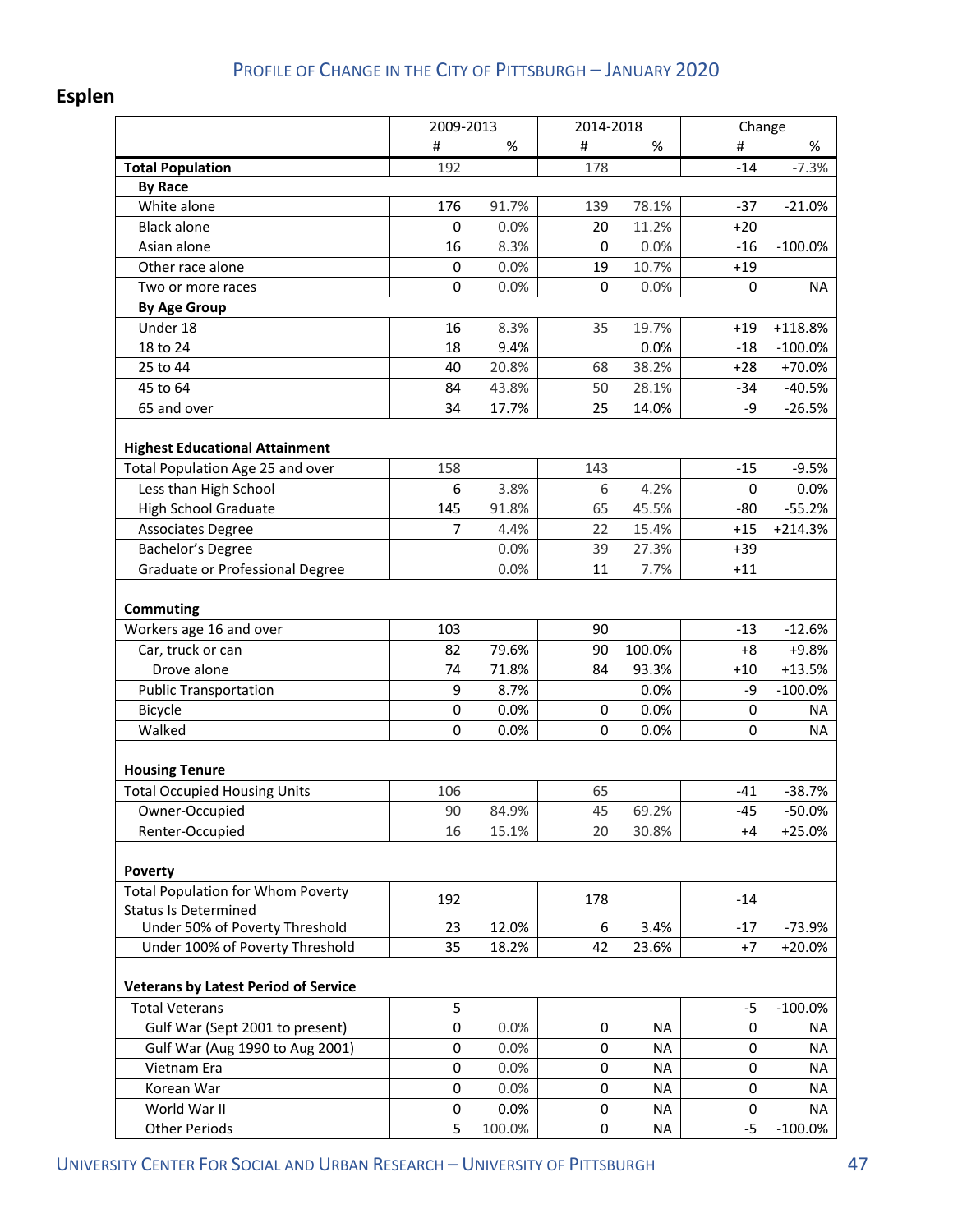## **Fairywood**

|                                                               | 2009-2013 |       | 2014-2018   |         | Change |            |
|---------------------------------------------------------------|-----------|-------|-------------|---------|--------|------------|
|                                                               | #         | $\%$  | #           | $\%$    | #      | %          |
| <b>Total Population</b>                                       | 1,080     |       | 1,147       |         | $+67$  | 6.2%       |
| <b>By Race</b>                                                |           |       |             |         |        |            |
| White alone                                                   | 736       | 68.1% | 897         | 78.2%   | $+161$ | $+21.9%$   |
| <b>Black alone</b>                                            | 281       | 26.0% | 227         | 19.8%   | $-54$  | $-19.2%$   |
| Asian alone                                                   | 63        | 5.8%  | 0           | 0.0%    | $-63$  | $-100.0\%$ |
| Other race alone                                              | $\pmb{0}$ | 0.0%  | $\mathbf 0$ | 0.0%    | 0      | NA         |
| Two or more races                                             | 0         | 0.0%  | 23          | 2.0%    | $+23$  |            |
| <b>By Age Group</b>                                           |           |       |             |         |        |            |
| Under 18                                                      | 180       | 16.7% | 120         | 10.5%   | $-60$  | $-33.3%$   |
| 18 to 24                                                      | 252       | 23.3% | 167         | 14.6%   | $-85$  | $-33.7%$   |
| 25 to 44                                                      | 488       | 45.2% | 651         | 56.8%   | $+163$ | +33.4%     |
| 45 to 64                                                      | 123       | 11.4% | 143         | 12.5%   | $+20$  | $+16.3%$   |
| 65 and over                                                   | 37        | 3.4%  | 66          | 5.8%    | 29     | +78.4%     |
| <b>Highest Educational Attainment</b>                         |           |       |             |         |        |            |
| Total Population Age 25 and over                              | 645       |       | 860         |         | $+215$ | +33.3%     |
| Less than High School                                         | 36        | 5.6%  | 40          | 4.7%    | +4     | $+11.1%$   |
| <b>High School Graduate</b>                                   | 277       | 42.9% | 339         | 39.4%   | $+62$  | $+22.4%$   |
| <b>Associates Degree</b>                                      | 44        | 6.8%  | 103         | 12.0%   | $+59$  | +134.1%    |
| Bachelor's Degree                                             | 203       | 31.5% | 301         | 35.0%   | $+98$  | +48.3%     |
| Graduate or Professional Degree                               | 85        | 13.2% | 77          | 9.0%    | -8     | $-9.4%$    |
| Commuting                                                     |           |       |             |         |        |            |
| Workers age 16 and over                                       | 738       |       | 822         |         | $+84$  | $+11.4%$   |
| Car, truck or can                                             | 526       | 71.3% | 717         | 87.2%   | $+191$ | +36.3%     |
| Drove alone                                                   | 478       | 64.8% | 578         | 70.3%   | $+100$ | +20.9%     |
| <b>Public Transportation</b>                                  | 152       | 20.6% | 81          | 9.9%    | $-71$  | $-46.7%$   |
| Bicycle                                                       | 0         | 0.0%  | 11          | 1.3%    | $+11$  |            |
| Walked                                                        | 0         | 0.0%  | 13          | 1.6%    | $+13$  |            |
| <b>Housing Tenure</b>                                         |           |       |             |         |        |            |
| <b>Total Occupied Housing Units</b>                           | 421       |       | 468         |         | $+47$  | $+11.2%$   |
| Owner-Occupied                                                | 72        | 17.1% | 71          | 15.2%   | $-1$   | $-1.4%$    |
| Renter-Occupied                                               | 349       | 82.9% | 397         | 84.8%   | $+48$  | $+13.8%$   |
| <b>Poverty</b>                                                |           |       |             |         |        |            |
| <b>Total Population for Whom Poverty</b>                      | 1,080     |       | 1,147       |         | $+67$  |            |
| <b>Status Is Determined</b><br>Under 50% of Poverty Threshold | 63        | 5.8%  | 60          | 5.2%    | $-3$   | $-4.8%$    |
|                                                               |           |       |             |         |        |            |
| Under 100% of Poverty Threshold                               | 335       | 31.0% | 179         | 15.6%   | $-156$ | $-46.6%$   |
| <b>Veterans by Latest Period of Service</b>                   |           |       |             |         |        |            |
| <b>Total Veterans</b>                                         | 49        |       | 65          |         | $+16$  | $+32.7%$   |
| Gulf War (Sept 2001 to present)                               | 11        | 22.4% | 57          | 87.7%   | $+46$  | +418.2%    |
| Gulf War (Aug 1990 to Aug 2001)                               | 15        | 30.6% | 0           | 0.0%    | $-15$  | $-100.0\%$ |
| Vietnam Era                                                   | 14        | 28.6% | 0           | 0.0%    | $-14$  | $-100.0\%$ |
| Korean War                                                    | 0         | 0.0%  | 8           | 12.3%   | $+8$   |            |
| World War II                                                  | 0         | 0.0%  | 0           | $0.0\%$ | 0      | NA         |
| <b>Other Periods</b>                                          | 9         | 18.4% | 0           | 0.0%    | -9     | $-100.0\%$ |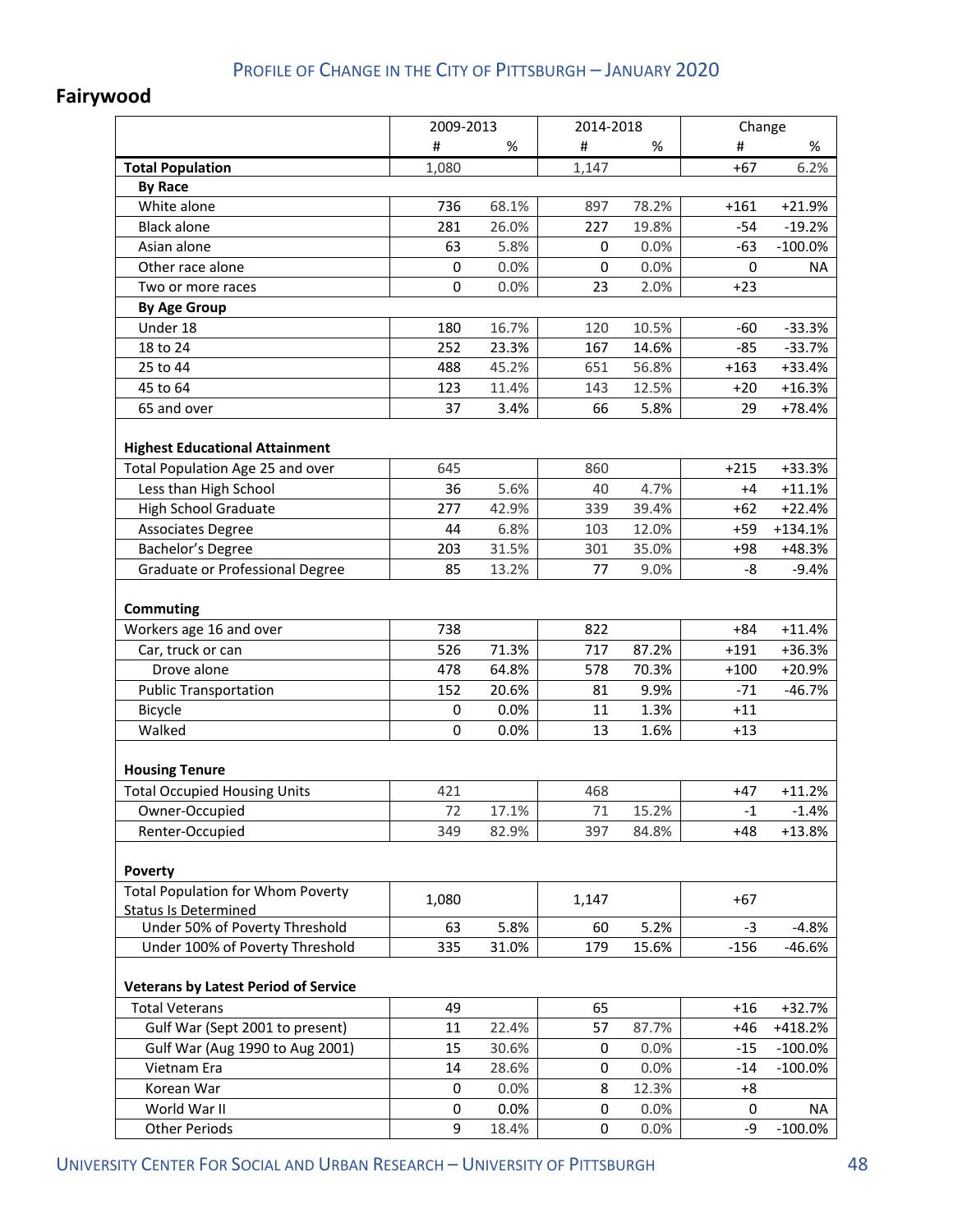#### **Fineview**

|                                             | 2009-2013      |       | 2014-2018 |       | Change |          |
|---------------------------------------------|----------------|-------|-----------|-------|--------|----------|
|                                             | #              | %     | #         | %     | #      | %        |
| <b>Total Population</b>                     | 1,130          |       | 1,060     |       | $-70$  | $-6.2%$  |
| <b>By Race</b>                              |                |       |           |       |        |          |
| White alone                                 | 465            | 41.2% | 399       | 37.6% | -66    | $-14.2%$ |
| <b>Black alone</b>                          | 641            | 56.7% | 613       | 57.8% | $-28$  | $-4.4%$  |
| Asian alone                                 | 0              | 0.0%  | 3         | 0.3%  | $+3$   |          |
| Other race alone                            | 17             | 1.5%  | 24        | 2.3%  | $+7$   | $+41.2%$ |
| Two or more races                           | $\overline{7}$ | 0.6%  | 21        | 2.0%  | $+14$  | +200.0%  |
| <b>By Age Group</b>                         |                |       |           |       |        |          |
| Under 18                                    | 238            | 21.1% | 196       | 18.5% | $-42$  | $-17.6%$ |
| 18 to 24                                    | 56             | 5.0%  | 151       | 14.2% | $+95$  | +169.6%  |
| 25 to 44                                    | 263            | 23.3% | 293       | 27.6% | $+30$  | $+11.4%$ |
| 45 to 64                                    | 435            | 38.5% | 271       | 25.6% | $-164$ | $-37.7%$ |
| 65 and over                                 | 138            | 12.2% | 149       | 14.1% | 11     | $+8.0%$  |
|                                             |                |       |           |       |        |          |
| <b>Highest Educational Attainment</b>       |                |       |           |       |        |          |
| Total Population Age 25 and over            | 836            |       | 713       |       | $-123$ | $-14.7%$ |
| Less than High School                       | 110            | 13.2% | 43        | 6.0%  | $-67$  | $-60.9%$ |
| <b>High School Graduate</b>                 | 495            | 59.2% | 471       | 66.1% | $-24$  | $-4.8%$  |
| <b>Associates Degree</b>                    | 117            | 14.0% | 97        | 13.6% | $-20$  | $-17.1%$ |
| Bachelor's Degree                           | 68             | 8.1%  | 80        | 11.2% | $+12$  | $+17.6%$ |
| Graduate or Professional Degree             | 46             | 5.5%  | 22        | 3.1%  | $-24$  | $-52.2%$ |
|                                             |                |       |           |       |        |          |
| Commuting                                   |                |       |           |       |        |          |
| Workers age 16 and over                     | 451            |       | 477       |       | $+26$  | $+5.8%$  |
| Car, truck or can                           | 271            | 60.1% | 225       | 47.2% | $-46$  | $-17.0%$ |
| Drove alone                                 | 201            | 44.6% | 175       | 36.7% | $-26$  | $-12.9%$ |
| <b>Public Transportation</b>                | 108            | 23.9% | 193       | 40.5% | $+85$  | $+78.7%$ |
| Bicycle                                     | 0              | 0.0%  | 7         | 1.5%  | $+7$   |          |
| Walked                                      | 60             | 13.3% | 45        | 9.4%  | $-15$  | $-25.0%$ |
|                                             |                |       |           |       |        |          |
| <b>Housing Tenure</b>                       |                |       |           |       |        |          |
| <b>Total Occupied Housing Units</b>         | 588            |       | 604       |       | $+16$  | $+2.7%$  |
| Owner-Occupied                              | 233            | 39.6% | 253       | 41.9% | $+20$  | $+8.6%$  |
| Renter-Occupied                             | 355            | 60.4% | 351       | 58.1% | -4     | $-1.1%$  |
|                                             |                |       |           |       |        |          |
| <b>Poverty</b>                              |                |       |           |       |        |          |
| <b>Total Population for Whom Poverty</b>    | 1,130          |       | 1,060     |       | $-70$  |          |
| <b>Status Is Determined</b>                 |                |       |           |       |        |          |
| Under 50% of Poverty Threshold              | 139            | 12.3% | 105       | 9.9%  | $-34$  | $-24.5%$ |
| Under 100% of Poverty Threshold             | 343            | 30.4% | 298       | 28.1% | $-45$  | $-13.1%$ |
|                                             |                |       |           |       |        |          |
| <b>Veterans by Latest Period of Service</b> |                |       |           |       |        |          |
| <b>Total Veterans</b>                       | 126            |       | 94        |       | $-32$  | $-25.4%$ |
| Gulf War (Sept 2001 to present)             | 0              | 0.0%  | 28        | 29.8% | $+28$  |          |
| Gulf War (Aug 1990 to Aug 2001)             | 5              | 4.0%  | 6         | 6.4%  | $+1$   | $+20.0%$ |
| Vietnam Era                                 | 91             | 72.2% | 30        | 31.9% | $-61$  | $-67.0%$ |
| Korean War                                  | 0              | 0.0%  | 0         | 0.0%  | 0      | NA       |
| World War II                                | 6              | 4.8%  | 7         | 7.4%  | $+1$   | $+16.7%$ |
| <b>Other Periods</b>                        | 24             | 19.0% | 23        | 24.5% | $-1$   | $-4.2%$  |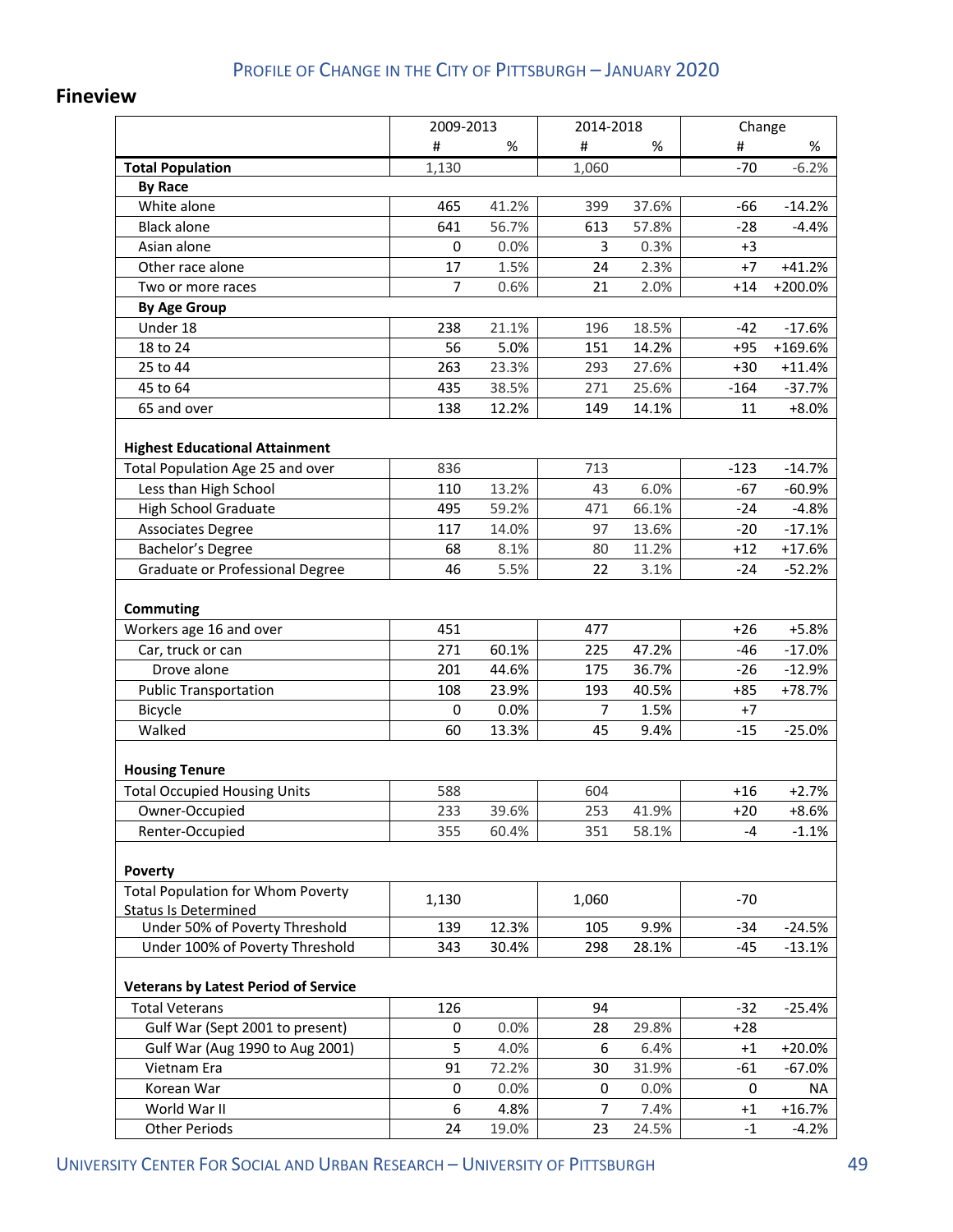# **Friendship**

|                                                                         | 2009-2013 |       | 2014-2018 |       | Change |            |
|-------------------------------------------------------------------------|-----------|-------|-----------|-------|--------|------------|
|                                                                         | #         | %     | #         | %     | #      | %          |
| <b>Total Population</b>                                                 | 1,439     |       | 1,783     |       | $+344$ | 23.9%      |
| <b>By Race</b>                                                          |           |       |           |       |        |            |
| White alone                                                             | 964       | 67.0% | 1,269     | 71.2% | $+305$ | $+31.6%$   |
| <b>Black alone</b>                                                      | 267       | 18.6% | 169       | 9.5%  | $-98$  | $-36.7%$   |
| Asian alone                                                             | 113       | 7.9%  | 298       | 16.7% | $+185$ | +163.7%    |
| Other race alone                                                        | 0         | 0.0%  | 1         | 0.1%  | $+1$   |            |
| Two or more races                                                       | 95        | 6.6%  | 46        | 2.6%  | $-49$  | $-51.6%$   |
| <b>By Age Group</b>                                                     |           |       |           |       |        |            |
| Under 18                                                                | 73        | 5.1%  | 150       | 8.4%  | $+77$  | $+105.5%$  |
| 18 to 24                                                                | 222       | 15.4% | 223       | 12.5% | $+1$   | $+0.5%$    |
| 25 to 44                                                                | 755       | 52.5% | 982       | 55.1% | $+227$ | $+30.1%$   |
| 45 to 64                                                                | 292       | 20.3% | 267       | 15.0% | $-25$  | $-8.6%$    |
| 65 and over                                                             | 97        | 6.7%  | 161       | 9.0%  | 64     | $+66.0%$   |
| <b>Highest Educational Attainment</b>                                   |           |       |           |       |        |            |
| Total Population Age 25 and over                                        | 1,144     |       | 1,410     |       | $+266$ | $+23.3%$   |
| Less than High School                                                   | 78        | 6.8%  | 8         | 0.6%  | $-70$  | $-89.7%$   |
| <b>High School Graduate</b>                                             | 286       | 25.0% | 247       | 17.5% | $-39$  | $-13.6%$   |
| <b>Associates Degree</b>                                                | 53        | 4.6%  | 66        | 4.7%  | $+13$  | $+24.5%$   |
| Bachelor's Degree                                                       | 314       | 27.4% | 508       | 36.0% | $+194$ | $+61.8%$   |
| Graduate or Professional Degree                                         | 413       | 36.1% | 581       | 41.2% | $+168$ | $+40.7%$   |
| Commuting<br>Workers age 16 and over                                    | 993       |       | 1,002     |       | $+9$   | $+0.9%$    |
| Car, truck or can                                                       | 308       | 31.0% | 472       | 47.1% | $+164$ | +53.2%     |
| Drove alone                                                             | 266       | 26.8% | 406       | 40.5% | $+140$ | +52.6%     |
|                                                                         | 267       | 26.9% | 320       | 31.9% | $+53$  | +19.9%     |
| <b>Public Transportation</b>                                            | 65        | 6.5%  | 81        | 8.1%  | $+16$  | $+24.6%$   |
| Bicycle<br>Walked                                                       | 311       | 31.3% | 77        | 7.7%  | $-234$ | $-75.2%$   |
|                                                                         |           |       |           |       |        |            |
| <b>Housing Tenure</b>                                                   |           |       |           |       |        |            |
| <b>Total Occupied Housing Units</b>                                     | 943       |       | 1,100     |       | $+157$ | $+16.6%$   |
| Owner-Occupied                                                          | 95        | 10.1% | 206       | 18.7% | $+111$ | $+116.8%$  |
| Renter-Occupied                                                         | 848       | 89.9% | 894       | 81.3% | $+46$  | $+5.4%$    |
| Poverty                                                                 |           |       |           |       |        |            |
| <b>Total Population for Whom Poverty</b><br><b>Status Is Determined</b> | 1,415     |       | 1,772     |       | +357   |            |
| Under 50% of Poverty Threshold                                          | 131       | 9.3%  | 244       | 13.8% | $+113$ | +86.3%     |
| Under 100% of Poverty Threshold                                         | 288       | 20.4% | 375       | 21.2% | $+87$  | $+30.2%$   |
| <b>Veterans by Latest Period of Service</b>                             |           |       |           |       |        |            |
| <b>Total Veterans</b>                                                   | 15        |       | 61        |       | $+46$  | +306.7%    |
| Gulf War (Sept 2001 to present)                                         | 0         | 0.0%  | 0         | 0.0%  | 0      | NA.        |
| Gulf War (Aug 1990 to Aug 2001)                                         | 0         | 0.0%  | 0         | 0.0%  | 0      | NA         |
| Vietnam Era                                                             | 6         | 40.0% | 39        | 63.9% | $+33$  | +550.0%    |
| Korean War                                                              | 9         | 60.0% | 0         | 0.0%  | -9     | $-100.0\%$ |
| World War II                                                            | 0         | 0.0%  | 0         | 0.0%  | 0      | NA.        |
| <b>Other Periods</b>                                                    | 0         | 0.0%  | 22        | 36.1% | $+22$  |            |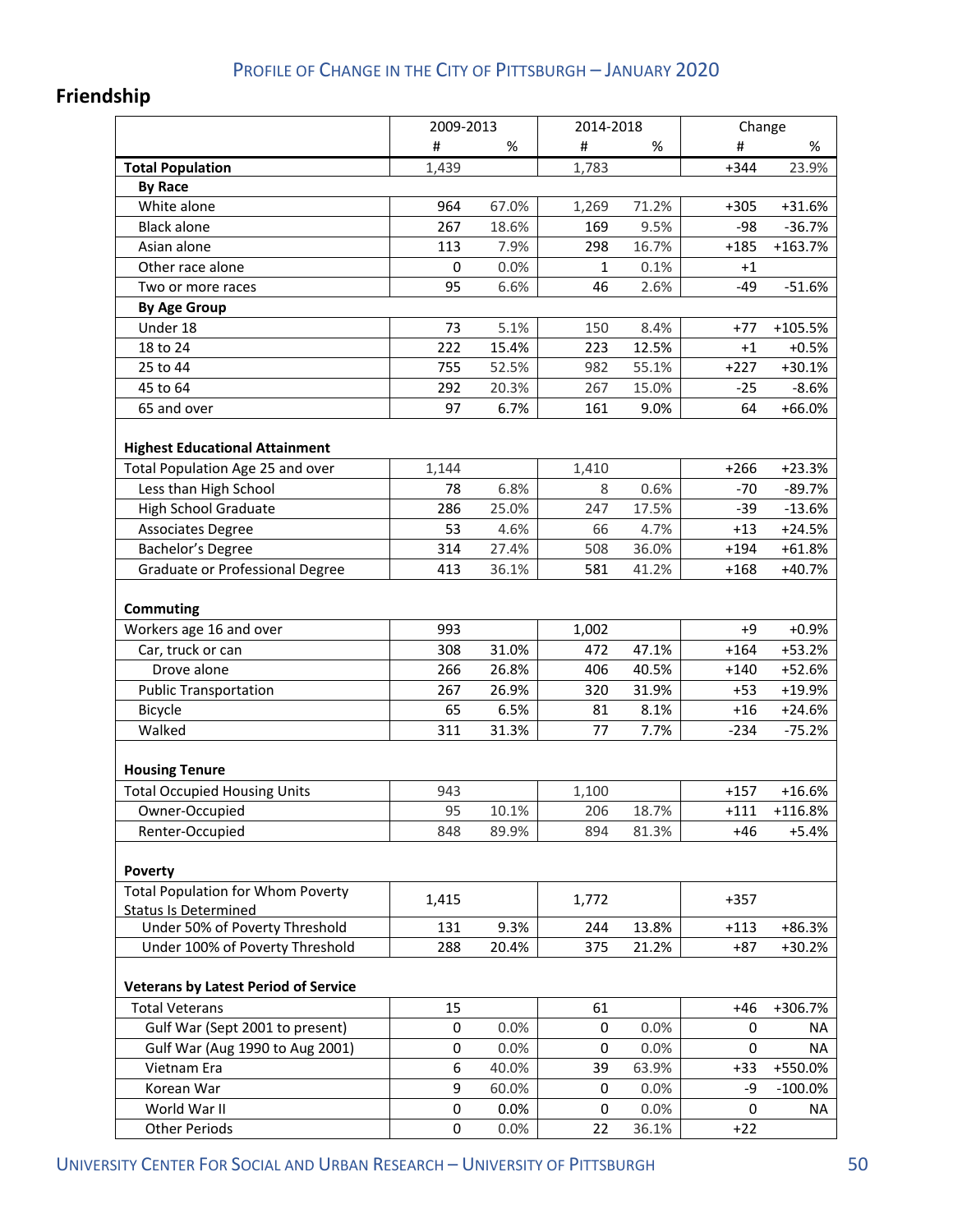## **Garfield**

|                                             | 2009-2013      |       | 2014-2018 |       | Change |           |
|---------------------------------------------|----------------|-------|-----------|-------|--------|-----------|
|                                             | #              | %     | #         | %     | #      | %         |
| <b>Total Population</b>                     | 3,817          |       | 4,027     |       | $+210$ | 5.5%      |
| <b>By Race</b>                              |                |       |           |       |        |           |
| White alone                                 | 379            | 9.9%  | 1,012     | 25.1% | $+633$ | $+167.0%$ |
| <b>Black alone</b>                          | 3,203          | 83.9% | 2,674     | 66.4% | $-529$ | $-16.5%$  |
| Asian alone                                 | 0              | 0.0%  | 91        | 2.3%  | $+91$  |           |
| Other race alone                            | 66             | 1.7%  | 88        | 2.2%  | $+22$  | +33.3%    |
| Two or more races                           | 169            | 4.4%  | 162       | 4.0%  | -7     | $-4.1%$   |
| <b>By Age Group</b>                         |                |       |           |       |        |           |
| Under 18                                    | 1,233          | 32.3% | 999       | 24.8% | $-234$ | $-19.0%$  |
| 18 to 24                                    | 326            | 8.5%  | 306       | 7.6%  | $-20$  | $-6.1%$   |
| 25 to 44                                    | 825            | 21.6% | 1,367     | 33.9% | $+542$ | $+65.7%$  |
| 45 to 64                                    | 974            | 25.5% | 819       | 20.3% | $-155$ | $-15.9%$  |
| 65 and over                                 | 459            | 12.0% | 536       | 13.3% | 77     | $+16.8%$  |
|                                             |                |       |           |       |        |           |
| <b>Highest Educational Attainment</b>       |                |       |           |       |        |           |
| Total Population Age 25 and over            | 2,237          |       | 2,722     |       | $+485$ | $+21.7%$  |
| Less than High School                       | 231            | 10.3% | 266       | 9.8%  | $+35$  | $+15.2%$  |
| <b>High School Graduate</b>                 | 1,571          | 70.2% | 1,466     | 53.9% | $-105$ | $-6.7%$   |
| <b>Associates Degree</b>                    | 185            | 8.3%  | 226       | 8.3%  | $+41$  | $+22.2%$  |
| Bachelor's Degree                           | 156            | 7.0%  | 487       | 17.9% | $+331$ | $+212.2%$ |
| Graduate or Professional Degree             | 94             | 4.2%  | 277       | 10.2% | $+183$ | +194.7%   |
|                                             |                |       |           |       |        |           |
| <b>Commuting</b>                            |                |       |           |       |        |           |
| Workers age 16 and over                     | 1,221          |       | 1,785     |       | $+564$ | $+46.2%$  |
| Car, truck or can                           | 738            | 60.4% | 986       | 55.2% | $+248$ | +33.6%    |
| Drove alone                                 | 562            | 46.0% | 835       | 46.8% | $+273$ | +48.6%    |
| <b>Public Transportation</b>                | 360            | 29.5% | 439       | 24.6% | $+79$  | $+21.9%$  |
| Bicycle                                     | $\overline{7}$ | 0.6%  | 101       | 5.7%  | $+94$  | +1342.9%  |
| Walked                                      | 91             | 7.5%  | 177       | 9.9%  | $+86$  | +94.5%    |
|                                             |                |       |           |       |        |           |
| <b>Housing Tenure</b>                       |                |       |           |       |        |           |
| <b>Total Occupied Housing Units</b>         | 1,538          |       | 1,676     |       | $+138$ | $+9.0%$   |
| Owner-Occupied                              | 599            | 38.9% | 722       | 43.1% | $+123$ | $+20.5%$  |
| Renter-Occupied                             | 939            | 61.1% | 954       | 56.9% | $+15$  | $+1.6%$   |
|                                             |                |       |           |       |        |           |
| <b>Poverty</b>                              |                |       |           |       |        |           |
| <b>Total Population for Whom Poverty</b>    |                |       |           |       |        |           |
| <b>Status Is Determined</b>                 | 3,787          |       | 4,008     |       | $+221$ |           |
| Under 50% of Poverty Threshold              | 519            | 13.7% | 660       | 16.5% | $+141$ | $+27.2%$  |
| Under 100% of Poverty Threshold             | 1,429          | 37.7% | 1,245     | 31.1% | $-184$ | $-12.9%$  |
|                                             |                |       |           |       |        |           |
| <b>Veterans by Latest Period of Service</b> |                |       |           |       |        |           |
| <b>Total Veterans</b>                       | 246            |       | 123       |       | $-123$ | $-50.0%$  |
| Gulf War (Sept 2001 to present)             | 23             | 9.3%  | 25        | 20.3% | $+2$   | +8.7%     |
| Gulf War (Aug 1990 to Aug 2001)             | 27             | 11.0% | 11        | 8.9%  | $-16$  | -59.3%    |
| Vietnam Era                                 | 119            | 48.4% | 52        | 42.3% | $-67$  | $-56.3%$  |
| Korean War                                  | 9              | 3.7%  | 15        | 12.2% | $+6$   | +66.7%    |
| World War II                                | 6              | 2.4%  | 5         | 4.1%  | $-1$   | $-16.7%$  |
| <b>Other Periods</b>                        | 62             | 25.2% | 15        | 12.2% | $-47$  | $-75.8%$  |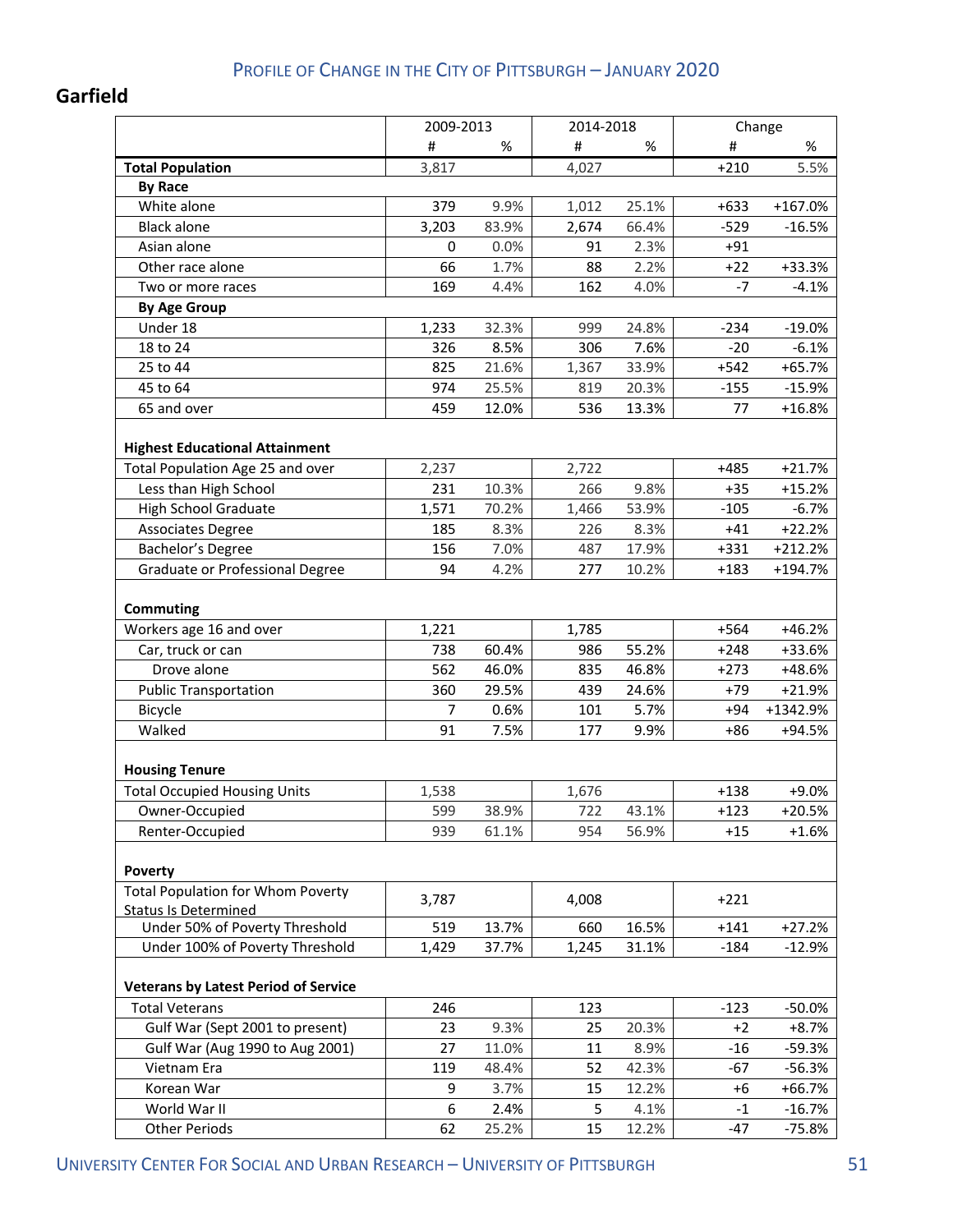## **Glen Hazel**

|                                                               | 2009-2013 |        | 2014-2018 |       | Change      |           |
|---------------------------------------------------------------|-----------|--------|-----------|-------|-------------|-----------|
|                                                               | #         | %      | #         | $\%$  | #           | %         |
| <b>Total Population</b>                                       | 677       |        | 1,069     |       | $+392$      | 57.9%     |
| <b>By Race</b>                                                |           |        |           |       |             |           |
| White alone                                                   | 190       | 28.1%  | 222       | 20.8% | $+32$       | $+16.8%$  |
| <b>Black alone</b>                                            | 487       | 71.9%  | 847       | 79.2% | $+360$      | +73.9%    |
| Asian alone                                                   | 0         | 0.0%   | 0         | 0.0%  | 0           | NA        |
| Other race alone                                              | 0         | 0.0%   | 0         | 0.0%  | 0           | <b>NA</b> |
| Two or more races                                             | 0         | 0.0%   | 0         | 0.0%  | 0           | NA        |
| <b>By Age Group</b>                                           |           |        |           |       |             |           |
| Under 18                                                      | 145       | 21.4%  | 146       | 13.7% | $+1$        | $+0.7%$   |
| 18 to 24                                                      | 29        | 4.3%   | 244       | 22.8% | $+215$      | $+741.4%$ |
| 25 to 44                                                      | 90        | 13.3%  | 181       | 16.9% | $+91$       | $+101.1%$ |
| 45 to 64                                                      | 108       | 16.0%  | 278       | 26.0% | $+170$      | $+157.4%$ |
| 65 and over                                                   | 305       | 45.1%  | 220       | 20.6% | $-85$       | $-27.9%$  |
|                                                               |           |        |           |       |             |           |
| <b>Highest Educational Attainment</b>                         |           |        |           |       |             |           |
| Total Population Age 25 and over                              | 503       |        | 679       |       | $+176$      | +35.0%    |
| Less than High School                                         | 214       | 42.5%  | 73        | 10.8% | $-141$      | $-65.9%$  |
| <b>High School Graduate</b>                                   | 194       | 38.6%  | 529       | 77.9% | $+335$      | +172.7%   |
| <b>Associates Degree</b>                                      | 73        | 14.5%  | 30        | 4.4%  | $-43$       | $-58.9%$  |
| Bachelor's Degree                                             | 13        | 2.6%   | 34        | 5.0%  | $+21$       | +161.5%   |
| Graduate or Professional Degree                               | 9         | 1.8%   | 13        | 1.9%  | $+4$        | $+44.4%$  |
| Commuting                                                     |           |        |           |       |             |           |
| Workers age 16 and over                                       | 63        |        | 203       |       | $+140$      | +222.2%   |
| Car, truck or can                                             | 39        | 61.9%  | 177       | 87.2% | $+138$      | +353.8%   |
| Drove alone                                                   | 12        | 19.0%  | 118       | 58.1% | $+106$      | +883.3%   |
| <b>Public Transportation</b>                                  | 24        | 38.1%  | 16        | 7.9%  | -8          | $-33.3%$  |
| Bicycle                                                       | 0         | 0.0%   | 0         | 0.0%  | 0           | <b>NA</b> |
| Walked                                                        | 0         | 0.0%   | 10        | 4.9%  | $+10$       |           |
|                                                               |           |        |           |       |             |           |
| <b>Housing Tenure</b>                                         |           |        |           |       |             |           |
| <b>Total Occupied Housing Units</b>                           | 271       |        | 337       |       | $+66$       | $+24.4%$  |
| Owner-Occupied                                                |           | 0.0%   | 7         | 2.1%  | $+7$        |           |
| Renter-Occupied                                               | 271       | 100.0% | 330       | 97.9% | $+59$       | $+21.8%$  |
|                                                               |           |        |           |       |             |           |
| <b>Poverty</b>                                                |           |        |           |       |             |           |
| <b>Total Population for Whom Poverty</b>                      | 484       |        | 847       |       | $+363$      |           |
| <b>Status Is Determined</b><br>Under 50% of Poverty Threshold |           | 25.2%  |           |       |             |           |
| Under 100% of Poverty Threshold                               | 122       |        | 203       | 24.0% | $+81$       | $+66.4%$  |
|                                                               | 193       | 39.9%  | 451       | 53.2% | $+258$      | +133.7%   |
| <b>Veterans by Latest Period of Service</b>                   |           |        |           |       |             |           |
| <b>Total Veterans</b>                                         | 91        |        | 80        |       | $-11$       | $-12.1%$  |
| Gulf War (Sept 2001 to present)                               | 0         | 0.0%   | 0         | 0.0%  | $\mathbf 0$ | <b>NA</b> |
| Gulf War (Aug 1990 to Aug 2001)                               | 0         | 0.0%   | 29        | 36.3% | $+29$       |           |
| Vietnam Era                                                   | 38        | 41.8%  | 15        | 18.8% | $-23$       | $-60.5%$  |
| Korean War                                                    | 7         | 7.7%   | 17        | 21.3% | $+10$       | +142.9%   |
| World War II                                                  | 28        | 30.8%  | 6         | 7.5%  | $-22$       | $-78.6%$  |
| <b>Other Periods</b>                                          | 18        | 19.8%  | 13        | 16.3% | $-5$        | $-27.8%$  |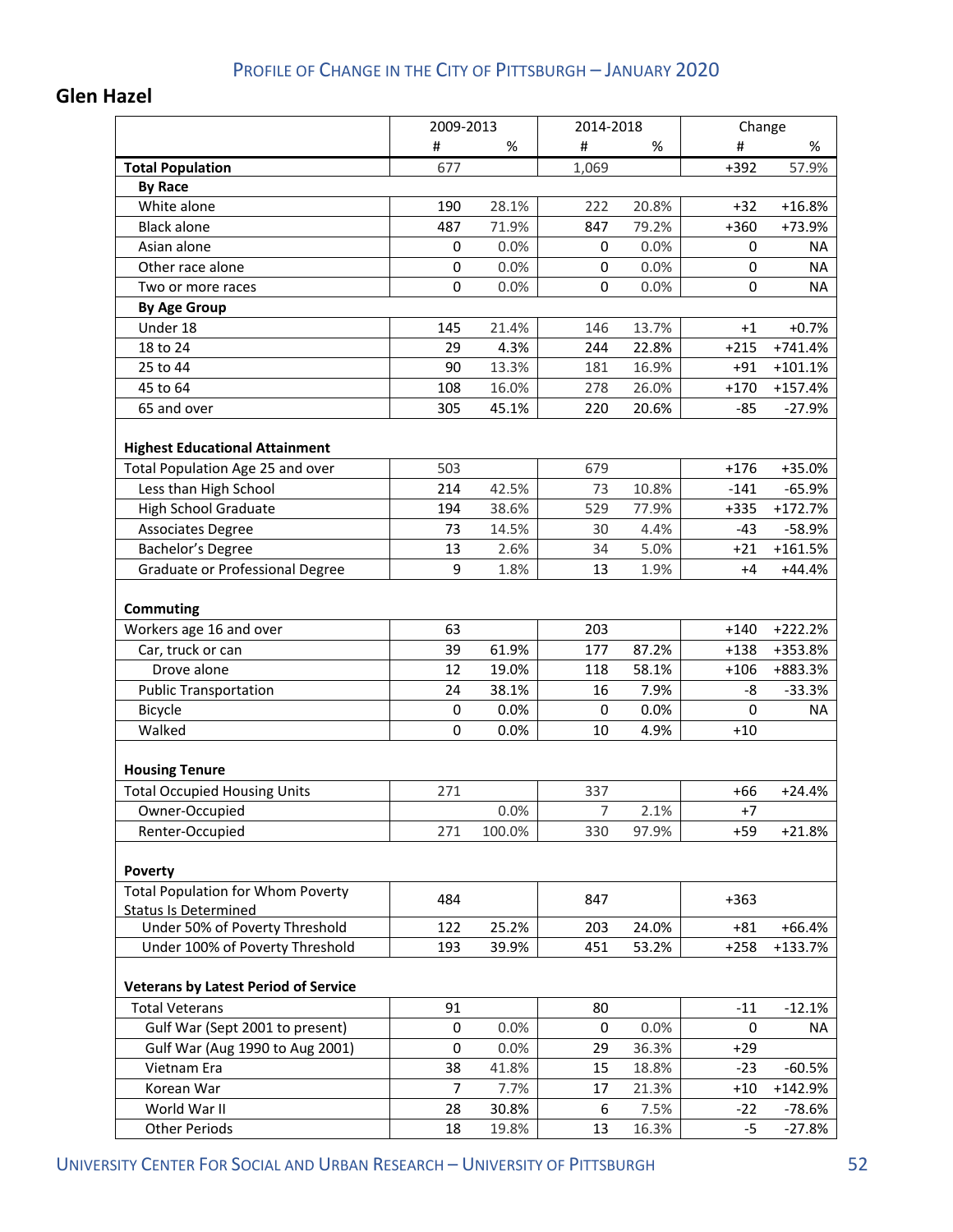## **Greenfield**

|                                                                         | 2009-2013 |       | 2014-2018 |       | Change   |          |
|-------------------------------------------------------------------------|-----------|-------|-----------|-------|----------|----------|
|                                                                         | #         | %     | #         | %     | #        | %        |
| <b>Total Population</b>                                                 | 7,392     |       | 8,136     |       | $+744$   | 10.1%    |
| <b>By Race</b>                                                          |           |       |           |       |          |          |
| White alone                                                             | 6,185     | 83.7% | 7,249     | 89.1% | $+1,064$ | $+17.2%$ |
| <b>Black alone</b>                                                      | 734       | 9.9%  | 275       | 3.4%  | $-459$   | $-62.5%$ |
| Asian alone                                                             | 311       | 4.2%  | 205       | 2.5%  | $-106$   | $-34.1%$ |
| Other race alone                                                        | 7         | 0.1%  | 76        | 0.9%  | $+69$    | +985.7%  |
| Two or more races                                                       | 155       | 2.1%  | 331       | 4.1%  | $+176$   | +113.5%  |
| <b>By Age Group</b>                                                     |           |       |           |       |          |          |
| Under 18                                                                | 1,295     | 17.5% | 1,257     | 15.4% | $-38$    | $-2.9%$  |
| 18 to 24                                                                | 683       | 9.2%  | 778       | 9.6%  | $+95$    | $+13.9%$ |
| 25 to 44                                                                | 2,447     | 33.1% | 3,218     | 39.6% | $+771$   | +31.5%   |
| 45 to 64                                                                | 1,847     | 25.0% | 1,757     | 21.6% | $-90$    | $-4.9%$  |
| 65 and over                                                             | 1,120     | 15.2% | 1,126     | 13.8% | 6        | $+0.5%$  |
| <b>Highest Educational Attainment</b>                                   |           |       |           |       |          |          |
| Total Population Age 25 and over                                        | 5,453     |       | 6,101     |       | $+648$   | $+11.9%$ |
| Less than High School                                                   | 289       | 5.3%  | 330       | 5.4%  | $+41$    | $+14.2%$ |
| <b>High School Graduate</b>                                             | 2,307     | 42.3% | 2,115     | 34.7% | $-192$   | $-8.3%$  |
| <b>Associates Degree</b>                                                | 333       | 6.1%  | 403       | 6.6%  | $+70$    | $+21.0%$ |
| Bachelor's Degree                                                       | 1,237     | 22.7% | 1,613     | 26.4% | $+376$   | $+30.4%$ |
| Graduate or Professional Degree                                         | 1,287     | 23.6% | 1,640     | 26.9% | $+353$   | $+27.4%$ |
| <b>Commuting</b>                                                        |           |       |           |       |          |          |
| Workers age 16 and over                                                 | 4,139     |       | 4,775     |       | $+636$   | $+15.4%$ |
| Car, truck or can                                                       | 3,084     | 74.5% | 3,368     | 70.5% | $+284$   | $+9.2%$  |
| Drove alone                                                             | 2,624     | 63.4% | 2,880     | 60.3% | $+256$   | $+9.8%$  |
| <b>Public Transportation</b>                                            | 557       | 13.5% | 833       | 17.4% | $+276$   | +49.6%   |
| Bicycle                                                                 | 103       | 2.5%  | 66        | 1.4%  | $-37$    | $-35.9%$ |
| Walked                                                                  | 162       | 3.9%  | 237       | 5.0%  | $+75$    | $+46.3%$ |
| <b>Housing Tenure</b>                                                   |           |       |           |       |          |          |
| <b>Total Occupied Housing Units</b>                                     | 3,345     |       | 3,648     |       | $+303$   | $+9.1%$  |
| Owner-Occupied                                                          | 2,034     | 60.8% | 2,089     | 57.3% | $+55$    | $+2.7%$  |
| Renter-Occupied                                                         | 1,311     | 39.2% | 1,559     | 42.7% | $+248$   | +18.9%   |
| Poverty                                                                 |           |       |           |       |          |          |
| <b>Total Population for Whom Poverty</b><br><b>Status Is Determined</b> | 7,392     |       | 8,136     |       | +744     |          |
| Under 50% of Poverty Threshold                                          | 569       | 7.7%  | 365       | 4.5%  | $-204$   | $-35.9%$ |
| Under 100% of Poverty Threshold                                         | 783       | 10.6% | 616       | 7.6%  | $-167$   | $-21.3%$ |
| <b>Veterans by Latest Period of Service</b>                             |           |       |           |       |          |          |
| <b>Total Veterans</b>                                                   | 402       |       | 258       |       | $-144$   | $-35.8%$ |
| Gulf War (Sept 2001 to present)                                         | 43        | 10.7% | 31        | 12.0% | $-12$    | $-27.9%$ |
| Gulf War (Aug 1990 to Aug 2001)                                         | 42        | 10.4% | 10        | 3.9%  | $-32$    | $-76.2%$ |
| Vietnam Era                                                             | 121       | 30.1% | 63        | 24.4% | $-58$    | $-47.9%$ |
| Korean War                                                              | 37        | 9.2%  | 29        | 11.2% | -8       | $-21.6%$ |
| World War II                                                            | 93        | 23.1% | 50        | 19.4% | -43      | $-46.2%$ |
| <b>Other Periods</b>                                                    | 66        | 16.4% | 75        | 29.1% | $+9$     | $+13.6%$ |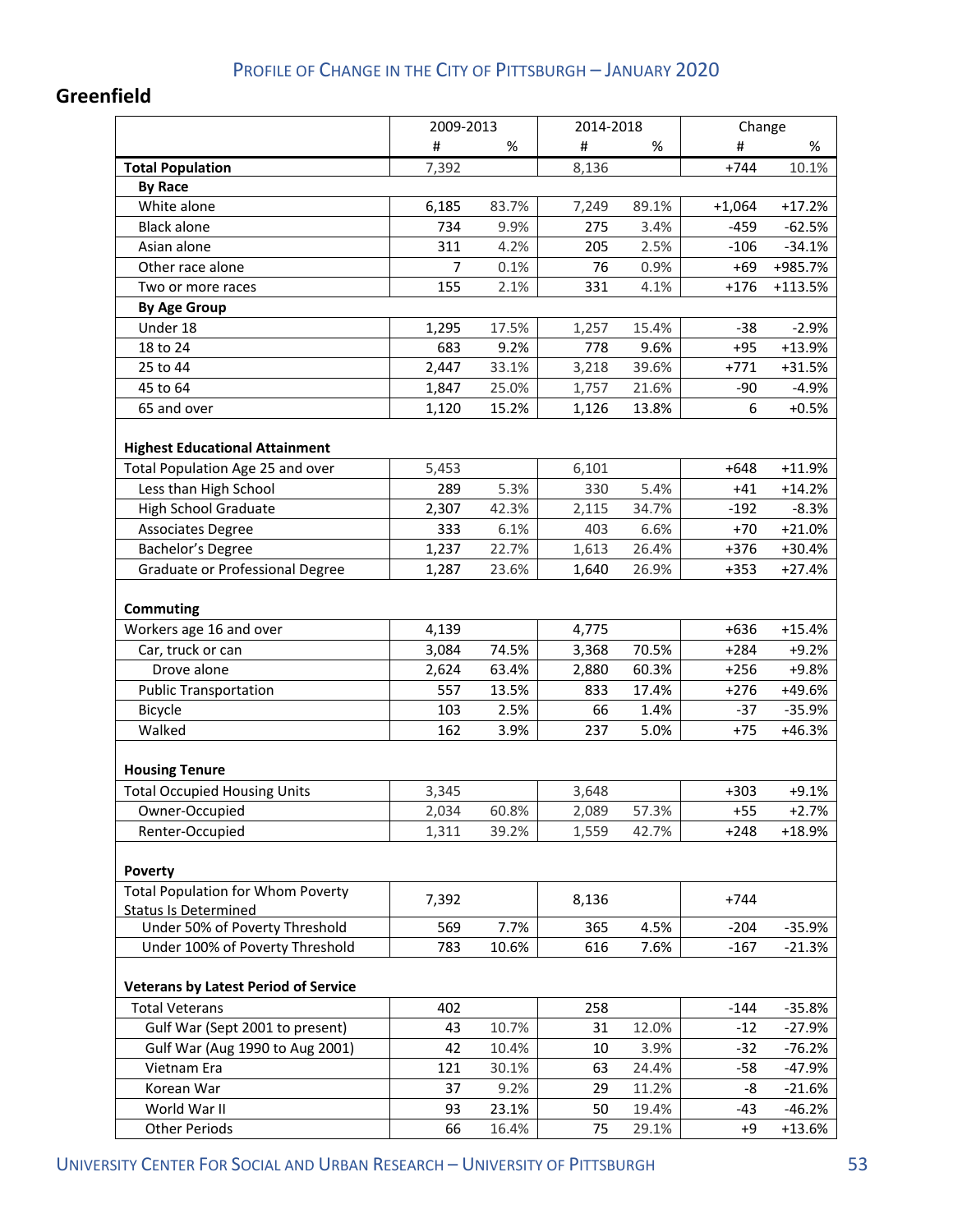#### **Hays**

|                                                                         | 2009-2013 |               | 2014-2018   |               | Change     |                       |
|-------------------------------------------------------------------------|-----------|---------------|-------------|---------------|------------|-----------------------|
|                                                                         | #         | %             | #           | %             | #          | %                     |
| <b>Total Population</b>                                                 | 326       |               | 481         |               | $+155$     | 47.5%                 |
| <b>By Race</b>                                                          |           |               |             |               |            |                       |
| White alone                                                             | 249       | 76.4%         | 460         | 95.6%         | $+211$     | $+84.7%$              |
| <b>Black alone</b>                                                      | 23        | 7.1%          |             | 0.0%          | $-23$      | $-100.0\%$            |
| Asian alone                                                             | 13        | 4.0%          | 8           | 1.7%          | $-5$       | $-38.5%$              |
| Other race alone                                                        | 19        | 5.8%          | $\mathbf 0$ | 0.0%          | $-19$      | $-100.0\%$            |
| Two or more races                                                       | 22        | 6.7%          | 13          | 2.7%          | -9         | $-40.9%$              |
| <b>By Age Group</b>                                                     |           |               |             |               |            |                       |
| Under 18                                                                | 60        | 18.4%         | 140         | 29.1%         | $+80$      | +133.3%               |
| 18 to 24                                                                | 17        | 5.2%          | 11          | 2.3%          | $-6$       | $-35.3%$              |
| 25 to 44                                                                | 107       | 32.8%         | 122         | 25.4%         | $+15$      | $+14.0%$              |
| 45 to 64                                                                | 102       | 31.3%         | 166         | 34.5%         | $+64$      | $+62.7%$              |
| 65 and over                                                             | 40        | 12.3%         | 42          | 8.7%          | 2          | $+5.0%$               |
| <b>Highest Educational Attainment</b>                                   |           |               |             |               |            |                       |
| Total Population Age 25 and over                                        | 249       |               | 330         |               | $+81$      | +32.5%                |
| Less than High School                                                   | 25        | 10.0%         | 17          | 5.2%          | -8         | $-32.0%$              |
| <b>High School Graduate</b>                                             | 176       | 70.7%         | 143         | 43.3%         | $-33$      | $-18.8%$              |
| <b>Associates Degree</b>                                                | 40        | 16.1%         | 124         | 37.6%         | $+84$      | $+210.0%$             |
| Bachelor's Degree                                                       | 8         | 3.2%          | 46          | 13.9%         | $+38$      | +475.0%               |
| Graduate or Professional Degree                                         |           | 0.0%          | 0           | 0.0%          | 0          | <b>NA</b>             |
| <b>Commuting</b><br>Workers age 16 and over                             | 161       |               | 199         |               | $+38$      | $+23.6%$              |
| Car, truck or can                                                       | 130       | 80.7%         | 132         | 66.3%         | $+2$       | $+1.5%$               |
| Drove alone                                                             | 83        | 51.6%         | 103         | 51.8%         | $+20$      | $+24.1%$              |
|                                                                         |           |               |             |               |            |                       |
| <b>Public Transportation</b>                                            | 28<br>0   | 17.4%<br>0.0% | 44<br>0     | 22.1%<br>0.0% | $+16$<br>0 | $+57.1%$<br><b>NA</b> |
| Bicycle                                                                 | 0         | 0.0%          | $\mathbf 0$ | 0.0%          |            |                       |
| Walked                                                                  |           |               |             |               | 0          | NA                    |
| <b>Housing Tenure</b>                                                   |           |               |             |               |            |                       |
| <b>Total Occupied Housing Units</b>                                     | 159       |               | 177         |               | $+18$      | $+11.3%$              |
| Owner-Occupied                                                          | 95        | 59.7%         | 123         | 69.5%         | $+28$      | $+29.5%$              |
| Renter-Occupied                                                         | 64        | 40.3%         | 54          | 30.5%         | $-10$      | $-15.6%$              |
| Poverty                                                                 |           |               |             |               |            |                       |
| <b>Total Population for Whom Poverty</b><br><b>Status Is Determined</b> | 326       |               | 481         |               | $+155$     |                       |
| Under 50% of Poverty Threshold                                          | 40        | 12.3%         | 15          | 3.1%          | $-25$      | $-62.5%$              |
| Under 100% of Poverty Threshold                                         | 97        | 29.8%         | 69          | 14.3%         | $-28$      | $-28.9%$              |
| <b>Veterans by Latest Period of Service</b>                             |           |               |             |               |            |                       |
| <b>Total Veterans</b>                                                   | 22        |               | 29          |               | $+7$       | +31.8%                |
| Gulf War (Sept 2001 to present)                                         | 4         | 18.2%         | 0           | 0.0%          | $-4$       | $-100.0\%$            |
| Gulf War (Aug 1990 to Aug 2001)                                         | 3         | 13.6%         | 4           | 13.8%         | $+1$       | +33.3%                |
| Vietnam Era                                                             | 7         | 31.8%         | 14          | 48.3%         | $+7$       | +100.0%               |
| Korean War                                                              | 0         | 0.0%          | 0           | 0.0%          | 0          | NA                    |
| World War II                                                            | 0         | 0.0%          | 0           | 0.0%          | 0          | NA.                   |
| <b>Other Periods</b>                                                    | 8         | 36.4%         | 11          | 37.9%         | $+3$       | +37.5%                |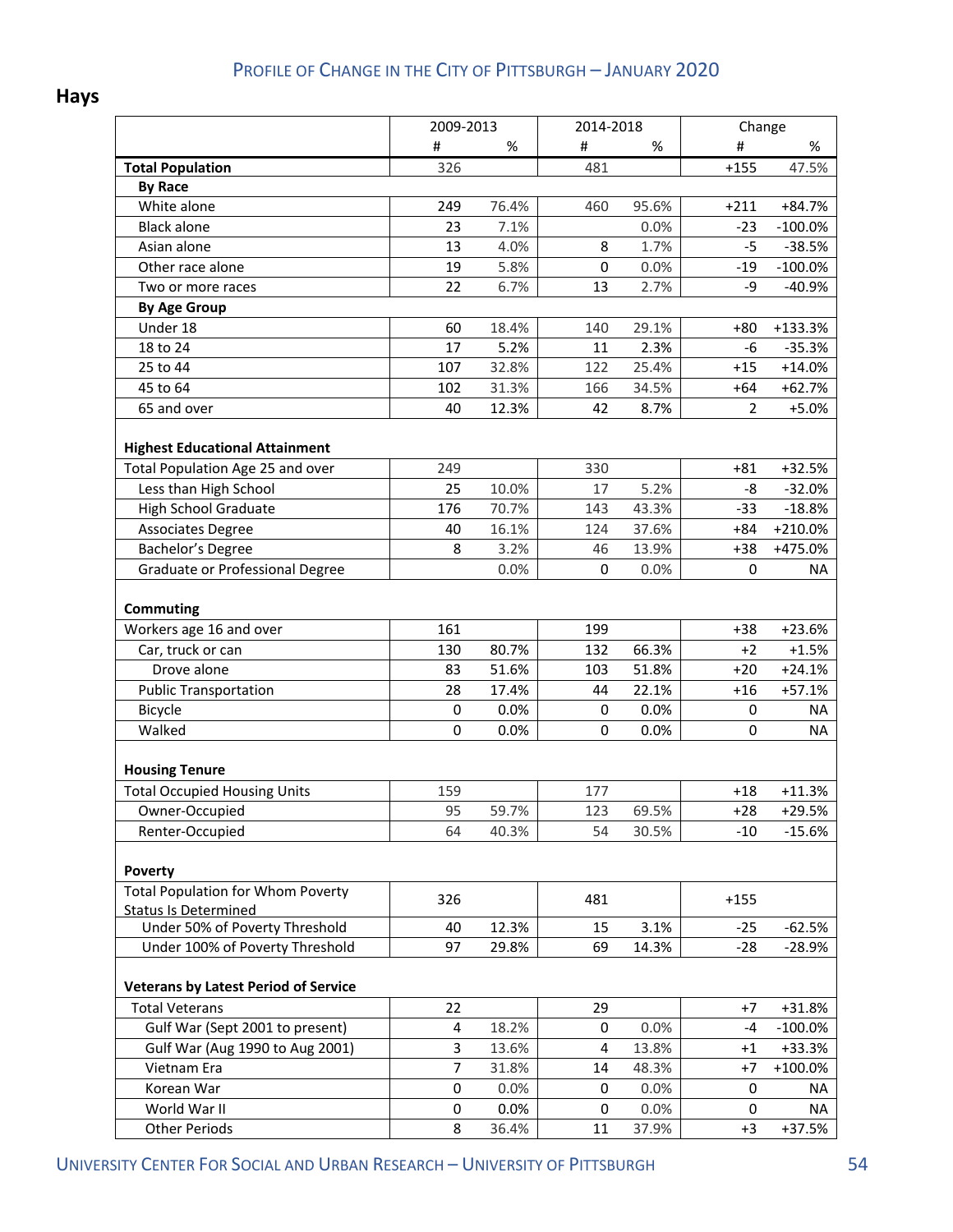#### **Hazelwood**

|                                                                         | 2009-2013 |       | 2014-2018   |       | Change |            |
|-------------------------------------------------------------------------|-----------|-------|-------------|-------|--------|------------|
|                                                                         | #         | %     | #           | %     | #      | %          |
| <b>Total Population</b>                                                 | 4,090     |       | 3,556       |       | $-534$ | $-13.1%$   |
| <b>By Race</b>                                                          |           |       |             |       |        |            |
| White alone                                                             | 2,140     | 52.3% | 1,905       | 53.6% | $-235$ | $-11.0%$   |
| <b>Black alone</b>                                                      | 1,738     | 42.5% | 1,435       | 40.4% | $-303$ | $-17.4%$   |
| Asian alone                                                             | 130       | 3.2%  | 137         | 3.9%  | $+7$   | $+5.4%$    |
| Other race alone                                                        | 3         | 0.1%  | $\mathbf 0$ | 0.0%  | $-3$   | $-100.0\%$ |
| Two or more races                                                       | 79        | 1.9%  | 79          | 2.2%  | 0      | $0.0\%$    |
| <b>By Age Group</b>                                                     |           |       |             |       |        |            |
| Under 18                                                                | 938       | 22.9% | 803         | 22.6% | $-135$ | $-14.4%$   |
| 18 to 24                                                                | 202       | 4.9%  | 172         | 4.8%  | $-30$  | $-14.9%$   |
| 25 to 44                                                                | 1,118     | 27.3% | 829         | 23.3% | $-289$ | $-25.8%$   |
| 45 to 64                                                                | 1,140     | 27.9% | 1,116       | 31.4% | $-24$  | $-2.1%$    |
| 65 and over                                                             | 692       | 16.9% | 636         | 17.9% | $-56$  | $-8.1%$    |
| <b>Highest Educational Attainment</b>                                   |           |       |             |       |        |            |
| Total Population Age 25 and over                                        | 2,955     |       | 2,581       |       | $-374$ | $-12.7%$   |
| Less than High School                                                   | 502       | 17.0% | 216         | 8.4%  | $-286$ | $-57.0%$   |
| <b>High School Graduate</b>                                             | 1,689     | 57.2% | 1,399       | 54.2% | $-290$ | $-17.2%$   |
| <b>Associates Degree</b>                                                | 278       | 9.4%  | 289         | 11.2% | $+11$  | $+4.0%$    |
| Bachelor's Degree                                                       | 315       | 10.7% | 353         | 13.7% | $+38$  | $+12.1%$   |
| Graduate or Professional Degree                                         | 171       | 5.8%  | 324         | 12.6% | $+153$ | +89.5%     |
| <b>Commuting</b>                                                        |           |       |             |       |        |            |
| Workers age 16 and over                                                 | 1,668     |       | 1,307       |       | $-361$ | $-21.6%$   |
| Car, truck or can                                                       | 1,262     | 75.7% | 984         | 75.3% | $-278$ | $-22.0%$   |
| Drove alone                                                             | 1,058     | 63.4% | 758         | 58.0% | $-300$ | $-28.4%$   |
| <b>Public Transportation</b>                                            | 327       | 19.6% | 134         | 10.3% | $-193$ | $-59.0%$   |
| Bicycle                                                                 | 20        | 1.2%  | 9           | 0.7%  | $-11$  | $-55.0%$   |
| Walked                                                                  | 26        | 1.6%  | 121         | 9.3%  | $+95$  | +365.4%    |
| <b>Housing Tenure</b>                                                   |           |       |             |       |        |            |
| <b>Total Occupied Housing Units</b>                                     | 1,841     |       | 1,668       |       | $-173$ | $-9.4%$    |
| Owner-Occupied                                                          | 962       | 52.3% | 896         | 53.7% | -66    | $-6.9\%$   |
| Renter-Occupied                                                         | 879       | 47.7% | 772         | 46.3% | $-107$ | $-12.2%$   |
| Poverty                                                                 |           |       |             |       |        |            |
| <b>Total Population for Whom Poverty</b><br><b>Status Is Determined</b> | 4,076     |       | 3,540       |       | $-536$ |            |
| Under 50% of Poverty Threshold                                          | 339       | 8.3%  | 524         | 14.8% | $+185$ | +54.6%     |
| Under 100% of Poverty Threshold                                         | 957       | 23.5% | 1,270       | 35.9% | $+313$ | +32.7%     |
| <b>Veterans by Latest Period of Service</b>                             |           |       |             |       |        |            |
| <b>Total Veterans</b>                                                   | 161       |       | 150         |       | $-11$  | $-6.8%$    |
| Gulf War (Sept 2001 to present)                                         | 6         | 3.7%  | 4           | 2.7%  | $-2$   | $-33.3%$   |
| Gulf War (Aug 1990 to Aug 2001)                                         | 0         | 0.0%  | 21          | 14.0% | $+21$  |            |
| Vietnam Era                                                             | 80        | 49.7% | 58          | 38.7% | $-22$  | $-27.5%$   |
| Korean War                                                              | 37        | 23.0% | 10          | 6.7%  | $-27$  | $-73.0%$   |
| World War II                                                            | 10        | 6.2%  | 3           | 2.0%  | -7     | $-70.0%$   |
| <b>Other Periods</b>                                                    | 28        | 17.4% | 54          | 36.0% | $+26$  | +92.9%     |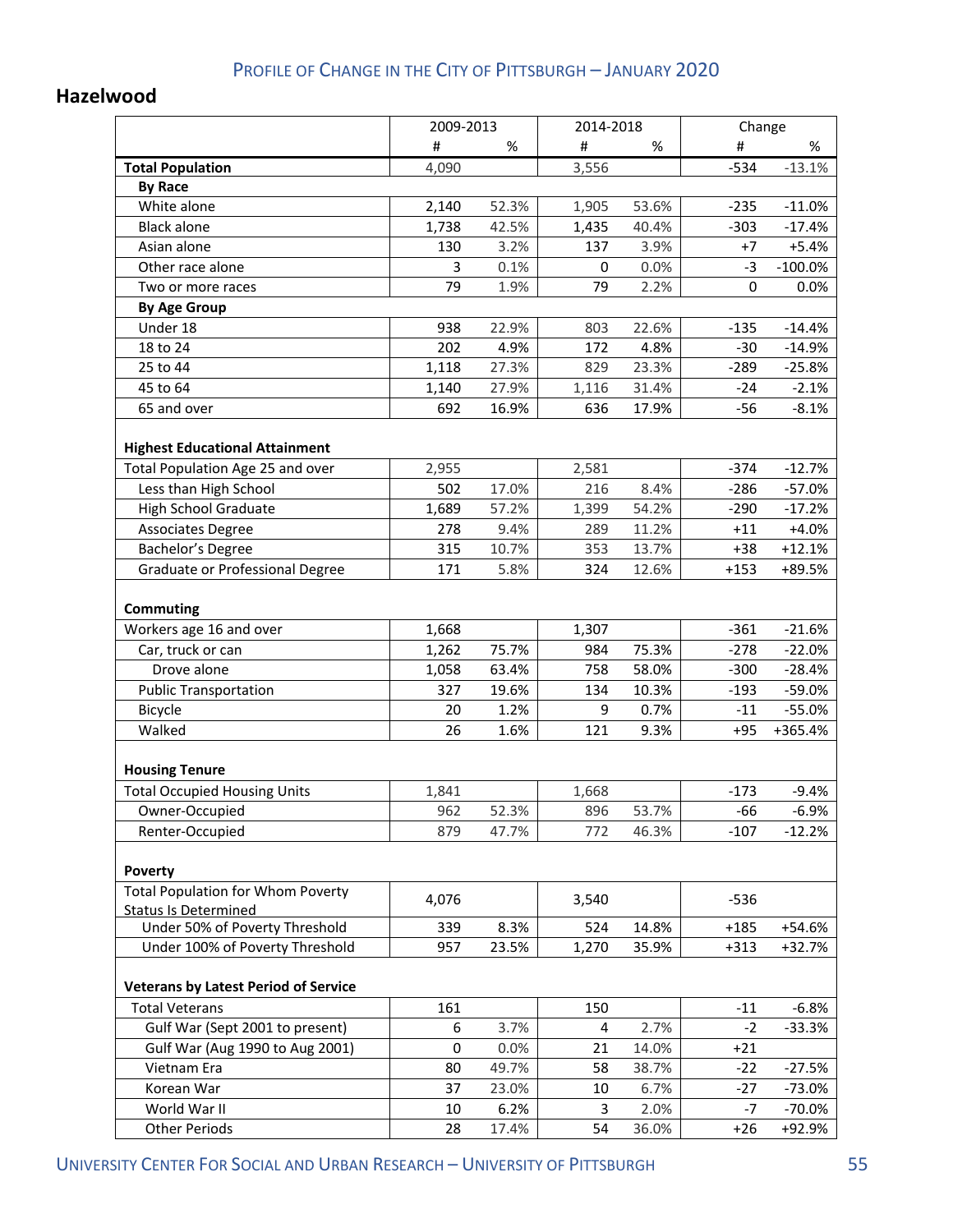# **Highland Park**

|                                             | 2009-2013 |       | 2014-2018 |       | Change |            |
|---------------------------------------------|-----------|-------|-----------|-------|--------|------------|
|                                             | #         | %     | #         | %     | #      | %          |
| <b>Total Population</b>                     | 6,504     |       | 6,539     |       | $+35$  | 0.5%       |
| <b>By Race</b>                              |           |       |           |       |        |            |
| White alone                                 | 4,446     | 68.4% | 5,004     | 76.5% | +558   | $+12.6%$   |
| <b>Black alone</b>                          | 1,491     | 22.9% | 1,098     | 16.8% | $-393$ | $-26.4%$   |
| Asian alone                                 | 387       | 6.0%  | 192       | 2.9%  | $-195$ | $-50.4%$   |
| Other race alone                            | 13        | 0.2%  | 22        | 0.3%  | $+9$   | $+69.2%$   |
| Two or more races                           | 167       | 2.6%  | 223       | 3.4%  | $+56$  | +33.5%     |
| <b>By Age Group</b>                         |           |       |           |       |        |            |
| Under 18                                    | 1,265     | 19.4% | 993       | 15.2% | $-272$ | $-21.5%$   |
| 18 to 24                                    | 798       | 12.3% | 525       | 8.0%  | $-273$ | $-34.2%$   |
| 25 to 44                                    | 1,937     | 29.8% | 2,158     | 33.0% | $+221$ | $+11.4%$   |
| 45 to 64                                    | 1,779     | 27.4% | 1,756     | 26.9% | $-23$  | $-1.3%$    |
| 65 and over                                 | 725       | 11.1% | 1,107     | 16.9% | 382    | $+52.7%$   |
| <b>Highest Educational Attainment</b>       |           |       |           |       |        |            |
| Total Population Age 25 and over            | 4,451     |       | 5,021     |       | $+570$ | $+12.8%$   |
| Less than High School                       | 103       | 2.3%  | 105       | 2.1%  | $+2$   | $+1.9%$    |
| <b>High School Graduate</b>                 | 1,337     | 30.0% | 1,519     | 30.3% | $+182$ | $+13.6%$   |
| <b>Associates Degree</b>                    | 300       | 6.7%  | 277       | 5.5%  | $-23$  | $-7.7%$    |
| Bachelor's Degree                           | 1,115     | 25.1% | 1,318     | 26.2% | $+203$ | $+18.2%$   |
| Graduate or Professional Degree             | 1,596     | 35.9% | 1,802     | 35.9% | $+206$ | $+12.9%$   |
| Commuting                                   |           |       |           |       |        |            |
| Workers age 16 and over                     | 3,465     |       | 3,600     |       | $+135$ | $+3.9%$    |
| Car, truck or can                           | 2,182     | 63.0% | 2,530     | 70.3% | $+348$ | $+15.9%$   |
| Drove alone                                 | 1,844     | 53.2% | 2,236     | 62.1% | $+392$ | $+21.3%$   |
| <b>Public Transportation</b>                | 931       | 26.9% | 580       | 16.1% | $-351$ | $-37.7%$   |
| Bicycle                                     | 64        | 1.8%  | 176       | 4.9%  | $+112$ | +175.0%    |
| Walked                                      | 170       | 4.9%  | 83        | 2.3%  | $-87$  | $-51.2%$   |
|                                             |           |       |           |       |        |            |
| <b>Housing Tenure</b>                       |           |       |           |       |        |            |
| <b>Total Occupied Housing Units</b>         | 2,944     |       | 3,138     |       | $+194$ | $+6.6%$    |
| Owner-Occupied                              | 1,530     | 52.0% | 1.662     | 53.0% | $+132$ | $+8.6%$    |
| Renter-Occupied                             | 1,414     | 48.0% | 1,476     | 47.0% | $+62$  | $+4.4%$    |
| <b>Poverty</b>                              |           |       |           |       |        |            |
| <b>Total Population for Whom Poverty</b>    | 6,473     |       | 6,518     |       | $+45$  |            |
| <b>Status Is Determined</b>                 |           |       |           |       |        |            |
| Under 50% of Poverty Threshold              | 194       | 3.0%  | 409       | 6.3%  | $+215$ | +110.8%    |
| Under 100% of Poverty Threshold             | 686       | 10.6% | 725       | 11.1% | $+39$  | +5.7%      |
| <b>Veterans by Latest Period of Service</b> |           |       |           |       |        |            |
| <b>Total Veterans</b>                       | 491       |       | 578       |       | $+87$  | $+17.7%$   |
| Gulf War (Sept 2001 to present)             | 46        | 9.4%  | 58        | 10.0% | $+12$  | $+26.1%$   |
| Gulf War (Aug 1990 to Aug 2001)             | 122       | 24.8% | 133       | 23.0% | $+11$  | $+9.0%$    |
| Vietnam Era                                 | 100       | 20.4% | 200       | 34.6% | $+100$ | $+100.0\%$ |
| Korean War                                  | 0         | 0.0%  | 0         | 0.0%  | 0      | NA         |
| World War II                                | 58        | 11.8% | 68        | 11.8% | $+10$  | $+17.2%$   |
| <b>Other Periods</b>                        | 165       | 33.6% | 119       | 20.6% | -46    | $-27.9%$   |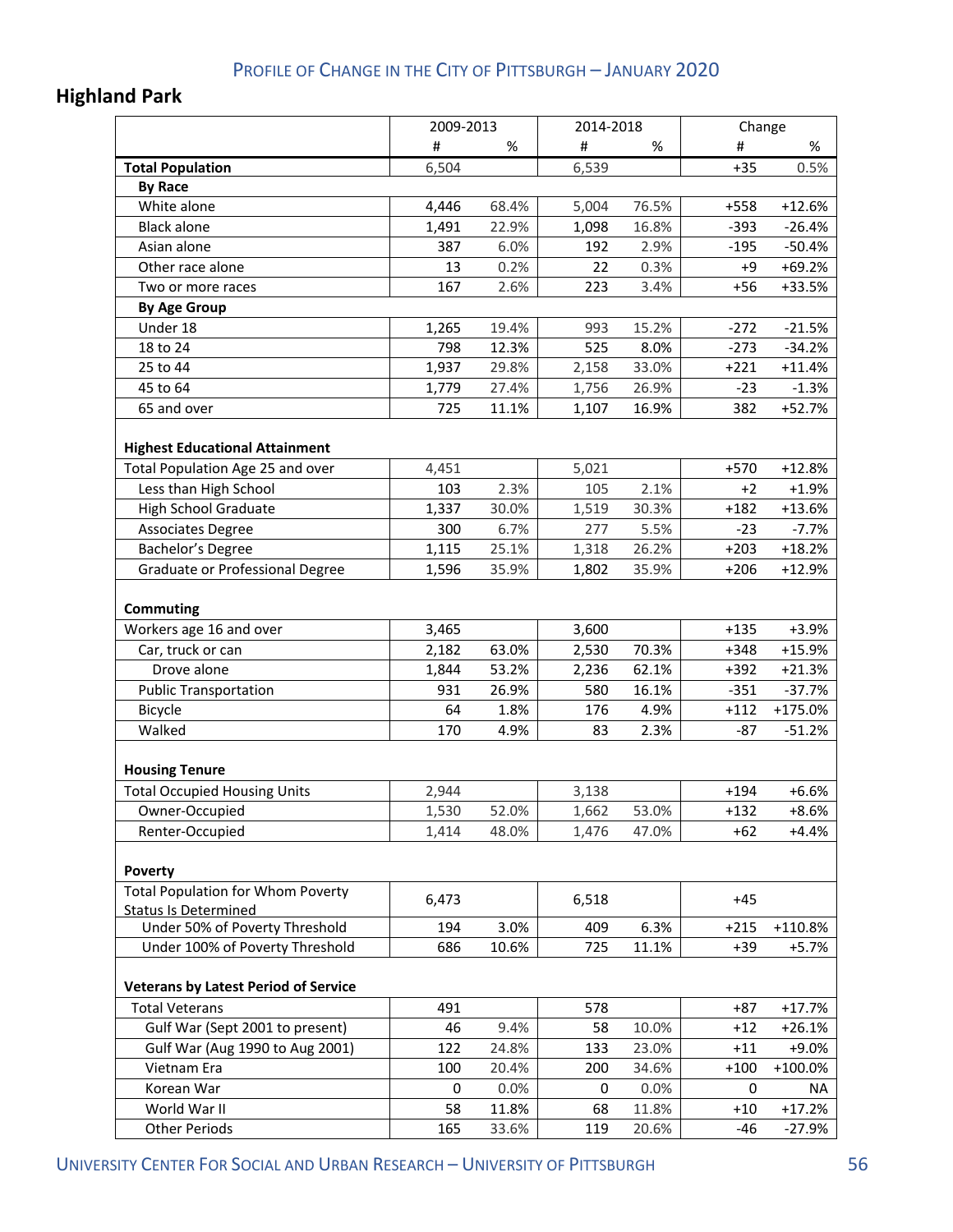#### **Homewood North**

|                                                                           | 2009-2013 |       | 2014-2018 |       | Change |            |
|---------------------------------------------------------------------------|-----------|-------|-----------|-------|--------|------------|
|                                                                           | #         | %     | #         | %     | #      | %          |
| <b>Total Population</b>                                                   | 3,432     |       | 3,118     |       | $-314$ | $-9.1%$    |
| <b>By Race</b>                                                            |           |       |           |       |        |            |
| White alone                                                               | 37        | 1.1%  | 100       | 3.2%  | $+63$  | +170.3%    |
| <b>Black alone</b>                                                        | 3,268     | 95.2% | 2,891     | 92.7% | $-377$ | $-11.5%$   |
| Asian alone                                                               | 14        | 0.4%  | 0         | 0.0%  | $-14$  | $-100.0\%$ |
| Other race alone                                                          | 10        | 0.3%  | 0         | 0.0%  | $-10$  | $-100.0\%$ |
| Two or more races                                                         | 103       | 3.0%  | 127       | 4.1%  | $+24$  | $+23.3%$   |
| <b>By Age Group</b>                                                       |           |       |           |       |        |            |
| Under 18                                                                  | 1,207     | 35.2% | 986       | 31.6% | $-221$ | $-18.3%$   |
| 18 to 24                                                                  | 368       | 10.7% | 216       | 6.9%  | $-152$ | $-41.3%$   |
| 25 to 44                                                                  | 673       | 19.6% | 821       | 26.3% | $+148$ | $+22.0%$   |
| 45 to 64                                                                  | 618       | 18.0% | 652       | 20.9% | $+34$  | $+5.5%$    |
| 65 and over                                                               | 566       | 16.5% | 443       | 14.2% | $-123$ | $-21.7%$   |
| <b>Highest Educational Attainment</b><br>Total Population Age 25 and over | 1,859     |       | 1,916     |       | $+57$  | $+3.1%$    |
| Less than High School                                                     | 261       | 14.0% | 240       | 12.5% | $-21$  | $-8.0%$    |
| <b>High School Graduate</b>                                               | 1,204     | 64.8% | 1,304     | 68.1% | $+100$ | $+8.3%$    |
| <b>Associates Degree</b>                                                  | 142       | 7.6%  | 129       | 6.7%  | $-13$  | $-9.2%$    |
| Bachelor's Degree                                                         | 150       | 8.1%  | 162       | 8.5%  | $+12$  | $+8.0%$    |
| Graduate or Professional Degree                                           | 102       | 5.5%  | 81        | 4.2%  | $-21$  | $-20.6%$   |
| Commuting<br>Workers age 16 and over                                      | 891       |       | 787       |       | $-104$ | $-11.7%$   |
| Car, truck or can                                                         | 438       | 49.2% | 350       | 44.5% | -88    | $-20.1%$   |
| Drove alone                                                               | 375       | 42.1% | 304       | 38.6% | $-71$  | $-18.9%$   |
| <b>Public Transportation</b>                                              | 285       | 32.0% | 354       | 45.0% | $+69$  | $+24.2%$   |
| Bicycle                                                                   | 0         | 0.0%  | 0         | 0.0%  | 0      | NA         |
| Walked                                                                    | 120       | 13.5% | 57        | 7.2%  | $-63$  | $-52.5%$   |
|                                                                           |           |       |           |       |        |            |
| <b>Housing Tenure</b>                                                     |           |       |           |       |        |            |
| <b>Total Occupied Housing Units</b>                                       | 1,411     |       | 1,231     |       | $-180$ | $-12.8%$   |
| Owner-Occupied                                                            | 702       | 49.8% | 538       | 43.7% | $-164$ | $-23.4%$   |
| Renter-Occupied                                                           | 709       | 50.2% | 693       | 56.3% | $-16$  | $-2.3%$    |
|                                                                           |           |       |           |       |        |            |
| Poverty                                                                   |           |       |           |       |        |            |
| <b>Total Population for Whom Poverty</b>                                  |           |       |           |       |        |            |
| <b>Status Is Determined</b>                                               | 3,419     |       | 3,118     |       | $-301$ |            |
| Under 50% of Poverty Threshold                                            | 788       | 23.0% | 473       | 15.2% | $-315$ | $-40.0%$   |
| Under 100% of Poverty Threshold                                           | 1,496     | 43.8% | 1,772     | 56.8% | $+276$ | $+18.4%$   |
| <b>Veterans by Latest Period of Service</b>                               |           |       |           |       |        |            |
| <b>Total Veterans</b>                                                     | 215       |       | 161       |       | -54    | $-25.1%$   |
| Gulf War (Sept 2001 to present)                                           | 12        | 5.6%  | 0         | 0.0%  | $-12$  | $-100.0\%$ |
| Gulf War (Aug 1990 to Aug 2001)                                           | 18        | 8.4%  | 53        | 32.9% | $+35$  | +194.4%    |
| Vietnam Era                                                               | 81        | 37.7% | 36        | 22.4% | $-45$  | $-55.6%$   |
| Korean War                                                                | 25        | 11.6% | 11        | 6.8%  | $-14$  | $-56.0%$   |
| World War II                                                              | 29        | 13.5% | 13        | 8.1%  | $-16$  | $-55.2%$   |
| <b>Other Periods</b>                                                      | 50        | 23.3% | 48        | 29.8% | $-2$   | -4.0%      |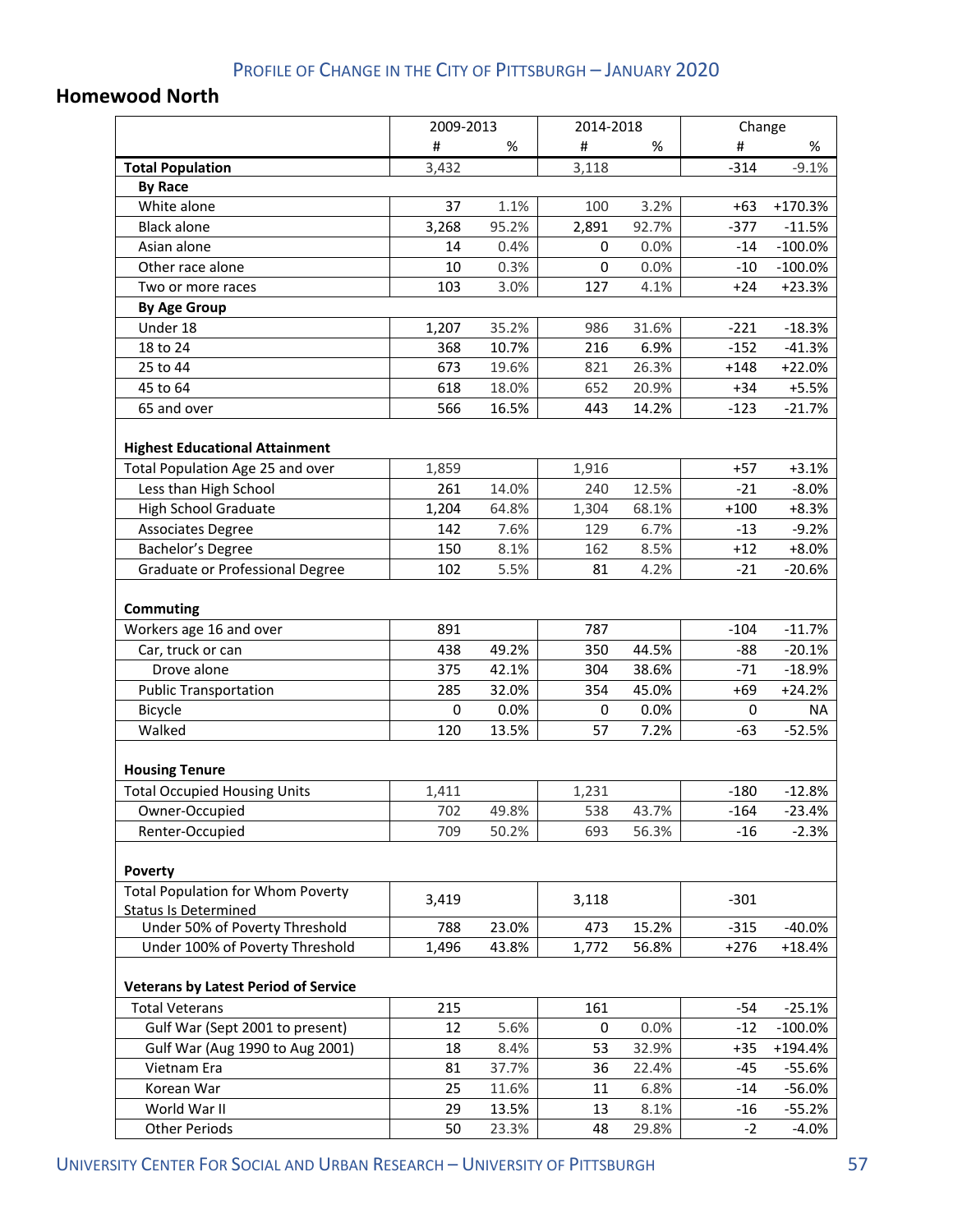#### **Homewood South**

|                                                                           | 2009-2013 |       |       | 2014-2018 |        | Change     |  |
|---------------------------------------------------------------------------|-----------|-------|-------|-----------|--------|------------|--|
|                                                                           | #         | %     | #     | %         | #      | %          |  |
| <b>Total Population</b>                                                   | 2,221     |       | 2,135 |           | $-86$  | $-3.9%$    |  |
| <b>By Race</b>                                                            |           |       |       |           |        |            |  |
| White alone                                                               | 53        | 2.4%  | 106   | 5.0%      | $+53$  | $+100.0\%$ |  |
| <b>Black alone</b>                                                        | 2,026     | 91.2% | 1,878 | 88.0%     | $-148$ | $-7.3%$    |  |
| Asian alone                                                               | 38        | 1.7%  | 27    | 1.3%      | $-11$  | $-28.9%$   |  |
| Other race alone                                                          | 3         | 0.1%  | 6     | 0.3%      | +3     | +100.0%    |  |
| Two or more races                                                         | 101       | 4.5%  | 118   | 5.5%      | $+17$  | $+16.8%$   |  |
| <b>By Age Group</b>                                                       |           |       |       |           |        |            |  |
| Under 18                                                                  | 486       | 21.9% | 467   | 21.9%     | $-19$  | $-3.9%$    |  |
| 18 to 24                                                                  | 323       | 14.5% | 220   | 10.3%     | $-103$ | $-31.9%$   |  |
| 25 to 44                                                                  | 499       | 22.5% | 354   | 16.6%     | $-145$ | $-29.1%$   |  |
| 45 to 64                                                                  | 419       | 18.9% | 548   | 25.7%     | $+129$ | +30.8%     |  |
| 65 and over                                                               | 494       | 22.2% | 546   | 25.6%     | 52     | $+10.5%$   |  |
| <b>Highest Educational Attainment</b><br>Total Population Age 25 and over | 1,407     |       | 1,448 |           | $+41$  | $+2.9%$    |  |
| Less than High School                                                     | 224       | 15.9% | 275   | 19.0%     | $+51$  | $+22.8%$   |  |
| <b>High School Graduate</b>                                               | 846       | 60.1% | 782   | 54.0%     | $-64$  | $-7.6%$    |  |
| <b>Associates Degree</b>                                                  | 122       | 8.7%  | 173   | 11.9%     | $+51$  | $+41.8%$   |  |
| Bachelor's Degree                                                         | 121       | 8.6%  | 122   | 8.4%      | $+1$   | $+0.8%$    |  |
| Graduate or Professional Degree                                           | 94        | 6.7%  | 96    | 6.6%      | $+2$   | $+2.1%$    |  |
| Commuting<br>Workers age 16 and over                                      | 657       |       | 644   |           | $-13$  | $-2.0%$    |  |
| Car, truck or can                                                         | 387       | 58.9% | 280   | 43.5%     | $-107$ | $-27.6%$   |  |
| Drove alone                                                               | 330       | 50.2% | 255   | 39.6%     | $-75$  | $-22.7%$   |  |
| <b>Public Transportation</b>                                              | 168       | 25.6% | 284   | 44.1%     | $+116$ | +69.0%     |  |
| Bicycle                                                                   | 0         | 0.0%  | 0     | 0.0%      | 0      | <b>NA</b>  |  |
| Walked                                                                    | 61        | 9.3%  | 55    | 8.5%      | -6     | $-9.8%$    |  |
|                                                                           |           |       |       |           |        |            |  |
| <b>Housing Tenure</b>                                                     |           |       |       |           |        |            |  |
| <b>Total Occupied Housing Units</b>                                       | 1,039     |       | 1,055 |           | $+16$  | $+1.5%$    |  |
| Owner-Occupied                                                            | 382       | 36.8% | 504   | 47.8%     | $+122$ | +31.9%     |  |
| Renter-Occupied                                                           | 657       | 63.2% | 551   | 52.2%     | $-106$ | $-16.1%$   |  |
|                                                                           |           |       |       |           |        |            |  |
| Poverty                                                                   |           |       |       |           |        |            |  |
| <b>Total Population for Whom Poverty</b>                                  |           |       |       |           |        |            |  |
| <b>Status Is Determined</b>                                               | 2,216     |       | 2,135 |           | $-81$  |            |  |
| Under 50% of Poverty Threshold                                            | 533       | 24.1% | 514   | 24.1%     | $-19$  | $-3.6%$    |  |
| Under 100% of Poverty Threshold                                           | 845       | 38.1% | 882   | 41.3%     | $+37$  | $+4.4%$    |  |
| <b>Veterans by Latest Period of Service</b>                               |           |       |       |           |        |            |  |
| <b>Total Veterans</b>                                                     | 83        |       | 118   |           | $+35$  | $+42.2%$   |  |
| Gulf War (Sept 2001 to present)                                           | 0         | 0.0%  | 0     | 0.0%      | 0      | NA         |  |
| Gulf War (Aug 1990 to Aug 2001)                                           | 27        | 32.5% | 36    | 30.5%     | +9     | +33.3%     |  |
| Vietnam Era                                                               | 24        | 28.9% | 20    | 16.9%     | $-4$   | $-16.7%$   |  |
| Korean War                                                                | 13        | 15.7% | 22    | 18.6%     | +9     | $+69.2%$   |  |
| World War II                                                              | 0         | 0.0%  | 0     | 0.0%      | 0      | NA         |  |
| <b>Other Periods</b>                                                      | 19        | 22.9% | 40    | 33.9%     | $+21$  | +110.5%    |  |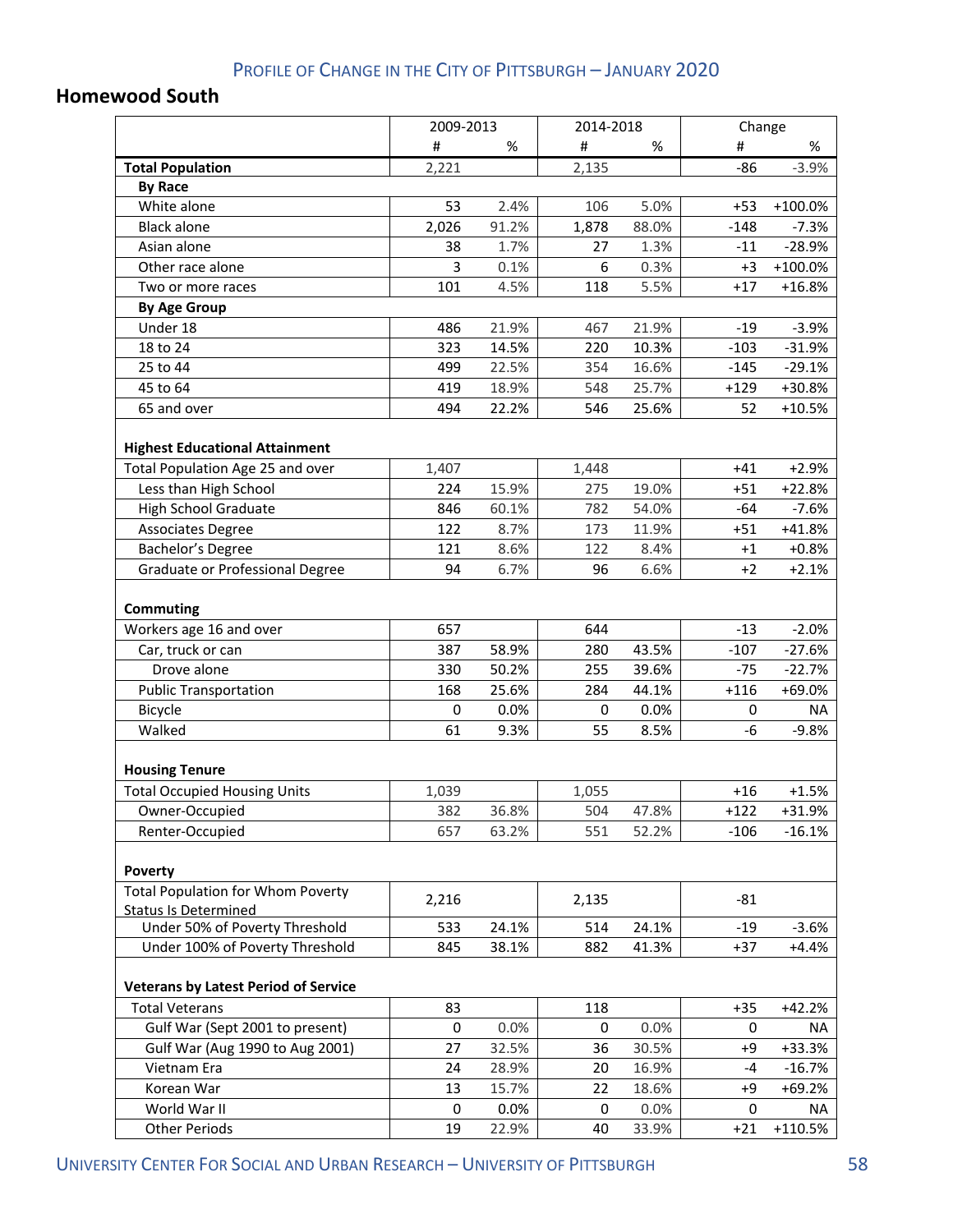#### **Homewood West**

|                                                                           | 2009-2013      |       |           | 2014-2018 |        | Change     |
|---------------------------------------------------------------------------|----------------|-------|-----------|-----------|--------|------------|
|                                                                           | #              | %     | #         | %         | #      | %          |
| <b>Total Population</b>                                                   | 851            |       | 878       |           | $+27$  | 3.2%       |
| <b>By Race</b>                                                            |                |       |           |           |        |            |
| White alone                                                               | 87             | 10.2% | 15        | 1.7%      | $-72$  | $-82.8%$   |
| <b>Black alone</b>                                                        | 752            | 88.4% | 815       | 92.8%     | $+63$  | $+8.4%$    |
| Asian alone                                                               | 0              | 0.0%  | 27        | 3.1%      | $+27$  |            |
| Other race alone                                                          | 10             | 1.2%  | 5         | 0.6%      | $-5$   | $-50.0%$   |
| Two or more races                                                         | $\overline{2}$ | 0.2%  | 16        | 1.8%      | $+14$  | +700.0%    |
| <b>By Age Group</b>                                                       |                |       |           |           |        |            |
| Under 18                                                                  | 138            | 16.2% | 250       | 28.5%     | $+112$ | $+81.2%$   |
| 18 to 24                                                                  | 74             | 8.7%  | 18        | 2.1%      | $-56$  | $-75.7%$   |
| 25 to 44                                                                  | 99             | 11.6% | 246       | 28.0%     | $+147$ | $+148.5%$  |
| 45 to 64                                                                  | 280            | 32.9% | 148       | 16.9%     | $-132$ | $-47.1%$   |
| 65 and over                                                               | 260            | 30.6% | 216       | 24.6%     | $-44$  | $-16.9%$   |
| <b>Highest Educational Attainment</b><br>Total Population Age 25 and over | 639            |       | 610       |           | $-29$  | $-4.5%$    |
| Less than High School                                                     | 93             | 14.6% | 127       | 20.8%     | $+34$  | +36.6%     |
| <b>High School Graduate</b>                                               | 452            | 70.7% | 372       | 61.0%     | $-80$  | $-17.7%$   |
| <b>Associates Degree</b>                                                  | 73             | 11.4% | 68        | 11.1%     | -5     | $-6.8%$    |
| Bachelor's Degree                                                         | 12             | 1.9%  | 30        | 4.9%      | $+18$  | +150.0%    |
| Graduate or Professional Degree                                           | 9              | 1.4%  | 13        | 2.1%      | +4     | +44.4%     |
| Commuting<br>Workers age 16 and over                                      | 282            |       | 231       |           | $-51$  | $-18.1%$   |
| Car, truck or can                                                         | 159            | 56.4% | 160       | 69.3%     | $+1$   | $+0.6%$    |
| Drove alone                                                               | 158            | 56.0% | 119       | 51.5%     | $-39$  | $-24.7%$   |
| <b>Public Transportation</b>                                              | 78             | 27.7% | 52        | 22.5%     | $-26$  | $-33.3%$   |
| Bicycle                                                                   | 0              | 0.0%  | 1         | 0.4%      | $+1$   |            |
| Walked                                                                    | 45             | 16.0% | 17        | 7.4%      | $-28$  | $-62.2%$   |
| <b>Housing Tenure</b>                                                     |                |       |           |           |        |            |
| <b>Total Occupied Housing Units</b>                                       | 419            |       | 372       |           | $-47$  | $-11.2%$   |
| Owner-Occupied                                                            | 216            | 51.6% | 154       | 41.4%     | $-62$  | $-28.7%$   |
| Renter-Occupied                                                           | 203            | 48.4% | 218       | 58.6%     | $+15$  | $+7.4%$    |
| Poverty                                                                   |                |       |           |           |        |            |
| <b>Total Population for Whom Poverty</b><br><b>Status Is Determined</b>   | 851            |       | 878       |           | $+27$  |            |
| Under 50% of Poverty Threshold                                            | 60             | 7.1%  | 98        | 11.2%     | $+38$  | $+63.3%$   |
| Under 100% of Poverty Threshold                                           | 179            | 21.0% | 381       | 43.4%     | $+202$ | +112.8%    |
| <b>Veterans by Latest Period of Service</b>                               |                |       |           |           |        |            |
| <b>Total Veterans</b>                                                     | 92             |       | 47        |           | -45    | $-48.9%$   |
| Gulf War (Sept 2001 to present)                                           | $\mathbf{1}$   | 1.1%  | $\pmb{0}$ | 0.0%      | $-1$   | $-100.0\%$ |
| Gulf War (Aug 1990 to Aug 2001)                                           | 17             | 18.5% | 9         | 19.1%     | -8     | $-47.1%$   |
| Vietnam Era                                                               | 16             | 17.4% | 18        | 38.3%     | $+2$   | $+12.5%$   |
| Korean War                                                                | 0              | 0.0%  | 5         | 10.6%     | $+5$   |            |
| World War II                                                              | 27             | 29.3% | 0         | 0.0%      | $-27$  | $-100.0\%$ |
| <b>Other Periods</b>                                                      | 31             | 33.7% | 15        | 31.9%     | $-16$  | $-51.6%$   |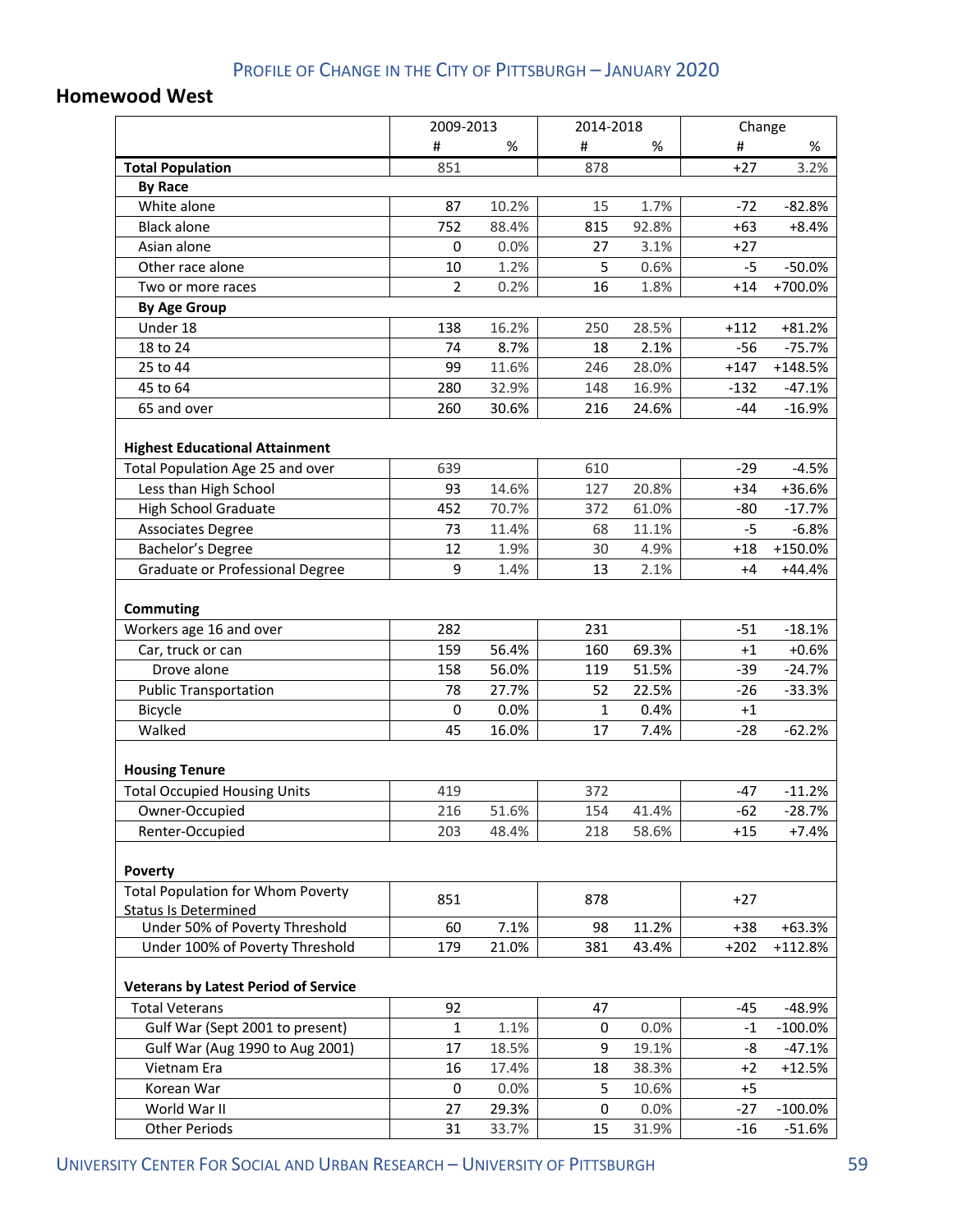### **Knoxville**

|                                             | 2009-2013 |       | 2014-2018   |       | Change |            |
|---------------------------------------------|-----------|-------|-------------|-------|--------|------------|
|                                             | #         | %     | #           | %     | #      | %          |
| <b>Total Population</b>                     | 4,667     |       | 3,709       |       | $-958$ | $-20.5%$   |
| <b>By Race</b>                              |           |       |             |       |        |            |
| White alone                                 | 1,608     | 34.5% | 1,411       | 38.0% | $-197$ | $-12.3%$   |
| <b>Black alone</b>                          | 2,772     | 59.4% | 1,829       | 49.3% | $-943$ | $-34.0%$   |
| Asian alone                                 | 188       | 4.0%  | 193         | 5.2%  | $+5$   | $+2.7%$    |
| Other race alone                            | 24        | 0.5%  | $\mathbf 0$ | 0.0%  | $-24$  | $-100.0\%$ |
| Two or more races                           | 75        | 1.6%  | 276         | 7.4%  | $+201$ | +268.0%    |
| <b>By Age Group</b>                         |           |       |             |       |        |            |
| Under 18                                    | 1,643     | 35.2% | 1,058       | 28.5% | $-585$ | $-35.6%$   |
| 18 to 24                                    | 291       | 6.2%  | 193         | 5.2%  | $-98$  | $-33.7%$   |
| 25 to 44                                    | 1,506     | 32.3% | 1,124       | 30.3% | $-382$ | $-25.4%$   |
| 45 to 64                                    | 849       | 18.2% | 905         | 24.4% | $+56$  | $+6.6%$    |
| 65 and over                                 | 378       | 8.1%  | 429         | 11.6% | 51     | $+13.5%$   |
|                                             |           |       |             |       |        |            |
| <b>Highest Educational Attainment</b>       |           |       |             |       |        |            |
| Total Population Age 25 and over            | 2,716     |       | 2,458       |       | $-258$ | $-9.5%$    |
| Less than High School                       | 389       | 14.3% | 402         | 16.4% | $+13$  | $+3.3%$    |
| <b>High School Graduate</b>                 | 1,838     | 67.7% | 1,520       | 61.8% | $-318$ | $-17.3%$   |
| <b>Associates Degree</b>                    | 262       | 9.6%  | 260         | 10.6% | $-2$   | $-0.8%$    |
| Bachelor's Degree                           | 123       | 4.5%  | 172         | 7.0%  | $+49$  | +39.8%     |
| Graduate or Professional Degree             | 104       | 3.8%  | 104         | 4.2%  | 0      | 0.0%       |
|                                             |           |       |             |       |        |            |
| <b>Commuting</b>                            |           |       |             |       |        |            |
| Workers age 16 and over                     | 1,883     |       | 1,214       |       | $-669$ | $-35.5%$   |
| Car, truck or can                           | 1,274     | 67.7% | 694         | 57.2% | $-580$ | $-45.5%$   |
| Drove alone                                 | 1,029     | 54.6% | 617         | 50.8% | $-412$ | $-40.0%$   |
| <b>Public Transportation</b>                | 451       | 24.0% | 407         | 33.5% | $-44$  | $-9.8%$    |
| Bicycle                                     | 0         | 0.0%  | 0           | 0.0%  | 0      | NA         |
| Walked                                      | 22        | 1.2%  | 113         | 9.3%  | $+91$  | +413.6%    |
|                                             |           |       |             |       |        |            |
| <b>Housing Tenure</b>                       |           |       |             |       |        |            |
| <b>Total Occupied Housing Units</b>         | 1,542     |       | 1,445       |       | -97    | $-6.3%$    |
| Owner-Occupied                              | 861       | 55.8% | 931         | 64.4% | $+70$  | $+8.1%$    |
| Renter-Occupied                             | 681       | 44.2% | 514         | 35.6% | $-167$ | $-24.5%$   |
|                                             |           |       |             |       |        |            |
| Poverty                                     |           |       |             |       |        |            |
| <b>Total Population for Whom Poverty</b>    |           |       |             |       |        |            |
| <b>Status Is Determined</b>                 | 4,635     |       | 3,709       |       | $-926$ |            |
| Under 50% of Poverty Threshold              | 569       | 12.3% | 416         | 11.2% | $-153$ | $-26.9%$   |
| Under 100% of Poverty Threshold             | 1,414     | 30.5% | 1,220       | 32.9% | $-194$ | $-13.7%$   |
|                                             |           |       |             |       |        |            |
| <b>Veterans by Latest Period of Service</b> |           |       |             |       |        |            |
| <b>Total Veterans</b>                       | 165       |       | 216         |       | $+51$  | +30.9%     |
| Gulf War (Sept 2001 to present)             | 0         | 0.0%  | 30          | 13.9% | $+30$  |            |
| Gulf War (Aug 1990 to Aug 2001)             | 16        | 9.7%  | 12          | 5.6%  | -4     | $-25.0%$   |
| Vietnam Era                                 | 95        | 57.6% | 50          | 23.1% | $-45$  | $-47.4%$   |
| Korean War                                  | 30        | 18.2% | 34          | 15.7% | $+4$   | +13.3%     |
| World War II                                | 0         | 0.0%  | 0           | 0.0%  | 0      | NA         |
| <b>Other Periods</b>                        | 24        | 14.5% | 90          | 41.7% | $+66$  | +275.0%    |
|                                             |           |       |             |       |        |            |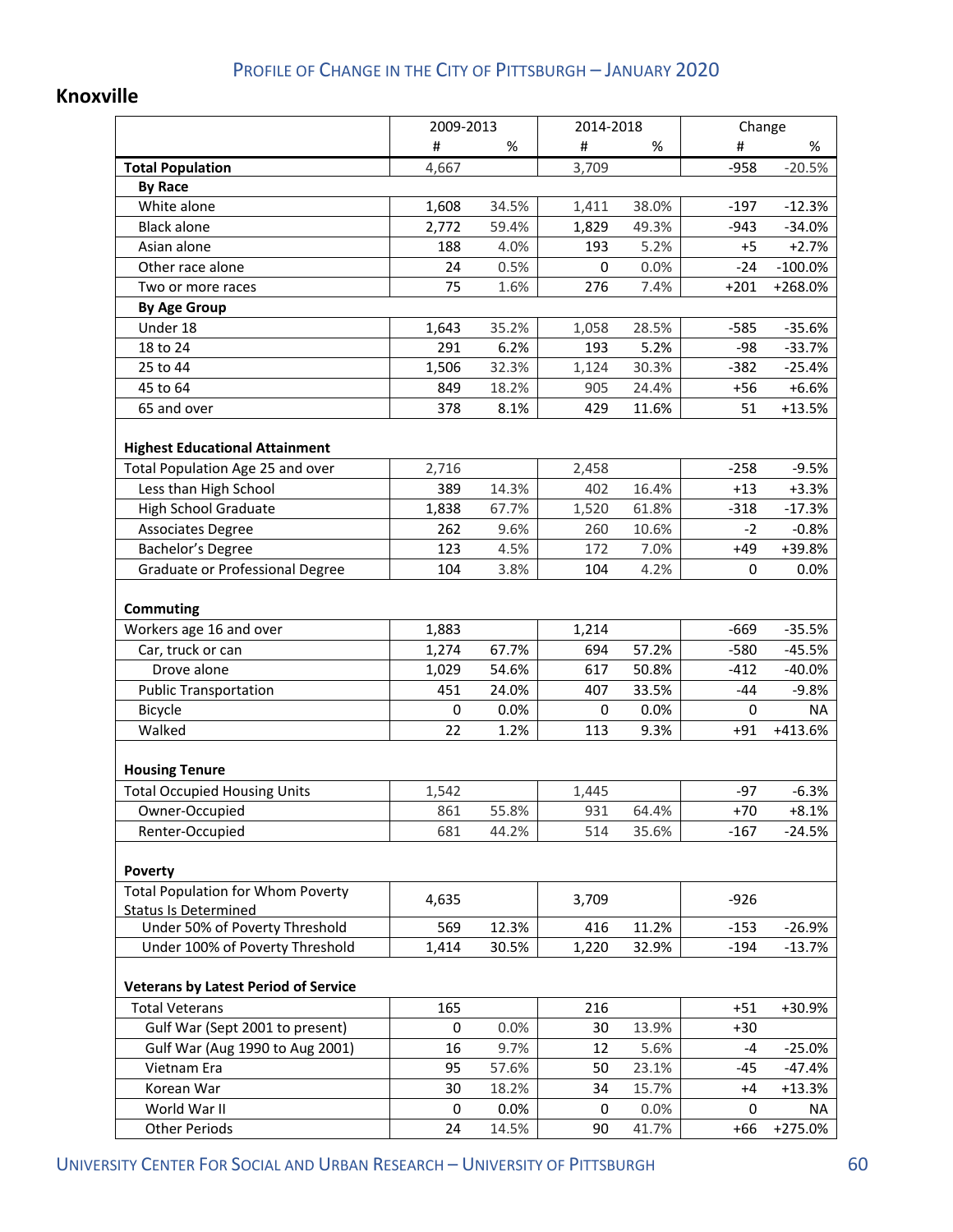#### **Larimer**

|                                             |       | 2009-2013 |             | 2014-2018 |        | Change     |  |
|---------------------------------------------|-------|-----------|-------------|-----------|--------|------------|--|
|                                             | #     | %         | #           | %         | #      | %          |  |
| <b>Total Population</b>                     | 1,598 |           | 1,526       |           | $-72$  | $-4.5%$    |  |
| <b>By Race</b>                              |       |           |             |           |        |            |  |
| White alone                                 | 192   | 12.0%     | 161         | 10.6%     | $-31$  | $-16.1%$   |  |
| <b>Black alone</b>                          | 1,283 | 80.3%     | 1,253       | 82.1%     | $-30$  | $-2.3%$    |  |
| Asian alone                                 | 33    | 2.1%      | 57          | 3.7%      | $+24$  | $+72.7%$   |  |
| Other race alone                            | 26    | 1.6%      | 0           | 0.0%      | $-26$  | $-100.0\%$ |  |
| Two or more races                           | 64    | 4.0%      | 55          | 3.6%      | -9     | $-14.1%$   |  |
| <b>By Age Group</b>                         |       |           |             |           |        |            |  |
| Under 18                                    | 373   | 23.3%     | 431         | 28.2%     | $+58$  | $+15.5%$   |  |
| 18 to 24                                    | 98    | 6.1%      | 97          | 6.4%      | $-1$   | $-1.0%$    |  |
| 25 to 44                                    | 415   | 26.0%     | 308         | 20.2%     | $-107$ | $-25.8%$   |  |
| 45 to 64                                    | 361   | 22.6%     | 350         | 22.9%     | $-11$  | $-3.0%$    |  |
| 65 and over                                 | 351   | 22.0%     | 340         | 22.3%     | $-11$  | $-3.1%$    |  |
|                                             |       |           |             |           |        |            |  |
| <b>Highest Educational Attainment</b>       |       |           |             |           |        |            |  |
| Total Population Age 25 and over            | 1,111 |           | 998         |           | $-113$ | $-10.2%$   |  |
| Less than High School                       | 158   | 14.2%     | 224         | 22.4%     | $+66$  | $+41.8%$   |  |
| <b>High School Graduate</b>                 | 756   | 68.0%     | 578         | 57.9%     | $-178$ | $-23.5%$   |  |
| <b>Associates Degree</b>                    | 114   | 10.3%     | 152         | 15.2%     | $+38$  | +33.3%     |  |
| Bachelor's Degree                           | 64    | 5.8%      | 44          | 4.4%      | $-20$  | $-31.3%$   |  |
| Graduate or Professional Degree             | 19    | 1.7%      | $\Omega$    | 0.0%      | $-19$  | $-100.0\%$ |  |
|                                             |       |           |             |           |        |            |  |
| <b>Commuting</b>                            |       |           |             |           |        |            |  |
| Workers age 16 and over                     | 401   |           | 400         |           | $-1$   | $-0.2%$    |  |
| Car, truck or can                           | 247   | 61.6%     | 221         | 55.3%     | $-26$  | $-10.5%$   |  |
| Drove alone                                 | 231   | 57.6%     | 158         | 39.5%     | $-73$  | $-31.6%$   |  |
| <b>Public Transportation</b>                | 139   | 34.7%     | 151         | 37.8%     | $+12$  | $+8.6%$    |  |
| Bicycle                                     | 0     | 0.0%      | 0           | 0.0%      | 0      | <b>NA</b>  |  |
| Walked                                      | 15    | 3.7%      | 20          | 5.0%      | $+5$   | +33.3%     |  |
|                                             |       |           |             |           |        |            |  |
| <b>Housing Tenure</b>                       |       |           |             |           |        |            |  |
| <b>Total Occupied Housing Units</b>         | 652   |           | 577         |           | $-75$  | $-11.5%$   |  |
| Owner-Occupied                              | 229   | 35.1%     | 255         | 44.2%     | $+26$  | $+11.4%$   |  |
| Renter-Occupied                             | 423   | 64.9%     | 322         | 55.8%     | $-101$ | $-23.9%$   |  |
|                                             |       |           |             |           |        |            |  |
| <b>Poverty</b>                              |       |           |             |           |        |            |  |
| <b>Total Population for Whom Poverty</b>    |       |           |             |           | -59    |            |  |
| <b>Status Is Determined</b>                 | 1,445 |           | 1,386       |           |        |            |  |
| Under 50% of Poverty Threshold              | 155   | 10.7%     | 274         | 19.8%     | $+119$ | +76.8%     |  |
| Under 100% of Poverty Threshold             | 437   | 30.2%     | 584         | 42.1%     | $+147$ | +33.6%     |  |
|                                             |       |           |             |           |        |            |  |
| <b>Veterans by Latest Period of Service</b> |       |           |             |           |        |            |  |
| <b>Total Veterans</b>                       | 96    |           | 136         |           | $+40$  | $+41.7%$   |  |
| Gulf War (Sept 2001 to present)             | 0     | 0.0%      | $\mathbf 0$ | 0.0%      | 0      | NA         |  |
| Gulf War (Aug 1990 to Aug 2001)             | 16    | 16.7%     | 12          | 8.8%      | $-4$   | $-25.0%$   |  |
| Vietnam Era                                 | 10    | 10.4%     | 52          | 38.2%     | $+42$  | +420.0%    |  |
| Korean War                                  | 14    | 14.6%     | 18          | 13.2%     | $+4$   | +28.6%     |  |
| World War II                                | 26    | 27.1%     | 17          | 12.5%     | -9     | $-34.6%$   |  |
| <b>Other Periods</b>                        | 30    | 31.3%     | 37          | 27.2%     | $+7$   | $+23.3%$   |  |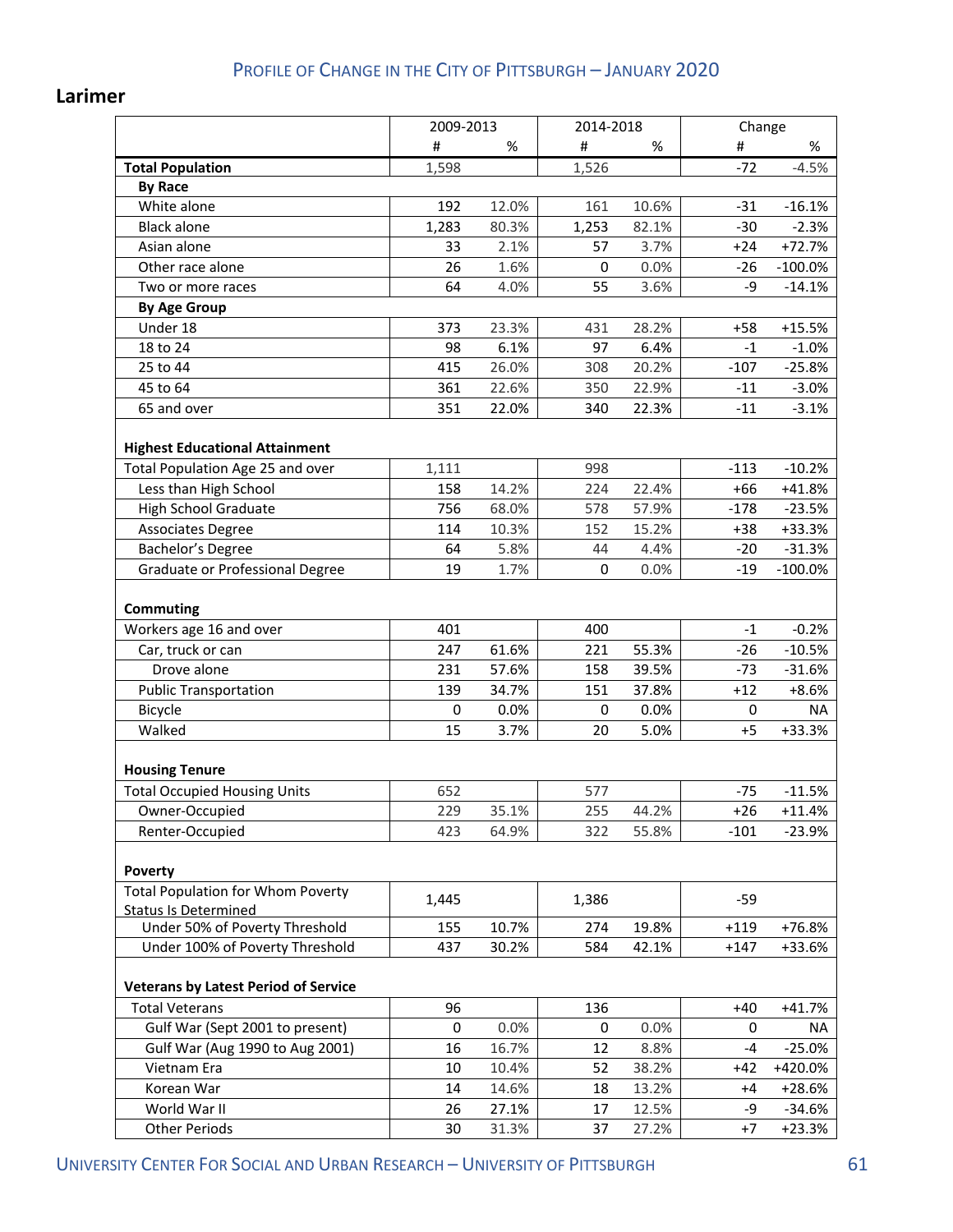## **Lincoln‐Lemington‐Belmar**

|                                                                         | 2009-2013 |       | 2014-2018 |       | Change |          |
|-------------------------------------------------------------------------|-----------|-------|-----------|-------|--------|----------|
|                                                                         | #         | %     | #         | %     | #      | %        |
| <b>Total Population</b>                                                 | 4,798     |       | 4,906     |       | $+108$ | 2.3%     |
| <b>By Race</b>                                                          |           |       |           |       |        |          |
| White alone                                                             | 621       | 12.9% | 953       | 19.4% | $+332$ | +53.5%   |
| <b>Black alone</b>                                                      | 3,951     | 82.3% | 3,610     | 73.6% | $-341$ | $-8.6%$  |
| Asian alone                                                             | 2         | 0.0%  | 17        | 0.3%  | $+15$  | +750.0%  |
| Other race alone                                                        | 11        | 0.2%  | 44        | 0.9%  | $+33$  | +300.0%  |
| Two or more races                                                       | 213       | 4.4%  | 282       | 5.7%  | $+69$  | $+32.4%$ |
| <b>By Age Group</b>                                                     |           |       |           |       |        |          |
| Under 18                                                                | 846       | 17.6% | 1,000     | 20.4% | $+154$ | $+18.2%$ |
| 18 to 24                                                                | 604       | 12.6% | 611       | 12.5% | $+7$   | $+1.2%$  |
| 25 to 44                                                                | 786       | 16.4% | 1,188     | 24.2% | $+402$ | $+51.1%$ |
| 45 to 64                                                                | 1,537     | 32.0% | 1,072     | 21.9% | $-465$ | $-30.3%$ |
| 65 and over                                                             | 1,025     | 21.4% | 1,035     | 21.1% | 10     | $+1.0%$  |
| <b>Highest Educational Attainment</b>                                   |           |       |           |       |        |          |
| Total Population Age 25 and over                                        | 3,361     |       | 3,295     |       | $-66$  | $-2.0%$  |
| Less than High School                                                   | 454       | 13.5% | 388       | 11.8% | -66    | $-14.5%$ |
| <b>High School Graduate</b>                                             | 2,118     | 63.0% | 1,951     | 59.2% | $-167$ | $-7.9%$  |
| <b>Associates Degree</b>                                                | 260       | 7.7%  | 263       | 8.0%  | $+3$   | $+1.2%$  |
| Bachelor's Degree                                                       | 336       | 10.0% | 485       | 14.7% | $+149$ | $+44.3%$ |
| Graduate or Professional Degree                                         | 193       | 5.7%  | 208       | 6.3%  | $+15$  | $+7.8%$  |
|                                                                         |           |       |           |       |        |          |
| Commuting                                                               |           |       |           |       |        |          |
| Workers age 16 and over                                                 | 1,611     |       | 1,816     |       | $+205$ | $+12.7%$ |
| Car, truck or can                                                       | 1,148     | 71.3% | 844       | 46.5% | $-304$ | $-26.5%$ |
| Drove alone                                                             | 900       | 55.9% | 661       | 36.4% | $-239$ | $-26.6%$ |
| <b>Public Transportation</b>                                            | 332       | 20.6% | 708       | 39.0% | $+376$ | +113.3%  |
| Bicycle                                                                 | 22        | 1.4%  | 21        | 1.2%  | $-1$   | $-4.5%$  |
| Walked                                                                  | 9         | 0.6%  | 56        | 3.1%  | $+47$  | +522.2%  |
|                                                                         |           |       |           |       |        |          |
| <b>Housing Tenure</b>                                                   |           |       |           |       |        |          |
| <b>Total Occupied Housing Units</b>                                     | 1,920     |       | 1,796     |       | $-124$ | $-6.5%$  |
| Owner-Occupied                                                          | 913       | 47.6% | 907       | 50.5% | -6     | $-0.7%$  |
| Renter-Occupied                                                         | 1,007     | 52.4% | 889       | 49.5% | $-118$ | $-11.7%$ |
| Poverty                                                                 |           |       |           |       |        |          |
| <b>Total Population for Whom Poverty</b><br><b>Status Is Determined</b> | 4,335     |       | 4,481     |       | $+146$ |          |
| Under 50% of Poverty Threshold                                          | 460       | 10.6% | 490       | 10.9% | $+30$  | $+6.5%$  |
| Under 100% of Poverty Threshold                                         | 1,133     | 26.1% | 1,283     | 28.6% | $+150$ | $+13.2%$ |
|                                                                         |           |       |           |       |        |          |
| <b>Veterans by Latest Period of Service</b>                             |           |       |           |       |        |          |
| <b>Total Veterans</b>                                                   | 459       |       | 434       |       | $-25$  | $-5.4%$  |
| Gulf War (Sept 2001 to present)                                         | 0         | 0.0%  | 0         | 0.0%  | 0      | NA       |
| Gulf War (Aug 1990 to Aug 2001)                                         | 23        | 5.0%  | 44        | 10.1% | $+21$  | +91.3%   |
| Vietnam Era                                                             | 163       | 35.5% | 160       | 36.9% | -3     | $-1.8%$  |
| Korean War                                                              | 52        | 11.3% | 105       | 24.2% | $+53$  | +101.9%  |
| World War II                                                            | 94        | 20.5% | 42        | 9.7%  | $-52$  | $-55.3%$ |
| <b>Other Periods</b>                                                    | 127       | 27.7% | 83        | 19.1% | -44    | $-34.6%$ |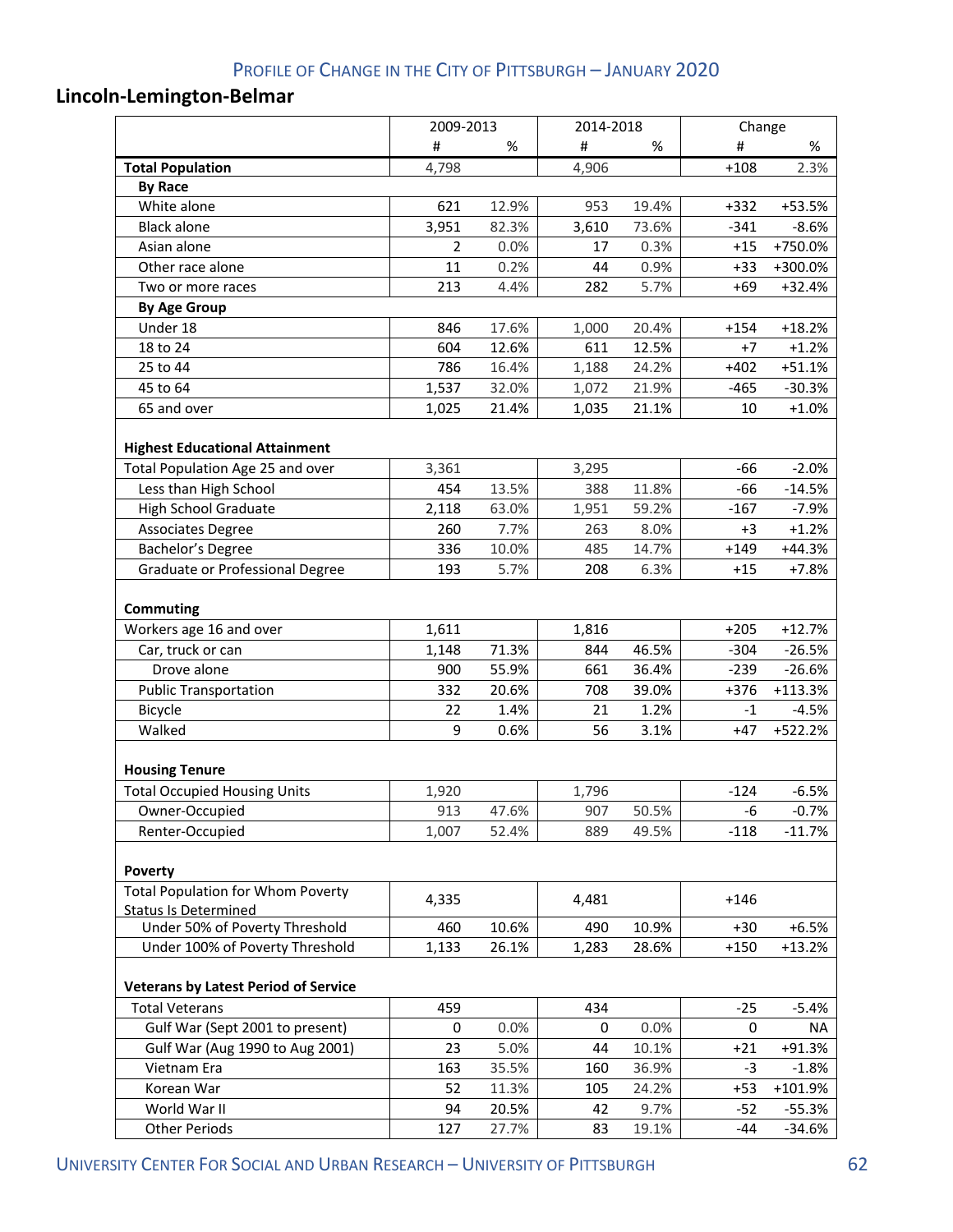## **Lincoln Place**

|                                                                           | 2009-2013 |       | 2014-2018   |        | Change      |            |
|---------------------------------------------------------------------------|-----------|-------|-------------|--------|-------------|------------|
|                                                                           | #         | %     | #           | %      | #           | %          |
| <b>Total Population</b>                                                   | 3,428     |       | 3,381       |        | $-47$       | $-1.4%$    |
| <b>By Race</b>                                                            |           |       |             |        |             |            |
| White alone                                                               | 3,304     | 96.4% | 3,381       | 100.0% | $+77$       | $+2.3%$    |
| <b>Black alone</b>                                                        | 36        | 1.1%  |             | 0.0%   | $-36$       | $-100.0\%$ |
| Asian alone                                                               | 18        | 0.5%  | $\mathbf 0$ | 0.0%   | $-18$       | $-100.0\%$ |
| Other race alone                                                          | $\pmb{0}$ | 0.0%  | $\mathbf 0$ | 0.0%   | $\mathbf 0$ | <b>NA</b>  |
| Two or more races                                                         | 70        | 2.0%  | $\pmb{0}$   | 0.0%   | $-70$       | $-100.0\%$ |
| <b>By Age Group</b>                                                       |           |       |             |        |             |            |
| Under 18                                                                  | 670       | 19.5% | 669         | 19.8%  | $-1$        | $-0.1%$    |
| 18 to 24                                                                  | 275       | 8.0%  | 192         | 5.7%   | $-83$       | $-30.2%$   |
| 25 to 44                                                                  | 825       | 24.1% | 730         | 21.6%  | $-95$       | $-11.5%$   |
| 45 to 64                                                                  | 1,038     | 30.3% | 1,125       | 33.3%  | $+87$       | $+8.4%$    |
| 65 and over                                                               | 620       | 18.1% | 665         | 19.7%  | 45          | $+7.3%$    |
| <b>Highest Educational Attainment</b><br>Total Population Age 25 and over | 2,474     |       | 2,520       |        | $+46$       | $+1.9%$    |
| Less than High School                                                     | 251       | 10.1% | 232         | 9.2%   | $-19$       | $-7.6%$    |
| <b>High School Graduate</b>                                               | 1,557     | 62.9% | 1,549       | 61.5%  | -8          | $-0.5%$    |
| <b>Associates Degree</b>                                                  | 346       | 14.0% | 267         | 10.6%  | $-79$       | $-22.8%$   |
| Bachelor's Degree                                                         | 252       | 10.2% | 332         | 13.2%  | $+80$       | $+31.7%$   |
| Graduate or Professional Degree                                           | 68        | 2.7%  | 140         | 5.6%   | $+72$       | +105.9%    |
| Commuting                                                                 |           |       |             |        |             |            |
| Workers age 16 and over                                                   | 1,651     |       | 1,416       |        | $-235$      | $-14.2%$   |
| Car, truck or can                                                         | 1,468     | 88.9% | 1,275       | 90.0%  | $-193$      | $-13.1%$   |
| Drove alone                                                               | 1,298     | 78.6% | 1,115       | 78.7%  | $-183$      | $-14.1%$   |
| <b>Public Transportation</b>                                              | 112       | 6.8%  | 97          | 6.9%   | $-15$       | $-13.4%$   |
| Bicycle                                                                   | 0         | 0.0%  | 0           | 0.0%   | 0           | <b>NA</b>  |
| Walked                                                                    | 0         | 0.0%  | 11          | 0.8%   | $+11$       |            |
| <b>Housing Tenure</b>                                                     |           |       |             |        |             |            |
| <b>Total Occupied Housing Units</b>                                       | 1,433     |       | 1,424       |        | -9          | $-0.6%$    |
| Owner-Occupied                                                            | 1,197     | 83.5% | 1,289       | 90.5%  | $+92$       | +7.7%      |
| Renter-Occupied                                                           | 236       | 16.5% | 135         | 9.5%   | $-101$      | $-42.8%$   |
| Poverty                                                                   |           |       |             |        |             |            |
| <b>Total Population for Whom Poverty</b><br><b>Status Is Determined</b>   | 3,428     |       | 3,381       |        | $-47$       |            |
| Under 50% of Poverty Threshold                                            | 143       | 4.2%  | 106         | 3.1%   | $-37$       | $-25.9%$   |
| Under 100% of Poverty Threshold                                           | 276       | 8.1%  | 260         | 7.7%   | $-16$       | $-5.8%$    |
| <b>Veterans by Latest Period of Service</b>                               |           |       |             |        |             |            |
| <b>Total Veterans</b>                                                     | 297       |       | 263         |        | $-34$       | $-11.4%$   |
| Gulf War (Sept 2001 to present)                                           | 11        | 3.7%  | 38          | 14.4%  | $+27$       | +245.5%    |
| Gulf War (Aug 1990 to Aug 2001)                                           | 10        | 3.4%  | 24          | 9.1%   | $+14$       | +140.0%    |
| Vietnam Era                                                               | 118       | 39.7% | 128         | 48.7%  | $+10$       | $+8.5%$    |
| Korean War                                                                | 20        | 6.7%  | 29          | 11.0%  | $+9$        | +45.0%     |
| World War II                                                              | 40        | 13.5% | 10          | 3.8%   | $-30$       | $-75.0%$   |
| <b>Other Periods</b>                                                      | 98        | 33.0% | 34          | 12.9%  | -64         | $-65.3%$   |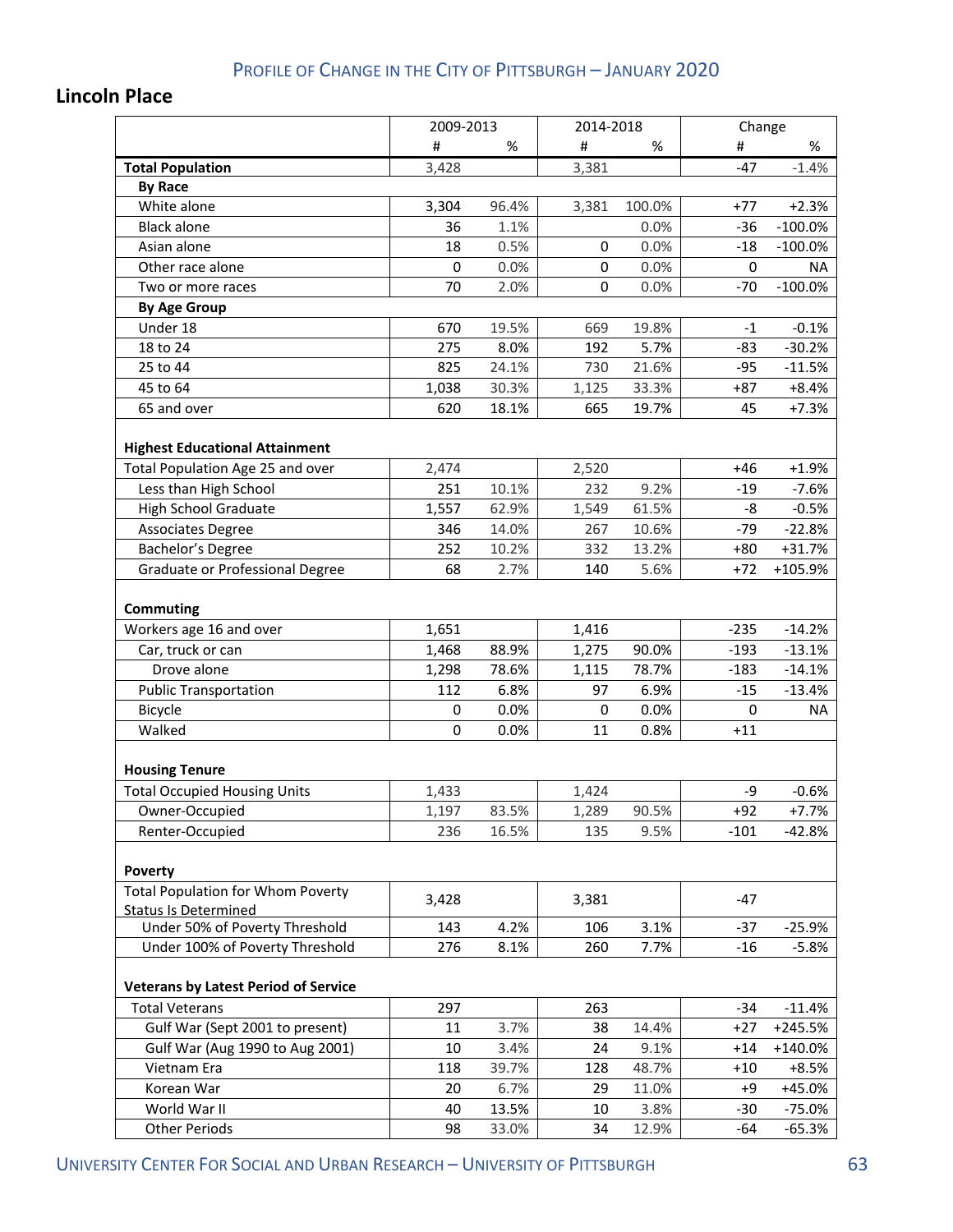#### **Lower Lawrenceville**

|                                                                           | 2009-2013 |       | 2014-2018   |       | Change |            |
|---------------------------------------------------------------------------|-----------|-------|-------------|-------|--------|------------|
|                                                                           | #         | %     | #           | $\%$  | #      | %          |
| <b>Total Population</b>                                                   | 2,643     |       | 2,233       |       | $-410$ | $-15.5%$   |
| <b>By Race</b>                                                            |           |       |             |       |        |            |
| White alone                                                               | 2,057     | 77.8% | 1,823       | 81.6% | $-234$ | $-11.4%$   |
| <b>Black alone</b>                                                        | 342       | 12.9% | 334         | 15.0% | -8     | $-2.3%$    |
| Asian alone                                                               | 0         | 0.0%  | 47          | 2.1%  | $+47$  |            |
| Other race alone                                                          | 73        | 2.8%  | $\mathbf 0$ | 0.0%  | $-73$  | $-100.0\%$ |
| Two or more races                                                         | 171       | 6.5%  | 29          | 1.3%  | $-142$ | $-83.0%$   |
| <b>By Age Group</b>                                                       |           |       |             |       |        |            |
| Under 18                                                                  | 439       | 16.6% | 236         | 10.6% | $-203$ | $-46.2%$   |
| 18 to 24                                                                  | 248       | 9.4%  | 179         | 8.0%  | $-69$  | $-27.8%$   |
| 25 to 44                                                                  | 1,046     | 39.6% | 1,139       | 51.0% | $+93$  | $+8.9%$    |
| 45 to 64                                                                  | 615       | 23.3% | 437         | 19.6% | $-178$ | $-28.9%$   |
| 65 and over                                                               | 295       | 11.2% | 242         | 10.8% | $-53$  | $-18.0%$   |
| <b>Highest Educational Attainment</b><br>Total Population Age 25 and over | 1,965     |       | 1,818       |       | $-147$ | $-7.5%$    |
| Less than High School                                                     | 140       | 7.1%  | 113         | 6.2%  | $-27$  | $-19.3%$   |
| <b>High School Graduate</b>                                               | 1,029     | 52.4% | 562         | 30.9% | $-467$ | $-45.4%$   |
| <b>Associates Degree</b>                                                  | 200       | 10.2% | 60          | 3.3%  | $-140$ | $-70.0%$   |
| Bachelor's Degree                                                         | 405       | 20.6% | 617         | 33.9% | $+212$ | $+52.3%$   |
| Graduate or Professional Degree                                           | 191       | 9.7%  | 466         | 25.6% | $+275$ | $+144.0%$  |
| Commuting<br>Workers age 16 and over                                      | 1,428     |       | 1,475       |       | $+47$  | $+3.3%$    |
| Car, truck or can                                                         | 688       | 48.2% | 944         | 64.0% | $+256$ | $+37.2%$   |
| Drove alone                                                               | 575       | 40.3% | 816         | 55.3% | $+241$ | +41.9%     |
| <b>Public Transportation</b>                                              | 269       | 18.8% | 190         | 12.9% | $-79$  | $-29.4%$   |
| Bicycle                                                                   | 126       | 8.8%  | 57          | 3.9%  | -69    | $-54.8%$   |
| Walked                                                                    | 300       | 21.0% | 130         | 8.8%  | $-170$ | $-56.7%$   |
| <b>Housing Tenure</b>                                                     |           |       |             |       |        |            |
| <b>Total Occupied Housing Units</b>                                       | 1,265     |       | 1,193       |       | $-72$  | $-5.7%$    |
| Owner-Occupied                                                            | 431       | 34.1% | 533         | 44.7% | $+102$ | $+23.7%$   |
| Renter-Occupied                                                           | 834       | 65.9% | 660         | 55.3% | $-174$ | $-20.9%$   |
| <b>Poverty</b>                                                            |           |       |             |       |        |            |
| <b>Total Population for Whom Poverty</b><br><b>Status Is Determined</b>   | 2,550     |       | 2,233       |       | $-317$ |            |
| Under 50% of Poverty Threshold                                            | 323       | 12.7% | 201         | 9.0%  | $-122$ | $-37.8%$   |
| Under 100% of Poverty Threshold                                           | 815       | 32.0% | 326         | 14.6% | $-489$ | $-60.0%$   |
| <b>Veterans by Latest Period of Service</b>                               |           |       |             |       |        |            |
| <b>Total Veterans</b>                                                     | 41        |       | 138         |       | $+97$  | +236.6%    |
| Gulf War (Sept 2001 to present)                                           | 0         | 0.0%  | 11          | 8.0%  | $+11$  |            |
| Gulf War (Aug 1990 to Aug 2001)                                           | 0         | 0.0%  | 12          | 8.7%  | $+12$  |            |
| Vietnam Era                                                               | 31        | 75.6% | 37          | 26.8% | $+6$   | $+19.4%$   |
| Korean War                                                                | 0         | 0.0%  | 15          | 10.9% | $+15$  |            |
| World War II                                                              | 4         | 9.8%  | 9           | 6.5%  | $+5$   | +125.0%    |
| <b>Other Periods</b>                                                      | 6         | 14.6% | 54          | 39.1% | $+48$  | +800.0%    |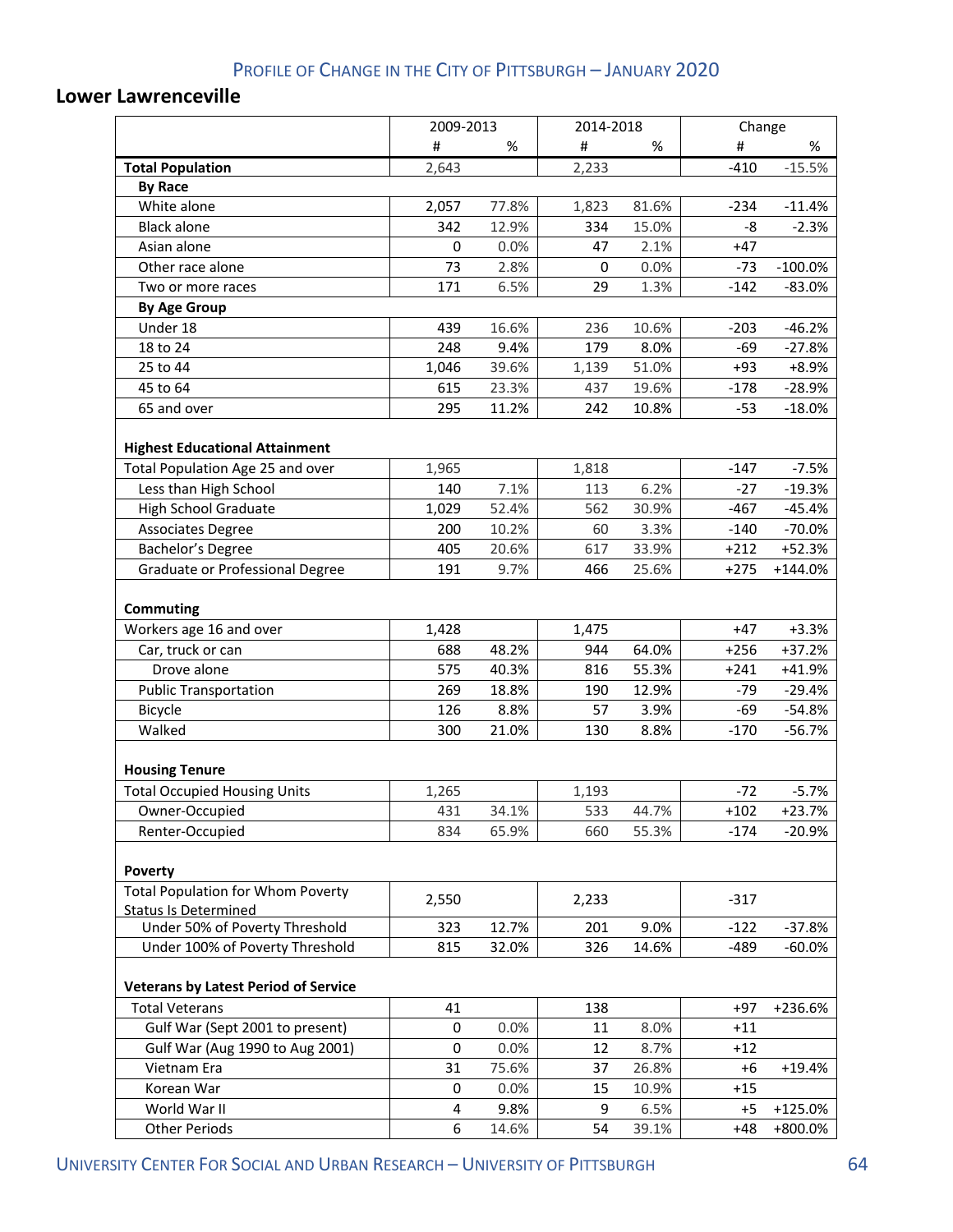#### **Manchester**

|                                                                           | 2009-2013      |       | 2014-2018   |       | Change |            |
|---------------------------------------------------------------------------|----------------|-------|-------------|-------|--------|------------|
|                                                                           | #              | %     | #           | %     | #      | %          |
| <b>Total Population</b>                                                   | 1,963          |       | 1,994       |       | $+31$  | 1.6%       |
| <b>By Race</b>                                                            |                |       |             |       |        |            |
| White alone                                                               | 533            | 27.2% | 583         | 29.2% | $+50$  | $+9.4%$    |
| <b>Black alone</b>                                                        | 1,354          | 69.0% | 1,347       | 67.6% | -7     | $-0.5%$    |
| Asian alone                                                               | 11             | 0.6%  | 8           | 0.4%  | $-3$   | $-27.3%$   |
| Other race alone                                                          | 11             | 0.6%  | $\mathbf 0$ | 0.0%  | $-11$  | $-100.0\%$ |
| Two or more races                                                         | 54             | 2.8%  | 56          | 2.8%  | $+2$   | $+3.7%$    |
| <b>By Age Group</b>                                                       |                |       |             |       |        |            |
| Under 18                                                                  | 415            | 21.1% | 339         | 17.0% | $-76$  | $-18.3%$   |
| 18 to 24                                                                  | 196            | 10.0% | 151         | 7.6%  | $-45$  | $-23.0%$   |
| 25 to 44                                                                  | 587            | 29.9% | 629         | 31.5% | $+42$  | $+7.2%$    |
| 45 to 64                                                                  | 591            | 30.1% | 523         | 26.2% | $-68$  | $-11.5%$   |
| 65 and over                                                               | 174            | 8.9%  | 352         | 17.7% | 178    | +102.3%    |
| <b>Highest Educational Attainment</b><br>Total Population Age 25 and over | 1,335          |       | 1,504       |       | $+169$ | $+12.7%$   |
| Less than High School                                                     | 95             | 7.1%  | 78          | 5.2%  | $-17$  | $-17.9%$   |
| <b>High School Graduate</b>                                               | 719            | 53.9% | 712         | 47.3% | $-7$   | $-1.0%$    |
| <b>Associates Degree</b>                                                  | 204            | 15.3% | 139         | 9.2%  | $-65$  | $-31.9%$   |
| Bachelor's Degree                                                         | 181            | 13.6% | 418         | 27.8% | $+237$ | +130.9%    |
| Graduate or Professional Degree                                           | 136            | 10.2% | 157         | 10.4% | $+21$  | $+15.4%$   |
| Commuting                                                                 |                |       |             |       |        |            |
| Workers age 16 and over                                                   | 820            |       | 1,027       |       | $+207$ | $+25.2%$   |
| Car, truck or can                                                         | 436            | 53.2% | 548         | 53.4% | $+112$ | $+25.7%$   |
| Drove alone                                                               | 393            | 47.9% | 496         | 48.3% | $+103$ | $+26.2%$   |
| <b>Public Transportation</b>                                              | 274            | 33.4% | 199         | 19.4% | $-75$  | $-27.4%$   |
| Bicycle                                                                   | 18             | 2.2%  | 25          | 2.4%  | $+7$   | +38.9%     |
| Walked                                                                    | 17             | 2.1%  | 134         | 13.0% | $+117$ | +688.2%    |
| <b>Housing Tenure</b>                                                     |                |       |             |       |        |            |
| <b>Total Occupied Housing Units</b>                                       | 958            |       | 1,095       |       | $+137$ | $+14.3%$   |
| Owner-Occupied                                                            | 446            | 46.6% | 488         | 44.6% | $+42$  | +9.4%      |
| Renter-Occupied                                                           | 512            | 53.4% | 607         | 55.4% | $+95$  | $+18.6%$   |
| Poverty                                                                   |                |       |             |       |        |            |
| <b>Total Population for Whom Poverty</b><br><b>Status Is Determined</b>   | 1,963          |       | 1,994       |       | $+31$  |            |
| Under 50% of Poverty Threshold                                            | 173            | 8.8%  | 120         | 6.0%  | $-53$  | $-30.6%$   |
| Under 100% of Poverty Threshold                                           | 503            | 25.6% | 367         | 18.4% | $-136$ | $-27.0%$   |
| <b>Veterans by Latest Period of Service</b>                               |                |       |             |       |        |            |
| <b>Total Veterans</b>                                                     | 173            |       | 147         |       | $-26$  | $-15.0%$   |
| Gulf War (Sept 2001 to present)                                           | $\overline{7}$ | 4.0%  | 56          | 38.1% | $+49$  | +700.0%    |
| Gulf War (Aug 1990 to Aug 2001)                                           | 19             | 11.0% | 0           | 0.0%  | $-19$  | $-100.0\%$ |
| Vietnam Era                                                               | 118            | 68.2% | 29          | 19.7% | -89    | $-75.4%$   |
| Korean War                                                                | 0              | 0.0%  | 25          | 17.0% | $+25$  |            |
| World War II                                                              | 17             | 9.8%  | 21          | 14.3% | $+4$   | $+23.5%$   |
| <b>Other Periods</b>                                                      | 12             | 6.9%  | 16          | 10.9% | $+4$   | +33.3%     |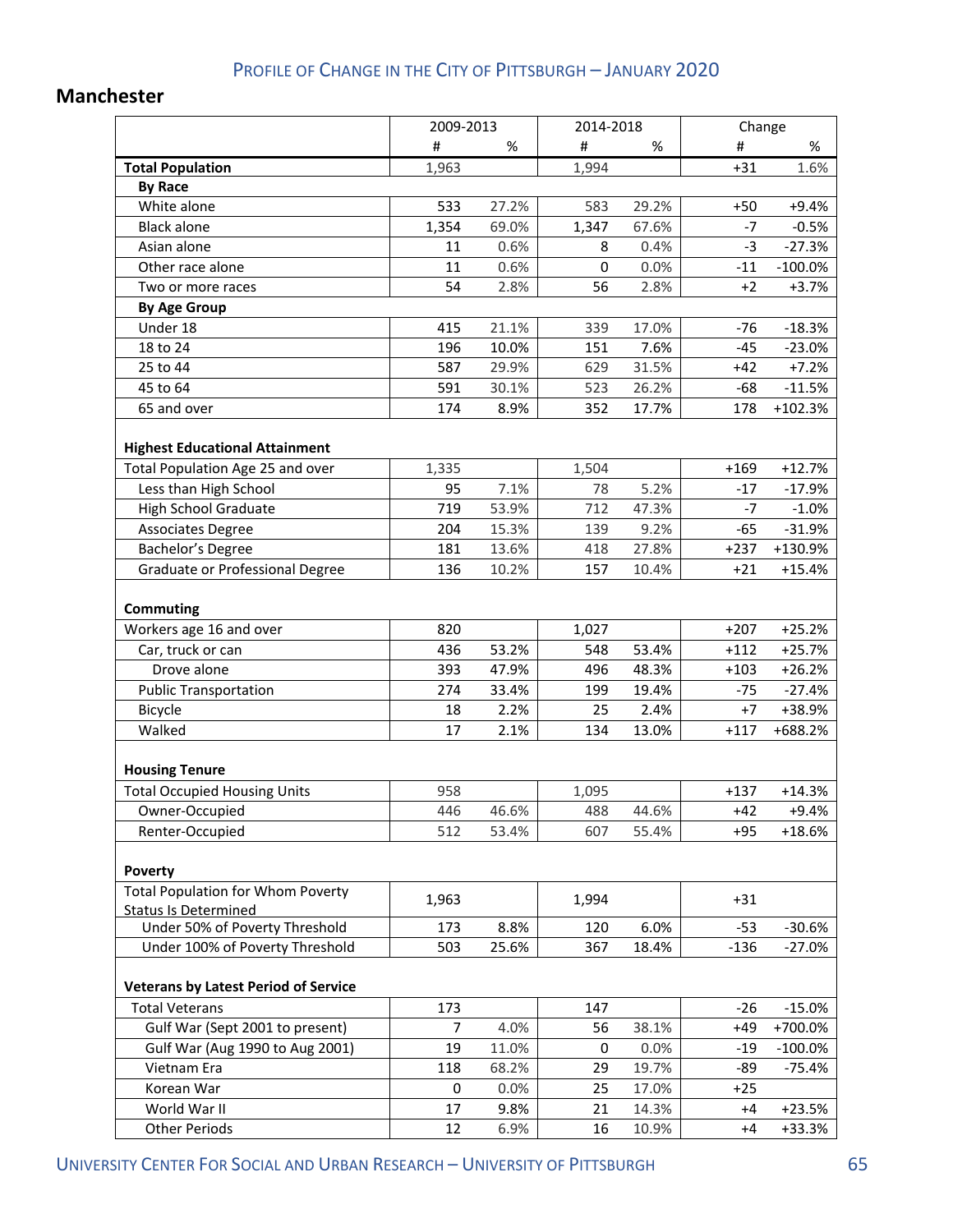## **Marshall‐Shadeland**

|                                                                           | 2009-2013 |       | 2014-2018 |       | Change |           |
|---------------------------------------------------------------------------|-----------|-------|-----------|-------|--------|-----------|
|                                                                           | #         | %     | #         | %     | #      | %         |
| <b>Total Population</b>                                                   | 6,611     |       | 5,719     |       | $-892$ | $-13.5%$  |
| <b>By Race</b>                                                            |           |       |           |       |        |           |
| White alone                                                               | 3,310     | 50.1% | 2,713     | 47.4% | $-597$ | $-18.0%$  |
| <b>Black alone</b>                                                        | 2,793     | 42.2% | 2,568     | 44.9% | $-225$ | $-8.1%$   |
| Asian alone                                                               | 17        | 0.3%  | 96        | 1.7%  | $+79$  | +464.7%   |
| Other race alone                                                          | 193       | 2.9%  | 74        | 1.3%  | $-119$ | $-61.7%$  |
| Two or more races                                                         | 298       | 4.5%  | 268       | 4.7%  | $-30$  | $-10.1%$  |
| <b>By Age Group</b>                                                       |           |       |           |       |        |           |
| Under 18                                                                  | 1,138     | 17.2% | 1,008     | 17.6% | $-130$ | $-11.4%$  |
| 18 to 24                                                                  | 487       | 7.4%  | 580       | 10.1% | $+93$  | $+19.1%$  |
| 25 to 44                                                                  | 2,392     | 36.2% | 2,121     | 37.1% | $-271$ | $-11.3%$  |
| 45 to 64                                                                  | 1,998     | 30.2% | 1,432     | 25.0% | $-566$ | $-28.3%$  |
| 65 and over                                                               | 596       | 9.0%  | 578       | 10.1% | $-18$  | $-3.0%$   |
| <b>Highest Educational Attainment</b><br>Total Population Age 25 and over | 4,973     |       | 4,131     |       | $-842$ | $-16.9%$  |
| Less than High School                                                     | 1,218     | 24.5% | 741       | 17.9% | $-477$ | $-39.2%$  |
| <b>High School Graduate</b>                                               | 3,178     | 63.9% | 2,501     | 60.5% | $-677$ | $-21.3%$  |
| <b>Associates Degree</b>                                                  | 321       | 6.5%  | 344       | 8.3%  | $+23$  | $+7.2%$   |
| Bachelor's Degree                                                         | 187       | 3.8%  | 380       | 9.2%  | $+193$ | $+103.2%$ |
| Graduate or Professional Degree                                           | 69        | 1.4%  | 165       | 4.0%  | $+96$  | +139.1%   |
| <b>Commuting</b><br>Workers age 16 and over                               | 1,631     |       | 1,737     |       | $+106$ | $+6.5%$   |
| Car, truck or can                                                         | 1,169     | 71.7% | 1,304     | 75.1% | $+135$ | $+11.5%$  |
| Drove alone                                                               | 1,042     | 63.9% | 1,195     | 68.8% | $+153$ | $+14.7%$  |
| <b>Public Transportation</b>                                              | 339       | 20.8% | 304       | 17.5% | $-35$  | $-10.3%$  |
| Bicycle                                                                   | 0         | 0.0%  | 9         | 0.5%  | $+9$   |           |
| Walked                                                                    | 84        | 5.2%  | 67        | 3.9%  | $-17$  | $-20.2%$  |
| <b>Housing Tenure</b>                                                     |           |       |           |       |        |           |
| <b>Total Occupied Housing Units</b>                                       | 1,723     |       | 1,549     |       | $-174$ | $-10.1%$  |
| Owner-Occupied                                                            | 1,086     | 63.0% | 1,068     | 68.9% | $-18$  | $-1.7\%$  |
| Renter-Occupied                                                           | 637       | 37.0% | 481       | 31.1% | $-156$ | $-24.5%$  |
| Poverty                                                                   |           |       |           |       |        |           |
| <b>Total Population for Whom Poverty</b><br><b>Status Is Determined</b>   | 4,158     |       | 4,067     |       | $-91$  |           |
| Under 50% of Poverty Threshold                                            | 455       | 10.9% | 374       | 9.2%  | $-81$  | $-17.8%$  |
| Under 100% of Poverty Threshold                                           | 1,099     | 26.4% | 763       | 18.8% | $-336$ | $-30.6%$  |
| <b>Veterans by Latest Period of Service</b>                               |           |       |           |       |        |           |
| <b>Total Veterans</b>                                                     | 540       |       | 379       |       | $-161$ | $-29.8%$  |
| Gulf War (Sept 2001 to present)                                           | 55        | 10.2% | 93        | 24.5% | $+38$  | $+69.1%$  |
| Gulf War (Aug 1990 to Aug 2001)                                           | 104       | 19.3% | 26        | 6.9%  | $-78$  | $-75.0%$  |
| Vietnam Era                                                               | 136       | 25.2% | 152       | 40.1% | $+16$  | $+11.8%$  |
| Korean War                                                                | 51        | 9.4%  | 16        | 4.2%  | $-35$  | $-68.6%$  |
| World War II                                                              | 5         | 0.9%  | 11        | 2.9%  | $+6$   | +120.0%   |
| <b>Other Periods</b>                                                      | 189       | 35.0% | 81        | 21.4% | $-108$ | $-57.1%$  |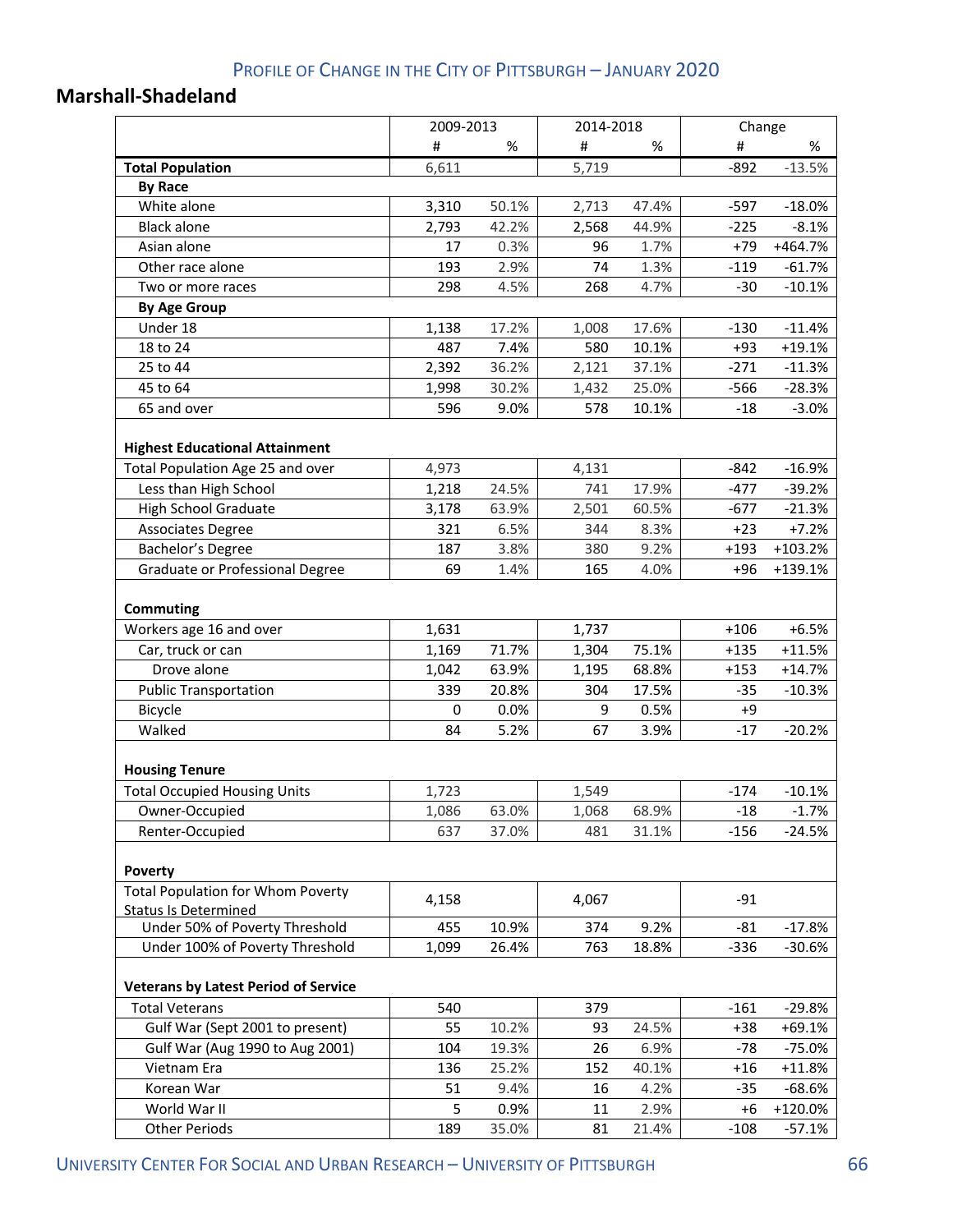## **Middle Hill**

|                                                                           | 2009-2013   |       | 2014-2018      |       | Change |           |
|---------------------------------------------------------------------------|-------------|-------|----------------|-------|--------|-----------|
|                                                                           | #           | $\%$  | #              | $\%$  | #      | %         |
| <b>Total Population</b>                                                   | 1,703       |       | 1,986          |       | $+283$ | 16.6%     |
| <b>By Race</b>                                                            |             |       |                |       |        |           |
| White alone                                                               | 185         | 10.9% | 134            | 6.7%  | $-51$  | $-27.6%$  |
| <b>Black alone</b>                                                        | 1,437       | 84.4% | 1,588          | 80.0% | $+151$ | $+10.5%$  |
| Asian alone                                                               | 0           | 0.0%  | 18             | 0.9%  | $+18$  |           |
| Other race alone                                                          | $\mathbf 0$ | 0.0%  | $\mathbf 0$    | 0.0%  | 0      | <b>NA</b> |
| Two or more races                                                         | 81          | 4.8%  | 246            | 12.4% | $+165$ | +203.7%   |
| <b>By Age Group</b>                                                       |             |       |                |       |        |           |
| Under 18                                                                  | 141         | 8.3%  | 590            | 29.7% | +449   | +318.4%   |
| 18 to 24                                                                  | 189         | 11.1% | 203            | 10.2% | $+14$  | $+7.4%$   |
| 25 to 44                                                                  | 377         | 22.1% | 385            | 19.4% | +8     | $+2.1%$   |
| 45 to 64                                                                  | 570         | 33.5% | 442            | 22.3% | $-128$ | $-22.5%$  |
| 65 and over                                                               | 426         | 25.0% | 366            | 18.4% | -60    | $-14.1%$  |
| <b>Highest Educational Attainment</b><br>Total Population Age 25 and over | 1,379       |       | 1,193          |       | $-186$ | $-13.5%$  |
| Less than High School                                                     | 258         | 18.7% | 269            | 22.5% | $+11$  | $+4.3%$   |
| <b>High School Graduate</b>                                               | 925         | 67.1% | 671            | 56.2% | $-254$ | $-27.5%$  |
| <b>Associates Degree</b>                                                  | 83          | 6.0%  | 155            | 13.0% | $+72$  | +86.7%    |
| Bachelor's Degree                                                         | 87          | 6.3%  | 26             | 2.2%  | $-61$  | $-70.1%$  |
| Graduate or Professional Degree                                           | 26          | 1.9%  | 72             | 6.0%  | $+46$  | +176.9%   |
| <b>Commuting</b>                                                          |             |       |                |       |        |           |
| Workers age 16 and over                                                   | 690         |       | 592            |       | $-98$  | $-14.2%$  |
| Car, truck or can                                                         | 353         | 51.2% | 272            | 45.9% | $-81$  | $-22.9%$  |
| Drove alone                                                               | 263         | 38.1% | 253            | 42.7% | $-10$  | $-3.8%$   |
| <b>Public Transportation</b>                                              | 280         | 40.6% | 260            | 43.9% | $-20$  | $-7.1%$   |
| Bicycle                                                                   | 0           | 0.0%  | 0              | 0.0%  | 0      | <b>NA</b> |
| Walked                                                                    | 57          | 8.3%  | 54             | 9.1%  | $-3$   | $-5.3%$   |
| <b>Housing Tenure</b>                                                     |             |       |                |       |        |           |
| <b>Total Occupied Housing Units</b>                                       | 913         |       | 1,005          |       | +92    | $+10.1%$  |
| Owner-Occupied                                                            | 294         | 32.2% | 245            | 24.4% | -49    | $-16.7\%$ |
| Renter-Occupied                                                           | 619         | 67.8% | 760            | 75.6% | $+141$ | $+22.8%$  |
| <b>Poverty</b>                                                            |             |       |                |       |        |           |
| <b>Total Population for Whom Poverty</b><br><b>Status Is Determined</b>   | 1,691       |       | 1,981          |       | $+290$ |           |
| Under 50% of Poverty Threshold                                            | 89          | 5.3%  | 384            | 19.4% | $+295$ | +331.5%   |
| Under 100% of Poverty Threshold                                           | 383         | 22.6% | 1,015          | 51.2% | $+632$ | +165.0%   |
| <b>Veterans by Latest Period of Service</b>                               |             |       |                |       |        |           |
| <b>Total Veterans</b>                                                     | 209         |       | 104            |       | $-105$ | $-50.2%$  |
| Gulf War (Sept 2001 to present)                                           | 0           | 0.0%  | $\overline{7}$ | 6.7%  | +7     |           |
| Gulf War (Aug 1990 to Aug 2001)                                           | 22          | 10.5% | 6              | 5.8%  | $-16$  | $-72.7%$  |
| Vietnam Era                                                               | 60          | 28.7% | 61             | 58.7% | $+1$   | $+1.7%$   |
| Korean War                                                                | 24          | 11.5% | 3              | 2.9%  | $-21$  | $-87.5%$  |
| World War II                                                              | 0           | 0.0%  | 14             | 13.5% | $+14$  |           |
| <b>Other Periods</b>                                                      | 103         | 49.3% | 13             | 12.5% | $-90$  | $-87.4%$  |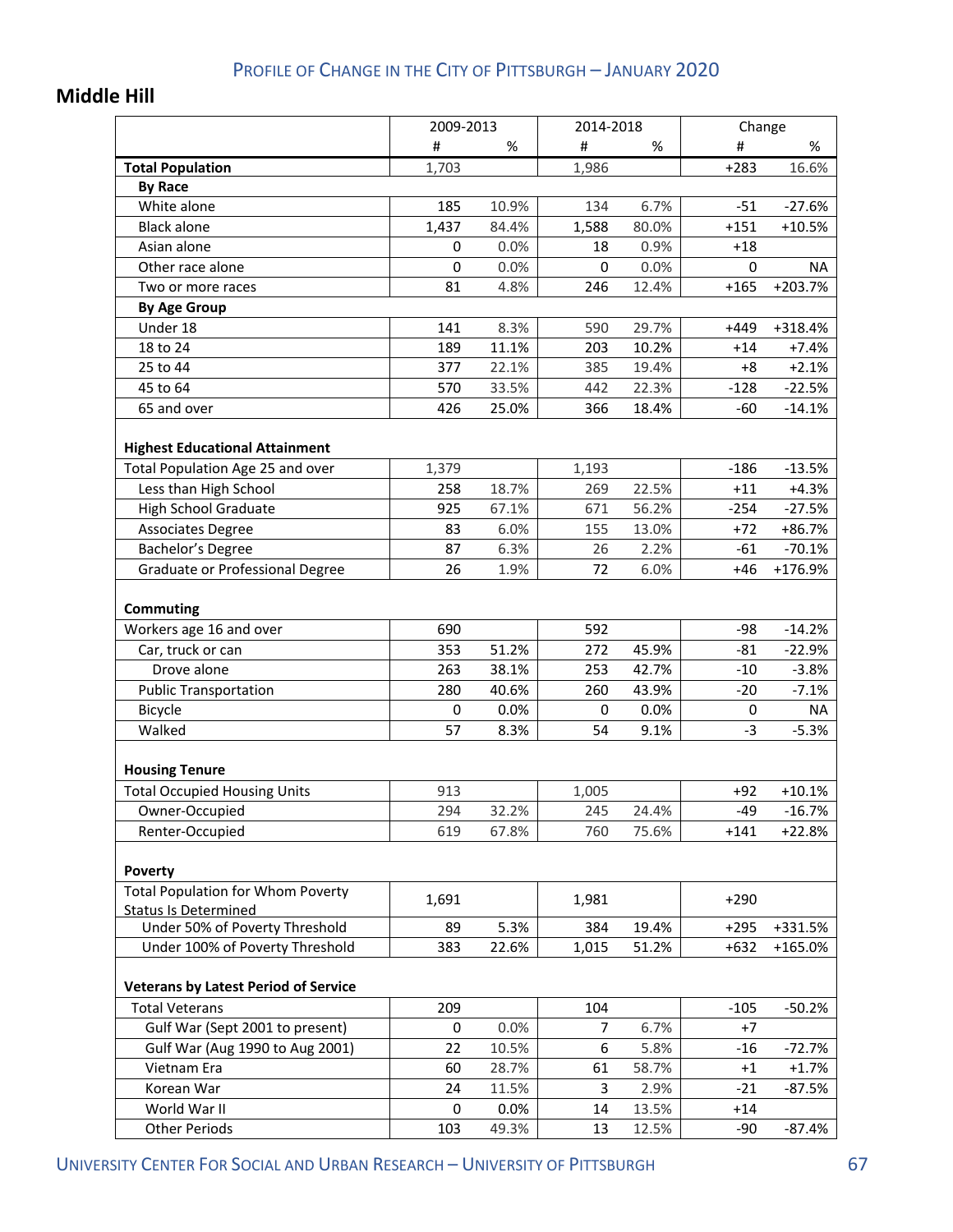# **Morningside**

|                                                                           | 2009-2013 |       | 2014-2018 |       | Change |           |
|---------------------------------------------------------------------------|-----------|-------|-----------|-------|--------|-----------|
|                                                                           | #         | %     | #         | $\%$  | #      | %         |
| <b>Total Population</b>                                                   | 3,466     |       | 3,139     |       | $-327$ | $-9.4%$   |
| <b>By Race</b>                                                            |           |       |           |       |        |           |
| White alone                                                               | 2,800     | 80.8% | 2,797     | 89.1% | $-3$   | $-0.1%$   |
| <b>Black alone</b>                                                        | 534       | 15.4% | 268       | 8.5%  | $-266$ | $-49.8%$  |
| Asian alone                                                               | 53        | 1.5%  | 31        | 1.0%  | $-22$  | $-41.5%$  |
| Other race alone                                                          | 27        | 0.8%  | 13        | 0.4%  | $-14$  | $-51.9%$  |
| Two or more races                                                         | 52        | 1.5%  | 30        | 1.0%  | $-22$  | $-42.3%$  |
| <b>By Age Group</b>                                                       |           |       |           |       |        |           |
| Under 18                                                                  | 661       | 19.1% | 547       | 17.4% | $-114$ | $-17.2%$  |
| 18 to 24                                                                  | 165       | 4.8%  | 242       | 7.7%  | $+77$  | $+46.7%$  |
| 25 to 44                                                                  | 1,204     | 34.7% | 967       | 30.8% | $-237$ | $-19.7%$  |
| 45 to 64                                                                  | 926       | 26.7% | 823       | 26.2% | $-103$ | $-11.1%$  |
| 65 and over                                                               | 510       | 14.7% | 560       | 17.8% | 50     | +9.8%     |
| <b>Highest Educational Attainment</b><br>Total Population Age 25 and over | 2,633     |       | 2,350     |       | $-283$ | $-10.7%$  |
| Less than High School                                                     | 356       | 13.5% | 150       | 6.4%  | $-206$ | $-57.9%$  |
| <b>High School Graduate</b>                                               | 1,327     | 50.4% | 925       | 39.4% | $-402$ | $-30.3%$  |
| <b>Associates Degree</b>                                                  | 115       | 4.4%  | 162       | 6.9%  | $+47$  | +40.9%    |
| Bachelor's Degree                                                         | 524       | 19.9% | 653       | 27.8% | $+129$ | $+24.6%$  |
| Graduate or Professional Degree                                           | 311       | 11.8% | 460       | 19.6% | $+149$ | +47.9%    |
| Commuting                                                                 |           |       |           |       |        |           |
| Workers age 16 and over                                                   | 1,745     |       | 1,620     |       | $-125$ | $-7.2%$   |
| Car, truck or can                                                         | 1,358     | 77.8% | 1,268     | 78.3% | -90    | $-6.6%$   |
| Drove alone                                                               | 1,171     | 67.1% | 1,138     | 70.2% | $-33$  | $-2.8%$   |
| <b>Public Transportation</b>                                              | 248       | 14.2% | 270       | 16.7% | $+22$  | +8.9%     |
| Bicycle                                                                   | 8         | 0.5%  | 22        | 1.4%  | $+14$  | +175.0%   |
| Walked                                                                    | 35        | 2.0%  | 26        | 1.6%  | -9     | $-25.7%$  |
| <b>Housing Tenure</b>                                                     |           |       |           |       |        |           |
| <b>Total Occupied Housing Units</b>                                       | 1,540     |       | 1,557     |       | $+17$  | $+1.1%$   |
| Owner-Occupied                                                            | 986       | 64.0% | 957       | 61.5% | $-29$  | $-2.9%$   |
| Renter-Occupied                                                           | 554       | 36.0% | 600       | 38.5% | $+46$  | $+8.3%$   |
| <b>Poverty</b>                                                            |           |       |           |       |        |           |
| <b>Total Population for Whom Poverty</b><br><b>Status Is Determined</b>   | 3,466     |       | 3,091     |       | $-375$ |           |
| Under 50% of Poverty Threshold                                            | 107       | 3.1%  | 74        | 2.4%  | $-33$  | $-30.8%$  |
| Under 100% of Poverty Threshold                                           | 267       | 7.7%  | 154       | 5.0%  | $-113$ | $-42.3%$  |
| <b>Veterans by Latest Period of Service</b>                               |           |       |           |       |        |           |
| <b>Total Veterans</b>                                                     | 191       |       | 224       |       | $+33$  | $+17.3%$  |
| Gulf War (Sept 2001 to present)                                           | 7         | 3.7%  | 69        | 30.8% | $+62$  | +885.7%   |
| Gulf War (Aug 1990 to Aug 2001)                                           | 20        | 10.5% | 6         | 2.7%  | $-14$  | $-70.0%$  |
| Vietnam Era                                                               | 65        | 34.0% | 75        | 33.5% | $+10$  | $+15.4%$  |
| Korean War                                                                | 28        | 14.7% | 28        | 12.5% | 0      | 0.0%      |
| World War II                                                              | 32        | 16.8% | 16        | 7.1%  | -16    | $-50.0\%$ |
| <b>Other Periods</b>                                                      | 39        | 20.4% | 30        | 13.4% | -9     | $-23.1%$  |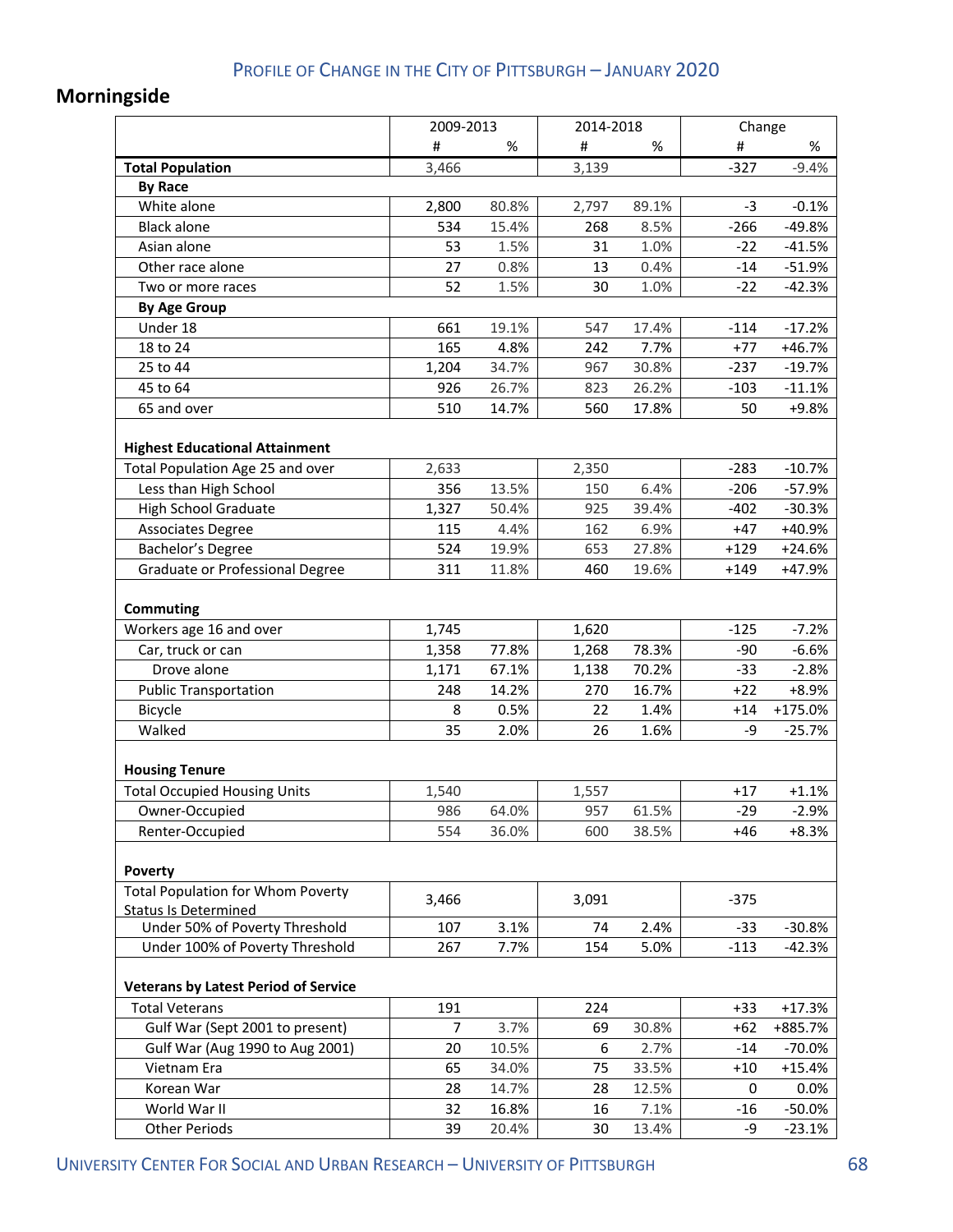## **Mount Washington**

|                                                                         |       | 2009-2013 |       | 2014-2018 |          | Change   |  |
|-------------------------------------------------------------------------|-------|-----------|-------|-----------|----------|----------|--|
|                                                                         | #     | %         | #     | %         | #        | %        |  |
| <b>Total Population</b>                                                 | 9,170 |           | 8,204 |           | $-966$   | $-10.5%$ |  |
| <b>By Race</b>                                                          |       |           |       |           |          |          |  |
| White alone                                                             | 7,915 | 86.3%     | 6,940 | 84.6%     | $-975$   | $-12.3%$ |  |
| <b>Black alone</b>                                                      | 1,060 | 11.6%     | 855   | 10.4%     | $-205$   | $-19.3%$ |  |
| Asian alone                                                             | 34    | 0.4%      | 106   | 1.3%      | $+72$    | +211.8%  |  |
| Other race alone                                                        | 23    | 0.3%      | 90    | 1.1%      | $+67$    | +291.3%  |  |
| Two or more races                                                       | 138   | 1.5%      | 213   | 2.6%      | $+75$    | $+54.3%$ |  |
| <b>By Age Group</b>                                                     |       |           |       |           |          |          |  |
| Under 18                                                                | 1,158 | 12.6%     | 892   | 10.9%     | $-266$   | $-23.0%$ |  |
| 18 to 24                                                                | 1,184 | 12.9%     | 826   | 10.1%     | $-358$   | $-30.2%$ |  |
| 25 to 44                                                                | 3,417 | 37.3%     | 3,333 | 40.6%     | -84      | $-2.5%$  |  |
| 45 to 64                                                                | 2,013 | 22.0%     | 1,929 | 23.5%     | $-84$    | $-4.2%$  |  |
| 65 and over                                                             | 1,398 | 15.2%     | 1,224 | 14.9%     | $-174$   | $-12.4%$ |  |
| <b>Highest Educational Attainment</b>                                   |       |           |       |           |          |          |  |
| Total Population Age 25 and over                                        | 6,737 |           | 6,486 |           | $-251$   | $-3.7%$  |  |
| Less than High School                                                   | 527   | 7.8%      | 384   | 5.9%      | $-143$   | $-27.1%$ |  |
| <b>High School Graduate</b>                                             | 2,908 | 43.2%     | 2,891 | 44.6%     | $-17$    | $-0.6%$  |  |
| <b>Associates Degree</b>                                                | 698   | 10.4%     | 552   | 8.5%      | $-146$   | $-20.9%$ |  |
| Bachelor's Degree                                                       | 1,551 | 23.0%     | 1,867 | 28.8%     | $+316$   | $+20.4%$ |  |
| Graduate or Professional Degree                                         | 1,053 | 15.6%     | 792   | 12.2%     | $-261$   | $-24.8%$ |  |
| <b>Commuting</b>                                                        |       |           |       |           |          |          |  |
| Workers age 16 and over                                                 | 4,939 |           | 5,176 |           | $+237$   | $+4.8%$  |  |
| Car, truck or can                                                       | 3,675 | 74.4%     | 3,556 | 68.7%     | $-119$   | $-3.2%$  |  |
| Drove alone                                                             | 3,152 | 63.8%     | 3,230 | 62.4%     | $+78$    | $+2.5%$  |  |
| <b>Public Transportation</b>                                            | 697   | 14.1%     | 1,040 | 20.1%     | $+343$   | +49.2%   |  |
| Bicycle                                                                 | 129   | 2.6%      | 9     | 0.2%      | $-120$   | $-93.0%$ |  |
| Walked                                                                  | 230   | 4.7%      | 312   | 6.0%      | $+82$    | +35.7%   |  |
| <b>Housing Tenure</b>                                                   |       |           |       |           |          |          |  |
| <b>Total Occupied Housing Units</b>                                     | 4,534 |           | 4,314 |           | $-220$   | $-4.9%$  |  |
| Owner-Occupied                                                          | 2,047 | 45.1%     | 1,930 | 44.7%     | $-117$   | -5.7%    |  |
| Renter-Occupied                                                         | 2,487 | 54.9%     | 2,384 | 55.3%     | $-103$   | $-4.1%$  |  |
| <b>Poverty</b>                                                          |       |           |       |           |          |          |  |
| <b>Total Population for Whom Poverty</b><br><b>Status Is Determined</b> | 9,160 |           | 8,128 |           | $-1,032$ |          |  |
| Under 50% of Poverty Threshold                                          | 731   | 8.0%      | 537   | 6.6%      | $-194$   | $-26.5%$ |  |
| Under 100% of Poverty Threshold                                         | 1,637 | 17.9%     | 1,173 | 14.4%     | $-464$   | $-28.3%$ |  |
| <b>Veterans by Latest Period of Service</b>                             |       |           |       |           |          |          |  |
| <b>Total Veterans</b>                                                   | 507   |           | 600   |           | $+93$    | $+18.3%$ |  |
| Gulf War (Sept 2001 to present)                                         | 26    | 5.1%      | 169   | 28.2%     | $+143$   | +550.0%  |  |
| Gulf War (Aug 1990 to Aug 2001)                                         | 35    | 6.9%      | 33    | 5.5%      | $-2$     | $-5.7%$  |  |
| Vietnam Era                                                             | 161   | 31.8%     | 189   | 31.5%     | $+28$    | $+17.4%$ |  |
| Korean War                                                              | 45    | 8.9%      | 61    | 10.2%     | $+16$    | +35.6%   |  |
| World War II                                                            | 46    | 9.1%      | 69    | 11.5%     | $+23$    | +50.0%   |  |
| <b>Other Periods</b>                                                    | 194   | 38.3%     | 79    | 13.2%     | $-115$   | $-59.3%$ |  |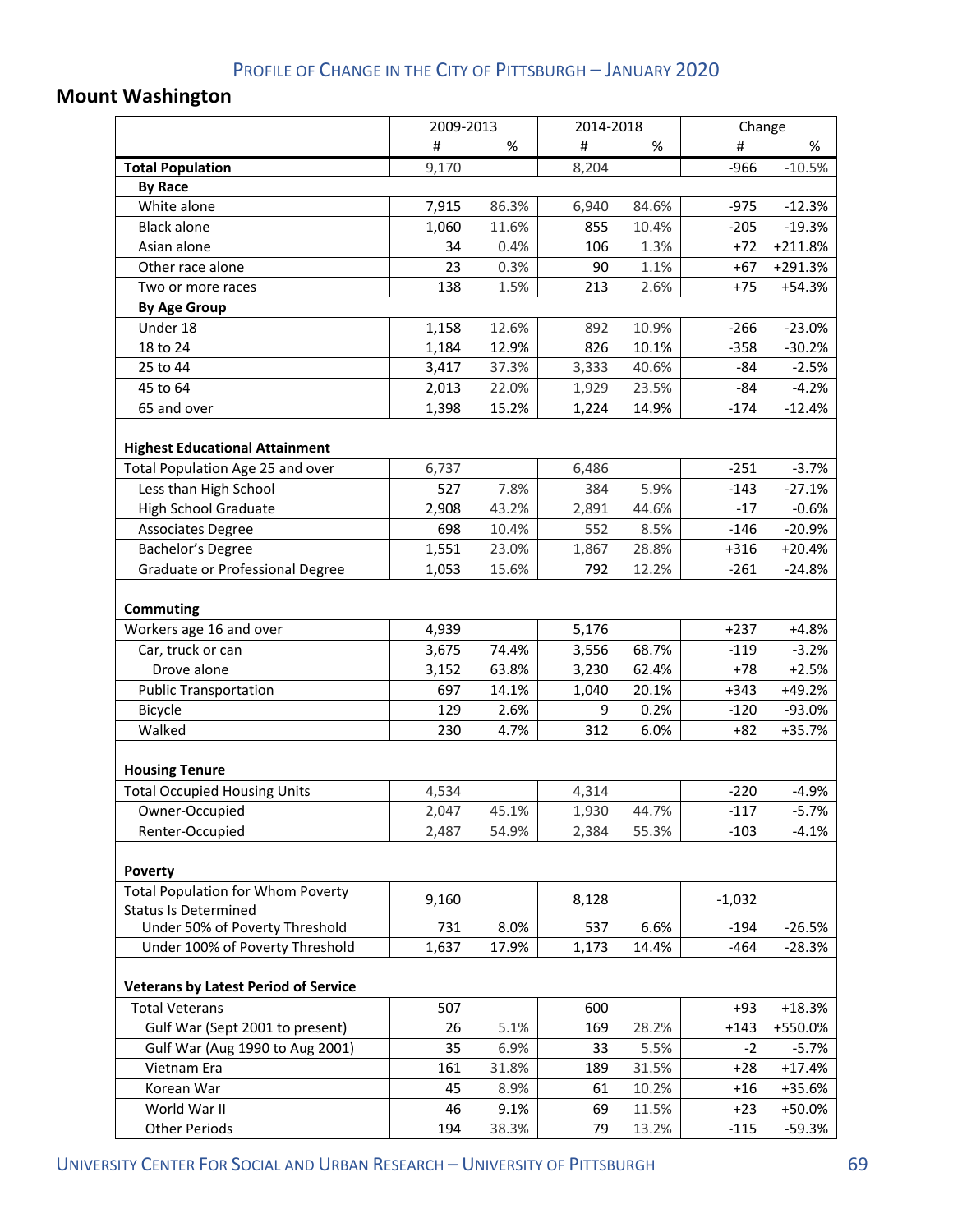### **Mt. Oliver**

|                                                                         | 2009-2013 |        | 2014-2018   |       | Change |           |
|-------------------------------------------------------------------------|-----------|--------|-------------|-------|--------|-----------|
|                                                                         | #         | %      | #           | %     | #      | %         |
| <b>Total Population</b>                                                 | 609       |        | 688         |       | $+79$  | 13.0%     |
| <b>By Race</b>                                                          |           |        |             |       |        |           |
| White alone                                                             | 417       | 68.5%  | 475         | 69.0% | $+58$  | +13.9%    |
| <b>Black alone</b>                                                      | 174       | 28.6%  | 133         | 19.3% | $-41$  | $-23.6%$  |
| Asian alone                                                             | 0         | 0.0%   | 0           | 0.0%  | 0      | <b>NA</b> |
| Other race alone                                                        | 6         | 1.0%   | 26          | 3.8%  | $+20$  | +333.3%   |
| Two or more races                                                       | 12        | 2.0%   | 54          | 7.8%  | $+42$  | +350.0%   |
| <b>By Age Group</b>                                                     |           |        |             |       |        |           |
| Under 18                                                                | 175       | 28.7%  | 203         | 29.5% | $+28$  | $+16.0%$  |
| 18 to 24                                                                | 32        | 5.3%   | 37          | 5.4%  | +5     | $+15.6%$  |
| 25 to 44                                                                | 175       | 28.7%  | 201         | 29.2% | $+26$  | +14.9%    |
| 45 to 64                                                                | 166       | 27.3%  | 195         | 28.3% | $+29$  | $+17.5%$  |
| 65 and over                                                             | 61        | 10.0%  | 52          | 7.6%  | -9     | $-14.8%$  |
| <b>Highest Educational Attainment</b>                                   |           |        |             |       |        |           |
| Total Population Age 25 and over                                        | 410       |        | 448         |       | $+38$  | $+9.3%$   |
| Less than High School                                                   | 16        | 3.9%   | 72          | 16.1% | $+56$  | +350.0%   |
| <b>High School Graduate</b>                                             | 287       | 70.0%  | 274         | 61.2% | $-13$  | $-4.5%$   |
| <b>Associates Degree</b>                                                | 64        | 15.6%  | 42          | 9.4%  | $-22$  | $-34.4%$  |
| Bachelor's Degree                                                       | 15        | 3.7%   | 60          | 13.4% | $+45$  | +300.0%   |
| Graduate or Professional Degree                                         | 28        | 6.8%   | $\mathbf 0$ | 0.0%  | $-28$  | $-100.0%$ |
| <b>Commuting</b>                                                        |           |        |             |       |        |           |
| Workers age 16 and over                                                 | 308       |        | 309         |       | $+1$   | $+0.3%$   |
| Car, truck or can                                                       | 192       | 62.3%  | 285         | 92.2% | $+93$  | +48.4%    |
| Drove alone                                                             | 157       | 51.0%  | 213         | 68.9% | $+56$  | +35.7%    |
| <b>Public Transportation</b>                                            | 112       | 36.4%  | 19          | 6.1%  | $-93$  | $-83.0%$  |
| Bicycle                                                                 | 0         | 0.0%   | 0           | 0.0%  | 0      | NA        |
| Walked                                                                  | 0         | 0.0%   | $\mathbf 0$ | 0.0%  | 0      | NA.       |
| <b>Housing Tenure</b>                                                   |           |        |             |       |        |           |
| <b>Total Occupied Housing Units</b>                                     | 258       |        | 252         |       | -6     | $-2.3%$   |
| Owner-Occupied                                                          | 136       | 52.7%  | 159         | 63.1% | $+23$  | $+16.9%$  |
| Renter-Occupied                                                         | 122       | 47.3%  | 93          | 36.9% | $-29$  | $-23.8%$  |
| Poverty                                                                 |           |        |             |       |        |           |
| <b>Total Population for Whom Poverty</b><br><b>Status Is Determined</b> | 606       |        | 688         |       | $+82$  |           |
| Under 50% of Poverty Threshold                                          | 65        | 10.7%  | 31          | 4.5%  | $-34$  | $-52.3%$  |
| Under 100% of Poverty Threshold                                         | 152       | 25.1%  | 50          | 7.3%  | $-102$ | $-67.1%$  |
| <b>Veterans by Latest Period of Service</b>                             |           |        |             |       |        |           |
| <b>Total Veterans</b>                                                   | 49        |        | 64          |       | $+15$  | +30.6%    |
| Gulf War (Sept 2001 to present)                                         | 0         | 0.0%   | 5           | 7.8%  | $+5$   |           |
| Gulf War (Aug 1990 to Aug 2001)                                         | 0         | 0.0%   | 13          | 20.3% | $+13$  |           |
| Vietnam Era                                                             | 49        | 100.0% | 30          | 46.9% | $-19$  | $-38.8%$  |
| Korean War                                                              | 0         | 0.0%   | 0           | 0.0%  | 0      | NA        |
| World War II                                                            | 0         | 0.0%   | 0           | 0.0%  | 0      | NA        |
| <b>Other Periods</b>                                                    | 0         | 0.0%   | 16          | 25.0% | $+16$  |           |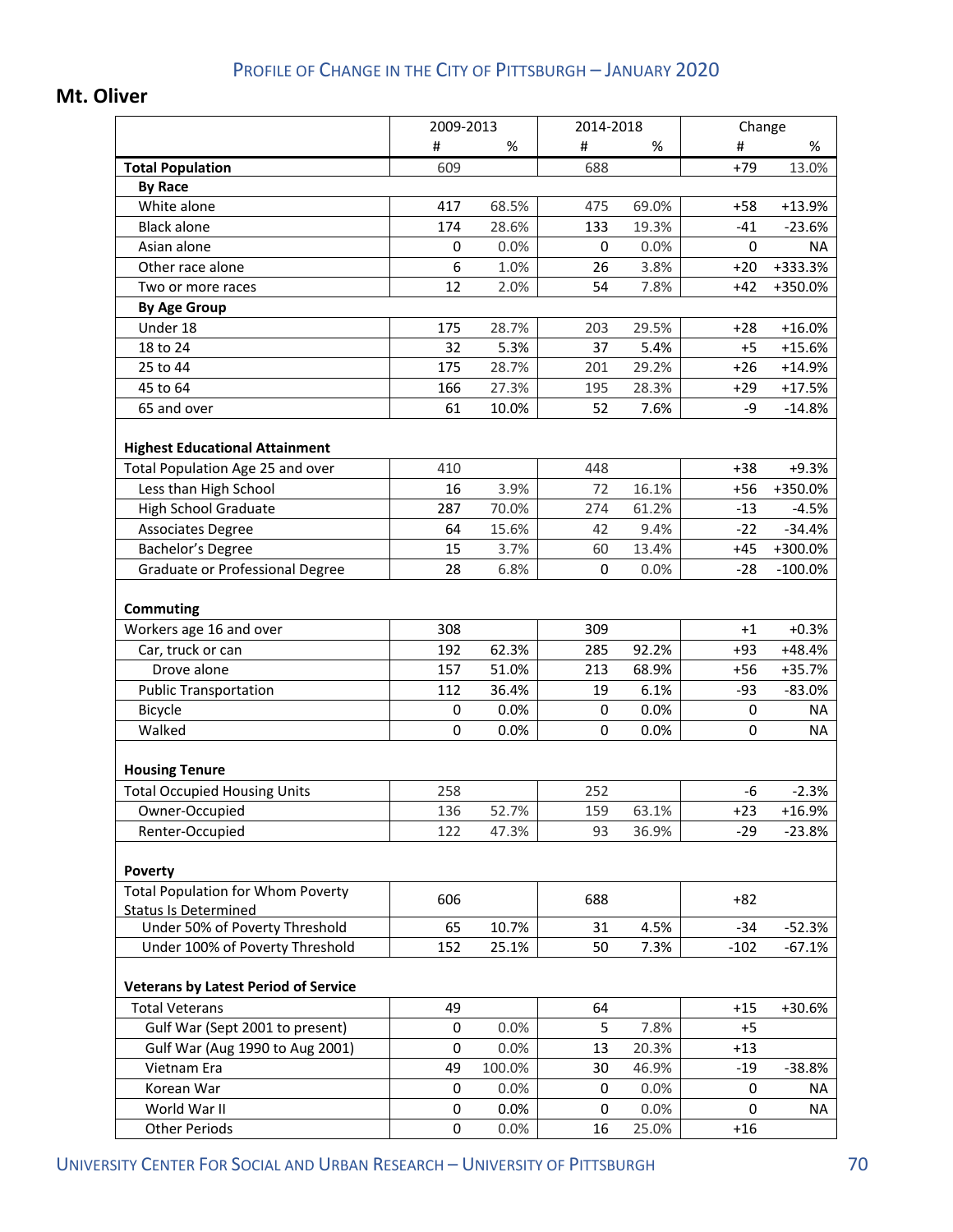#### **New Homestead**

|                                                                           | 2009-2013 |       | 2014-2018 |       | Change |            |
|---------------------------------------------------------------------------|-----------|-------|-----------|-------|--------|------------|
|                                                                           | #         | %     | #         | %     | #      | %          |
| <b>Total Population</b>                                                   | 987       |       | 960       |       | $-27$  | $-2.7%$    |
| <b>By Race</b>                                                            |           |       |           |       |        |            |
| White alone                                                               | 887       | 89.9% | 802       | 83.5% | -85    | $-9.6%$    |
| <b>Black alone</b>                                                        | 61        | 6.2%  | 108       | 11.3% | $+47$  | $+77.0%$   |
| Asian alone                                                               | 3         | 0.3%  | 0         | 0.0%  | $-3$   | $-100.0\%$ |
| Other race alone                                                          | 0         | 0.0%  | 0         | 0.0%  | 0      | NA         |
| Two or more races                                                         | 36        | 3.6%  | 50        | 5.2%  | $+14$  | +38.9%     |
| <b>By Age Group</b>                                                       |           |       |           |       |        |            |
| Under 18                                                                  | 240       | 24.3% | 197       | 20.5% | -43    | $-17.9%$   |
| 18 to 24                                                                  | 54        | 5.5%  | 47        | 4.9%  | $-7$   | $-13.0%$   |
| 25 to 44                                                                  | 227       | 23.0% | 230       | 24.0% | $+3$   | $+1.3%$    |
| 45 to 64                                                                  | 326       | 33.0% | 314       | 32.7% | $-12$  | $-3.7%$    |
| 65 and over                                                               | 140       | 14.2% | 172       | 17.9% | 32     | $+22.9%$   |
| <b>Highest Educational Attainment</b><br>Total Population Age 25 and over | 693       |       | 716       |       | $+23$  | $+3.3%$    |
| Less than High School                                                     | 73        | 10.5% | 59        | 8.2%  | $-14$  | $-19.2%$   |
| <b>High School Graduate</b>                                               | 318       | 45.9% | 321       | 44.8% | $+3$   | $+0.9%$    |
| <b>Associates Degree</b>                                                  | 83        | 12.0% | 92        | 12.8% | $+9$   | $+10.8%$   |
| Bachelor's Degree                                                         | 138       | 19.9% | 126       | 17.6% | $-12$  | $-8.7%$    |
| Graduate or Professional Degree                                           | 81        | 11.7% | 118       | 16.5% | $+37$  | $+45.7%$   |
| Commuting<br>Workers age 16 and over                                      | 462       |       | 456       |       | $-6$   | $-1.3%$    |
| Car, truck or can                                                         | 416       | 90.0% | 424       | 93.0% | $+8$   | $+1.9%$    |
| Drove alone                                                               | 372       | 80.5% | 395       | 86.6% | $+23$  | $+6.2%$    |
| <b>Public Transportation</b>                                              |           | 0.0%  |           | 0.0%  | 0      | <b>NA</b>  |
| Bicycle                                                                   | 6         | 1.3%  | 0         | 0.0%  | -6     | $-100.0\%$ |
| Walked                                                                    | 0         | 0.0%  | 0         | 0.0%  | 0      | <b>NA</b>  |
| <b>Housing Tenure</b>                                                     |           |       |           |       |        |            |
| <b>Total Occupied Housing Units</b>                                       | 360       |       | 413       |       | $+53$  | $+14.7%$   |
| Owner-Occupied                                                            | 340       | 94.4% | 403       | 97.6% | $+63$  | +18.5%     |
| Renter-Occupied                                                           | 20        | 5.6%  | 10        | 2.4%  | $-10$  | $-50.0%$   |
| Poverty                                                                   |           |       |           |       |        |            |
| <b>Total Population for Whom Poverty</b><br><b>Status Is Determined</b>   | 987       |       | 960       |       | $-27$  |            |
| Under 50% of Poverty Threshold                                            | 36        | 3.6%  | 27        | 2.8%  | -9     | $-25.0%$   |
| Under 100% of Poverty Threshold                                           | 43        | 4.4%  | 32        | 3.3%  | $-11$  | $-25.6%$   |
| <b>Veterans by Latest Period of Service</b>                               |           |       |           |       |        |            |
| <b>Total Veterans</b>                                                     | 77        |       | 97        |       | $+20$  | $+26.0%$   |
| Gulf War (Sept 2001 to present)                                           | 0         | 0.0%  | 19        | 19.6% | $+19$  |            |
| Gulf War (Aug 1990 to Aug 2001)                                           | 20        | 26.0% | 14        | 14.4% | -6     | $-30.0%$   |
| Vietnam Era                                                               | 26        | 33.8% | 29        | 29.9% | $+3$   | $+11.5%$   |
| Korean War                                                                | 9         | 11.7% | 0         | 0.0%  | -9     | $-100.0\%$ |
| World War II                                                              | 0         | 0.0%  | 0         | 0.0%  | 0      | NA         |
| <b>Other Periods</b>                                                      | 22        | 28.6% | 35        | 36.1% | $+13$  | +59.1%     |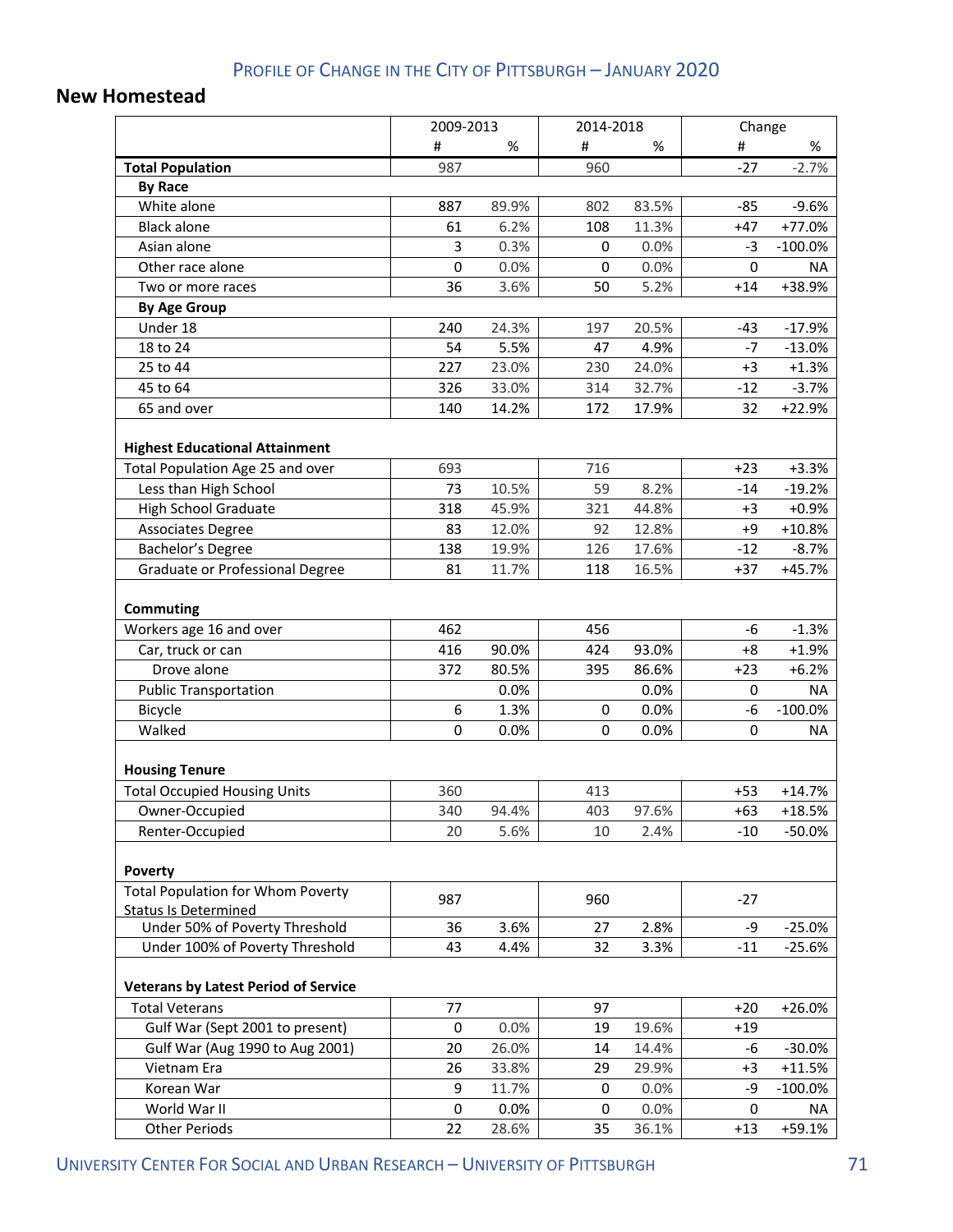## **North Oakland**

|                                             | 2009-2013 |       | 2014-2018 |       |             | Change   |
|---------------------------------------------|-----------|-------|-----------|-------|-------------|----------|
|                                             | #         | $\%$  | #         | %     | #           | %        |
| <b>Total Population</b>                     | 9,741     |       | 9,357     |       | $-384$      | $-3.9%$  |
| <b>By Race</b>                              |           |       |           |       |             |          |
| White alone                                 | 7,103     | 72.9% | 6,565     | 70.2% | $-538$      | $-7.6%$  |
| <b>Black alone</b>                          | 728       | 7.5%  | 807       | 8.6%  | $+79$       | $+10.9%$ |
| Asian alone                                 | 1,545     | 15.9% | 1,689     | 18.1% | $+144$      | $+9.3%$  |
| Other race alone                            | 127       | 1.3%  | 50        | 0.5%  | $-77$       | $-60.6%$ |
| Two or more races                           | 238       | 2.4%  | 246       | 2.6%  | $+8$        | $+3.4%$  |
| <b>By Age Group</b>                         |           |       |           |       |             |          |
| Under 18                                    | 238       | 2.4%  | 213       | 2.3%  | $-25$       | $-10.5%$ |
| 18 to 24                                    | 7,030     | 72.2% | 6,260     | 66.9% | $-770$      | $-11.0%$ |
| 25 to 44                                    | 687       | 7.1%  | 1,276     | 13.6% | +589        | +85.7%   |
| 45 to 64                                    | 608       | 6.2%  | 497       | 5.3%  | $-111$      | $-18.3%$ |
| 65 and over                                 | 1,178     | 12.1% | 1,111     | 11.9% | $-67$       | $-5.7%$  |
| <b>Highest Educational Attainment</b>       |           |       |           |       |             |          |
| Total Population Age 25 and over            | 2,791     |       | 2,884     |       | +93         | $+3.3%$  |
| Less than High School                       | 186       | 6.7%  | 89        | 3.1%  | $-97$       | $-52.2%$ |
| <b>High School Graduate</b>                 | 700       | 25.1% | 496       | 17.2% | $-204$      | $-29.1%$ |
| <b>Associates Degree</b>                    | 37        | 1.3%  | 137       | 4.8%  | $+100$      | +270.3%  |
| Bachelor's Degree                           | 707       | 25.3% | 852       | 29.5% | $+145$      | $+20.5%$ |
| Graduate or Professional Degree             | 1,161     | 41.6% | 1,310     | 45.4% | $+149$      | $+12.8%$ |
|                                             |           |       |           |       |             |          |
| <b>Commuting</b>                            |           |       |           |       |             |          |
| Workers age 16 and over                     | 3,282     |       | 3,102     |       | $-180$      | $-5.5%$  |
| Car, truck or can                           | 883       | 26.9% | 728       | 23.5% | $-155$      | $-17.6%$ |
| Drove alone                                 | 718       | 21.9% | 634       | 20.4% | -84         | $-11.7%$ |
| <b>Public Transportation</b>                | 545       | 16.6% | 480       | 15.5% | $-65$       | $-11.9%$ |
| Bicycle                                     | 29        | 0.9%  | 39        | 1.3%  | $+10$       | +34.5%   |
| Walked                                      | 1,603     | 48.8% | 1,680     | 54.2% | $+77$       | $+4.8%$  |
|                                             |           |       |           |       |             |          |
| <b>Housing Tenure</b>                       |           |       |           |       |             |          |
| <b>Total Occupied Housing Units</b>         | 3,015     |       | 3,016     |       | $+1$        | $0.0\%$  |
| Owner-Occupied                              | 927       | 30.7% | 875       | 29.0% | $-52$       | $-5.6%$  |
| Renter-Occupied                             | 2,088     | 69.3% | 2,141     | 71.0% | $+53$       | $+2.5%$  |
| Poverty                                     |           |       |           |       |             |          |
| <b>Total Population for Whom Poverty</b>    |           |       |           |       |             |          |
| <b>Status Is Determined</b>                 | 5,379     |       | 4,601     |       | $-778$      |          |
| Under 50% of Poverty Threshold              | 1,984     | 36.9% | 1,503     | 32.7% | $-481$      | $-24.2%$ |
| Under 100% of Poverty Threshold             | 2,386     | 44.4% | 1,994     | 43.3% | $-392$      | $-16.4%$ |
| <b>Veterans by Latest Period of Service</b> |           |       |           |       |             |          |
| <b>Total Veterans</b>                       | 294       |       | 267       |       | $-27$       | $-9.2%$  |
| Gulf War (Sept 2001 to present)             | 3         | 1.0%  | 53        | 19.9% | $+50$       | +1666.7% |
| Gulf War (Aug 1990 to Aug 2001)             | 0         | 0.0%  | 0         | 0.0%  | $\mathbf 0$ | NA       |
| Vietnam Era                                 | 116       | 39.5% | 69        | 25.8% | $-47$       | $-40.5%$ |
| Korean War                                  |           | 22.8% | 38        | 14.2% | $-29$       | $-43.3%$ |
| World War II                                | 67        | 27.9% | 93        | 34.8% |             |          |
|                                             | 82        |       |           |       | $+11$       | +13.4%   |
| <b>Other Periods</b>                        | 26        | 8.8%  | 14        | 5.2%  | $-12$       | $-46.2%$ |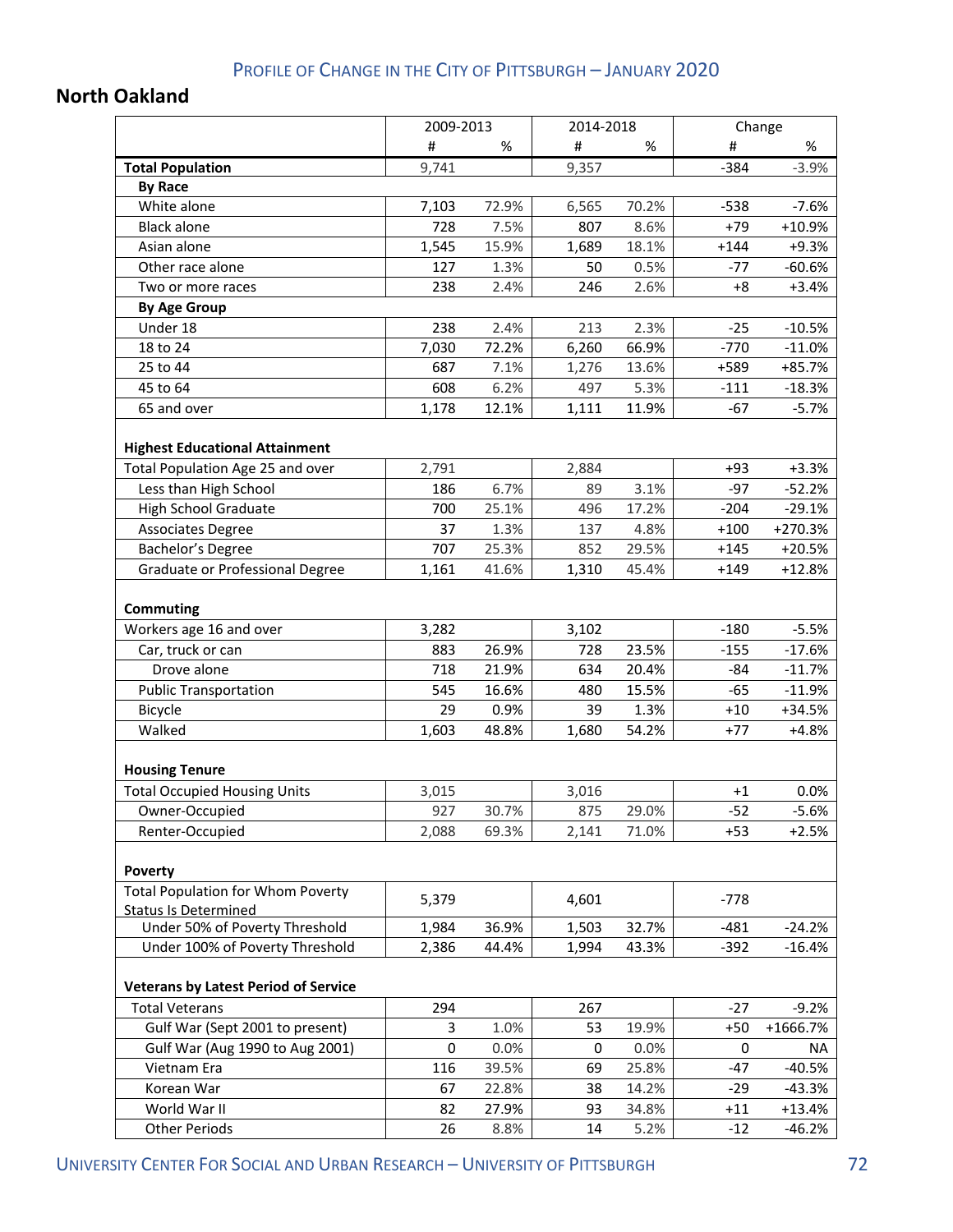#### **North Shore**

|                                                                           | 2009-2013 |        |                | 2014-2018 |           | Change     |  |
|---------------------------------------------------------------------------|-----------|--------|----------------|-----------|-----------|------------|--|
|                                                                           | #         | %      | #              | %         | #         | %          |  |
| <b>Total Population</b>                                                   | 197       |        | 275            |           | $+78$     | 39.6%      |  |
| <b>By Race</b>                                                            |           |        |                |           |           |            |  |
| White alone                                                               | 188       | 95.4%  | 259            | 94.2%     | $+71$     | +37.8%     |  |
| <b>Black alone</b>                                                        | 0         | 0.0%   |                | 0.0%      | 0         | <b>NA</b>  |  |
| Asian alone                                                               | 9         | 4.6%   | 16             | 5.8%      | $+7$      | $+77.8%$   |  |
| Other race alone                                                          | $\pmb{0}$ | 0.0%   | 0              | 0.0%      | 0         | NA.        |  |
| Two or more races                                                         | 0         | 0.0%   | $\mathbf 0$    | 0.0%      | $\pmb{0}$ | <b>NA</b>  |  |
| <b>By Age Group</b>                                                       |           |        |                |           |           |            |  |
| Under 18                                                                  | 0         | 0.0%   | 16             | 5.8%      | $+16$     |            |  |
| 18 to 24                                                                  | 14        | 7.1%   | 21             | 7.6%      | $+7$      | +50.0%     |  |
| 25 to 44                                                                  | 93        | 47.2%  | 193            | 70.2%     | $+100$    | $+107.5%$  |  |
| 45 to 64                                                                  | 67        | 34.0%  | 39             | 14.2%     | $-28$     | $-41.8%$   |  |
| 65 and over                                                               | 23        | 11.7%  | 6              | 2.2%      | $-17$     | $-73.9%$   |  |
| <b>Highest Educational Attainment</b><br>Total Population Age 25 and over | 183       |        | 238            |           | $+55$     | $+30.1%$   |  |
| Less than High School                                                     |           | 0.0%   |                | 0.0%      | 0         | <b>NA</b>  |  |
| <b>High School Graduate</b>                                               | 41        | 22.4%  | 33             | 13.9%     | -8        | $-19.5%$   |  |
| <b>Associates Degree</b>                                                  | 11        | 6.0%   | $\overline{7}$ | 2.9%      | $-4$      | $-36.4%$   |  |
| Bachelor's Degree                                                         | 44        | 24.0%  | 119            | 50.0%     | $+75$     | +170.5%    |  |
| Graduate or Professional Degree                                           | 87        | 47.5%  | 79             | 33.2%     | -8        | $-9.2%$    |  |
| <b>Commuting</b>                                                          | 185       |        | 233            |           | $+48$     | $+25.9%$   |  |
| Workers age 16 and over                                                   |           |        |                |           |           |            |  |
| Car, truck or can<br>Drove alone                                          | 85        | 45.9%  | 126            | 54.1%     | $+41$     | $+48.2%$   |  |
|                                                                           | 75        | 40.5%  | 126            | 54.1%     | $+51$     | +68.0%     |  |
| <b>Public Transportation</b>                                              |           | 0.0%   | 7              | 3.0%      | $+7$      |            |  |
| Bicycle                                                                   | 0         | 0.0%   | 0              | 0.0%      | 0         | <b>NA</b>  |  |
| Walked                                                                    | 100       | 54.1%  | 100            | 42.9%     | 0         | 0.0%       |  |
| <b>Housing Tenure</b>                                                     |           |        |                |           |           |            |  |
| <b>Total Occupied Housing Units</b>                                       | 168       |        | 210            |           | $+42$     | $+25.0%$   |  |
| Owner-Occupied                                                            |           | 0.0%   | 7              | 3.3%      | $+7$      |            |  |
| Renter-Occupied                                                           | 168       | 100.0% | 203            | 96.7%     | $+35$     | $+20.8%$   |  |
| <b>Poverty</b>                                                            |           |        |                |           |           |            |  |
| <b>Total Population for Whom Poverty</b><br><b>Status Is Determined</b>   | 197       |        | 275            |           | $+78$     |            |  |
| Under 50% of Poverty Threshold                                            | 0         | 0.0%   | 16             | 5.8%      | $+16$     |            |  |
| Under 100% of Poverty Threshold                                           |           | 0.0%   | 16             | 5.8%      | $+16$     |            |  |
| <b>Veterans by Latest Period of Service</b>                               |           |        |                |           |           |            |  |
| <b>Total Veterans</b>                                                     | 43        |        | 3              |           | -40       | $-93.0%$   |  |
| Gulf War (Sept 2001 to present)                                           | 10        | 23.3%  | 0              | 0.0%      | $-10$     | $-100.0\%$ |  |
| Gulf War (Aug 1990 to Aug 2001)                                           | 0         | 0.0%   | 0              | 0.0%      | 0         | NA         |  |
| Vietnam Era                                                               | 22        | 51.2%  | 0              | 0.0%      | $-22$     | $-100.0\%$ |  |
| Korean War                                                                | 0         | 0.0%   | 3              | 100.0%    | $+3$      |            |  |
| World War II                                                              | 0         | 0.0%   | 0              | 0.0%      | 0         | <b>NA</b>  |  |
| <b>Other Periods</b>                                                      | 11        | 25.6%  | 0              | 0.0%      | $-11$     | $-100.0\%$ |  |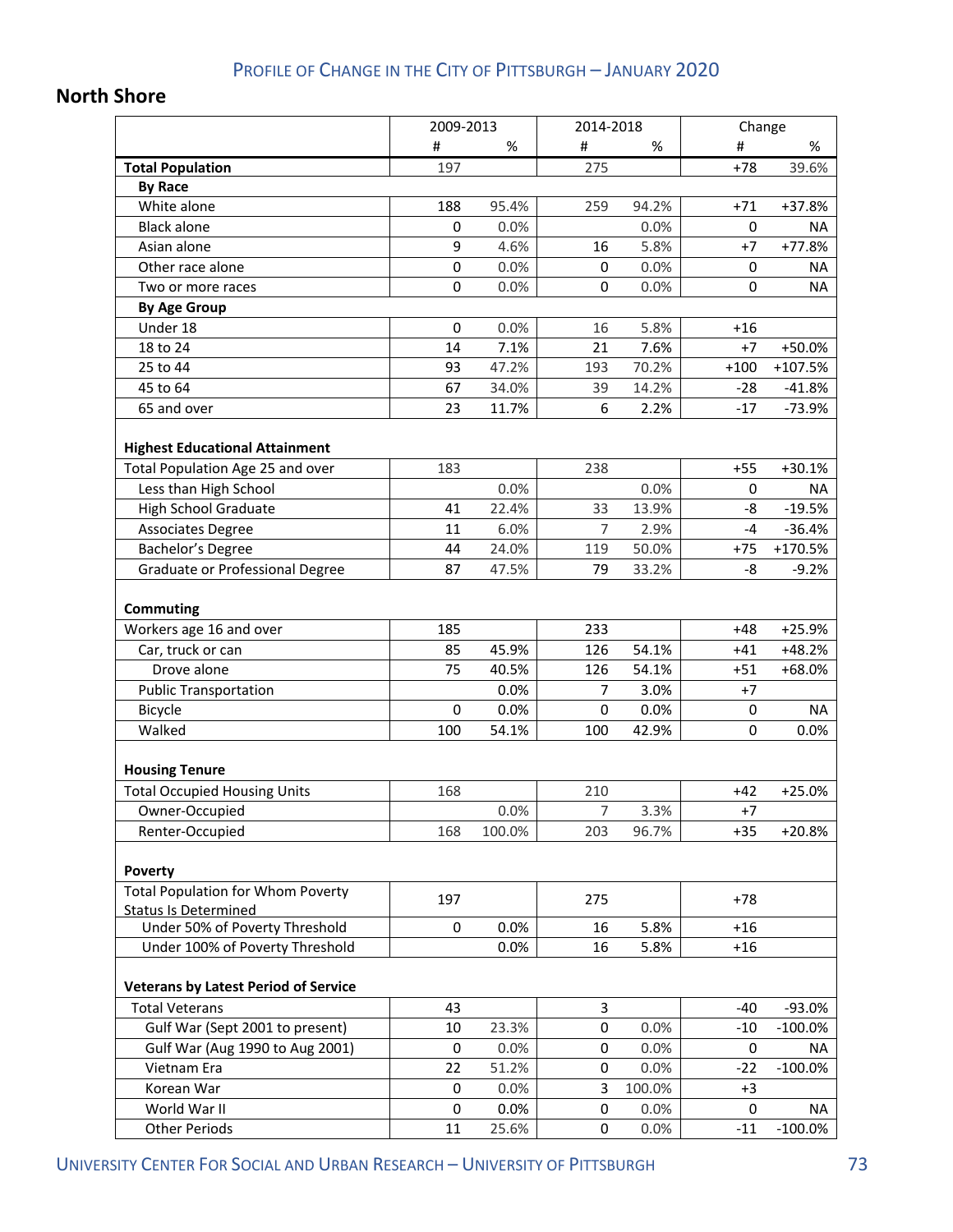## **Northview Heights**

|                                                                           | 2009-2013   |       |             | 2014-2018 |        | Change     |  |
|---------------------------------------------------------------------------|-------------|-------|-------------|-----------|--------|------------|--|
|                                                                           | #           | %     | #           | %         | #      | %          |  |
| <b>Total Population</b>                                                   | 1,509       |       | 1,363       |           | $-146$ | $-9.7%$    |  |
| <b>By Race</b>                                                            |             |       |             |           |        |            |  |
| White alone                                                               | 47          | 3.1%  | 31          | 2.3%      | $-16$  | $-34.0%$   |  |
| <b>Black alone</b>                                                        | 1,432       | 94.9% | 1,275       | 93.5%     | $-157$ | $-11.0%$   |  |
| Asian alone                                                               | 0           | 0.0%  | 0           | 0.0%      | 0      | NA.        |  |
| Other race alone                                                          | $\mathbf 0$ | 0.0%  | $\mathbf 0$ | 0.0%      | 0      | <b>NA</b>  |  |
| Two or more races                                                         | 30          | 2.0%  | 57          | 4.2%      | $+27$  | +90.0%     |  |
| <b>By Age Group</b>                                                       |             |       |             |           |        |            |  |
| Under 18                                                                  | 776         | 51.4% | 483         | 35.4%     | $-293$ | $-37.8%$   |  |
| 18 to 24                                                                  | 255         | 16.9% | 117         | 8.6%      | $-138$ | $-54.1%$   |  |
| 25 to 44                                                                  | 288         | 19.1% | 476         | 34.9%     | $+188$ | $+65.3%$   |  |
| 45 to 64                                                                  | 102         | 6.8%  | 181         | 13.3%     | $+79$  | $+77.5%$   |  |
| 65 and over                                                               | 88          | 5.8%  | 106         | 7.8%      | 18     | $+20.5%$   |  |
| <b>Highest Educational Attainment</b><br>Total Population Age 25 and over | 500         |       | 763         |           | $+263$ | +52.6%     |  |
| Less than High School                                                     | 139         | 27.8% | 182         | 23.9%     | $+43$  | +30.9%     |  |
| High School Graduate                                                      | 266         | 53.2% | 479         | 62.8%     | $+213$ | $+80.1%$   |  |
| <b>Associates Degree</b>                                                  | 85          | 17.0% | 57          | 7.5%      | -28    | $-32.9%$   |  |
| Bachelor's Degree                                                         | 5           | 1.0%  | 21          | 2.8%      | $+16$  | +320.0%    |  |
| Graduate or Professional Degree                                           | 5           | 1.0%  | 24          | 3.1%      | $+19$  | +380.0%    |  |
| <b>Commuting</b>                                                          |             |       |             |           |        |            |  |
| Workers age 16 and over                                                   | 178         |       | 438         |           | $+260$ | $+146.1%$  |  |
| Car, truck or can                                                         | 62          | 34.8% | 181         | 41.3%     | $+119$ | +191.9%    |  |
| Drove alone                                                               | 57          | 32.0% | 148         | 33.8%     | $+91$  | +159.6%    |  |
| <b>Public Transportation</b>                                              | 104         | 58.4% | 248         | 56.6%     | $+144$ | +138.5%    |  |
| Bicycle                                                                   | 0           | 0.0%  | 0           | 0.0%      | 0      | NA         |  |
| Walked                                                                    | 12          | 6.7%  | 9           | 2.1%      | $-3$   | $-25.0%$   |  |
| <b>Housing Tenure</b>                                                     |             |       |             |           |        |            |  |
| <b>Total Occupied Housing Units</b>                                       | 452         |       | 550         |           | $+98$  | $+21.7%$   |  |
| Owner-Occupied                                                            | 5           | 1.1%  | 23          | 4.2%      | $+18$  | +360.0%    |  |
| Renter-Occupied                                                           | 447         | 98.9% | 527         | 95.8%     | $+80$  | $+17.9%$   |  |
| Poverty                                                                   |             |       |             |           |        |            |  |
| <b>Total Population for Whom Poverty</b><br><b>Status Is Determined</b>   | 1,509       |       | 1,363       |           | $-146$ |            |  |
| Under 50% of Poverty Threshold                                            | 785         | 52.0% | 267         | 19.6%     | $-518$ | $-66.0%$   |  |
| Under 100% of Poverty Threshold                                           | 1,298       | 86.0% | 920         | 67.5%     | $-378$ | $-29.1%$   |  |
| <b>Veterans by Latest Period of Service</b>                               |             |       |             |           |        |            |  |
| <b>Total Veterans</b>                                                     | 34          |       |             |           | $-34$  | $-100.0%$  |  |
| Gulf War (Sept 2001 to present)                                           | 0           | 0.0%  | 0           | <b>NA</b> | 0      | NA         |  |
| Gulf War (Aug 1990 to Aug 2001)                                           | 0           | 0.0%  | 0           | <b>NA</b> | 0      | <b>NA</b>  |  |
| Vietnam Era                                                               | 6           | 17.6% | 0           | NA        | $-6$   | $-100.0\%$ |  |
| Korean War                                                                | 5           | 14.7% | 0           | <b>NA</b> | $-5$   | $-100.0\%$ |  |
| World War II                                                              | 6           | 17.6% | 0           | <b>NA</b> | $-6$   | $-100.0\%$ |  |
| <b>Other Periods</b>                                                      | 17          | 50.0% | 0           | ΝA        | $-17$  | $-100.0\%$ |  |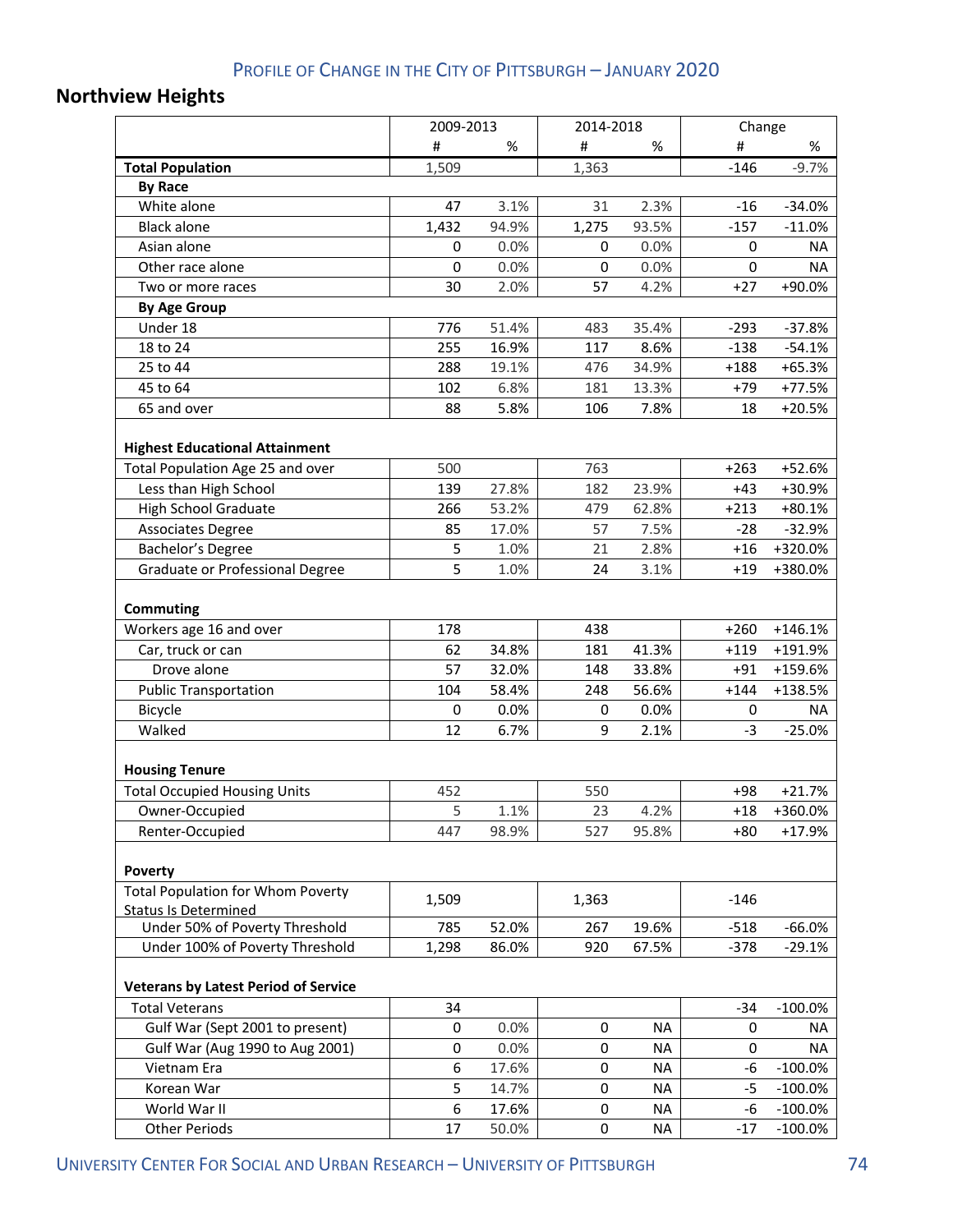#### **Oakwood**

|                                                                         | 2009-2013      |         | 2014-2018 |       | Change |            |
|-------------------------------------------------------------------------|----------------|---------|-----------|-------|--------|------------|
|                                                                         | #              | %       | #         | %     | #      | %          |
| <b>Total Population</b>                                                 | 1,143          |         | 974       |       | $-169$ | $-14.8%$   |
| <b>By Race</b>                                                          |                |         |           |       |        |            |
| White alone                                                             | 1,036          | 90.6%   | 921       | 94.6% | $-115$ | $-11.1%$   |
| <b>Black alone</b>                                                      | 43             | 3.8%    | 17        | 1.7%  | $-26$  | $-60.5%$   |
| Asian alone                                                             | 20             | 1.7%    | 0         | 0.0%  | $-20$  | $-100.0\%$ |
| Other race alone                                                        | 8              | 0.7%    | 22        | 2.3%  | $+14$  | $+175.0%$  |
| Two or more races                                                       | 36             | 3.1%    | 14        | 1.4%  | $-22$  | $-61.1%$   |
| <b>By Age Group</b>                                                     |                |         |           |       |        |            |
| Under 18                                                                | 152            | 13.3%   | 135       | 13.9% | $-17$  | $-11.2%$   |
| 18 to 24                                                                | 30             | 2.6%    | 82        | 8.4%  | $+52$  | $+173.3%$  |
| 25 to 44                                                                | 385            | 33.7%   | 347       | 35.6% | $-38$  | $-9.9%$    |
| 45 to 64                                                                | 378            | 33.1%   | 217       | 22.3% | $-161$ | $-42.6%$   |
| 65 and over                                                             | 198            | 17.3%   | 193       | 19.8% | $-5$   | $-2.5%$    |
| <b>Highest Educational Attainment</b>                                   |                |         |           |       |        |            |
| Total Population Age 25 and over                                        | 961            |         | 757       |       | $-204$ | $-21.2%$   |
| Less than High School                                                   | 134            | 13.9%   | 78        | 10.3% | $-56$  | $-41.8%$   |
| <b>High School Graduate</b>                                             | 500            | 52.0%   | 374       | 49.4% | $-126$ | $-25.2%$   |
| <b>Associates Degree</b>                                                | 124            | 12.9%   | 56        | 7.4%  | $-68$  | $-54.8%$   |
| Bachelor's Degree                                                       | 119            | 12.4%   | 175       | 23.1% | $+56$  | $+47.1%$   |
| Graduate or Professional Degree                                         | 84             | 8.7%    | 74        | 9.8%  | $-10$  | $-11.9%$   |
| <b>Commuting</b>                                                        |                |         |           |       |        |            |
| Workers age 16 and over                                                 | 559            |         | 581       |       | $+22$  | $+3.9%$    |
| Car, truck or can                                                       | 460            | 82.3%   | 511       | 88.0% | $+51$  | $+11.1%$   |
| Drove alone                                                             | 391            | 69.9%   | 407       | 70.1% | $+16$  | $+4.1%$    |
| <b>Public Transportation</b>                                            | 40             | 7.2%    | 45        | 7.7%  | $+5$   | $+12.5%$   |
| Bicycle                                                                 | 0              | 0.0%    | 0         | 0.0%  | 0      | <b>NA</b>  |
| Walked                                                                  | $\overline{2}$ | 0.4%    | 5         | 0.9%  | $+3$   | +150.0%    |
| <b>Housing Tenure</b>                                                   |                |         |           |       |        |            |
| <b>Total Occupied Housing Units</b>                                     | 607            |         | 500       |       | $-107$ | $-17.6%$   |
| Owner-Occupied                                                          | 305            | 50.2%   | 249       | 49.8% | -56    | $-18.4\%$  |
| Renter-Occupied                                                         | 302            | 49.8%   | 251       | 50.2% | $-51$  | $-16.9%$   |
| Poverty                                                                 |                |         |           |       |        |            |
| <b>Total Population for Whom Poverty</b><br><b>Status Is Determined</b> | 1,143          |         | 974       |       | $-169$ |            |
| Under 50% of Poverty Threshold                                          | 59             | 5.2%    | 82        | 8.4%  | $+23$  | +39.0%     |
| Under 100% of Poverty Threshold                                         | 152            | 13.3%   | 183       | 18.8% | $+31$  | $+20.4%$   |
| <b>Veterans by Latest Period of Service</b>                             |                |         |           |       |        |            |
| <b>Total Veterans</b>                                                   | 58             |         | 65        |       | $+7$   | $+12.1%$   |
| Gulf War (Sept 2001 to present)                                         | 4              | 6.9%    | 22        | 33.8% | $+18$  | +450.0%    |
| Gulf War (Aug 1990 to Aug 2001)                                         | 0              | 0.0%    | 0         | 0.0%  | 0      | NA         |
| Vietnam Era                                                             | 17             | 29.3%   | 33        | 50.8% | $+16$  | +94.1%     |
| Korean War                                                              | 16             | 27.6%   | 5         | 7.7%  | $-11$  | $-68.8%$   |
| World War II                                                            | 0              | $0.0\%$ | 5         | 7.7%  | $+5$   |            |
| <b>Other Periods</b>                                                    | 21             | 36.2%   | 0         | 0.0%  | $-21$  | $-100.0\%$ |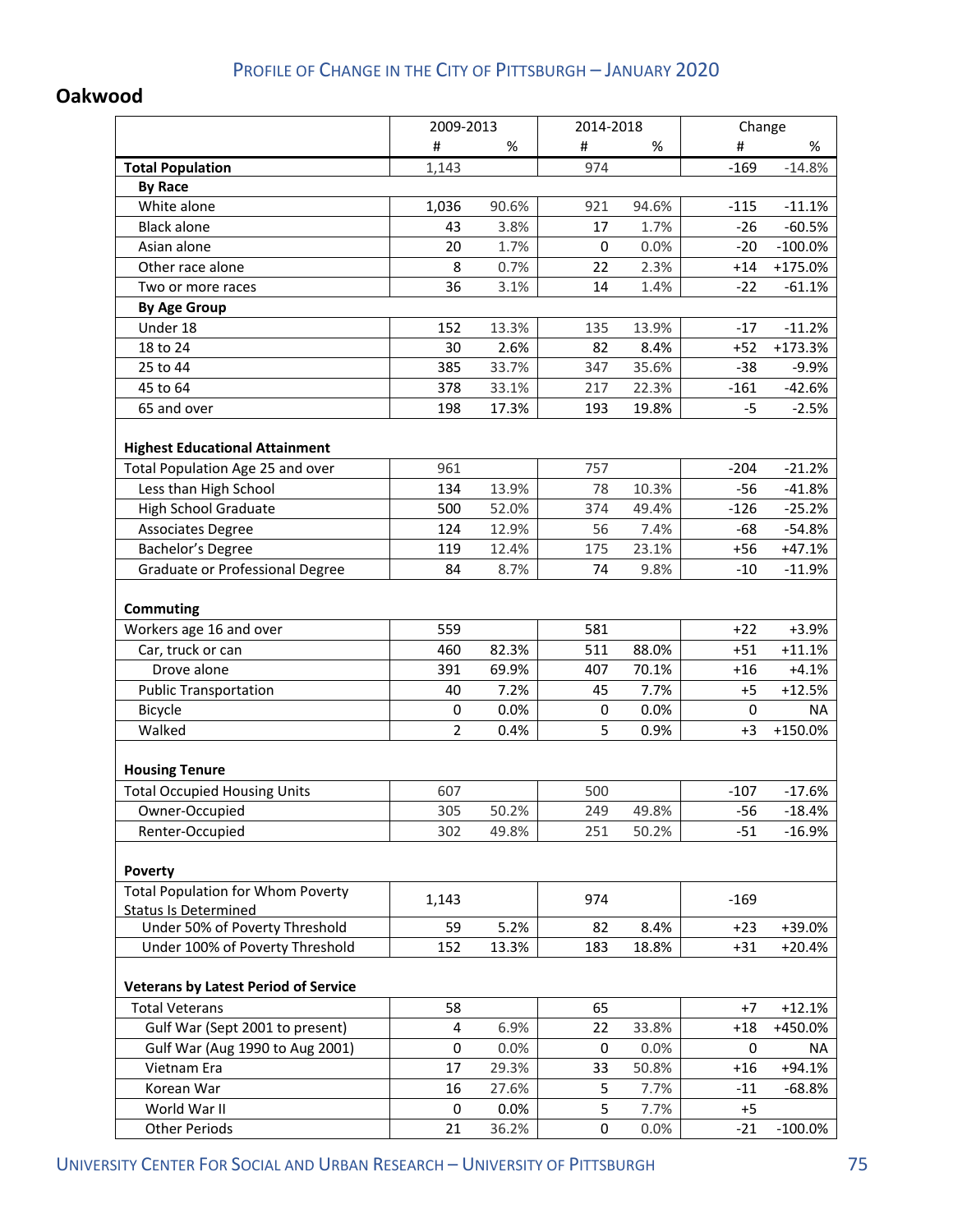#### **Overbrook**

|                                                                         | 2009-2013   |       | 2014-2018 |       | Change |           |
|-------------------------------------------------------------------------|-------------|-------|-----------|-------|--------|-----------|
|                                                                         | #           | $\%$  | #         | %     | #      | %         |
| <b>Total Population</b>                                                 | 3,729       |       | 3,716     |       | $-13$  | $-0.3%$   |
| <b>By Race</b>                                                          |             |       |           |       |        |           |
| White alone                                                             | 3,497       | 93.8% | 3,472     | 93.4% | $-25$  | $-0.7%$   |
| <b>Black alone</b>                                                      | 140         | 3.8%  | 112       | 3.0%  | $-28$  | $-20.0%$  |
| Asian alone                                                             | 62          | 1.7%  | 6         | 0.2%  | $-56$  | $-90.3%$  |
| Other race alone                                                        | 0           | 0.0%  | 8         | 0.2%  | $+8$   |           |
| Two or more races                                                       | 30          | 0.8%  | 118       | 3.2%  | $+88$  | +293.3%   |
| <b>By Age Group</b>                                                     |             |       |           |       |        |           |
| Under 18                                                                | 700         | 18.8% | 703       | 18.9% | $+3$   | $+0.4%$   |
| 18 to 24                                                                | 325         | 8.7%  | 161       | 4.3%  | $-164$ | $-50.5%$  |
| 25 to 44                                                                | 985         | 26.4% | 1,097     | 29.5% | $+112$ | $+11.4%$  |
| 45 to 64                                                                | 1,015       | 27.2% | 1,077     | 29.0% | $+62$  | $+6.1%$   |
| 65 and over                                                             | 704         | 18.9% | 678       | 18.2% | $-26$  | $-3.7%$   |
| <b>Highest Educational Attainment</b>                                   |             |       |           |       |        |           |
| Total Population Age 25 and over                                        | 2,698       |       | 2,852     |       | $+154$ | $+5.7%$   |
| Less than High School                                                   | 263         | 9.7%  | 209       | 7.3%  | $-54$  | $-20.5%$  |
| <b>High School Graduate</b>                                             | 1,695       | 62.8% | 1,674     | 58.7% | $-21$  | $-1.2%$   |
| <b>Associates Degree</b>                                                | 336         | 12.5% | 441       | 15.5% | $+105$ | $+31.3%$  |
| Bachelor's Degree                                                       | 289         | 10.7% | 320       | 11.2% | $+31$  | $+10.7%$  |
| Graduate or Professional Degree                                         | 115         | 4.3%  | 208       | 7.3%  | $+93$  | +80.9%    |
| <b>Commuting</b>                                                        |             |       |           |       |        |           |
| Workers age 16 and over                                                 | 1,765       |       | 1,734     |       | $-31$  | $-1.8%$   |
| Car, truck or can                                                       | 1,467       | 83.1% | 1,522     | 87.8% | $+55$  | $+3.7%$   |
| Drove alone                                                             | 1,169       | 66.2% | 1,204     | 69.4% | $+35$  | $+3.0%$   |
| <b>Public Transportation</b>                                            | 240         | 13.6% | 192       | 11.1% | $-48$  | $-20.0%$  |
| Bicycle                                                                 | $\mathbf 0$ | 0.0%  | 0         | 0.0%  | 0      | <b>NA</b> |
| Walked                                                                  | 30          | 1.7%  | 6         | 0.3%  | $-24$  | $-80.0%$  |
| <b>Housing Tenure</b>                                                   |             |       |           |       |        |           |
| <b>Total Occupied Housing Units</b>                                     | 1,598       |       | 1,596     |       | $-2$   | $-0.1%$   |
| Owner-Occupied                                                          | 1,281       | 80.2% | 1,322     | 82.8% | $+41$  | $+3.2%$   |
| Renter-Occupied                                                         | 317         | 19.8% | 274       | 17.2% | $-43$  | $-13.6%$  |
| Poverty                                                                 |             |       |           |       |        |           |
| <b>Total Population for Whom Poverty</b><br><b>Status Is Determined</b> | 3,676       |       | 3,620     |       | -56    |           |
| Under 50% of Poverty Threshold                                          | 211         | 5.7%  | 225       | 6.2%  | $+14$  | $+6.6%$   |
| Under 100% of Poverty Threshold                                         | 411         | 11.2% | 566       | 15.6% | $+155$ | +37.7%    |
| <b>Veterans by Latest Period of Service</b>                             |             |       |           |       |        |           |
| <b>Total Veterans</b>                                                   | 362         |       | 309       |       | $-53$  | $-14.6%$  |
| Gulf War (Sept 2001 to present)                                         | 22          | 6.1%  | 35        | 11.3% | $+13$  | +59.1%    |
| Gulf War (Aug 1990 to Aug 2001)                                         | 22          | 6.1%  | 39        | 12.6% | $+17$  | $+77.3%$  |
| Vietnam Era                                                             | 82          | 22.7% | 65        | 21.0% | $-17$  | $-20.7%$  |
| Korean War                                                              | 68          | 18.8% | 56        | 18.1% | $-12$  | $-17.6%$  |
| World War II                                                            | 58          | 16.0% | 27        | 8.7%  | $-31$  | $-53.4%$  |
| <b>Other Periods</b>                                                    | 110         | 30.4% | 87        | 28.2% | $-23$  | $-20.9%$  |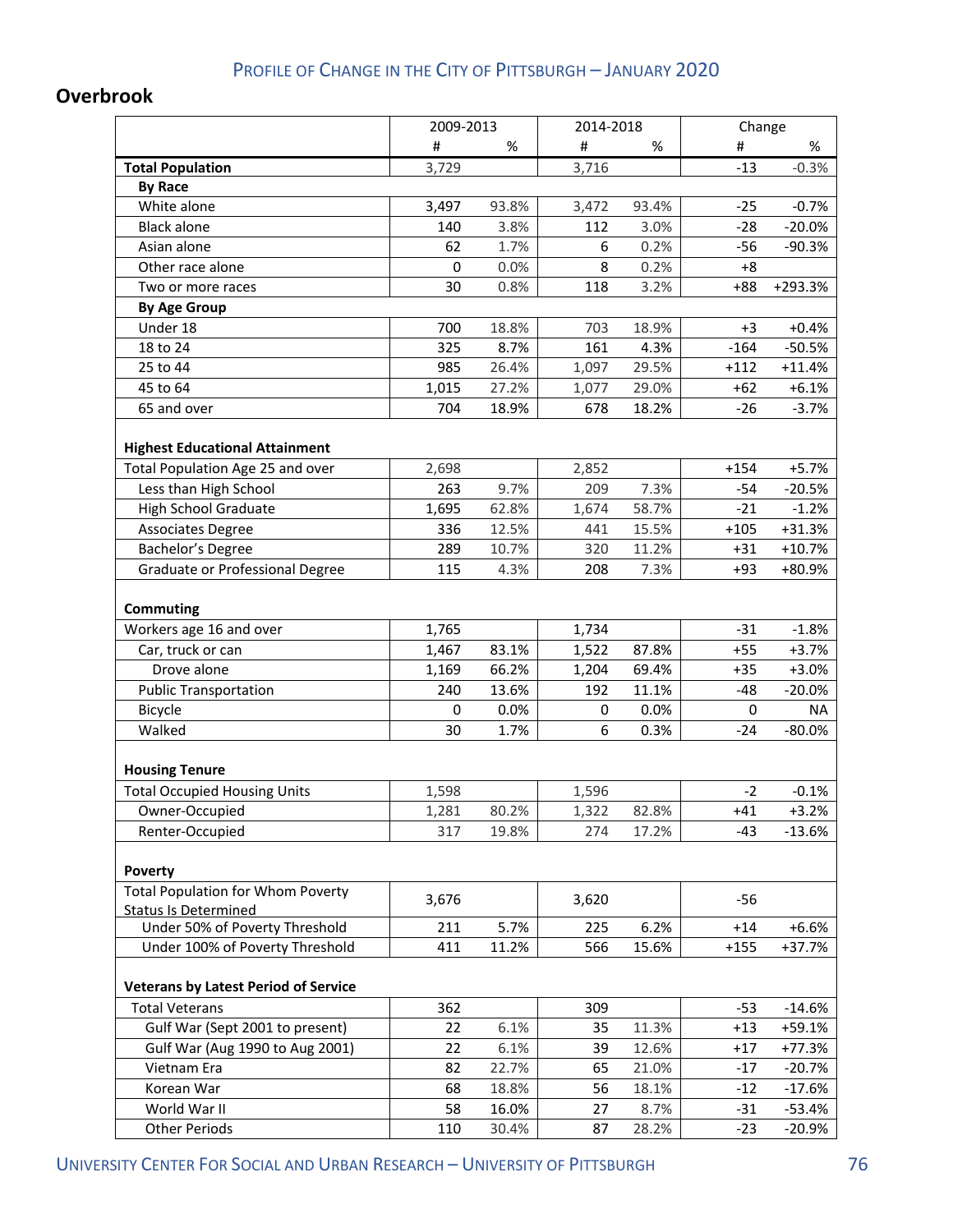## **Perry North**

|                                                                           | 2009-2013 |       | 2014-2018 |       | Change |            |
|---------------------------------------------------------------------------|-----------|-------|-----------|-------|--------|------------|
|                                                                           | #         | %     | #         | %     | #      | %          |
| <b>Total Population</b>                                                   | 4,016     |       | 3,511     |       | $-505$ | $-12.6%$   |
| <b>By Race</b>                                                            |           |       |           |       |        |            |
| White alone                                                               | 2,258     | 56.2% | 2,325     | 66.2% | $+67$  | $+3.0%$    |
| <b>Black alone</b>                                                        | 1,615     | 40.2% | 996       | 28.4% | $-619$ | $-38.3%$   |
| Asian alone                                                               | 34        | 0.8%  | 0         | 0.0%  | $-34$  | $-100.0\%$ |
| Other race alone                                                          | 9         | 0.2%  | 13        | 0.4%  | $+4$   | $+44.4%$   |
| Two or more races                                                         | 100       | 2.5%  | 177       | 5.0%  | $+77$  | +77.0%     |
| <b>By Age Group</b>                                                       |           |       |           |       |        |            |
| Under 18                                                                  | 850       | 21.2% | 565       | 16.1% | $-285$ | $-33.5%$   |
| 18 to 24                                                                  | 299       | 7.4%  | 259       | 7.4%  | $-40$  | $-13.4%$   |
| 25 to 44                                                                  | 1,242     | 30.9% | 1,136     | 32.4% | $-106$ | $-8.5%$    |
| 45 to 64                                                                  | 1,094     | 27.2% | 1,108     | 31.6% | $+14$  | $+1.3%$    |
| 65 and over                                                               | 531       | 13.2% | 443       | 12.6% | $-88$  | $-16.6%$   |
| <b>Highest Educational Attainment</b><br>Total Population Age 25 and over | 2,842     |       | 2,687     |       | $-155$ | $-5.5%$    |
| Less than High School                                                     | 242       | 8.5%  | 212       | 7.9%  | $-30$  | $-12.4%$   |
| <b>High School Graduate</b>                                               | 1,365     | 48.0% | 1,164     | 43.3% | $-201$ | $-14.7%$   |
| <b>Associates Degree</b>                                                  | 229       | 8.1%  | 336       | 12.5% | $+107$ | +46.7%     |
| Bachelor's Degree                                                         | 638       | 22.4% | 607       | 22.6% | $-31$  | $-4.9%$    |
| Graduate or Professional Degree                                           | 368       | 12.9% | 368       | 13.7% | 0      | 0.0%       |
| Commuting                                                                 |           |       |           |       |        |            |
| Workers age 16 and over                                                   | 1,911     |       | 1,902     |       | -9     | $-0.5%$    |
| Car, truck or can                                                         | 1,487     | 77.8% | 1,356     | 71.3% | $-131$ | $-8.8%$    |
| Drove alone                                                               | 1,215     | 63.6% | 1,145     | 60.2% | $-70$  | $-5.8%$    |
| <b>Public Transportation</b>                                              | 299       | 15.6% | 298       | 15.7% | $-1$   | $-0.3%$    |
| Bicycle                                                                   | 8         | 0.4%  | 0         | 0.0%  | -8     | $-100.0\%$ |
| Walked                                                                    | 28        | 1.5%  | 32        | 1.7%  | $+4$   | $+14.3%$   |
| <b>Housing Tenure</b>                                                     |           |       |           |       |        |            |
| <b>Total Occupied Housing Units</b>                                       | 1,624     |       | 1,643     |       | $+19$  | $+1.2%$    |
| Owner-Occupied                                                            | 1,133     | 69.8% | 1,121     | 68.2% | $-12$  | $-1.1%$    |
| Renter-Occupied                                                           | 491       | 30.2% | 522       | 31.8% | $+31$  | $+6.3%$    |
| <b>Poverty</b>                                                            |           |       |           |       |        |            |
| <b>Total Population for Whom Poverty</b><br><b>Status Is Determined</b>   | 3,959     |       | 3,437     |       | $-522$ |            |
| Under 50% of Poverty Threshold                                            | 335       | 8.5%  | 89        | 2.6%  | $-246$ | $-73.4%$   |
| Under 100% of Poverty Threshold                                           | 578       | 14.6% | 438       | 12.7% | $-140$ | $-24.2%$   |
| <b>Veterans by Latest Period of Service</b>                               |           |       |           |       |        |            |
| <b>Total Veterans</b>                                                     | 347       |       | 213       |       | $-134$ | $-38.6%$   |
| Gulf War (Sept 2001 to present)                                           | 46        | 13.3% | 29        | 13.6% | $-17$  | $-37.0%$   |
| Gulf War (Aug 1990 to Aug 2001)                                           | 25        | 7.2%  | 4         | 1.9%  | $-21$  | $-84.0%$   |
| Vietnam Era                                                               | 111       | 32.0% | 80        | 37.6% | $-31$  | $-27.9%$   |
| Korean War                                                                | 64        | 18.4% | 37        | 17.4% | $-27$  | $-42.2%$   |
| World War II                                                              | 51        | 14.7% | 22        | 10.3% | $-29$  | -56.9%     |
| <b>Other Periods</b>                                                      | 50        | 14.4% | 41        | 19.2% | -9     | $-18.0%$   |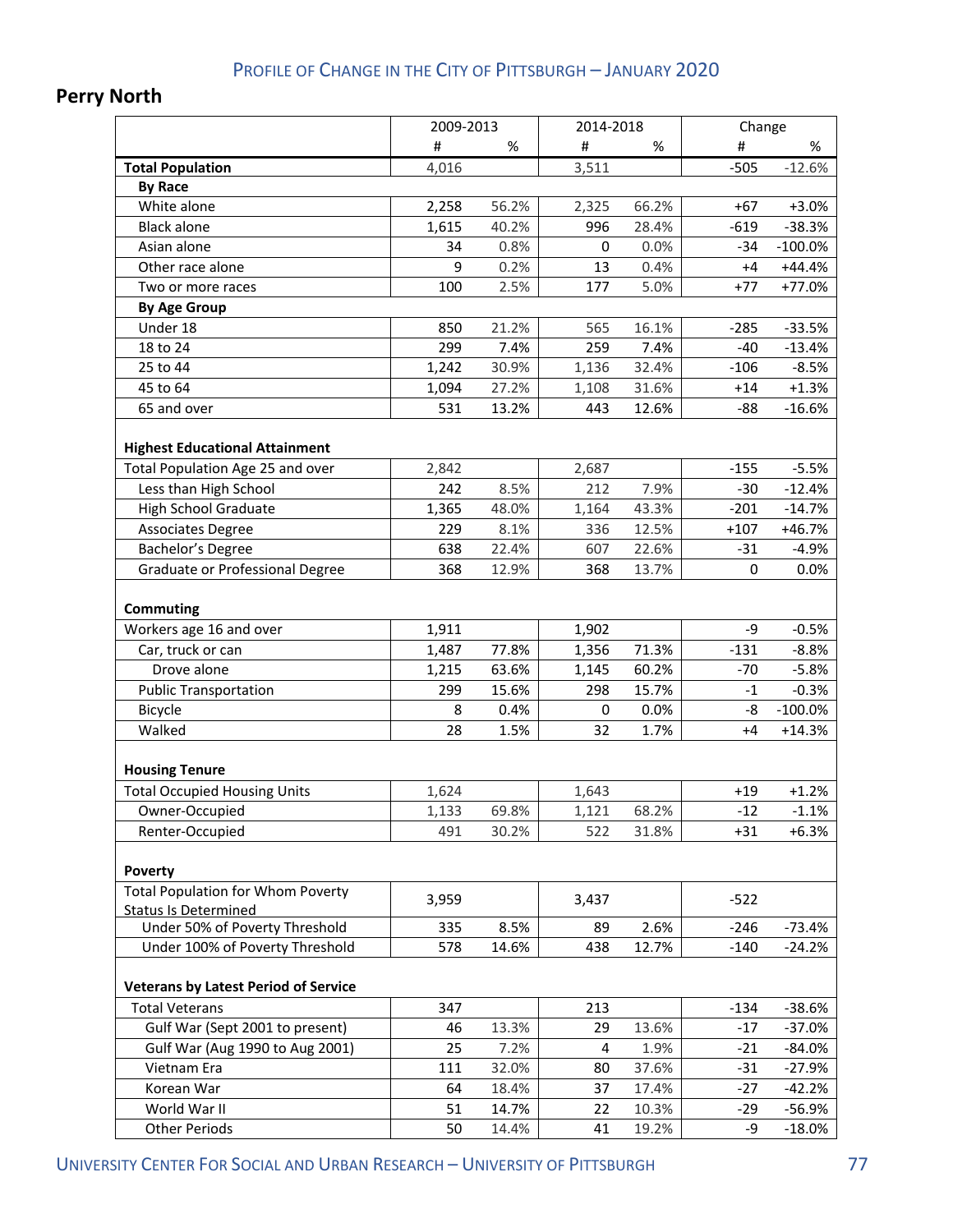## **Perry South**

|                                                                           | 2009-2013               |       | 2014-2018 |       | Change |            |
|---------------------------------------------------------------------------|-------------------------|-------|-----------|-------|--------|------------|
|                                                                           | #                       | %     | #         | %     | #      | %          |
| <b>Total Population</b>                                                   | 3,643                   |       | 3,730     |       | $+87$  | 2.4%       |
| <b>By Race</b>                                                            |                         |       |           |       |        |            |
| White alone                                                               | 1,249                   | 34.3% | 1,174     | 31.5% | $-75$  | $-6.0%$    |
| <b>Black alone</b>                                                        | 2,299                   | 63.1% | 2,462     | 66.0% | $+163$ | $+7.1%$    |
| Asian alone                                                               | $\overline{7}$          | 0.2%  | 10        | 0.3%  | $+3$   | +42.9%     |
| Other race alone                                                          | $\overline{\mathbf{4}}$ | 0.1%  | 36        | 1.0%  | $+32$  | +800.0%    |
| Two or more races                                                         | 84                      | 2.3%  | 48        | 1.3%  | $-36$  | $-42.9%$   |
| <b>By Age Group</b>                                                       |                         |       |           |       |        |            |
| Under 18                                                                  | 856                     | 23.5% | 860       | 23.1% | $+4$   | $+0.5%$    |
| 18 to 24                                                                  | 210                     | 5.8%  | 347       | 9.3%  | $+137$ | $+65.2%$   |
| 25 to 44                                                                  | 1,027                   | 28.2% | 915       | 24.5% | $-112$ | $-10.9%$   |
| 45 to 64                                                                  | 915                     | 25.1% | 958       | 25.7% | $+43$  | $+4.7%$    |
| 65 and over                                                               | 635                     | 17.4% | 650       | 17.4% | 15     | $+2.4%$    |
| <b>Highest Educational Attainment</b><br>Total Population Age 25 and over | 2,578                   |       | 2,523     |       | $-55$  | $-2.1%$    |
| Less than High School                                                     | 279                     | 10.8% | 190       | 7.5%  | $-89$  | $-31.9%$   |
| <b>High School Graduate</b>                                               | 1,467                   | 56.9% | 1,196     | 47.4% | $-271$ | $-18.5%$   |
| <b>Associates Degree</b>                                                  | 323                     | 12.5% | 378       | 15.0% | $+55$  | $+17.0%$   |
| Bachelor's Degree                                                         | 401                     | 15.6% | 445       | 17.6% | $+44$  | $+11.0%$   |
| Graduate or Professional Degree                                           | 108                     | 4.2%  | 314       | 12.4% | $+206$ | +190.7%    |
| Commuting                                                                 |                         |       |           |       |        |            |
| Workers age 16 and over                                                   | 1,309                   |       | 1,688     |       | $+379$ | +29.0%     |
| Car, truck or can                                                         | 857                     | 65.5% | 1,284     | 76.1% | $+427$ | +49.8%     |
| Drove alone                                                               | 742                     | 56.7% | 1,034     | 61.3% | $+292$ | +39.4%     |
| <b>Public Transportation</b>                                              | 356                     | 27.2% | 327       | 19.4% | $-29$  | $-8.1%$    |
| Bicycle                                                                   | 0                       | 0.0%  | 21        | 1.2%  | $+21$  |            |
| Walked                                                                    | 85                      | 6.5%  | 0         | 0.0%  | $-85$  | $-100.0\%$ |
| <b>Housing Tenure</b>                                                     |                         |       |           |       |        |            |
| <b>Total Occupied Housing Units</b>                                       | 1,763                   |       | 1,722     |       | $-41$  | $-2.3%$    |
| Owner-Occupied                                                            | 967                     | 54.8% | 805       | 46.7% | $-162$ | $-16.8%$   |
| Renter-Occupied                                                           | 796                     | 45.2% | 917       | 53.3% | $+121$ | $+15.2%$   |
| <b>Poverty</b>                                                            |                         |       |           |       |        |            |
| <b>Total Population for Whom Poverty</b><br><b>Status Is Determined</b>   | 3,502                   |       | 3,627     |       | $+125$ |            |
| Under 50% of Poverty Threshold                                            | 526                     | 15.0% | 702       | 19.4% | $+176$ | +33.5%     |
| Under 100% of Poverty Threshold                                           | 1,162                   | 33.2% | 1,104     | 30.4% | $-58$  | $-5.0%$    |
| <b>Veterans by Latest Period of Service</b>                               |                         |       |           |       |        |            |
| <b>Total Veterans</b>                                                     | 281                     |       | 210       |       | $-71$  | $-25.3%$   |
| Gulf War (Sept 2001 to present)                                           | 18                      | 6.4%  | 29        | 13.8% | $+11$  | $+61.1%$   |
| Gulf War (Aug 1990 to Aug 2001)                                           | 43                      | 15.3% | 29        | 13.8% | $-14$  | $-32.6%$   |
| Vietnam Era                                                               | 46                      | 16.4% | 93        | 44.3% | $+47$  | +102.2%    |
| Korean War                                                                | 83                      | 29.5% | 26        | 12.4% | $-57$  | $-68.7%$   |
| World War II                                                              | 34                      | 12.1% | 11        | 5.2%  | $-23$  | $-67.6%$   |
| <b>Other Periods</b>                                                      | 57                      | 20.3% | 22        | 10.5% | $-35$  | $-61.4%$   |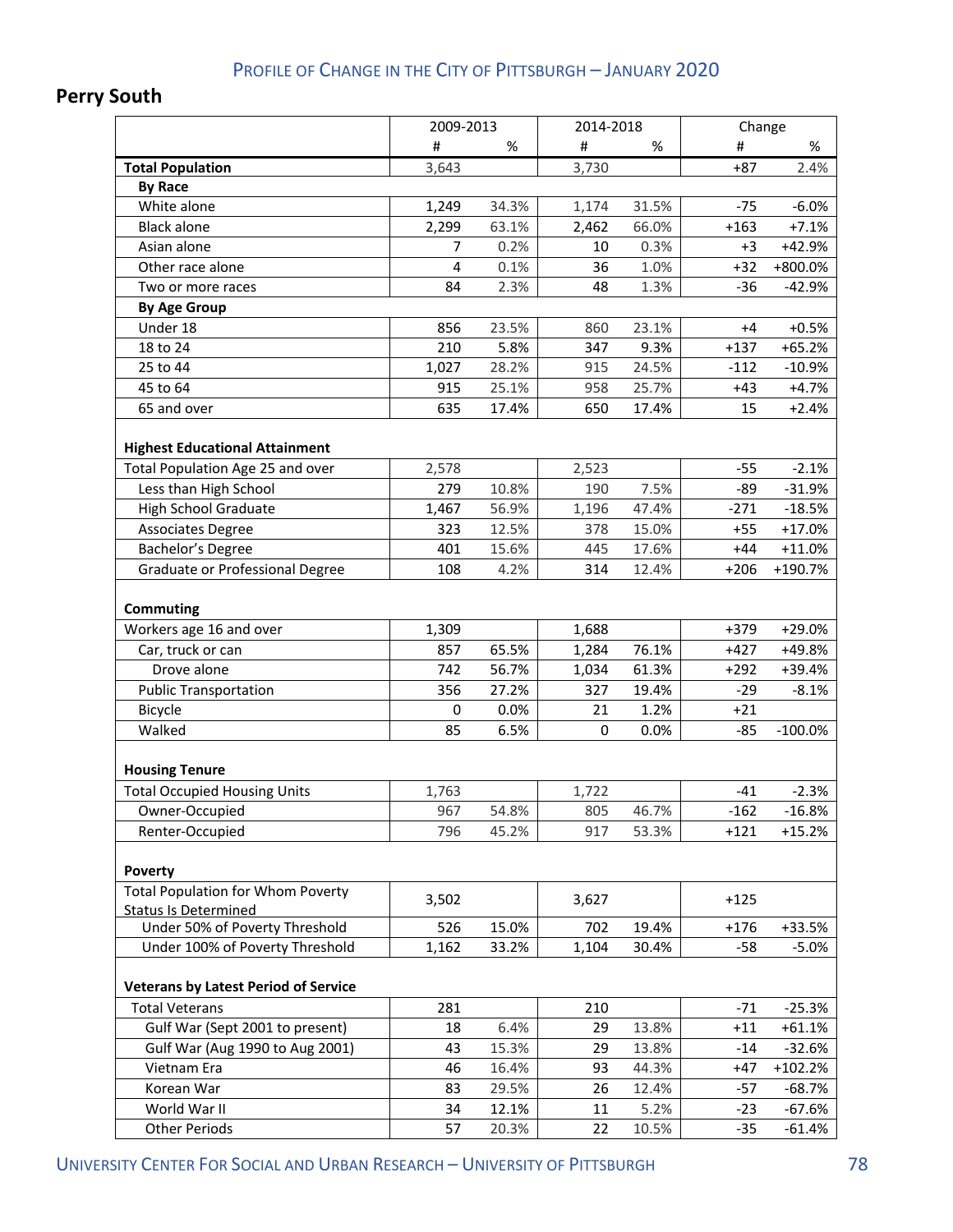#### **Point Breeze**

|                                                                           | 2009-2013 |       | 2014-2018 |       | Change |            |
|---------------------------------------------------------------------------|-----------|-------|-----------|-------|--------|------------|
|                                                                           | #         | %     | #         | %     | #      | %          |
| <b>Total Population</b>                                                   | 5,366     |       | 5,479     |       | $+113$ | 2.1%       |
| <b>By Race</b>                                                            |           |       |           |       |        |            |
| White alone                                                               | 4,706     | 87.7% | 4,718     | 86.1% | $+12$  | $+0.3%$    |
| <b>Black alone</b>                                                        | 307       | 5.7%  | 306       | 5.6%  | $-1$   | $-0.3%$    |
| Asian alone                                                               | 209       | 3.9%  | 291       | 5.3%  | $+82$  | +39.2%     |
| Other race alone                                                          | 45        | 0.8%  | 25        | 0.5%  | $-20$  | $-44.4%$   |
| Two or more races                                                         | 99        | 1.8%  | 139       | 2.5%  | $+40$  | $+40.4%$   |
| <b>By Age Group</b>                                                       |           |       |           |       |        |            |
| Under 18                                                                  | 954       | 17.8% | 1,126     | 20.6% | $+172$ | $+18.0%$   |
| 18 to 24                                                                  | 435       | 8.1%  | 228       | 4.2%  | $-207$ | $-47.6%$   |
| 25 to 44                                                                  | 1,679     | 31.3% | 1,567     | 28.6% | $-112$ | $-6.7%$    |
| 45 to 64                                                                  | 1,518     | 28.3% | 1,564     | 28.5% | $+46$  | $+3.0%$    |
| 65 and over                                                               | 780       | 14.5% | 994       | 18.1% | 214    | $+27.4%$   |
| <b>Highest Educational Attainment</b><br>Total Population Age 25 and over | 3,926     |       | 4,125     |       | $+199$ | $+5.1%$    |
| Less than High School                                                     | 136       | 3.5%  | 45        | 1.1%  | $-91$  | $-66.9%$   |
| <b>High School Graduate</b>                                               | 852       | 21.7% | 467       | 11.3% | $-385$ | $-45.2%$   |
| <b>Associates Degree</b>                                                  | 97        | 2.5%  | 76        | 1.8%  | $-21$  | $-21.6%$   |
| Bachelor's Degree                                                         | 989       | 25.2% | 1,241     | 30.1% | $+252$ | $+25.5%$   |
| Graduate or Professional Degree                                           | 1,852     | 47.2% | 2,296     | 55.7% | $+444$ | $+24.0%$   |
| Commuting                                                                 |           |       |           |       |        |            |
| Workers age 16 and over                                                   | 2,968     |       | 3,279     |       | $+311$ | $+10.5%$   |
| Car, truck or can                                                         | 1,938     | 65.3% | 2,183     | 66.6% | $+245$ | $+12.6%$   |
| Drove alone                                                               | 1,662     | 56.0% | 1,935     | 59.0% | $+273$ | $+16.4%$   |
| <b>Public Transportation</b>                                              | 400       | 13.5% | 402       | 12.3% | $+2$   | $+0.5%$    |
| Bicycle                                                                   | 125       | 4.2%  | 228       | 7.0%  | $+103$ | +82.4%     |
| Walked                                                                    | 304       | 10.2% | 195       | 5.9%  | $-109$ | $-35.9%$   |
| <b>Housing Tenure</b>                                                     |           |       |           |       |        |            |
| <b>Total Occupied Housing Units</b>                                       | 2,343     |       | 2,444     |       | $+101$ | $+4.3%$    |
| Owner-Occupied                                                            | 1,628     | 69.5% | 1,706     | 69.8% | $+78$  | $+4.8%$    |
| Renter-Occupied                                                           | 715       | 30.5% | 738       | 30.2% | $+23$  | $+3.2%$    |
| <b>Poverty</b>                                                            |           |       |           |       |        |            |
| <b>Total Population for Whom Poverty</b><br><b>Status Is Determined</b>   | 5,338     |       | 5,467     |       | $+129$ |            |
| Under 50% of Poverty Threshold                                            | 259       | 4.9%  | 154       | 2.8%  | $-105$ | $-40.5%$   |
| Under 100% of Poverty Threshold                                           | 468       | 8.8%  | 449       | 8.2%  | $-19$  | $-4.1%$    |
| <b>Veterans by Latest Period of Service</b>                               |           |       |           |       |        |            |
| <b>Total Veterans</b>                                                     | 278       |       | 182       |       | -96    | $-34.5%$   |
| Gulf War (Sept 2001 to present)                                           | 41        | 14.7% | 13        | 7.1%  | $-28$  | $-68.3%$   |
| Gulf War (Aug 1990 to Aug 2001)                                           | 0         | 0.0%  | 4         | 2.2%  | $+4$   |            |
| Vietnam Era                                                               | 87        | 31.3% | 83        | 45.6% | $-4$   | $-4.6%$    |
| Korean War                                                                | 35        | 12.6% | 0         | 0.0%  | $-35$  | $-100.0\%$ |
| World War II                                                              | 38        | 13.7% | 21        | 11.5% | $-17$  | $-44.7%$   |
| <b>Other Periods</b>                                                      | 77        | 27.7% | 61        | 33.5% | $-16$  | $-20.8%$   |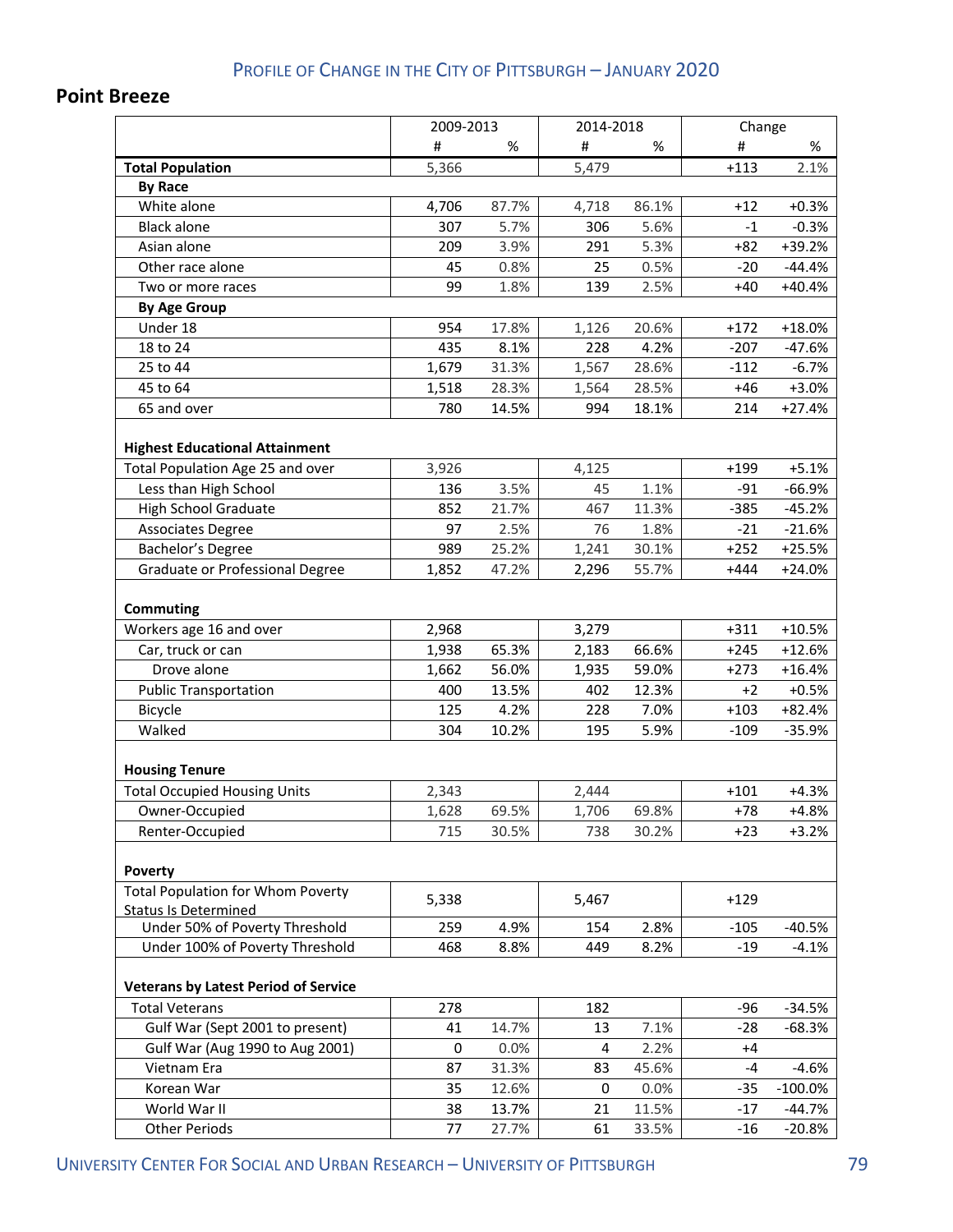#### **Point Breeze North**

|                                                                           | 2009-2013 |       | 2014-2018 |       | Change |            |
|---------------------------------------------------------------------------|-----------|-------|-----------|-------|--------|------------|
|                                                                           | #         | %     | #         | %     | #      | %          |
| <b>Total Population</b>                                                   | 1,961     |       | 1,814     |       | $-147$ | $-7.5%$    |
| <b>By Race</b>                                                            |           |       |           |       |        |            |
| White alone                                                               | 876       | 44.7% | 1,009     | 55.6% | $+133$ | $+15.2%$   |
| <b>Black alone</b>                                                        | 967       | 49.3% | 659       | 36.3% | $-308$ | $-31.9%$   |
| Asian alone                                                               | 100       | 5.1%  | 33        | 1.8%  | $-67$  | $-67.0%$   |
| Other race alone                                                          | 0         | 0.0%  | 34        | 1.9%  | $+34$  |            |
| Two or more races                                                         | 18        | 0.9%  | 79        | 4.4%  | $+61$  | +338.9%    |
| <b>By Age Group</b>                                                       |           |       |           |       |        |            |
| Under 18                                                                  | 323       | 16.5% | 145       | 8.0%  | $-178$ | $-55.1%$   |
| 18 to 24                                                                  | 84        | 4.3%  | 186       | 10.3% | $+102$ | $+121.4%$  |
| 25 to 44                                                                  | 846       | 43.1% | 829       | 45.7% | $-17$  | $-2.0%$    |
| 45 to 64                                                                  | 411       | 21.0% | 347       | 19.1% | $-64$  | $-15.6%$   |
| 65 and over                                                               | 297       | 15.1% | 307       | 16.9% | 10     | $+3.4%$    |
| <b>Highest Educational Attainment</b><br>Total Population Age 25 and over | 1,520     |       | 1,483     |       | $-37$  | $-2.4%$    |
| Less than High School                                                     | 11        | 0.7%  | 65        | 4.4%  | $+54$  | +490.9%    |
| <b>High School Graduate</b>                                               | 384       | 25.3% | 373       | 25.2% | $-11$  | $-2.9%$    |
| <b>Associates Degree</b>                                                  | 218       | 14.3% | 146       | 9.8%  | $-72$  | $-33.0%$   |
| Bachelor's Degree                                                         | 401       | 26.4% | 482       | 32.5% | $+81$  | $+20.2%$   |
| Graduate or Professional Degree                                           | 506       | 33.3% | 417       | 28.1% | -89    | $-17.6%$   |
| <b>Commuting</b><br>Workers age 16 and over                               | 1,119     |       | 1,159     |       | $+40$  | $+3.6%$    |
| Car, truck or can                                                         | 760       | 67.9% | 718       | 61.9% | $-42$  | $-5.5%$    |
| Drove alone                                                               | 544       | 48.6% | 666       | 57.5% | $+122$ | $+22.4%$   |
| <b>Public Transportation</b>                                              | 268       | 23.9% | 252       | 21.7% | $-16$  | $-6.0%$    |
| Bicycle                                                                   | 19        | 1.7%  | 17        | 1.5%  | $-2$   | $-10.5%$   |
| Walked                                                                    | 51        | 4.6%  | 33        | 2.8%  | $-18$  | $-35.3%$   |
| <b>Housing Tenure</b>                                                     |           |       |           |       |        |            |
| <b>Total Occupied Housing Units</b>                                       | 1,040     |       | 983       |       | $-57$  | $-5.5%$    |
| Owner-Occupied                                                            | 427       | 41.1% | 333       | 33.9% | $-94$  | $-22.0%$   |
| Renter-Occupied                                                           | 613       | 58.9% | 650       | 66.1% | $+37$  | $+6.0%$    |
| Poverty                                                                   |           |       |           |       |        |            |
| <b>Total Population for Whom Poverty</b><br><b>Status Is Determined</b>   | 1,938     |       | 1,793     |       | $-145$ |            |
| Under 50% of Poverty Threshold                                            | 81        | 4.2%  | 163       | 9.1%  | $+82$  | $+101.2%$  |
| Under 100% of Poverty Threshold                                           | 296       | 15.3% | 271       | 15.1% | $-25$  | $-8.4%$    |
| <b>Veterans by Latest Period of Service</b>                               |           |       |           |       |        |            |
| <b>Total Veterans</b>                                                     | 156       |       | 106       |       | $-50$  | $-32.1%$   |
| Gulf War (Sept 2001 to present)                                           | 1         | 0.6%  | 10        | 9.4%  | +9     | +900.0%    |
| Gulf War (Aug 1990 to Aug 2001)                                           | 14        | 9.0%  | 0         | 0.0%  | $-14$  | $-100.0\%$ |
| Vietnam Era                                                               | 67        | 42.9% | 73        | 68.9% | +6     | $+9.0%$    |
| Korean War                                                                | 14        | 9.0%  | 8         | 7.5%  | -6     | -42.9%     |
| World War II                                                              | 32        | 20.5% | 0         | 0.0%  | $-32$  | $-100.0\%$ |
| <b>Other Periods</b>                                                      | 28        | 17.9% | 15        | 14.2% | $-13$  | -46.4%     |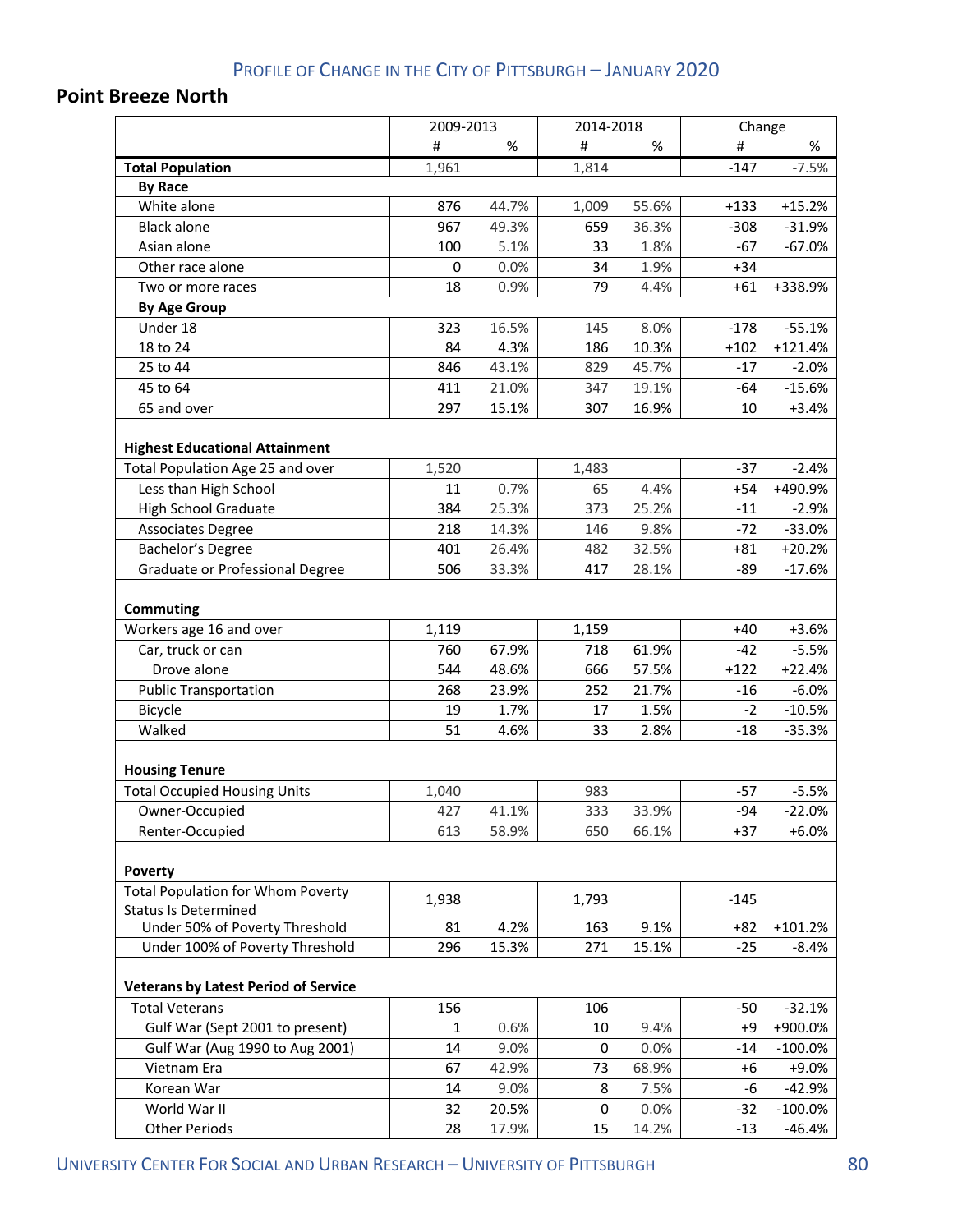## **Polish Hill**

|                                             | 2009-2013   |       | 2014-2018      |         | Change |            |
|---------------------------------------------|-------------|-------|----------------|---------|--------|------------|
|                                             | #           | %     | #              | %       | #      | %          |
| <b>Total Population</b>                     | 1,424       |       | 1,337          |         | $-87$  | $-6.1%$    |
| <b>By Race</b>                              |             |       |                |         |        |            |
| White alone                                 | 1,200       | 84.3% | 1,202          | 89.9%   | +2     | $+0.2%$    |
| <b>Black alone</b>                          | 163         | 11.4% | 74             | 5.5%    | $-89$  | $-54.6%$   |
| Asian alone                                 | $\mathbf 0$ | 0.0%  | $\mathbf 0$    | 0.0%    | 0      | <b>NA</b>  |
| Other race alone                            | 14          | 1.0%  | 4              | 0.3%    | $-10$  | $-71.4%$   |
| Two or more races                           | 47          | 3.3%  | 57             | 4.3%    | $+10$  | $+21.3%$   |
| <b>By Age Group</b>                         |             |       |                |         |        |            |
| Under 18                                    | 164         | 11.5% | 141            | 10.5%   | $-23$  | $-14.0%$   |
| 18 to 24                                    | 100         | 7.0%  | 94             | 7.0%    | -6     | $-6.0%$    |
| 25 to 44                                    | 456         | 32.0% | 593            | 44.4%   | $+137$ | +30.0%     |
| 45 to 64                                    | 497         | 34.9% | 327            | 24.5%   | $-170$ | $-34.2%$   |
| 65 and over                                 | 207         | 14.5% | 182            | 13.6%   | $-25$  | $-12.1%$   |
|                                             |             |       |                |         |        |            |
| <b>Highest Educational Attainment</b>       |             |       |                |         |        |            |
| Total Population Age 25 and over            | 1,145       |       | 1,102          |         | $-43$  | $-3.8%$    |
| Less than High School                       | 101         | 8.8%  | 81             | 7.4%    | $-20$  | $-19.8%$   |
| <b>High School Graduate</b>                 | 581         | 50.7% | 395            | 35.8%   | $-186$ | $-32.0%$   |
| <b>Associates Degree</b>                    | 101         | 8.8%  | 83             | 7.5%    | $-18$  | $-17.8%$   |
| Bachelor's Degree                           | 242         | 21.1% | 353            | 32.0%   | $+111$ | +45.9%     |
| Graduate or Professional Degree             | 120         | 10.5% | 190            | 17.2%   | $+70$  | +58.3%     |
|                                             |             |       |                |         |        |            |
| <b>Commuting</b>                            |             |       |                |         |        |            |
| Workers age 16 and over                     | 824         |       | 875            |         | $+51$  | $+6.2%$    |
| Car, truck or can                           | 627         | 76.1% | 489            | 55.9%   | $-138$ | $-22.0%$   |
| Drove alone                                 | 536         | 65.0% | 386            | 44.1%   | $-150$ | $-28.0%$   |
| <b>Public Transportation</b>                | 61          | 7.4%  | 159            | 18.2%   | $+98$  | $+160.7%$  |
| Bicycle                                     | 8           | 1.0%  | 62             | 7.1%    | $+54$  | +675.0%    |
| Walked                                      | 84          | 10.2% | 81             | 9.3%    | $-3$   | $-3.6%$    |
|                                             |             |       |                |         |        |            |
| <b>Housing Tenure</b>                       |             |       |                |         |        |            |
| <b>Total Occupied Housing Units</b>         | 735         |       | 713            |         | $-22$  | $-3.0%$    |
| Owner-Occupied                              | 376         | 51.2% | 387            | 54.3%   | $+11$  | $+2.9%$    |
| Renter-Occupied                             | 359         | 48.8% | 326            | 45.7%   | $-33$  | $-9.2%$    |
|                                             |             |       |                |         |        |            |
| Poverty                                     |             |       |                |         |        |            |
| <b>Total Population for Whom Poverty</b>    |             |       |                |         | -87    |            |
| <b>Status Is Determined</b>                 | 1,424       |       | 1,337          |         |        |            |
| Under 50% of Poverty Threshold              | 59          | 4.1%  | 50             | 3.7%    | -9     | $-15.3%$   |
| Under 100% of Poverty Threshold             | 165         | 11.6% | 129            | 9.6%    | $-36$  | $-21.8%$   |
|                                             |             |       |                |         |        |            |
| <b>Veterans by Latest Period of Service</b> |             |       |                |         |        |            |
| <b>Total Veterans</b>                       | 93          |       | 63             |         | $-30$  | $-32.3%$   |
| Gulf War (Sept 2001 to present)             | 0           | 0.0%  | 18             | 28.6%   | $+18$  |            |
| Gulf War (Aug 1990 to Aug 2001)             | 0           | 0.0%  | $\overline{2}$ | 3.2%    | $+2$   |            |
| Vietnam Era                                 | 26          | 28.0% | 15             | 23.8%   | $-11$  | $-42.3%$   |
| Korean War                                  | 31          | 33.3% | 5              | 7.9%    | $-26$  | $-83.9%$   |
| World War II                                | 14          | 15.1% | 0              | $0.0\%$ | $-14$  | $-100.0\%$ |
| <b>Other Periods</b>                        | 22          | 23.7% | 23             | 36.5%   | $+1$   | $+4.5%$    |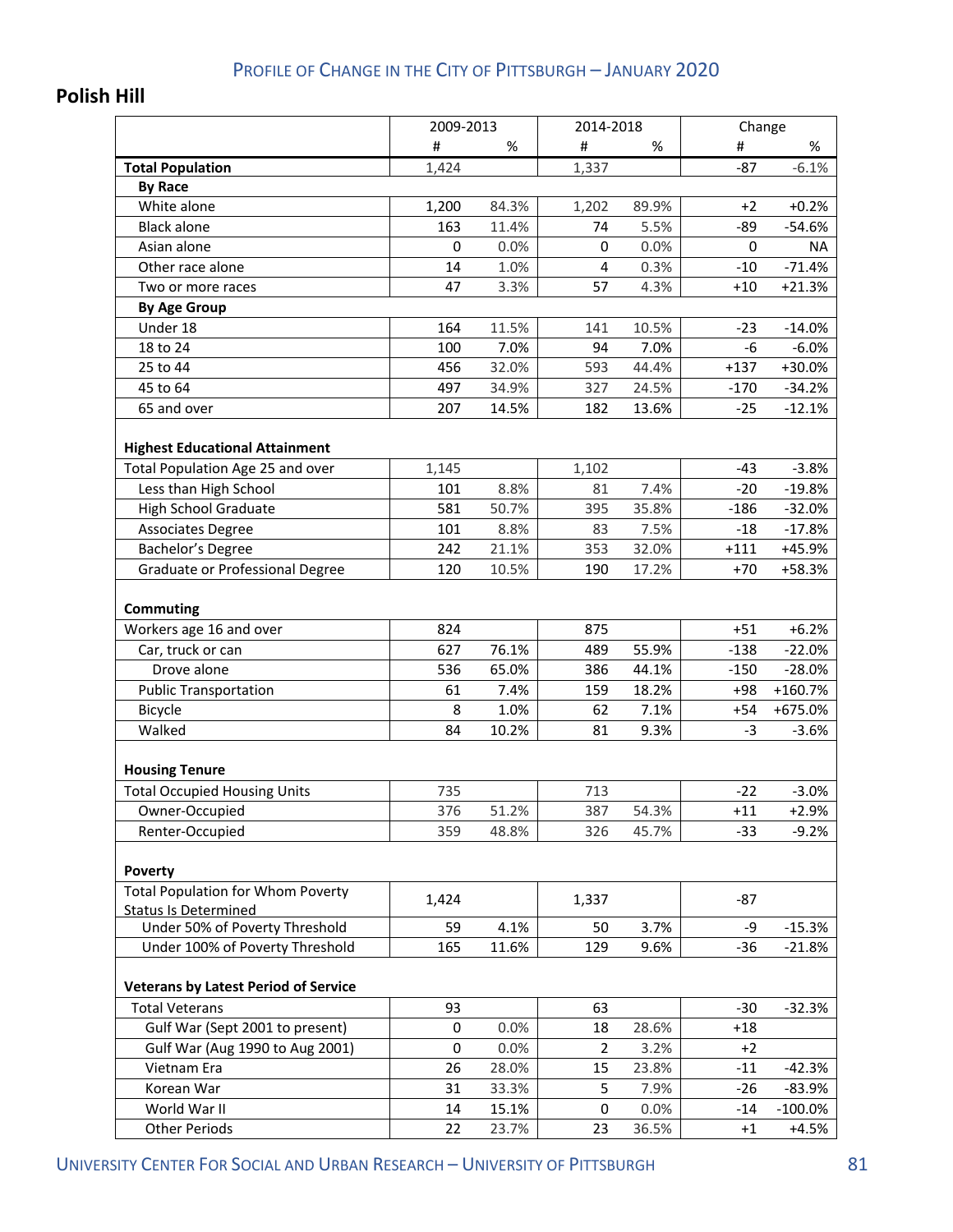## **Regent Square**

|                                                                           | 2009-2013      |       | 2014-2018   |       | Change |            |
|---------------------------------------------------------------------------|----------------|-------|-------------|-------|--------|------------|
|                                                                           | #              | %     | #           | %     | #      | %          |
| <b>Total Population</b>                                                   | 915            |       | 916         |       | $+1$   | 0.1%       |
| <b>By Race</b>                                                            |                |       |             |       |        |            |
| White alone                                                               | 849            | 92.8% | 892         | 97.4% | $+43$  | $+5.1%$    |
| <b>Black alone</b>                                                        | 20             | 2.2%  | 8           | 0.9%  | $-12$  | $-60.0%$   |
| Asian alone                                                               | 42             | 4.6%  | 6           | 0.7%  | $-36$  | $-85.7%$   |
| Other race alone                                                          | 4              | 0.4%  | 0           | 0.0%  | -4     | $-100.0\%$ |
| Two or more races                                                         | 0              | 0.0%  | 10          | 1.1%  | $+10$  |            |
| <b>By Age Group</b>                                                       |                |       |             |       |        |            |
| Under 18                                                                  | 160            | 17.5% | 187         | 20.4% | $+27$  | $+16.9%$   |
| 18 to 24                                                                  | 38             | 4.2%  | 29          | 3.2%  | -9     | $-23.7%$   |
| 25 to 44                                                                  | 270            | 29.5% | 256         | 27.9% | $-14$  | $-5.2%$    |
| 45 to 64                                                                  | 277            | 30.3% | 287         | 31.3% | $+10$  | $+3.6%$    |
| 65 and over                                                               | 170            | 18.6% | 157         | 17.1% | $-13$  | $-7.6%$    |
| <b>Highest Educational Attainment</b><br>Total Population Age 25 and over | 717            |       | 700         |       | $-17$  | $-2.4%$    |
| Less than High School                                                     | 46             | 6.4%  | 22          | 3.1%  | $-24$  | $-52.2%$   |
| <b>High School Graduate</b>                                               | 112            | 15.6% | 101         | 14.4% | $-11$  | $-9.8%$    |
| <b>Associates Degree</b>                                                  | 22             | 3.1%  | 27          | 3.9%  | $+5$   | $+22.7%$   |
| Bachelor's Degree                                                         | 204            | 28.5% | 153         | 21.9% | $-51$  | $-25.0%$   |
| Graduate or Professional Degree                                           | 333            | 46.4% | 397         | 56.7% | $+64$  | +19.2%     |
| <b>Commuting</b><br>Workers age 16 and over                               | 510            |       | 504         |       | -6     | $-1.2%$    |
| Car, truck or can                                                         | 336            | 65.9% | 369         | 73.2% | $+33$  | +9.8%      |
| Drove alone                                                               | 289            | 56.7% | 341         | 67.7% | $+52$  | $+18.0%$   |
| <b>Public Transportation</b>                                              | 114            | 22.4% | 85          | 16.9% | $-29$  | $-25.4%$   |
| Bicycle                                                                   | 0              | 0.0%  | 19          | 3.8%  | $+19$  |            |
| Walked                                                                    | $\overline{4}$ | 0.8%  | $\mathbf 0$ | 0.0%  | -4     | $-100.0\%$ |
| <b>Housing Tenure</b>                                                     |                |       |             |       |        |            |
| <b>Total Occupied Housing Units</b>                                       | 445            |       | 436         |       | -9     | $-2.0%$    |
| Owner-Occupied                                                            | 292            | 65.6% | 350         | 80.3% | $+58$  | +19.9%     |
| Renter-Occupied                                                           | 153            | 34.4% | 86          | 19.7% | $-67$  | $-43.8%$   |
| Poverty                                                                   |                |       |             |       |        |            |
| <b>Total Population for Whom Poverty</b><br><b>Status Is Determined</b>   | 915            |       | 916         |       | $+1$   |            |
| Under 50% of Poverty Threshold                                            | 27             | 3.0%  | 0           | 0.0%  | $-27$  | $-100.0%$  |
| Under 100% of Poverty Threshold                                           | 50             | 5.5%  | 11          | 1.2%  | $-39$  | $-78.0%$   |
| <b>Veterans by Latest Period of Service</b>                               |                |       |             |       |        |            |
| <b>Total Veterans</b>                                                     | 58             |       | 46          |       | $-12$  | $-20.7%$   |
| Gulf War (Sept 2001 to present)                                           | 5              | 8.6%  | 0           | 0.0%  | $-5$   | $-100.0%$  |
| Gulf War (Aug 1990 to Aug 2001)                                           | 16             | 27.6% | 6           | 13.0% | $-10$  | $-62.5%$   |
| Vietnam Era                                                               | 0              | 0.0%  | 19          | 41.3% | $+19$  |            |
| Korean War                                                                | 9              | 15.5% | 6           | 13.0% | -3     | $-33.3%$   |
| World War II                                                              | 18             | 31.0% | 0           | 0.0%  | $-18$  | $-100.0%$  |
| <b>Other Periods</b>                                                      | 10             | 17.2% | 15          | 32.6% | $+5$   | +50.0%     |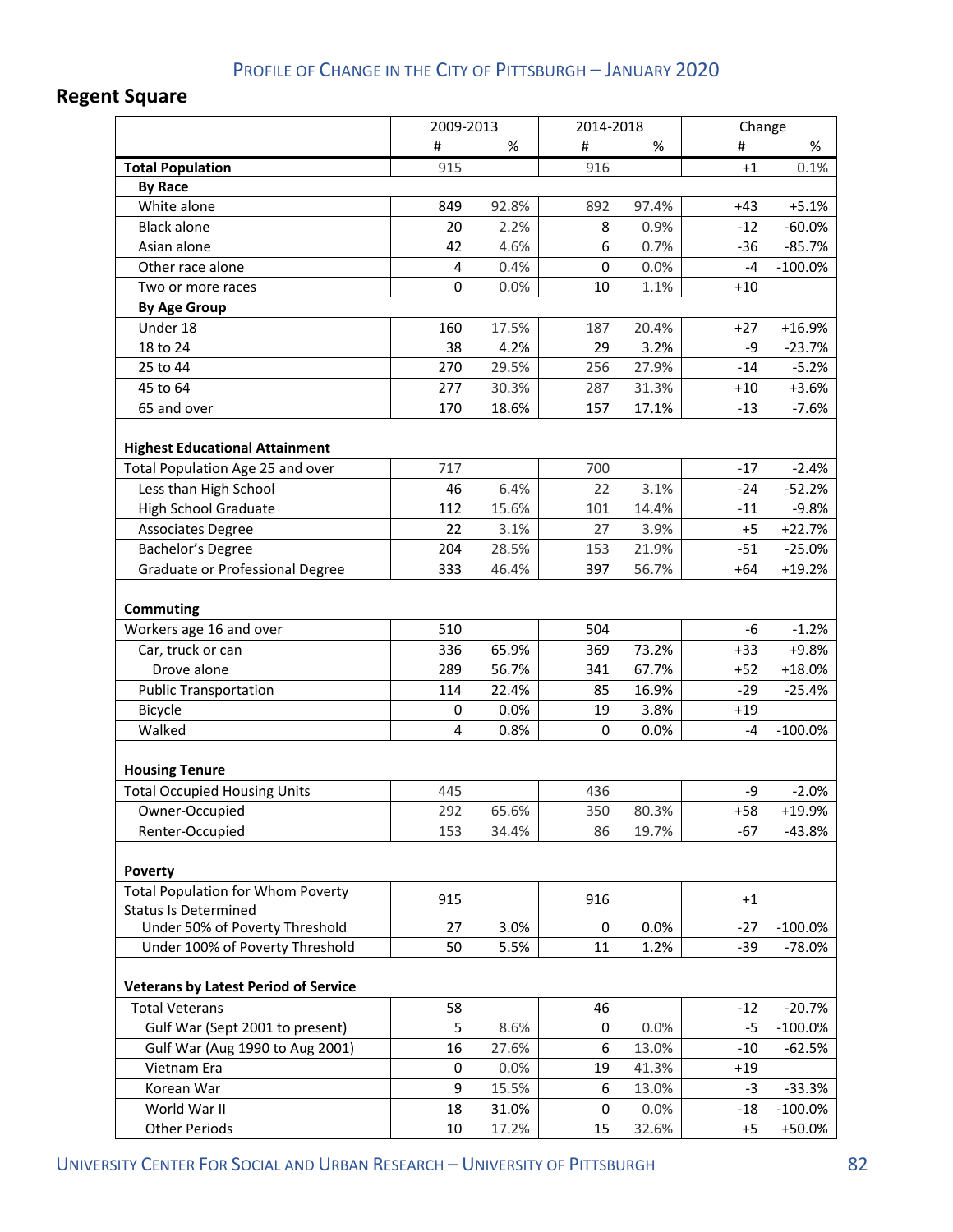## **Ridgemont**

|                                                                           |     | 2009-2013 |             | 2014-2018 |        | Change     |
|---------------------------------------------------------------------------|-----|-----------|-------------|-----------|--------|------------|
|                                                                           | #   | %         | #           | $\%$      | #      | %          |
| <b>Total Population</b>                                                   | 222 |           | 352         |           | $+130$ | 58.6%      |
| <b>By Race</b>                                                            |     |           |             |           |        |            |
| White alone                                                               | 197 | 88.7%     | 317         | 90.1%     | $+120$ | +60.9%     |
| <b>Black alone</b>                                                        | 17  | 7.7%      | 14          | 4.0%      | $-3$   | $-17.6%$   |
| Asian alone                                                               | 0   | 0.0%      | 0           | 0.0%      | 0      | NA.        |
| Other race alone                                                          | 0   | 0.0%      | $\mathbf 0$ | 0.0%      | 0      | <b>NA</b>  |
| Two or more races                                                         | 8   | 3.6%      | 21          | 6.0%      | $+13$  | +162.5%    |
| <b>By Age Group</b>                                                       |     |           |             |           |        |            |
| Under 18                                                                  | 0   | 0.0%      | 42          | 11.9%     | $+42$  |            |
| 18 to 24                                                                  | 6   | 2.7%      | 22          | 6.3%      | $+16$  | +266.7%    |
| 25 to 44                                                                  | 115 | 51.8%     | 133         | 37.8%     | $+18$  | $+15.7%$   |
| 45 to 64                                                                  | 28  | 12.6%     | 129         | 36.6%     | $+101$ | +360.7%    |
| 65 and over                                                               | 73  | 32.9%     | 26          | 7.4%      | $-47$  | $-64.4%$   |
| <b>Highest Educational Attainment</b><br>Total Population Age 25 and over | 216 |           | 288         |           | $+72$  | +33.3%     |
| Less than High School                                                     | 23  | 10.6%     | 29          | 10.1%     | $+6$   | $+26.1%$   |
| <b>High School Graduate</b>                                               | 144 | 66.7%     | 118         | 41.0%     | $-26$  | $-18.1%$   |
| <b>Associates Degree</b>                                                  | 10  | 4.6%      | 28          | 9.7%      | $+18$  | +180.0%    |
| Bachelor's Degree                                                         | 23  | 10.6%     | 90          | 31.3%     | $+67$  | +291.3%    |
| Graduate or Professional Degree                                           | 16  | 7.4%      | 23          | 8.0%      | +7     | +43.8%     |
| Commuting                                                                 |     |           |             |           |        |            |
| Workers age 16 and over                                                   | 115 |           | 226         |           | $+111$ | +96.5%     |
| Car, truck or can                                                         | 92  | 80.0%     | 213         | 94.2%     | $+121$ | +131.5%    |
| Drove alone                                                               | 92  | 80.0%     | 200         | 88.5%     | $+108$ | $+117.4%$  |
| <b>Public Transportation</b>                                              | 23  | 20.0%     | 13          | 5.8%      | $-10$  | $-43.5%$   |
| Bicycle                                                                   | 0   | 0.0%      | 0           | 0.0%      | 0      | NA         |
| Walked                                                                    | 0   | 0.0%      | 0           | 0.0%      | 0      | <b>NA</b>  |
| <b>Housing Tenure</b>                                                     |     |           |             |           |        |            |
| <b>Total Occupied Housing Units</b>                                       | 159 |           | 173         |           | $+14$  | $+8.8%$    |
| Owner-Occupied                                                            | 131 | 82.4%     | 129         | 74.6%     | $-2$   | $-1.5%$    |
| Renter-Occupied                                                           | 28  | 17.6%     | 44          | 25.4%     | $+16$  | $+57.1%$   |
| <b>Poverty</b>                                                            |     |           |             |           |        |            |
| <b>Total Population for Whom Poverty</b>                                  | 222 |           | 352         |           | $+130$ |            |
| <b>Status Is Determined</b>                                               |     |           |             |           |        |            |
| Under 50% of Poverty Threshold                                            | 28  | 12.6%     | 0           | 0.0%      | $-28$  | $-100.0\%$ |
| Under 100% of Poverty Threshold                                           | 36  | 16.2%     | 40          | 11.4%     | $+4$   | $+11.1%$   |
| <b>Veterans by Latest Period of Service</b>                               |     |           |             |           |        |            |
| <b>Total Veterans</b>                                                     | 28  |           | 27          |           | $-1$   | $-3.6%$    |
| Gulf War (Sept 2001 to present)                                           | 0   | 0.0%      | 0           | 0.0%      | 0      | <b>NA</b>  |
| Gulf War (Aug 1990 to Aug 2001)                                           | 0   | 0.0%      | 19          | 70.4%     | $+19$  |            |
| Vietnam Era                                                               | 8   | 28.6%     | $\mathbf 0$ | 0.0%      | -8     | $-100.0%$  |
| Korean War                                                                | 3   | 10.7%     | $\pmb{0}$   | 0.0%      | -3     | $-100.0%$  |
| World War II                                                              | 14  | 50.0%     | 0           | 0.0%      | $-14$  | $-100.0\%$ |
| <b>Other Periods</b>                                                      | 3   | 10.7%     | 8           | 29.6%     | $+5$   | +166.7%    |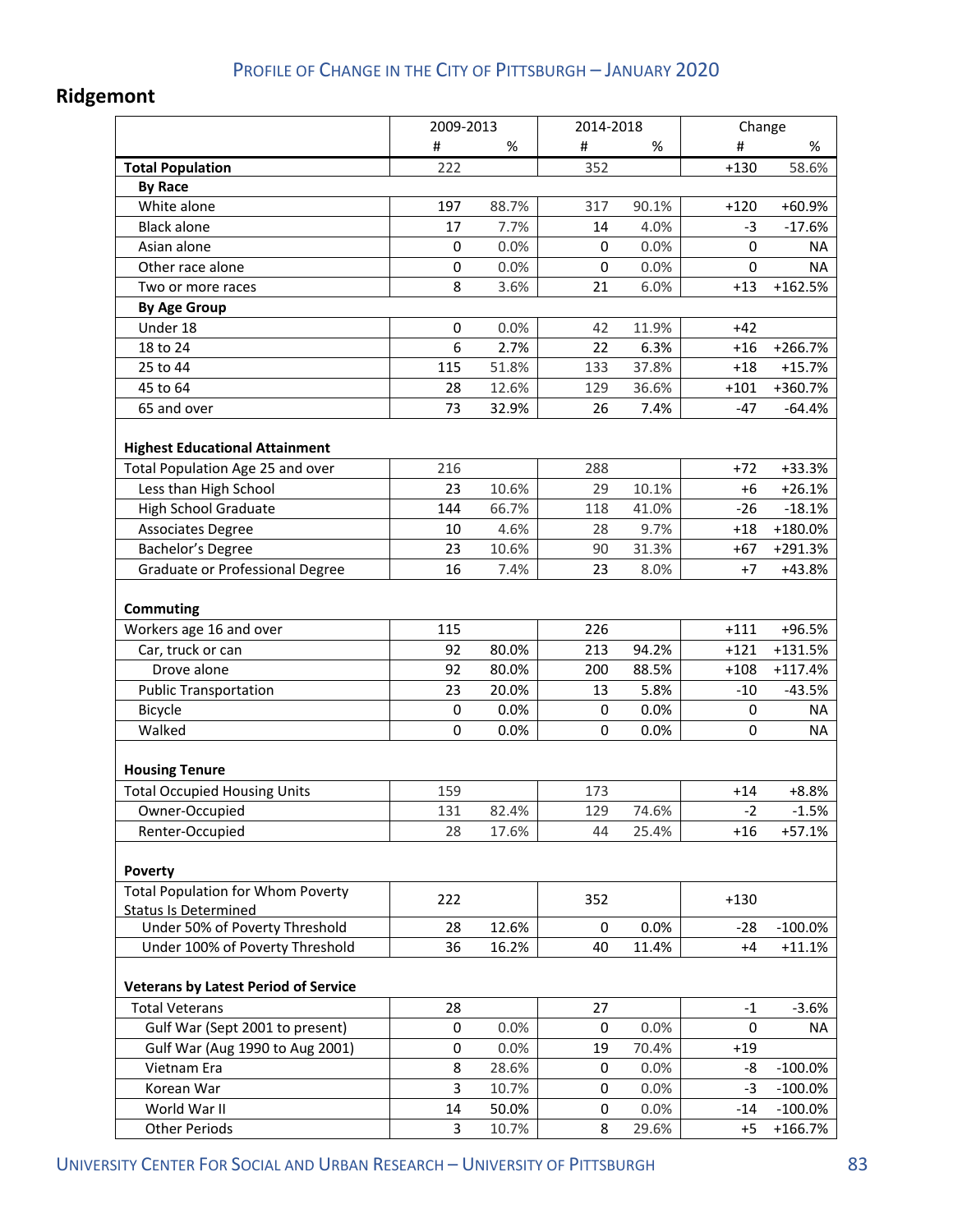# **Shadyside**

|                                                                           | 2009-2013 |               | 2014-2018 |       | Change           |                      |
|---------------------------------------------------------------------------|-----------|---------------|-----------|-------|------------------|----------------------|
|                                                                           | #         | %             | #         | %     | #                | %                    |
| <b>Total Population</b>                                                   | 13,639    |               | 13,905    |       | $+266$           | 2.0%                 |
| <b>By Race</b>                                                            |           |               |           |       |                  |                      |
| White alone                                                               | 9,563     | 70.1%         | 9,950     | 71.6% | $+387$           | $+4.0%$              |
| <b>Black alone</b>                                                        | 669       | 4.9%          | 648       | 4.7%  | $-21$            | $-3.1%$              |
| Asian alone                                                               | 3,213     | 23.6%         | 2,842     | 20.4% | $-371$           | $-11.5%$             |
| Other race alone                                                          | 106       | 0.8%          | 104       | 0.7%  | $-2$             | $-1.9%$              |
| Two or more races                                                         | 88        | 0.6%          | 361       | 2.6%  | $+273$           | +310.2%              |
| <b>By Age Group</b>                                                       |           |               |           |       |                  |                      |
| Under 18                                                                  | 928       | 6.8%          | 673       | 4.8%  | $-255$           | $-27.5%$             |
| 18 to 24                                                                  | 2,925     | 21.4%         | 3,526     | 25.4% | $+601$           | $+20.5%$             |
| 25 to 44                                                                  | 6,292     | 46.1%         | 6,335     | 45.6% | $+43$            | $+0.7%$              |
| 45 to 64                                                                  | 1,984     | 14.5%         | 1,720     | 12.4% | $-264$           | $-13.3%$             |
| 65 and over                                                               | 1,510     | 11.1%         | 1,651     | 11.9% | 141              | $+9.3%$              |
| <b>Highest Educational Attainment</b><br>Total Population Age 25 and over | 9,727     |               | 9,706     |       | $-21$            | $-0.2%$              |
| Less than High School                                                     | 231       | 2.4%          | 182       | 1.9%  | $-49$            | $-21.2%$             |
| <b>High School Graduate</b>                                               | 1,392     | 14.3%         | 1,233     | 12.7% | $-159$           | $-11.4%$             |
|                                                                           | 479       |               |           | 1.5%  |                  |                      |
| <b>Associates Degree</b><br>Bachelor's Degree                             | 3,098     | 4.9%<br>31.8% | 148       | 35.8% | $-331$<br>$+374$ | $-69.1%$<br>$+12.1%$ |
|                                                                           | 4,527     | 46.5%         | 3,472     | 48.1% |                  | $+3.2%$              |
| Graduate or Professional Degree                                           |           |               | 4,671     |       | $+144$           |                      |
| <b>Commuting</b>                                                          |           |               |           |       |                  |                      |
| Workers age 16 and over                                                   | 8,341     |               | 8,697     |       | $+356$           | $+4.3%$              |
| Car, truck or can                                                         | 4,520     | 54.2%         | 4,225     | 48.6% | $-295$           | $-6.5%$              |
| Drove alone                                                               | 3,841     | 46.0%         | 3,726     | 42.8% | $-115$           | $-3.0%$              |
| <b>Public Transportation</b>                                              | 1,784     | 21.4%         | 2,508     | 28.8% | $+724$           | +40.6%               |
| Bicycle                                                                   | 317       | 3.8%          | 174       | 2.0%  | $-143$           | $-45.1%$             |
| Walked                                                                    | 1,349     | 16.2%         | 1,269     | 14.6% | -80              | $-5.9%$              |
| <b>Housing Tenure</b>                                                     |           |               |           |       |                  |                      |
| <b>Total Occupied Housing Units</b>                                       | 7,757     |               | 8,011     |       | $+254$           | $+3.3%$              |
| Owner-Occupied                                                            | 2,137     | 27.5%         | 2,166     | 27.0% | $+29$            | $+1.4%$              |
| Renter-Occupied                                                           | 5,620     | 72.5%         | 5,845     | 73.0% | $+225$           | $+4.0%$              |
| Poverty                                                                   |           |               |           |       |                  |                      |
| <b>Total Population for Whom Poverty</b><br><b>Status Is Determined</b>   | 13,075    |               | 13,412    |       | $+337$           |                      |
| Under 50% of Poverty Threshold                                            | 1,827     | 14.0%         | 2,281     | 17.0% | $+454$           | $+24.8%$             |
| Under 100% of Poverty Threshold                                           | 2,512     | 19.2%         | 3,197     | 23.8% | $+685$           | $+27.3%$             |
| <b>Veterans by Latest Period of Service</b>                               |           |               |           |       |                  |                      |
| <b>Total Veterans</b>                                                     | 491       |               | 384       |       | $-107$           | $-21.8%$             |
| Gulf War (Sept 2001 to present)                                           | 24        | 4.9%          | 104       | 27.1% | $+80$            | +333.3%              |
| Gulf War (Aug 1990 to Aug 2001)                                           | 42        | 8.6%          | 41        | 10.7% | $-1$             | $-2.4%$              |
| Vietnam Era                                                               | 236       | 48.1%         | 100       | 26.0% | $-136$           | $-57.6%$             |
| Korean War                                                                | 24        | 4.9%          | 46        | 12.0% | $+22$            | +91.7%               |
| World War II                                                              | 69        | 14.1%         | 42        | 10.9% | $-27$            | $-39.1%$             |
| <b>Other Periods</b>                                                      | 96        | 19.6%         | 51        | 13.3% | $-45$            | $-46.9%$             |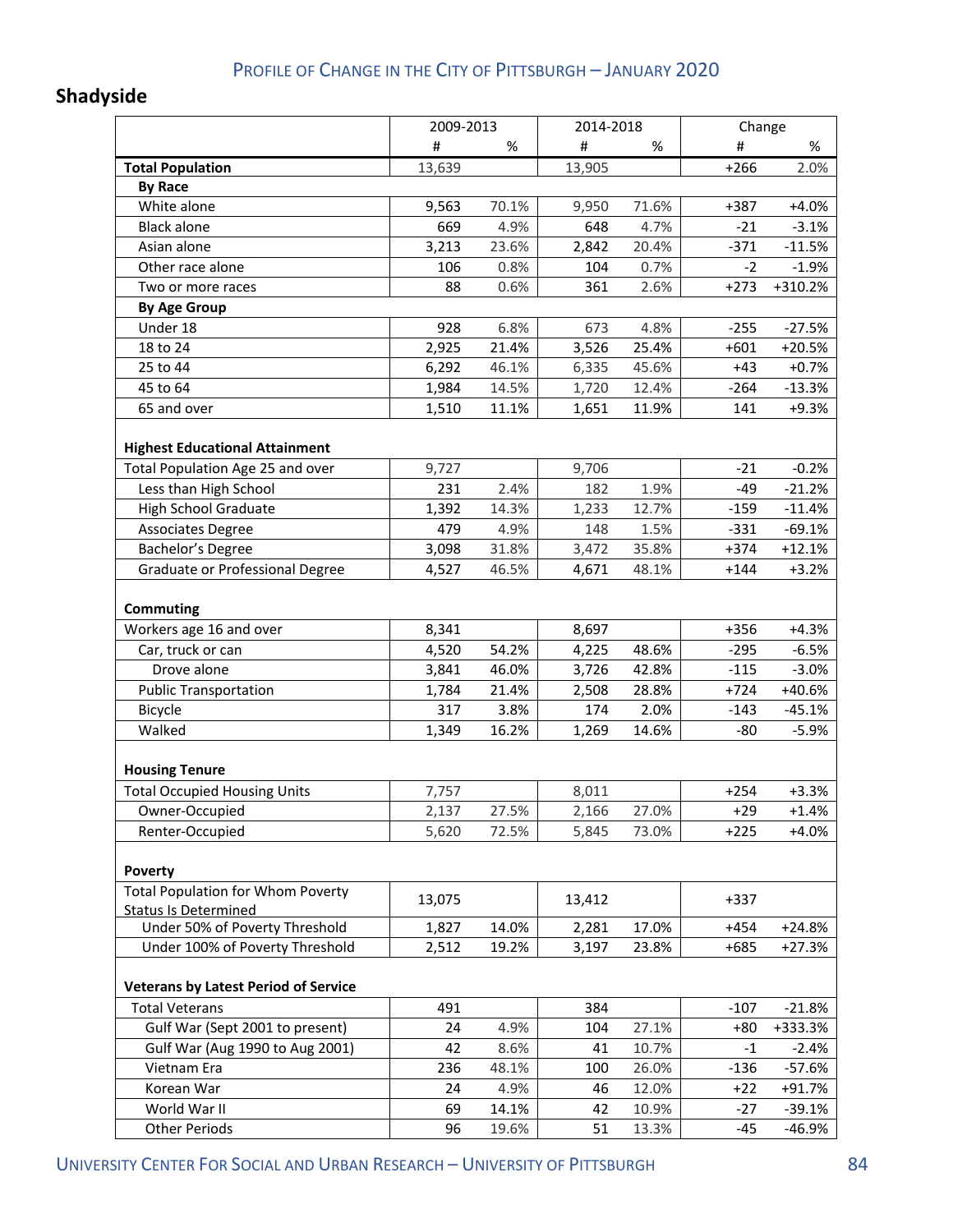## **Sheraden**

|                                                               | 2009-2013 |       | 2014-2018 |         | Change |            |
|---------------------------------------------------------------|-----------|-------|-----------|---------|--------|------------|
|                                                               | #         | %     | #         | %       | #      | %          |
| <b>Total Population</b>                                       | 4,938     |       | 5,507     |         | +569   | 11.5%      |
| <b>By Race</b>                                                |           |       |           |         |        |            |
| White alone                                                   | 2,421     | 49.0% | 2,372     | 43.1%   | $-49$  | $-2.0%$    |
| <b>Black alone</b>                                            | 2,165     | 43.8% | 2,503     | 45.5%   | $+338$ | $+15.6%$   |
| Asian alone                                                   | 173       | 3.5%  | 237       | 4.3%    | $+64$  | +37.0%     |
| Other race alone                                              | 42        | 0.9%  | 82        | 1.5%    | $+40$  | +95.2%     |
| Two or more races                                             | 137       | 2.8%  | 313       | 5.7%    | $+176$ | +128.5%    |
| <b>By Age Group</b>                                           |           |       |           |         |        |            |
| Under 18                                                      | 1,111     | 22.5% | 1,731     | 31.4%   | $+620$ | +55.8%     |
| 18 to 24                                                      | 491       | 9.9%  | 298       | 5.4%    | $-193$ | $-39.3%$   |
| 25 to 44                                                      | 1,186     | 24.0% | 1,416     | 25.7%   | $+230$ | $+19.4%$   |
| 45 to 64                                                      | 1,493     | 30.2% | 1,410     | 25.6%   | $-83$  | $-5.6%$    |
| 65 and over                                                   | 657       | 13.3% | 652       | 11.8%   | -5     | $-0.8%$    |
| <b>Highest Educational Attainment</b>                         |           |       |           |         |        |            |
| Total Population Age 25 and over                              | 3,303     |       | 3,478     |         | $+175$ | $+5.3%$    |
| Less than High School                                         | 494       | 15.0% | 323       | 9.3%    | $-171$ | $-34.6%$   |
| <b>High School Graduate</b>                                   | 1,940     | 58.7% | 1,988     | 57.2%   | $+48$  | $+2.5%$    |
| <b>Associates Degree</b>                                      | 336       | 10.2% | 393       | 11.3%   | $+57$  | $+17.0%$   |
| Bachelor's Degree                                             | 337       | 10.2% | 476       | 13.7%   | $+139$ | $+41.2%$   |
| Graduate or Professional Degree                               | 196       | 5.9%  | 298       | 8.6%    | $+102$ | +52.0%     |
| <b>Commuting</b>                                              |           |       |           |         |        |            |
| Workers age 16 and over                                       | 2,069     |       | 2,120     |         | $+51$  | $+2.5%$    |
| Car, truck or can                                             | 1,468     | 71.0% | 1,728     | 81.5%   | $+260$ | $+17.7%$   |
| Drove alone                                                   | 1,250     | 60.4% | 1,153     | 54.4%   | $-97$  | $-7.8%$    |
| <b>Public Transportation</b>                                  | 446       | 21.6% | 311       | 14.7%   | $-135$ | $-30.3%$   |
| Bicycle                                                       | 7         | 0.3%  | 21        | 1.0%    | $+14$  | +200.0%    |
| Walked                                                        | 58        | 2.8%  | 43        | 2.0%    | $-15$  | $-25.9%$   |
| <b>Housing Tenure</b>                                         |           |       |           |         |        |            |
| <b>Total Occupied Housing Units</b>                           | 2,050     |       | 2,267     |         | $+217$ | $+10.6%$   |
| Owner-Occupied                                                | 1,226     | 59.8% | 1,226     | 54.1%   | 0      | $0.0\%$    |
| Renter-Occupied                                               | 824       | 40.2% | 1,041     | 45.9%   | $+217$ | $+26.3%$   |
| Poverty                                                       |           |       |           |         |        |            |
| <b>Total Population for Whom Poverty</b>                      | 4,938     |       | 5,491     |         | $+553$ |            |
| <b>Status Is Determined</b><br>Under 50% of Poverty Threshold | 369       | 7.5%  | 804       | 14.6%   | $+435$ | +117.9%    |
| Under 100% of Poverty Threshold                               | 1,195     | 24.2% | 1,838     | 33.5%   | $+643$ | +53.8%     |
| <b>Veterans by Latest Period of Service</b>                   |           |       |           |         |        |            |
| <b>Total Veterans</b>                                         | 503       |       | 271       |         | $-232$ | $-46.1%$   |
| Gulf War (Sept 2001 to present)                               | 155       | 30.8% | 6         | 2.2%    | $-149$ | $-96.1%$   |
| Gulf War (Aug 1990 to Aug 2001)                               | 13        | 2.6%  | 47        | 17.3%   | $+34$  | +261.5%    |
| Vietnam Era                                                   | 118       | 23.5% | 117       | 43.2%   | $-1$   | $-0.8%$    |
| Korean War                                                    | 72        | 14.3% | 0         | 0.0%    | -72    | $-100.0\%$ |
| World War II                                                  | 6         | 1.2%  | 0         | $0.0\%$ | -6     | $-100.0\%$ |
| <b>Other Periods</b>                                          | 139       | 27.6% | 101       | 37.3%   | $-38$  | $-27.3%$   |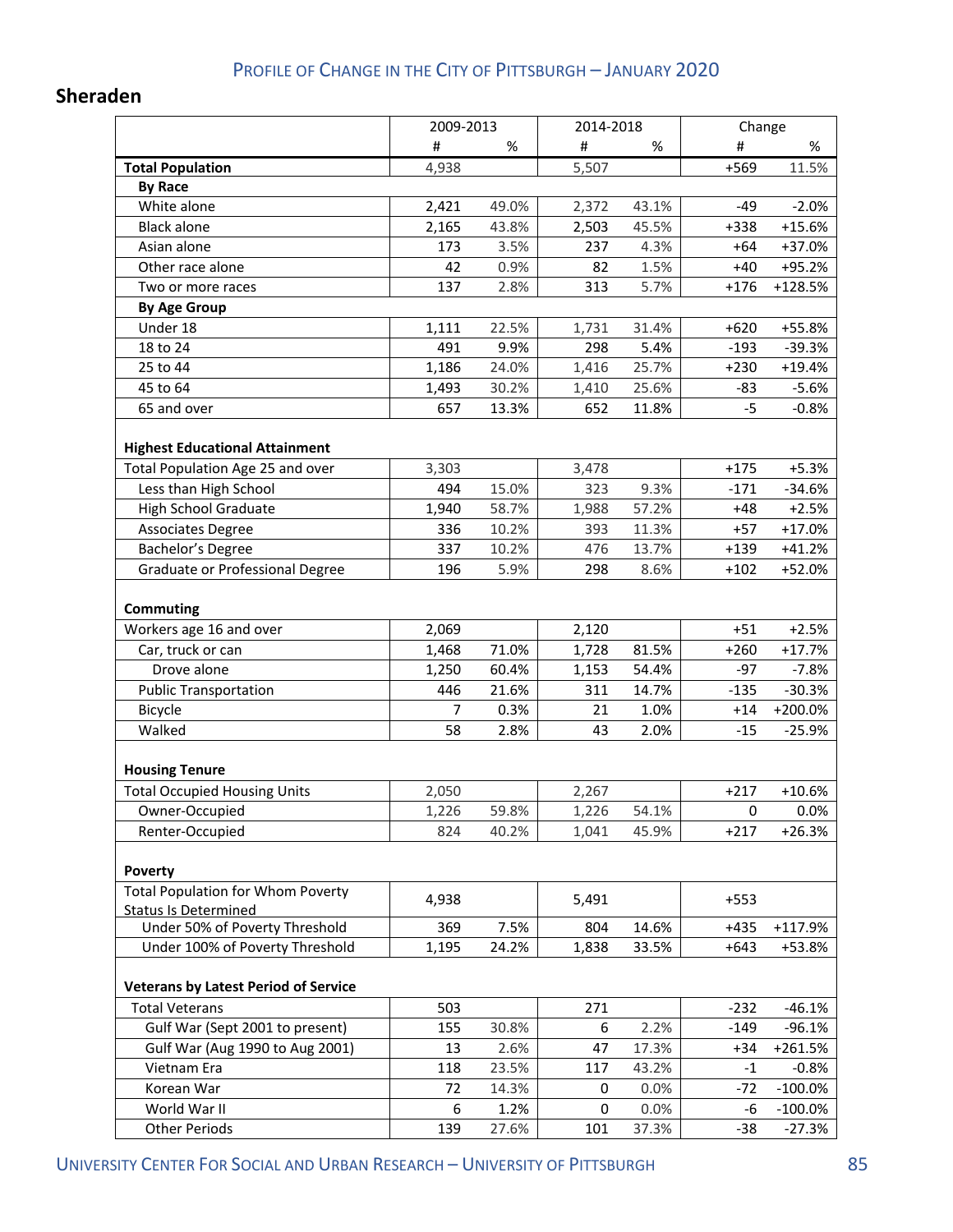## **South Oakland**

|                                                                           | 2009-2013      |       | 2014-2018 |       |        | Change    |
|---------------------------------------------------------------------------|----------------|-------|-----------|-------|--------|-----------|
|                                                                           | #              | %     | #         | %     | #      | %         |
| <b>Total Population</b>                                                   | 2,650          |       | 3,406     |       | $+756$ | 28.5%     |
| <b>By Race</b>                                                            |                |       |           |       |        |           |
| White alone                                                               | 1,880          | 70.9% | 2,462     | 72.3% | $+582$ | $+31.0%$  |
| <b>Black alone</b>                                                        | 459            | 17.3% | 554       | 16.3% | $+95$  | $+20.7%$  |
| Asian alone                                                               | 265            | 10.0% | 142       | 4.2%  | $-123$ | $-46.4%$  |
| Other race alone                                                          | $\overline{2}$ | 0.1%  | 43        | 1.3%  | $+41$  | +2050.0%  |
| Two or more races                                                         | 44             | 1.7%  | 205       | 6.0%  | $+161$ | +365.9%   |
| <b>By Age Group</b>                                                       |                |       |           |       |        |           |
| Under 18                                                                  | 219            | 8.3%  | 263       | 7.7%  | $+44$  | $+20.1%$  |
| 18 to 24                                                                  | 1,322          | 49.9% | 1,773     | 52.1% | $+451$ | $+34.1%$  |
| 25 to 44                                                                  | 353            | 13.3% | 681       | 20.0% | $+328$ | +92.9%    |
| 45 to 64                                                                  | 477            | 18.0% | 402       | 11.8% | $-75$  | $-15.7%$  |
| 65 and over                                                               | 279            | 10.5% | 287       | 8.4%  | 8      | $+2.9%$   |
| <b>Highest Educational Attainment</b><br>Total Population Age 25 and over | 1,213          |       | 1,370     |       | $+157$ | $+12.9%$  |
| Less than High School                                                     | 125            | 10.3% | 121       | 8.8%  | $-4$   | $-3.2%$   |
| <b>High School Graduate</b>                                               | 622            | 51.3% | 589       | 43.0% | -33    | $-5.3%$   |
| <b>Associates Degree</b>                                                  | 66             | 5.4%  | 137       | 10.0% | $+71$  | +107.6%   |
| Bachelor's Degree                                                         | 278            | 22.9% | 242       | 17.7% | $-36$  | $-12.9%$  |
| Graduate or Professional Degree                                           | 122            | 10.1% | 281       | 20.5% | $+159$ | +130.3%   |
| <b>Commuting</b><br>Workers age 16 and over                               | 1,206          |       | 1,609     |       | $+403$ | +33.4%    |
| Car, truck or can                                                         | 465            | 38.6% | 785       | 48.8% | $+320$ | +68.8%    |
| Drove alone                                                               | 426            | 35.3% | 702       | 43.6% | $+276$ | $+64.8%$  |
| <b>Public Transportation</b>                                              | 234            | 19.4% | 208       | 12.9% | $-26$  | $-11.1%$  |
| Bicycle                                                                   | 5              | 0.4%  | 82        | 5.1%  | $+77$  | +1540.0%  |
| Walked                                                                    | 453            | 37.6% | 453       | 28.2% | 0      | 0.0%      |
|                                                                           |                |       |           |       |        |           |
| <b>Housing Tenure</b>                                                     |                |       |           |       |        |           |
| <b>Total Occupied Housing Units</b>                                       | 1,089          |       | 1,399     |       | $+310$ | $+28.5%$  |
| Owner-Occupied                                                            | 486            | 44.6% | 374       | 26.7% | $-112$ | $-23.0\%$ |
| Renter-Occupied                                                           | 603            | 55.4% | 1,025     | 73.3% | $+422$ | +70.0%    |
| <b>Poverty</b>                                                            |                |       |           |       |        |           |
| <b>Total Population for Whom Poverty</b>                                  |                |       |           |       |        |           |
| <b>Status Is Determined</b>                                               | 2,598          |       | 3,331     |       | +733   |           |
| Under 50% of Poverty Threshold                                            | 633            | 24.4% | 1,584     | 47.6% | $+951$ | +150.2%   |
| Under 100% of Poverty Threshold                                           | 1,107          | 42.6% | 1,933     | 58.0% | $+826$ | $+74.6%$  |
| <b>Veterans by Latest Period of Service</b>                               |                |       |           |       |        |           |
| <b>Total Veterans</b>                                                     | 125            |       | 116       |       | -9     | $-7.2%$   |
| Gulf War (Sept 2001 to present)                                           | 26             | 20.8% | 0         | 0.0%  | $-26$  | $-100.0%$ |
| Gulf War (Aug 1990 to Aug 2001)                                           | 21             | 16.8% | 49        | 42.2% | $+28$  | +133.3%   |
| Vietnam Era                                                               | 12             | 9.6%  | 28        | 24.1% | $+16$  | +133.3%   |
| Korean War                                                                | 0              | 0.0%  | 0         | 0.0%  | 0      | ΝA        |
| World War II                                                              | 9              | 7.2%  | 0         | 0.0%  | -9     | $-100.0%$ |
| <b>Other Periods</b>                                                      | 57             | 45.6% | 39        | 33.6% | $-18$  | $-31.6%$  |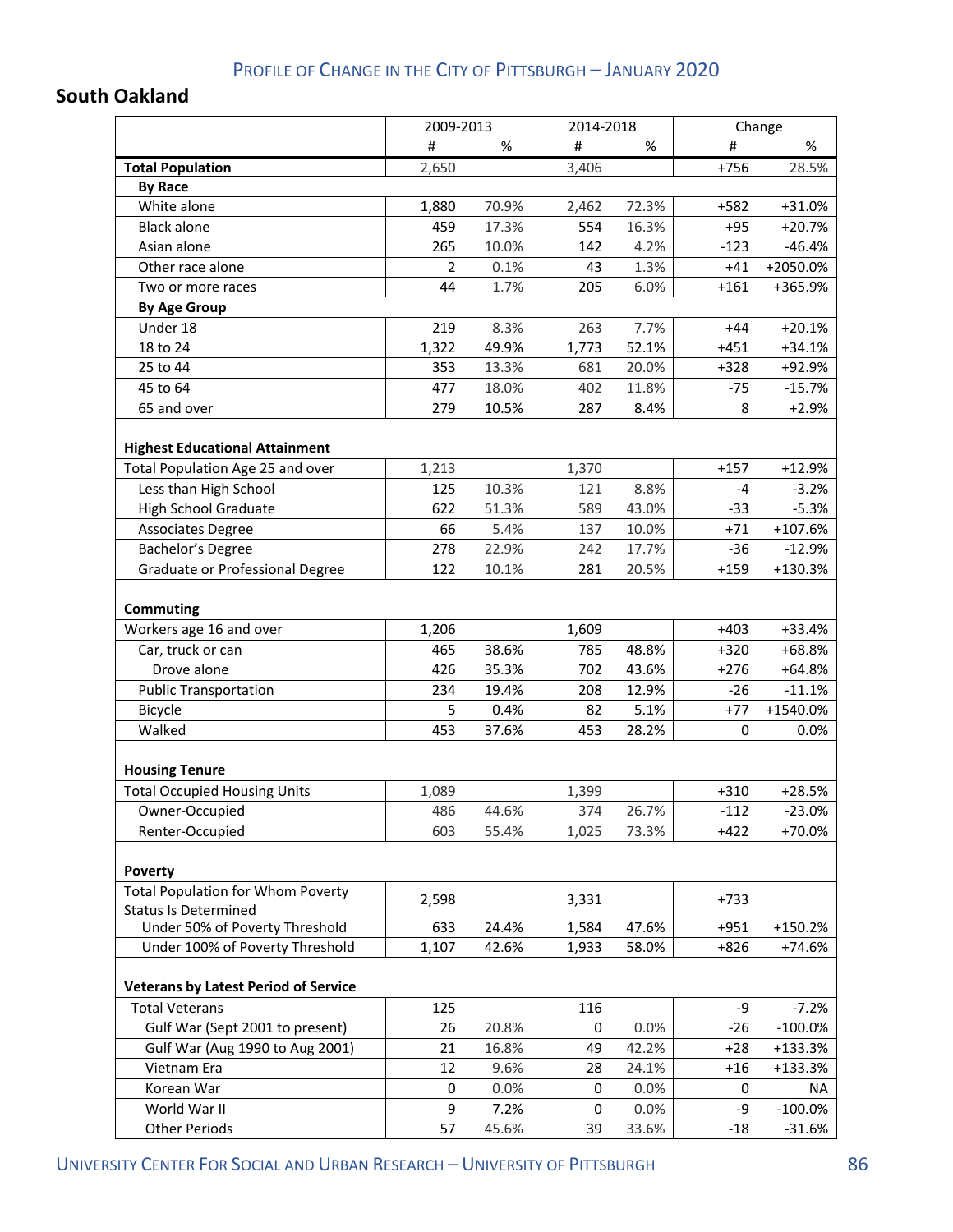#### **Southside Flats**

|                                                                           | 2009-2013 |       |       | 2014-2018 |        | Change   |
|---------------------------------------------------------------------------|-----------|-------|-------|-----------|--------|----------|
|                                                                           | #         | %     | #     | %         | #      | %        |
| <b>Total Population</b>                                                   | 7,004     |       | 6,407 |           | $-597$ | $-8.5%$  |
| <b>By Race</b>                                                            |           |       |       |           |        |          |
| White alone                                                               | 6,533     | 93.3% | 5,761 | 89.9%     | $-772$ | $-11.8%$ |
| <b>Black alone</b>                                                        | 86        | 1.2%  | 275   | 4.3%      | $+189$ | +219.8%  |
| Asian alone                                                               | 228       | 3.3%  | 141   | 2.2%      | $-87$  | $-38.2%$ |
| Other race alone                                                          | 111       | 1.6%  | 76    | 1.2%      | $-35$  | $-31.5%$ |
| Two or more races                                                         | 46        | 0.7%  | 154   | 2.4%      | $+108$ | +234.8%  |
| <b>By Age Group</b>                                                       |           |       |       |           |        |          |
| Under 18                                                                  | 314       | 4.5%  | 267   | 4.2%      | $-47$  | $-15.0%$ |
| 18 to 24                                                                  | 2,261     | 32.3% | 1,832 | 28.6%     | $-429$ | $-19.0%$ |
| 25 to 44                                                                  | 2,767     | 39.5% | 2,504 | 39.1%     | $-263$ | $-9.5%$  |
| 45 to 64                                                                  | 895       | 12.8% | 887   | 13.8%     | -8     | $-0.9%$  |
| 65 and over                                                               | 767       | 11.0% | 917   | 14.3%     | 150    | $+19.6%$ |
| <b>Highest Educational Attainment</b><br>Total Population Age 25 and over | 4,346     |       | 4,308 |           | $-38$  | $-0.9%$  |
| Less than High School                                                     | 238       | 5.5%  | 195   | 4.5%      | $-43$  | $-18.1%$ |
| <b>High School Graduate</b>                                               | 1,501     | 34.5% | 1,286 | 29.9%     | $-215$ | $-14.3%$ |
| <b>Associates Degree</b>                                                  | 348       | 8.0%  | 205   | 4.8%      | $-143$ | $-41.1%$ |
| Bachelor's Degree                                                         | 1,275     | 29.3% | 1,397 | 32.4%     | $+122$ | $+9.6%$  |
| Graduate or Professional Degree                                           | 984       | 22.6% | 1,225 | 28.4%     | $+241$ | +24.5%   |
| Commuting                                                                 |           |       |       |           |        |          |
| Workers age 16 and over                                                   | 4,628     |       | 4,221 |           | $-407$ | $-8.8%$  |
| Car, truck or can<br>Drove alone                                          | 3,136     | 67.8% | 2,630 | 62.3%     | $-506$ | $-16.1%$ |
|                                                                           | 2,765     | 59.7% | 2,424 | 57.4%     | $-341$ | $-12.3%$ |
| <b>Public Transportation</b>                                              | 541       | 11.7% | 529   | 12.5%     | $-12$  | $-2.2%$  |
| Bicycle                                                                   | 154       | 3.3%  | 182   | 4.3%      | $+28$  | $+18.2%$ |
| Walked                                                                    | 636       | 13.7% | 587   | 13.9%     | $-49$  | $-7.7%$  |
| <b>Housing Tenure</b>                                                     |           |       |       |           |        |          |
| <b>Total Occupied Housing Units</b>                                       | 3,586     |       | 3,666 |           | $+80$  | $+2.2%$  |
| Owner-Occupied                                                            | 1,469     | 41.0% | 1,298 | 35.4%     | $-171$ | $-11.6%$ |
| Renter-Occupied                                                           | 2,117     | 59.0% | 2,368 | 64.6%     | $+251$ | $+11.9%$ |
| Poverty                                                                   |           |       |       |           |        |          |
| <b>Total Population for Whom Poverty</b>                                  | 6,921     |       | 6,283 |           | $-638$ |          |
| <b>Status Is Determined</b>                                               |           |       |       |           |        |          |
| Under 50% of Poverty Threshold                                            | 867       | 12.5% | 881   | 14.0%     | $+14$  | $+1.6%$  |
| Under 100% of Poverty Threshold                                           | 1,601     | 23.1% | 1,539 | 24.5%     | $-62$  | $-3.9%$  |
| <b>Veterans by Latest Period of Service</b>                               |           |       |       |           |        |          |
| <b>Total Veterans</b>                                                     | 232       |       | 347   |           | $+115$ | +49.6%   |
| Gulf War (Sept 2001 to present)                                           | 37        | 15.9% | 103   | 29.7%     | $+66$  | +178.4%  |
| Gulf War (Aug 1990 to Aug 2001)                                           | 0         | 0.0%  | 13    | 3.7%      | $+13$  |          |
| Vietnam Era                                                               | 115       | 49.6% | 136   | 39.2%     | $+21$  | $+18.3%$ |
| Korean War                                                                | 0         | 0.0%  | 17    | 4.9%      | $+17$  |          |
| World War II                                                              | 40        | 17.2% | 17    | 4.9%      | $-23$  | $-57.5%$ |
| <b>Other Periods</b>                                                      | 40        | 17.2% | 61    | 17.6%     | $+21$  | +52.5%   |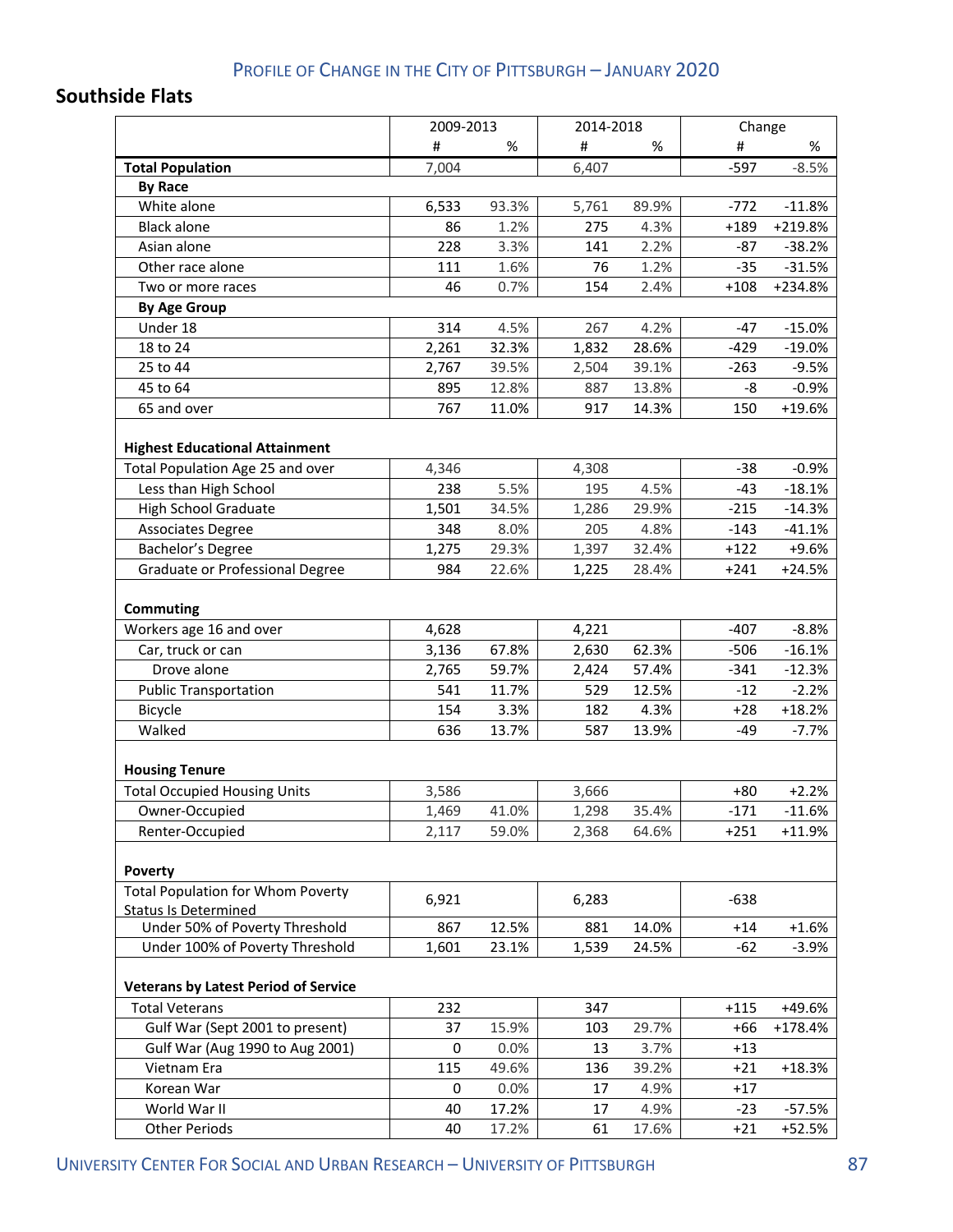## **Southside Slopes**

|                                                                           | 2009-2013 |       | 2014-2018 |       | Change |            |
|---------------------------------------------------------------------------|-----------|-------|-----------|-------|--------|------------|
|                                                                           | #         | %     | #         | $\%$  | #      | %          |
| <b>Total Population</b>                                                   | 4,632     |       | 4,443     |       | $-189$ | $-4.1%$    |
| <b>By Race</b>                                                            |           |       |           |       |        |            |
| White alone                                                               | 4,060     | 87.7% | 3,755     | 84.5% | $-305$ | $-7.5%$    |
| <b>Black alone</b>                                                        | 155       | 3.3%  | 512       | 11.5% | $+357$ | +230.3%    |
| Asian alone                                                               | 58        | 1.3%  | 49        | 1.1%  | -9     | $-15.5%$   |
| Other race alone                                                          | 14        | 0.3%  | 5         | 0.1%  | -9     | $-64.3%$   |
| Two or more races                                                         | 345       | 7.4%  | 122       | 2.7%  | $-223$ | $-64.6%$   |
| <b>By Age Group</b>                                                       |           |       |           |       |        |            |
| Under 18                                                                  | 466       | 10.1% | 418       | 9.4%  | -48    | $-10.3%$   |
| 18 to 24                                                                  | 1,180     | 25.5% | 942       | 21.2% | $-238$ | $-20.2%$   |
| 25 to 44                                                                  | 1,251     | 27.0% | 1,590     | 35.8% | $+339$ | $+27.1%$   |
| 45 to 64                                                                  | 1,272     | 27.5% | 1,049     | 23.6% | $-223$ | $-17.5%$   |
| 65 and over                                                               | 463       | 10.0% | 444       | 10.0% | $-19$  | $-4.1%$    |
| <b>Highest Educational Attainment</b><br>Total Population Age 25 and over | 2,921     |       | 3,083     |       | $+162$ | $+5.5%$    |
| Less than High School                                                     | 310       | 10.6% | 161       | 5.2%  | $-149$ | $-48.1%$   |
| <b>High School Graduate</b>                                               | 1,438     | 49.2% | 1,394     | 45.2% | -44    | $-3.1%$    |
| <b>Associates Degree</b>                                                  | 253       | 8.7%  | 248       | 8.0%  | $-5$   | $-2.0%$    |
| Bachelor's Degree                                                         | 562       | 19.2% | 796       | 25.8% | $+234$ | $+41.6%$   |
| Graduate or Professional Degree                                           | 358       | 12.3% | 484       | 15.7% | $+126$ | $+35.2%$   |
| Commuting                                                                 |           |       |           |       |        |            |
| Workers age 16 and over                                                   | 2,537     |       | 2,798     |       | $+261$ | $+10.3%$   |
| Car, truck or can                                                         | 1,815     | 71.5% | 2,090     | 74.7% | $+275$ | $+15.2%$   |
| Drove alone                                                               | 1,607     | 63.3% | 1,891     | 67.6% | $+284$ | $+17.7%$   |
| <b>Public Transportation</b>                                              | 467       | 18.4% | 403       | 14.4% | -64    | $-13.7%$   |
| Bicycle                                                                   | 0         | 0.0%  | 12        | 0.4%  | $+12$  |            |
| Walked                                                                    | 238       | 9.4%  | 117       | 4.2%  | $-121$ | $-50.8%$   |
| <b>Housing Tenure</b>                                                     |           |       |           |       |        |            |
| <b>Total Occupied Housing Units</b>                                       | 1,989     |       | 2,163     |       | $+174$ | $+8.7%$    |
| Owner-Occupied                                                            | 1,021     | 51.3% | 1,032     | 47.7% | $+11$  | $+1.1%$    |
| Renter-Occupied                                                           | 968       | 48.7% | 1,131     | 52.3% | $+163$ | $+16.8%$   |
| <b>Poverty</b>                                                            |           |       |           |       |        |            |
| <b>Total Population for Whom Poverty</b><br><b>Status Is Determined</b>   | 4,632     |       | 4,429     |       | $-203$ |            |
| Under 50% of Poverty Threshold                                            | 697       | 15.0% | 259       | 5.8%  | $-438$ | $-62.8%$   |
| Under 100% of Poverty Threshold                                           | 1,386     | 29.9% | 784       | 17.7% | $-602$ | $-43.4%$   |
| <b>Veterans by Latest Period of Service</b>                               |           |       |           |       |        |            |
| <b>Total Veterans</b>                                                     | 324       |       | 189       |       | $-135$ | $-41.7%$   |
| Gulf War (Sept 2001 to present)                                           | 27        | 8.3%  | 35        | 18.5% | +8     | +29.6%     |
| Gulf War (Aug 1990 to Aug 2001)                                           | 7         | 2.2%  | 29        | 15.3% | $+22$  | +314.3%    |
| Vietnam Era                                                               | 101       | 31.2% | 53        | 28.0% | -48    | $-47.5%$   |
| Korean War                                                                | 64        | 19.8% | 4         | 2.1%  | $-60$  | -93.8%     |
| World War II                                                              | 34        | 10.5% | 0         | 0.0%  | $-34$  | $-100.0\%$ |
| <b>Other Periods</b>                                                      | 91        | 28.1% | 68        | 36.0% | $-23$  | $-25.3%$   |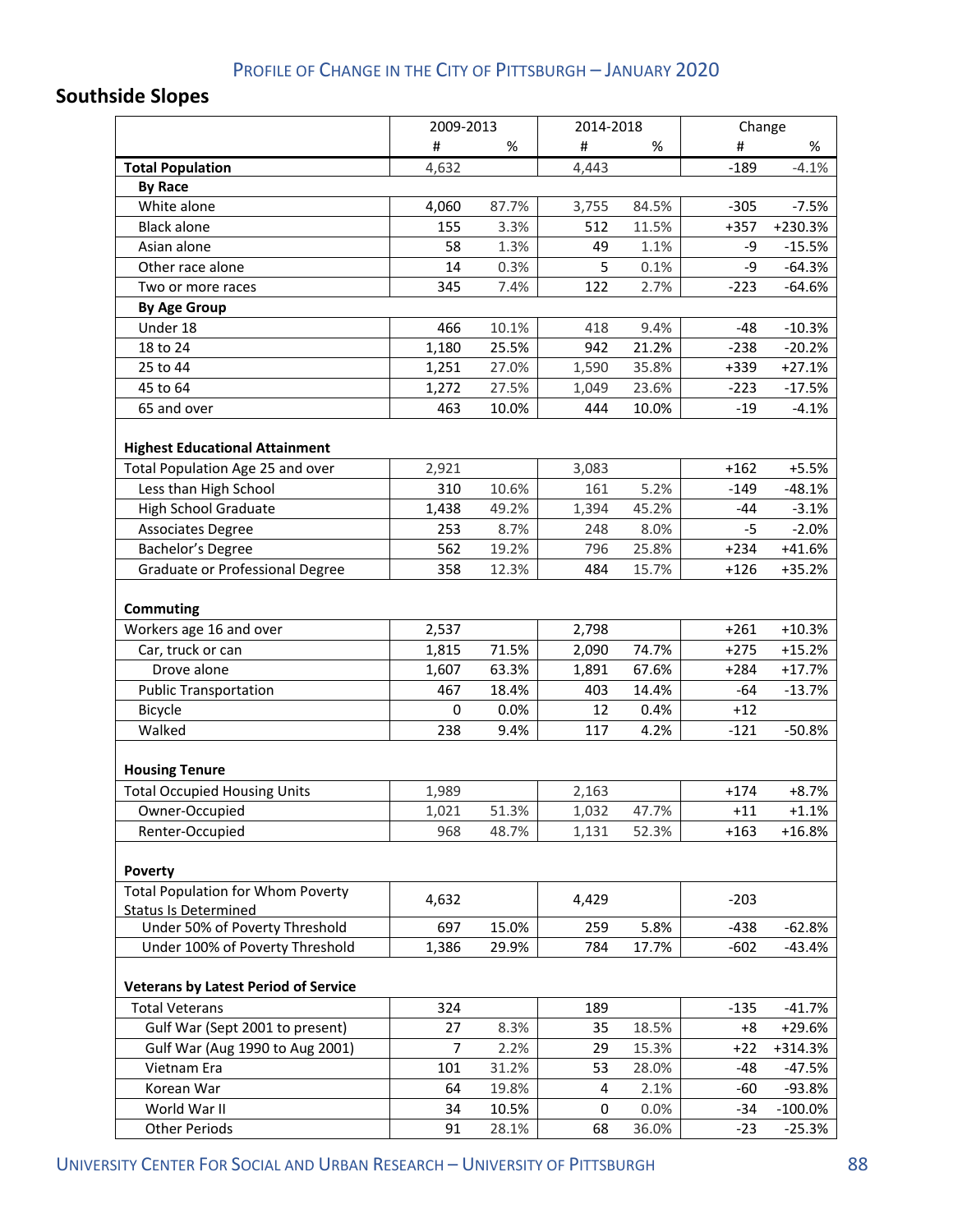## **Spring Garden**

|                                                                           | 2009-2013 |       |                | 2014-2018 |        | Change    |
|---------------------------------------------------------------------------|-----------|-------|----------------|-----------|--------|-----------|
|                                                                           | #         | %     | #              | %         | #      | %         |
| <b>Total Population</b>                                                   | 805       |       | 776            |           | $-29$  | $-3.6%$   |
| <b>By Race</b>                                                            |           |       |                |           |        |           |
| White alone                                                               | 567       | 70.4% | 697            | 89.8%     | $+130$ | $+22.9%$  |
| <b>Black alone</b>                                                        | 194       | 24.1% | 65             | 8.4%      | $-129$ | $-66.5%$  |
| Asian alone                                                               | 0         | 0.0%  | 0              | 0.0%      | 0      | NA        |
| Other race alone                                                          | 0         | 0.0%  | 0              | 0.0%      | 0      | NA        |
| Two or more races                                                         | 44        | 5.5%  | 14             | 1.8%      | $-30$  | $-68.2%$  |
| <b>By Age Group</b>                                                       |           |       |                |           |        |           |
| Under 18                                                                  | 150       | 18.6% | 99             | 12.8%     | $-51$  | $-34.0%$  |
| 18 to 24                                                                  | 44        | 5.5%  | 69             | 8.9%      | $+25$  | +56.8%    |
| 25 to 44                                                                  | 204       | 25.3% | 239            | 30.8%     | $+35$  | $+17.2%$  |
| 45 to 64                                                                  | 311       | 38.6% | 234            | 30.2%     | $-77$  | $-24.8%$  |
| 65 and over                                                               | 96        | 11.9% | 135            | 17.4%     | 39     | +40.6%    |
| <b>Highest Educational Attainment</b><br>Total Population Age 25 and over | 618       |       | 608            |           | $-10$  | $-1.6%$   |
|                                                                           |           | 22.7% |                | 15.3%     |        | $-33.6%$  |
| Less than High School                                                     | 140       |       | 93             |           | $-47$  |           |
| <b>High School Graduate</b>                                               | 386       | 62.5% | 387            | 63.7%     | $+1$   | $+0.3%$   |
| <b>Associates Degree</b>                                                  | 22        | 3.6%  | 35             | 5.8%      | $+13$  | +59.1%    |
| Bachelor's Degree                                                         | 46        | 7.4%  | 61             | 10.0%     | $+15$  | +32.6%    |
| Graduate or Professional Degree                                           | 24        | 3.9%  | 32             | 5.3%      | $+8$   | +33.3%    |
| Commuting                                                                 |           |       |                |           |        |           |
| Workers age 16 and over                                                   | 364       |       | 381            |           | $+17$  | $+4.7%$   |
| Car, truck or can                                                         | 275       | 75.5% | 227            | 59.6%     | -48    | $-17.5%$  |
| Drove alone                                                               | 238       | 65.4% | 185            | 48.6%     | $-53$  | $-22.3%$  |
| <b>Public Transportation</b>                                              | 28        | 7.7%  | 82             | 21.5%     | $+54$  | +192.9%   |
| Bicycle                                                                   | 26        | 7.1%  | 24             | 6.3%      | $-2$   | $-7.7%$   |
| Walked                                                                    | 35        | 9.6%  | 36             | 9.4%      | $+1$   | $+2.9%$   |
| <b>Housing Tenure</b>                                                     |           |       |                |           |        |           |
| <b>Total Occupied Housing Units</b>                                       | 409       |       | 383            |           | $-26$  | $-6.4%$   |
| Owner-Occupied                                                            | 239       | 58.4% | 270            | 70.5%     | $+31$  | +13.0%    |
| Renter-Occupied                                                           | 170       | 41.6% | 113            | 29.5%     | $-57$  | $-33.5%$  |
| Poverty                                                                   |           |       |                |           |        |           |
| <b>Total Population for Whom Poverty</b>                                  | 805       |       | 776            |           | $-29$  |           |
| <b>Status Is Determined</b>                                               |           |       |                |           |        |           |
| Under 50% of Poverty Threshold                                            | 45        | 5.6%  | 44             | 5.7%      | $-1$   | $-2.2%$   |
| Under 100% of Poverty Threshold                                           | 114       | 14.2% | 144            | 18.6%     | $+30$  | $+26.3%$  |
| <b>Veterans by Latest Period of Service</b>                               |           |       |                |           |        |           |
| <b>Total Veterans</b>                                                     | 79        |       | 52             |           | $-27$  | $-34.2%$  |
| Gulf War (Sept 2001 to present)                                           | 0         | 0.0%  | 0              | 0.0%      | 0      | <b>NA</b> |
| Gulf War (Aug 1990 to Aug 2001)                                           | 14        | 17.7% | 5              | 9.6%      | -9     | $-64.3%$  |
| Vietnam Era                                                               | 9         | 11.4% | 19             | 36.5%     | $+10$  | $+111.1%$ |
| Korean War                                                                | 20        | 25.3% | $\overline{2}$ | 3.8%      | $-18$  | -90.0%    |
| World War II                                                              | 0         | 0.0%  | 0              | 0.0%      | 0      | NA        |
| <b>Other Periods</b>                                                      | 36        | 45.6% | 26             | 50.0%     | $-10$  | $-27.8%$  |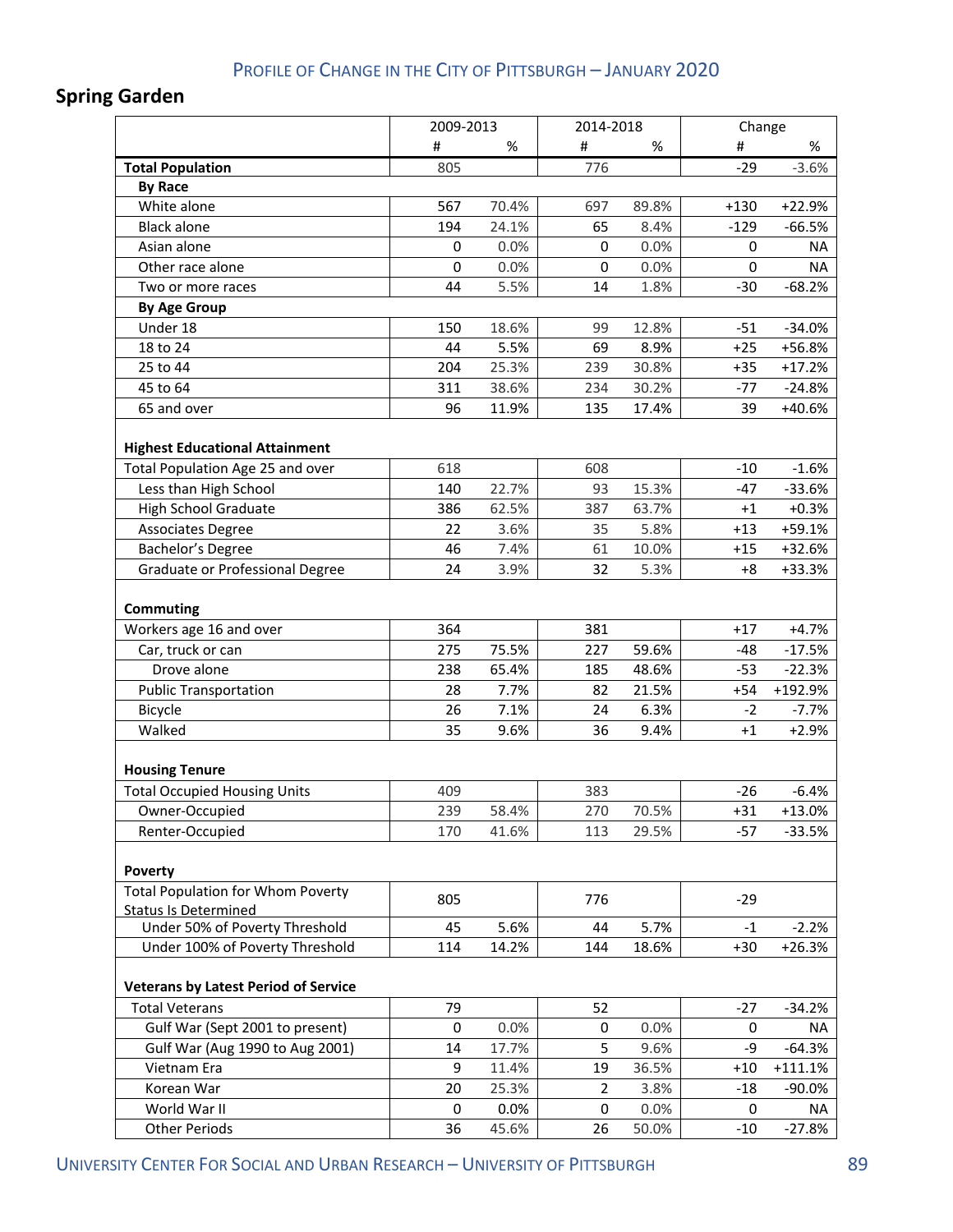## **Spring Hill‐City View**

|                                                                                                    | 2009-2013    |               | 2014-2018    |              | Change          |                      |
|----------------------------------------------------------------------------------------------------|--------------|---------------|--------------|--------------|-----------------|----------------------|
|                                                                                                    | #            | %             | #            | %            | #               | %                    |
| <b>Total Population</b>                                                                            | 2,411        |               | 2,539        |              | $+128$          | 5.3%                 |
| <b>By Race</b>                                                                                     |              |               |              |              |                 |                      |
| White alone                                                                                        | 1,620        | 67.2%         | 1,609        | 63.4%        | $-11$           | $-0.7%$              |
| <b>Black alone</b>                                                                                 | 706          | 29.3%         | 627          | 24.7%        | $-79$           | $-11.2%$             |
| Asian alone                                                                                        | 10           | 0.4%          | 67           | 2.6%         | $+57$           | +570.0%              |
| Other race alone                                                                                   | 70           | 2.9%          | 35           | 1.4%         | $-35$           | $-50.0%$             |
| Two or more races                                                                                  | 5            | 0.2%          | 201          | 7.9%         | $+196$          | +3920.0%             |
| <b>By Age Group</b>                                                                                |              |               |              |              |                 |                      |
| Under 18                                                                                           | 661          | 27.4%         | 451          | 17.8%        | $-210$          | $-31.8%$             |
| 18 to 24                                                                                           | 128          | 5.3%          | 133          | 5.2%         | $+5$            | $+3.9%$              |
| 25 to 44                                                                                           | 573          | 23.8%         | 701          | 27.6%        | $+128$          | $+22.3%$             |
| 45 to 64                                                                                           | 621          | 25.8%         | 739          | 29.1%        | $+118$          | $+19.0%$             |
| 65 and over                                                                                        | 428          | 17.8%         | 515          | 20.3%        | 87              | $+20.3%$             |
| <b>Highest Educational Attainment</b><br>Total Population Age 25 and over<br>Less than High School | 1,605<br>207 | 12.9%         | 1,955<br>182 | 9.3%         | $+350$<br>$-25$ | $+21.8%$<br>$-12.1%$ |
|                                                                                                    |              |               |              |              |                 |                      |
| <b>High School Graduate</b>                                                                        | 1,003        | 62.5%         | 1,259        | 64.4%        | $+256$          | $+25.5%$             |
| <b>Associates Degree</b>                                                                           | 114          | 7.1%          | 202          | 10.3%        | $+88$           | $+77.2%$             |
| Bachelor's Degree<br>Graduate or Professional Degree                                               | 184<br>97    | 11.5%<br>6.0% | 188<br>124   | 9.6%<br>6.3% | $+4$<br>$+27$   | $+2.2%$<br>$+27.8%$  |
| Commuting                                                                                          |              |               |              |              |                 |                      |
| Workers age 16 and over                                                                            | 853          |               | 1,108        |              | $+255$          | +29.9%               |
| Car, truck or can                                                                                  | 620          | 72.7%         | 924          | 83.4%        | $+304$          | +49.0%               |
| Drove alone                                                                                        | 543          | 63.7%         | 848          | 76.5%        | $+305$          | $+56.2%$             |
| <b>Public Transportation</b>                                                                       | 146          | 17.1%         | 97           | 8.8%         | -49             | $-33.6%$             |
| Bicycle                                                                                            | 35           | 4.1%          | 42           | 3.8%         | $+7$            | $+20.0%$             |
| Walked                                                                                             | 29           | 3.4%          | 28           | 2.5%         | $-1$            | $-3.4%$              |
| <b>Housing Tenure</b>                                                                              |              |               |              |              |                 |                      |
| <b>Total Occupied Housing Units</b>                                                                | 1,049        |               | 1,270        |              | $+221$          | $+21.1%$             |
| Owner-Occupied                                                                                     | 643          | 61.3%         | 752          | 59.2%        | +109            | $+17.0%$             |
| Renter-Occupied                                                                                    | 406          | 38.7%         | 518          | 40.8%        | $+112$          | $+27.6%$             |
| Poverty                                                                                            |              |               |              |              |                 |                      |
| <b>Total Population for Whom Poverty</b><br><b>Status Is Determined</b>                            | 2,318        |               | 2,440        |              | $+122$          |                      |
| Under 50% of Poverty Threshold                                                                     | 342          | 14.8%         | 414          | 17.0%        | $+72$           | $+21.1%$             |
| Under 100% of Poverty Threshold                                                                    | 692          | 29.9%         | 792          | 32.5%        | $+100$          | $+14.5%$             |
| <b>Veterans by Latest Period of Service</b>                                                        |              |               |              |              |                 |                      |
| <b>Total Veterans</b>                                                                              | 127          |               | 386          |              | $+259$          | +203.9%              |
| Gulf War (Sept 2001 to present)                                                                    | 0            | 0.0%          | 77           | 19.9%        | $+77$           |                      |
| Gulf War (Aug 1990 to Aug 2001)                                                                    | 15           | 11.8%         | 96           | 24.9%        | $+81$           | +540.0%              |
| Vietnam Era                                                                                        | 28           | 22.0%         | 79           | 20.5%        | $+51$           | $+182.1%$            |
| Korean War                                                                                         | 34           | 26.8%         | 14           | 3.6%         | $-20$           | $-58.8%$             |
| World War II                                                                                       | 11           | 8.7%          | 23           | 6.0%         | $+12$           | +109.1%              |
| <b>Other Periods</b>                                                                               | 39           | 30.7%         | 97           | 25.1%        | $+58$           | +148.7%              |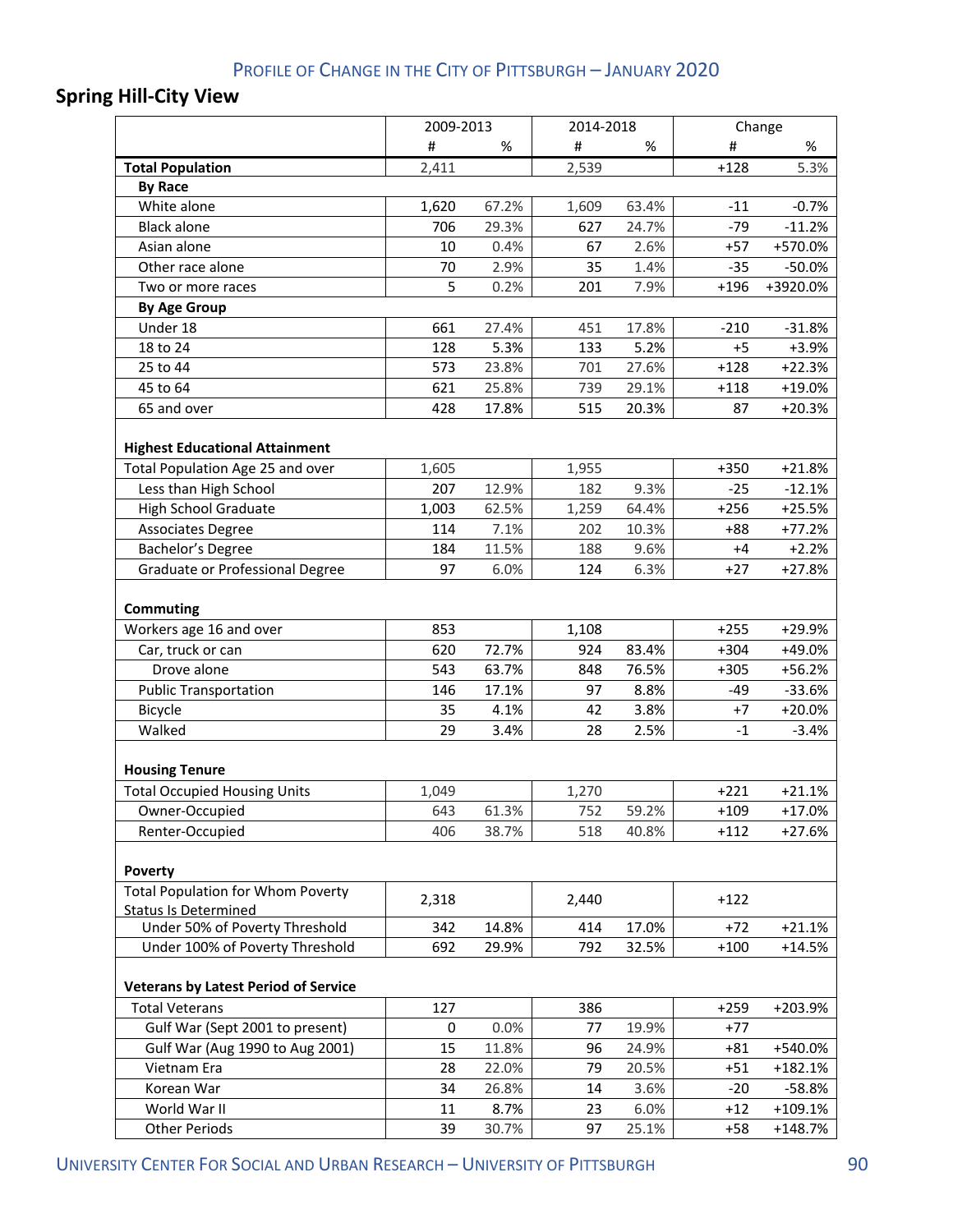#### **Squirrel Hill North**

|                                                                           |        | 2009-2013 |        | 2014-2018 |          | Change   |  |
|---------------------------------------------------------------------------|--------|-----------|--------|-----------|----------|----------|--|
|                                                                           | #      | %         | #      | %         | #        | %        |  |
| <b>Total Population</b>                                                   | 11,956 |           | 11,505 |           | $-451$   | $-3.8%$  |  |
| <b>By Race</b>                                                            |        |           |        |           |          |          |  |
| White alone                                                               | 9,341  | 78.1%     | 8,306  | 72.2%     | $-1,035$ | $-11.1%$ |  |
| <b>Black alone</b>                                                        | 657    | 5.5%      | 457    | 4.0%      | $-200$   | $-30.4%$ |  |
| Asian alone                                                               | 1,396  | 11.7%     | 2,180  | 18.9%     | $+784$   | $+56.2%$ |  |
| Other race alone                                                          | 333    | 2.8%      | 102    | 0.9%      | $-231$   | $-69.4%$ |  |
| Two or more races                                                         | 229    | 1.9%      | 460    | 4.0%      | $+231$   | +100.9%  |  |
| <b>By Age Group</b>                                                       |        |           |        |           |          |          |  |
| Under 18                                                                  | 1,748  | 14.6%     | 1,534  | 13.3%     | $-214$   | $-12.2%$ |  |
| 18 to 24                                                                  | 4,743  | 39.7%     | 4,638  | 40.3%     | $-105$   | $-2.2%$  |  |
| 25 to 44                                                                  | 2,317  | 19.4%     | 2,148  | 18.7%     | $-169$   | $-7.3%$  |  |
| 45 to 64                                                                  | 1,746  | 14.6%     | 1,652  | 14.4%     | -94      | $-5.4%$  |  |
| 65 and over                                                               | 1,402  | 11.7%     | 1,533  | 13.3%     | 131      | $+9.3%$  |  |
| <b>Highest Educational Attainment</b><br>Total Population Age 25 and over | 5,519  |           | 5,333  |           | $-186$   | $-3.4%$  |  |
| Less than High School                                                     | 109    | 2.0%      | 109    | 2.0%      | 0        | 0.0%     |  |
| <b>High School Graduate</b>                                               | 960    | 17.4%     | 622    | 11.7%     | $-338$   | $-35.2%$ |  |
| <b>Associates Degree</b>                                                  | 60     | 1.1%      | 142    | 2.7%      | $+82$    | +136.7%  |  |
| Bachelor's Degree                                                         | 1,374  | 24.9%     | 1,467  | 27.5%     | $+93$    | $+6.8%$  |  |
| Graduate or Professional Degree                                           | 3,016  | 54.6%     | 2,993  | 56.1%     | $-23$    | $-0.8%$  |  |
| Commuting                                                                 |        |           |        |           |          |          |  |
| Workers age 16 and over                                                   | 5,548  |           | 5,214  |           | $-334$   | $-6.0%$  |  |
| Car, truck or can                                                         | 2,730  | 49.2%     | 2,746  | 52.7%     | $+16$    | $+0.6%$  |  |
| Drove alone                                                               | 2,394  | 43.2%     | 2,411  | 46.2%     | $+17$    | $+0.7%$  |  |
| <b>Public Transportation</b>                                              | 855    | 15.4%     | 705    | 13.5%     | $-150$   | $-17.5%$ |  |
| Bicycle                                                                   | 117    | 2.1%      | 81     | 1.6%      | $-36$    | $-30.8%$ |  |
| Walked                                                                    | 1,140  | 20.5%     | 1,047  | 20.1%     | $-93$    | $-8.2%$  |  |
| <b>Housing Tenure</b>                                                     |        |           |        |           |          |          |  |
| <b>Total Occupied Housing Units</b>                                       | 3,468  |           | 3,422  |           | $-46$    | $-1.3%$  |  |
| Owner-Occupied                                                            | 1,924  | 55.5%     | 1,963  | 57.4%     | $+39$    | +2.0%    |  |
| Renter-Occupied                                                           | 1,544  | 44.5%     | 1,459  | 42.6%     | $-85$    | $-5.5%$  |  |
| Poverty                                                                   |        |           |        |           |          |          |  |
| <b>Total Population for Whom Poverty</b><br><b>Status Is Determined</b>   | 8,359  |           | 7,940  |           | $-419$   |          |  |
| Under 50% of Poverty Threshold                                            | 593    | 7.1%      | 795    | 10.0%     | $+202$   | $+34.1%$ |  |
| Under 100% of Poverty Threshold                                           | 1,154  | 13.8%     | 1,163  | 14.6%     | $+9$     | $+0.8%$  |  |
| <b>Veterans by Latest Period of Service</b>                               |        |           |        |           |          |          |  |
| <b>Total Veterans</b>                                                     | 385    |           | 268    |           | $-117$   | $-30.4%$ |  |
| Gulf War (Sept 2001 to present)                                           | 18     | 4.7%      | 21     | 7.8%      | $+3$     | $+16.7%$ |  |
| Gulf War (Aug 1990 to Aug 2001)                                           | 38     | 9.9%      | 22     | 8.2%      | $-16$    | $-42.1%$ |  |
| Vietnam Era                                                               | 150    | 39.0%     | 103    | 38.4%     | $-47$    | $-31.3%$ |  |
| Korean War                                                                | 19     | 4.9%      | 19     | 7.1%      | 0        | 0.0%     |  |
| World War II                                                              | 65     | 16.9%     | 47     | 17.5%     | $-18$    | $-27.7%$ |  |
| <b>Other Periods</b>                                                      | 95     | 24.7%     | 56     | 20.9%     | $-39$    | $-41.1%$ |  |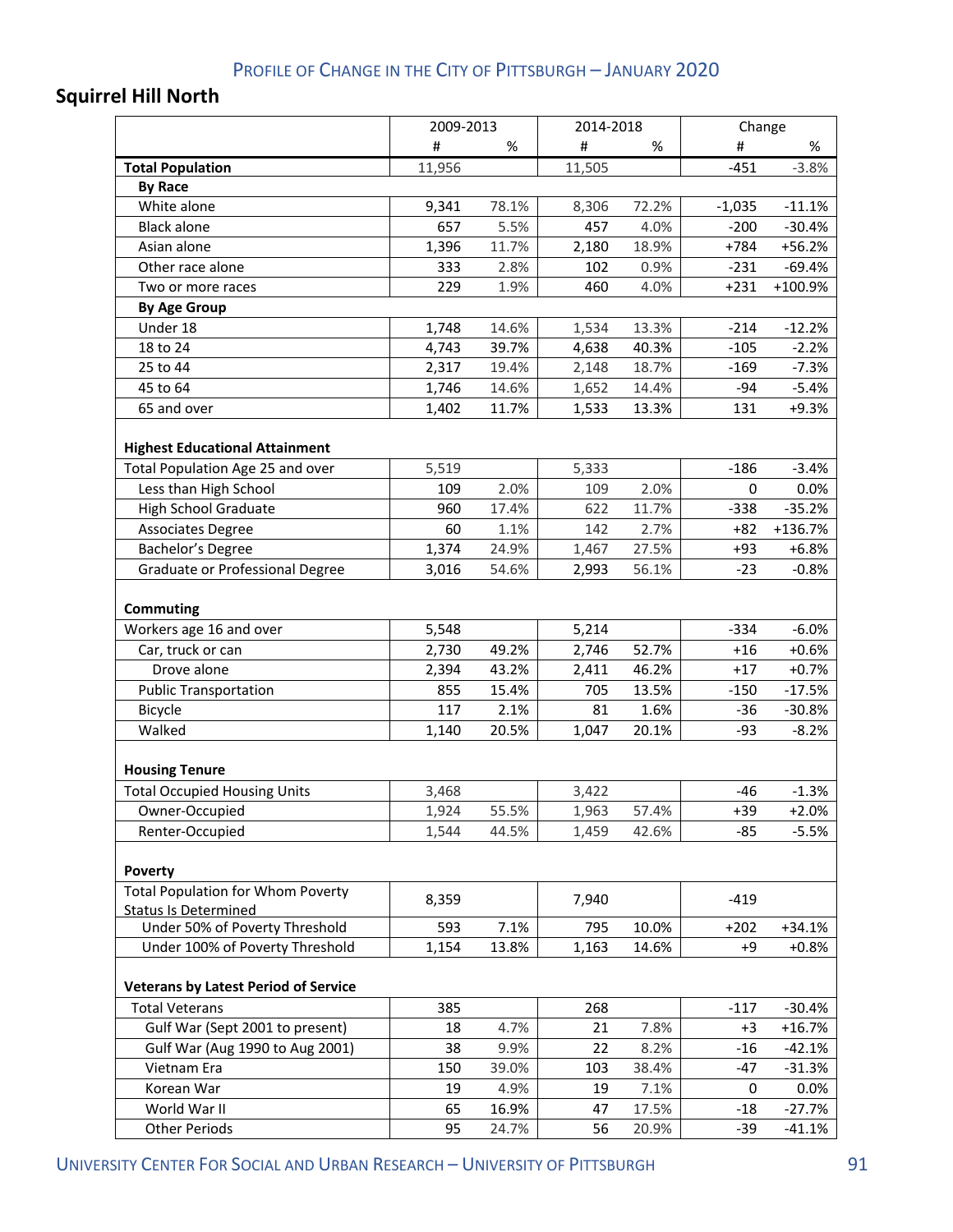## **Squirrel Hill South**

|                                                                           | 2009-2013 |       | 2014-2018 |       | Change   |           |
|---------------------------------------------------------------------------|-----------|-------|-----------|-------|----------|-----------|
|                                                                           | #         | %     | #         | %     | #        | %         |
| <b>Total Population</b>                                                   | 15,207    |       | 15,092    |       | $-115$   | $-0.8%$   |
| <b>By Race</b>                                                            |           |       |           |       |          |           |
| White alone                                                               | 12,735    | 83.7% | 11,383    | 75.4% | $-1,352$ | $-10.6%$  |
| <b>Black alone</b>                                                        | 278       | 1.8%  | 621       | 4.1%  | $+343$   | $+123.4%$ |
| Asian alone                                                               | 1,740     | 11.4% | 2,625     | 17.4% | $+885$   | +50.9%    |
| Other race alone                                                          | 56        | 0.4%  | 153       | 1.0%  | $+97$    | $+173.2%$ |
| Two or more races                                                         | 398       | 2.6%  | 310       | 2.1%  | $-88$    | $-22.1%$  |
| <b>By Age Group</b>                                                       |           |       |           |       |          |           |
| Under 18                                                                  | 2,467     | 16.2% | 2,283     | 15.1% | $-184$   | $-7.5%$   |
| 18 to 24                                                                  | 1,731     | 11.4% | 1,995     | 13.2% | $+264$   | $+15.3%$  |
| 25 to 44                                                                  | 4,768     | 31.4% | 5,034     | 33.4% | $+266$   | $+5.6%$   |
| 45 to 64                                                                  | 3,463     | 22.8% | 2,964     | 19.6% | -499     | $-14.4%$  |
| 65 and over                                                               | 2,778     | 18.3% | 2,816     | 18.7% | 38       | $+1.4%$   |
| <b>Highest Educational Attainment</b><br>Total Population Age 25 and over | 11,010    |       | 10,814    |       | $-196$   | $-1.8%$   |
| Less than High School                                                     | 282       | 2.6%  | 329       | 3.0%  | $+47$    | $+16.7%$  |
| <b>High School Graduate</b>                                               | 2,446     | 22.2% | 2,070     | 19.1% | $-376$   | $-15.4%$  |
| <b>Associates Degree</b>                                                  | 515       | 4.7%  | 370       | 3.4%  | $-145$   | $-28.2%$  |
| Bachelor's Degree                                                         | 2,974     | 27.0% | 3,444     | 31.8% | $+470$   | $+15.8%$  |
| Graduate or Professional Degree                                           | 4,793     | 43.5% | 4,601     | 42.5% | $-192$   | $-4.0%$   |
| Commuting<br>Workers age 16 and over                                      | 7,916     |       | 7,758     |       | $-158$   | $-2.0%$   |
| Car, truck or can                                                         | 5,573     | 70.4% | 4,625     | 59.6% | $-948$   | $-17.0%$  |
| Drove alone                                                               | 4,566     | 57.7% | 3,989     | 51.4% | $-577$   | $-12.6%$  |
| <b>Public Transportation</b>                                              | 1,324     | 16.7% | 1,840     | 23.7% | $+516$   | +39.0%    |
| Bicycle                                                                   | 203       | 2.6%  | 149       | 1.9%  | $-54$    | $-26.6%$  |
| Walked                                                                    | 536       | 6.8%  | 588       | 7.6%  | $+52$    | $+9.7%$   |
| <b>Housing Tenure</b>                                                     |           |       |           |       |          |           |
| <b>Total Occupied Housing Units</b>                                       | 7,081     |       | 6,789     |       | $-292$   | $-4.1%$   |
| Owner-Occupied                                                            | 3,058     | 43.2% | 2,970     | 43.7% | $-88$    | $-2.9%$   |
| Renter-Occupied                                                           | 4,023     | 56.8% | 3,819     | 56.3% | $-204$   | $-5.1%$   |
| Poverty                                                                   |           |       |           |       |          |           |
| <b>Total Population for Whom Poverty</b><br><b>Status Is Determined</b>   | 14,675    |       | 14,639    |       | $-36$    |           |
| Under 50% of Poverty Threshold                                            | 1,043     | 7.1%  | 1,592     | 10.9% | $+549$   | +52.6%    |
| Under 100% of Poverty Threshold                                           | 2,132     | 14.5% | 2,176     | 14.9% | $+44$    | $+2.1%$   |
| <b>Veterans by Latest Period of Service</b>                               |           |       |           |       |          |           |
| <b>Total Veterans</b>                                                     | 633       |       | 615       |       | $-18$    | $-2.8%$   |
| Gulf War (Sept 2001 to present)                                           | 138       | 21.8% | 76        | 12.4% | $-62$    | $-44.9%$  |
| Gulf War (Aug 1990 to Aug 2001)                                           | 15        | 2.4%  | 27        | 4.4%  | $+12$    | +80.0%    |
| Vietnam Era                                                               | 90        | 14.2% | 257       | 41.8% | $+167$   | +185.6%   |
| Korean War                                                                | 84        | 13.3% | 50        | 8.1%  | -34      | $-40.5%$  |
| World War II                                                              | 228       | 36.0% | 43        | 7.0%  | $-185$   | $-81.1%$  |
| <b>Other Periods</b>                                                      | 78        | 12.3% | 162       | 26.3% | $+84$    | $+107.7%$ |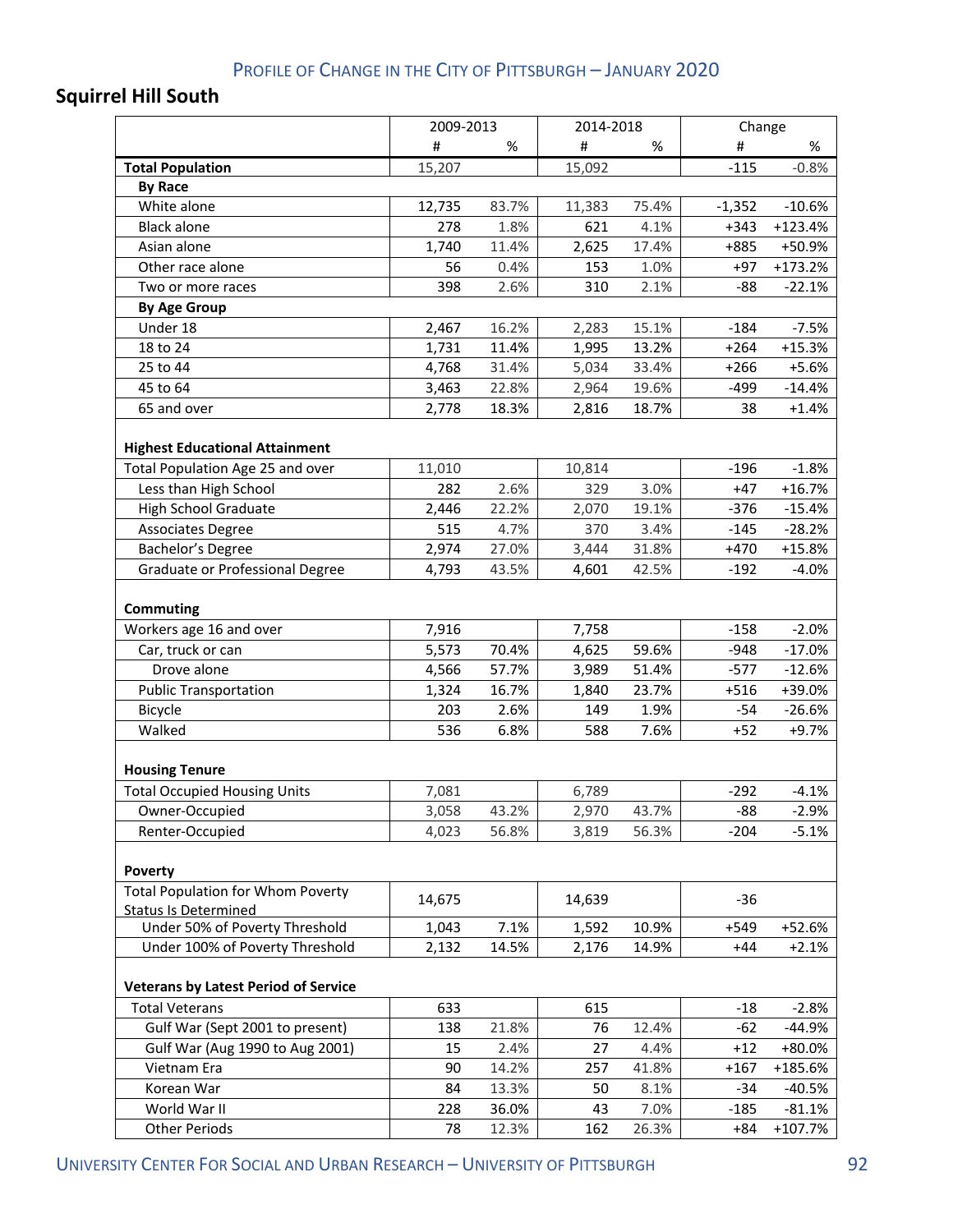## **St. Clair**

|                                                                         | 2009-2013 |        | 2014-2018   |        | Change         |            |
|-------------------------------------------------------------------------|-----------|--------|-------------|--------|----------------|------------|
|                                                                         | #         | %      | #           | %      | #              | %          |
| <b>Total Population</b>                                                 | 467       |        | 226         |        | $-241$         | $-51.6%$   |
| <b>By Race</b>                                                          |           |        |             |        |                |            |
| White alone                                                             | 75        | 16.1%  | 113         | 50.0%  | $+38$          | +50.7%     |
| <b>Black alone</b>                                                      | 392       | 83.9%  | 95          | 42.0%  | $-297$         | $-75.8%$   |
| Asian alone                                                             | 0         | 0.0%   | 0           | 0.0%   | 0              | NA         |
| Other race alone                                                        | 0         | 0.0%   | 0           | 0.0%   | 0              | NA         |
| Two or more races                                                       | 0         | 0.0%   | 18          | 8.0%   | $+18$          |            |
| <b>By Age Group</b>                                                     |           |        |             |        |                |            |
| Under 18                                                                | 203       | 43.5%  | 55          | 24.3%  | $-148$         | $-72.9%$   |
| 18 to 24                                                                | 65        | 13.9%  | 32          | 14.2%  | $-33$          | $-50.8%$   |
| 25 to 44                                                                | 114       | 24.4%  | 53          | 23.5%  | $-61$          | $-53.5%$   |
| 45 to 64                                                                | 63        | 13.5%  | 57          | 25.2%  | -6             | $-9.5%$    |
| 65 and over                                                             | 22        | 4.7%   | 29          | 12.8%  | $\overline{7}$ | +31.8%     |
| <b>Highest Educational Attainment</b>                                   |           |        |             |        |                |            |
| Total Population Age 25 and over                                        | 199       |        | 139         |        | $-60$          | $-30.2%$   |
| Less than High School                                                   | 16        | 8.0%   | 22          | 15.8%  | $+6$           | +37.5%     |
| <b>High School Graduate</b>                                             | 135       | 67.8%  | 69          | 49.6%  | -66            | $-48.9%$   |
| <b>Associates Degree</b>                                                | 18        | 9.0%   | 24          | 17.3%  | $+6$           | +33.3%     |
| Bachelor's Degree                                                       | 9         | 4.5%   | 24          | 17.3%  | $+15$          | $+166.7%$  |
| Graduate or Professional Degree                                         | 21        | 10.6%  | $\mathbf 0$ | 0.0%   | $-21$          | $-100.0%$  |
| Commuting                                                               |           |        |             |        |                |            |
| Workers age 16 and over                                                 | 115       |        | 104         |        | $-11$          | $-9.6%$    |
| Car, truck or can                                                       | 97        | 84.3%  | 59          | 56.7%  | $-38$          | $-39.2%$   |
| Drove alone                                                             | 80        | 69.6%  | 56          | 53.8%  | $-24$          | $-30.0%$   |
| <b>Public Transportation</b>                                            | 18        | 15.7%  | 32          | 30.8%  | $+14$          | +77.8%     |
| Bicycle                                                                 | 0         | 0.0%   | 0           | 0.0%   | 0              | <b>NA</b>  |
| Walked                                                                  | 0         | 0.0%   | 0           | 0.0%   | 0              | NA.        |
| <b>Housing Tenure</b>                                                   |           |        |             |        |                |            |
| <b>Total Occupied Housing Units</b>                                     | 151       |        | 76          |        | $-75$          | $-49.7%$   |
| Owner-Occupied                                                          | 64        | 42.4%  | 49          | 64.5%  | $-15$          | $-23.4%$   |
| Renter-Occupied                                                         | 87        | 57.6%  | 27          | 35.5%  | -60            | $-69.0%$   |
| <b>Poverty</b>                                                          |           |        |             |        |                |            |
| <b>Total Population for Whom Poverty</b><br><b>Status Is Determined</b> | 467       |        | 226         |        | $-241$         |            |
| Under 50% of Poverty Threshold                                          | 59        | 12.6%  | $\mathbf 0$ | 0.0%   | $-59$          | $-100.0\%$ |
| Under 100% of Poverty Threshold                                         | 272       | 58.2%  | 24          | 10.6%  | $-248$         | $-91.2%$   |
| <b>Veterans by Latest Period of Service</b>                             |           |        |             |        |                |            |
| <b>Total Veterans</b>                                                   | 5         |        | 5           |        | 0              | 0.0%       |
| Gulf War (Sept 2001 to present)                                         | 0         | 0.0%   | 0           | 0.0%   | 0              | NA         |
| Gulf War (Aug 1990 to Aug 2001)                                         | $\pmb{0}$ | 0.0%   | 0           | 0.0%   | 0              | NA         |
| Vietnam Era                                                             | 5         | 100.0% | 5           | 100.0% | 0              | 0.0%       |
| Korean War                                                              | 0         | 0.0%   | 0           | 0.0%   | 0              | NA         |
| World War II                                                            | 0         | 0.0%   | 0           | 0.0%   | 0              | NA         |
| <b>Other Periods</b>                                                    | 0         | 0.0%   | 0           | 0.0%   | 0              | NA         |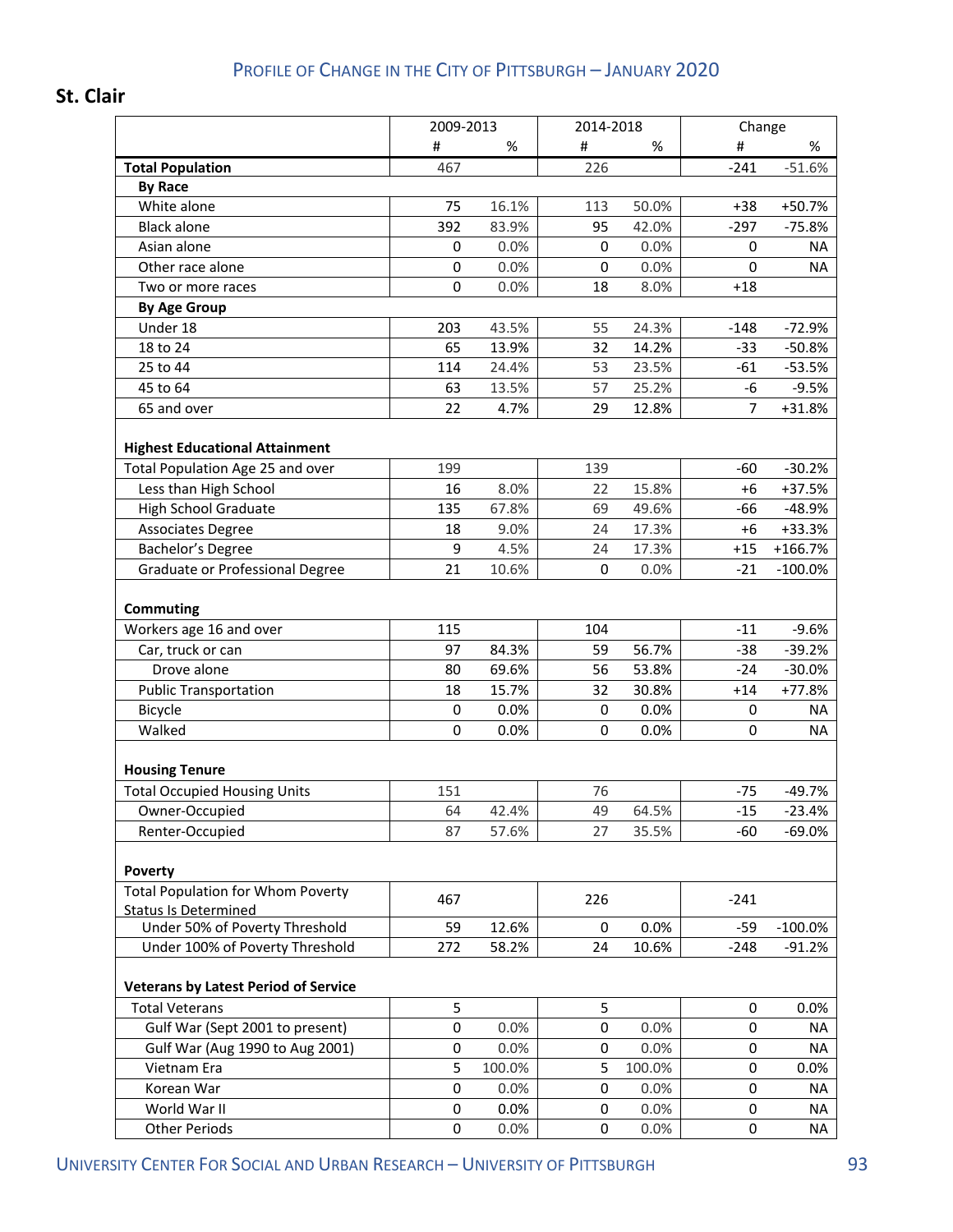## **Stanton Heights**

|                                                                           | 2009-2013 |       | 2014-2018 |       | Change |            |
|---------------------------------------------------------------------------|-----------|-------|-----------|-------|--------|------------|
|                                                                           | #         | %     | #         | %     | #      | %          |
| <b>Total Population</b>                                                   | 5,108     |       | 4,350     |       | $-758$ | $-14.8%$   |
| <b>By Race</b>                                                            |           |       |           |       |        |            |
| White alone                                                               | 2,757     | 54.0% | 2,479     | 57.0% | $-278$ | $-10.1%$   |
| <b>Black alone</b>                                                        | 2,145     | 42.0% | 1,711     | 39.3% | $-434$ | $-20.2%$   |
| Asian alone                                                               | 64        | 1.3%  | 42        | 1.0%  | $-22$  | $-34.4%$   |
| Other race alone                                                          | 8         | 0.2%  | 29        | 0.7%  | $+21$  | +262.5%    |
| Two or more races                                                         | 134       | 2.6%  | 89        | 2.0%  | $-45$  | $-33.6%$   |
| <b>By Age Group</b>                                                       |           |       |           |       |        |            |
| Under 18                                                                  | 1,031     | 20.2% | 509       | 11.7% | $-522$ | $-50.6%$   |
| 18 to 24                                                                  | 374       | 7.3%  | 299       | 6.9%  | $-75$  | $-20.1%$   |
| 25 to 44                                                                  | 1,301     | 25.5% | 1,180     | 27.1% | $-121$ | $-9.3%$    |
| 45 to 64                                                                  | 1,453     | 28.4% | 1,404     | 32.3% | $-49$  | $-3.4%$    |
| 65 and over                                                               | 949       | 18.6% | 958       | 22.0% | 9      | $+0.9%$    |
| <b>Highest Educational Attainment</b><br>Total Population Age 25 and over | 3,670     |       | 3,542     |       | $-128$ | $-3.5%$    |
| Less than High School                                                     | 446       | 12.2% | 218       | 6.2%  | $-228$ | $-51.1%$   |
| <b>High School Graduate</b>                                               | 1,752     | 47.7% | 1,445     | 40.8% | $-307$ | $-17.5%$   |
| <b>Associates Degree</b>                                                  | 298       | 8.1%  | 330       | 9.3%  | $+32$  | $+10.7%$   |
| Bachelor's Degree                                                         | 635       | 17.3% | 880       | 24.8% | $+245$ | +38.6%     |
| Graduate or Professional Degree                                           | 539       | 14.7% | 669       | 18.9% | $+130$ | $+24.1%$   |
| Commuting<br>Workers age 16 and over                                      | 2,517     |       | 2,380     |       | $-137$ | $-5.4%$    |
| Car, truck or can                                                         | 2,216     | 88.0% | 1,818     | 76.4% | $-398$ | $-18.0%$   |
| Drove alone                                                               | 1,866     | 74.1% | 1,604     | 67.4% | $-262$ | $-14.0%$   |
| <b>Public Transportation</b>                                              | 169       | 6.7%  | 342       | 14.4% | $+173$ | +102.4%    |
| Bicycle                                                                   | 51        | 2.0%  | 41        | 1.7%  | $-10$  | $-19.6%$   |
| Walked                                                                    | 38        | 1.5%  | 70        | 2.9%  | $+32$  | $+84.2%$   |
|                                                                           |           |       |           |       |        |            |
| <b>Housing Tenure</b>                                                     |           |       |           |       |        |            |
| <b>Total Occupied Housing Units</b>                                       | 2,129     |       | 2,072     |       | $-57$  | $-2.7%$    |
| Owner-Occupied                                                            | 1,704     | 80.0% | 1,643     | 79.3% | $-61$  | $-3.6%$    |
| Renter-Occupied                                                           | 425       | 20.0% | 429       | 20.7% | $+4$   | $+0.9%$    |
| Poverty                                                                   |           |       |           |       |        |            |
| <b>Total Population for Whom Poverty</b><br><b>Status Is Determined</b>   | 5,062     |       | 4,274     |       | $-788$ |            |
| Under 50% of Poverty Threshold                                            | 116       | 2.3%  | 165       | 3.9%  | $+49$  | $+42.2%$   |
| Under 100% of Poverty Threshold                                           | 796       | 15.7% | 374       | 8.8%  | $-422$ | $-53.0%$   |
| <b>Veterans by Latest Period of Service</b>                               |           |       |           |       |        |            |
| <b>Total Veterans</b>                                                     | 380       |       | 346       |       | $-34$  | $-8.9%$    |
| Gulf War (Sept 2001 to present)                                           | 19        | 5.0%  | 18        | 5.2%  | $-1$   | $-5.3%$    |
| Gulf War (Aug 1990 to Aug 2001)                                           | 53        | 13.9% | 41        | 11.8% | $-12$  | $-22.6%$   |
| Vietnam Era                                                               | 155       | 40.8% | 156       | 45.1% | $+1$   | $+0.6%$    |
| Korean War                                                                | 9         | 2.4%  | 26        | 7.5%  | $+17$  | +188.9%    |
| World War II                                                              | 29        | 7.6%  | 0         | 0.0%  | $-29$  | $-100.0\%$ |
| <b>Other Periods</b>                                                      | 115       | 30.3% | 105       | 30.3% | $-10$  | $-8.7%$    |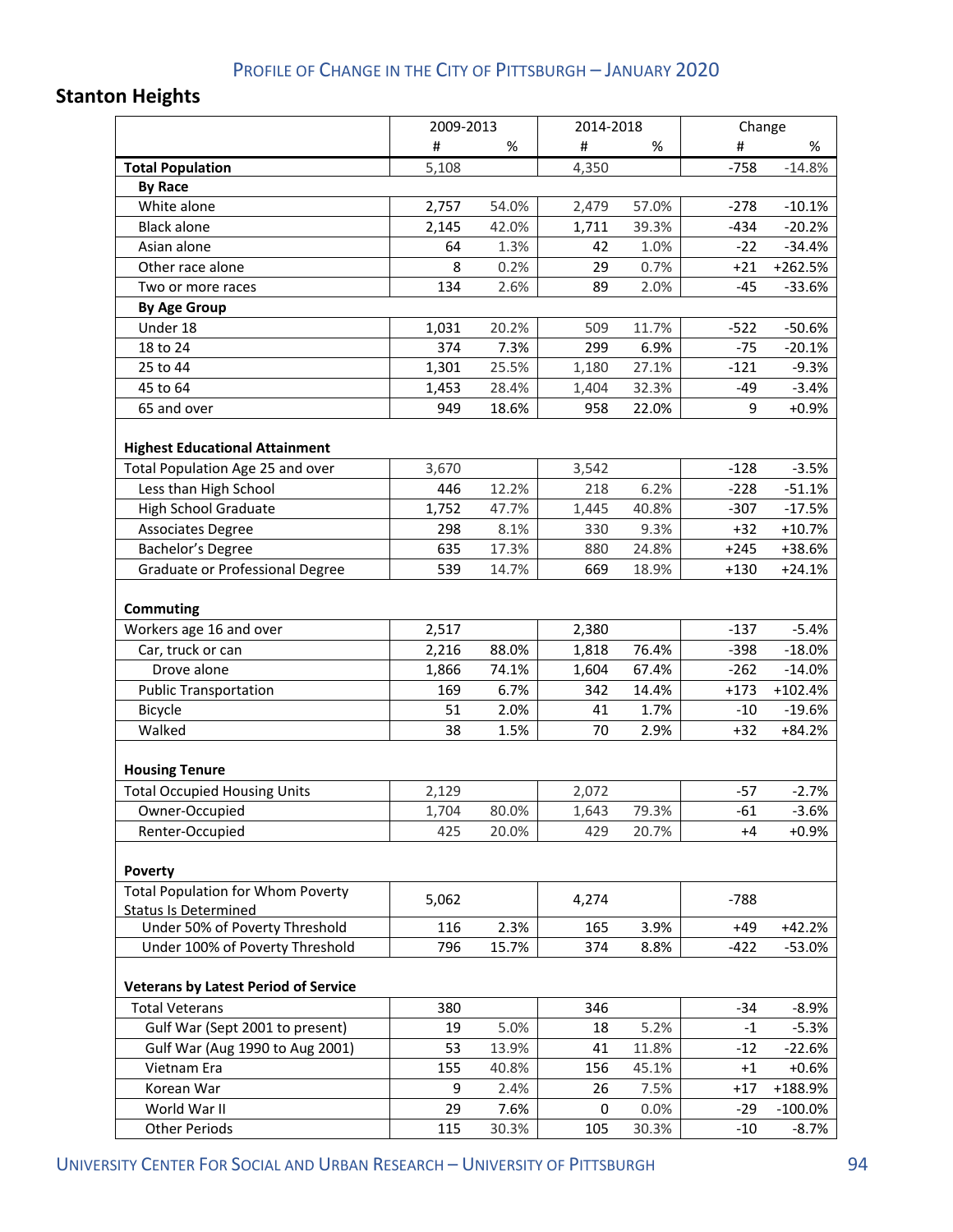## **Strip District**

|                                                                           | 2009-2013      |       | 2014-2018      |       | Change    |           |
|---------------------------------------------------------------------------|----------------|-------|----------------|-------|-----------|-----------|
|                                                                           | #              | %     | #              | %     | #         | %         |
| <b>Total Population</b>                                                   | 682            |       | 1,020          |       | $+338$    | 49.6%     |
| <b>By Race</b>                                                            |                |       |                |       |           |           |
| White alone                                                               | 476            | 69.8% | 922            | 90.4% | $+446$    | +93.7%    |
| <b>Black alone</b>                                                        | 45             | 6.6%  | 23             | 2.3%  | $-22$     | $-48.9%$  |
| Asian alone                                                               | 72             | 10.6% | 60             | 5.9%  | $-12$     | $-16.7%$  |
| Other race alone                                                          | 89             | 13.0% | 0              | 0.0%  | -89       | $-100.0%$ |
| Two or more races                                                         | $\mathbf 0$    | 0.0%  | 15             | 1.5%  | $+15$     |           |
| <b>By Age Group</b>                                                       |                |       |                |       |           |           |
| Under 18                                                                  | 54             | 7.9%  | 37             | 3.6%  | $-17$     | $-31.5%$  |
| 18 to 24                                                                  | 60             | 8.8%  | 47             | 4.6%  | $-13$     | $-21.7%$  |
| 25 to 44                                                                  | 317            | 46.5% | 639            | 62.6% | $+322$    | $+101.6%$ |
| 45 to 64                                                                  | 226            | 33.1% | 238            | 23.3% | $+12$     | $+5.3%$   |
| 65 and over                                                               | 25             | 3.7%  | 59             | 5.8%  | 34        | +136.0%   |
| <b>Highest Educational Attainment</b><br>Total Population Age 25 and over | 568            |       | 936            |       | $+368$    | $+64.8%$  |
| Less than High School                                                     | 28             | 4.9%  | $\overline{2}$ | 0.2%  | $-26$     | $-92.9%$  |
| <b>High School Graduate</b>                                               | 93             | 16.4% | 89             | 9.5%  | $-4$      | $-4.3%$   |
| <b>Associates Degree</b>                                                  | 40             | 7.0%  | 39             | 4.2%  | $-1$      | $-2.5%$   |
| Bachelor's Degree                                                         | 200            | 35.2% | 415            | 44.3% | $+215$    | +107.5%   |
| Graduate or Professional Degree                                           | 207            | 36.4% | 391            | 41.8% | $+184$    | +88.9%    |
| Commuting<br>Workers age 16 and over                                      | 513            |       | 834            |       | $+321$    | $+62.6%$  |
| Car, truck or can                                                         | 338            | 65.9% | 535            | 64.1% | $+197$    | +58.3%    |
| Drove alone                                                               | 288            | 56.1% | 489            | 58.6% | $+201$    | +69.8%    |
| <b>Public Transportation</b>                                              | 6              | 1.2%  | 82             | 9.8%  | $+76$     | +1266.7%  |
| Bicycle                                                                   | 15             | 2.9%  | 5              | 0.6%  | $-10$     | $-66.7%$  |
| Walked                                                                    | 90             | 17.5% | 113            | 13.5% | $+23$     | $+25.6%$  |
| <b>Housing Tenure</b>                                                     |                |       |                |       |           |           |
| <b>Total Occupied Housing Units</b>                                       | 427            |       | 712            |       | $+285$    | $+66.7%$  |
| Owner-Occupied                                                            | 45             | 10.5% | 93             | 13.1% | $+48$     | +106.7%   |
| Renter-Occupied                                                           | 382            | 89.5% | 619            | 86.9% | $+237$    | $+62.0%$  |
| Poverty                                                                   |                |       |                |       |           |           |
| <b>Total Population for Whom Poverty</b><br><b>Status Is Determined</b>   | 682            |       | 1,020          |       | $+338$    |           |
| Under 50% of Poverty Threshold                                            | $\overline{7}$ | 1.0%  | 35             | 3.4%  | $+28$     | +400.0%   |
| Under 100% of Poverty Threshold                                           | 32             | 4.7%  | 65             | 6.4%  | $+33$     | +103.1%   |
| <b>Veterans by Latest Period of Service</b>                               |                |       |                |       |           |           |
| <b>Total Veterans</b>                                                     | 22             |       | 23             |       | $+1$      | $+4.5%$   |
| Gulf War (Sept 2001 to present)                                           | 12             | 54.5% | 10             | 43.5% | $-2$      | $-16.7%$  |
| Gulf War (Aug 1990 to Aug 2001)                                           | 0              | 0.0%  | 0              | 0.0%  | 0         | NA        |
| Vietnam Era                                                               | 0              | 0.0%  | 4              | 17.4% | $+4$      |           |
| Korean War                                                                | 0              | 0.0%  | 0              | 0.0%  | $\pmb{0}$ | NA.       |
| World War II                                                              | 0              | 0.0%  | 0              | 0.0%  | 0         | NA        |
| <b>Other Periods</b>                                                      | 10             | 45.5% | 9              | 39.1% | $-1$      | $-10.0\%$ |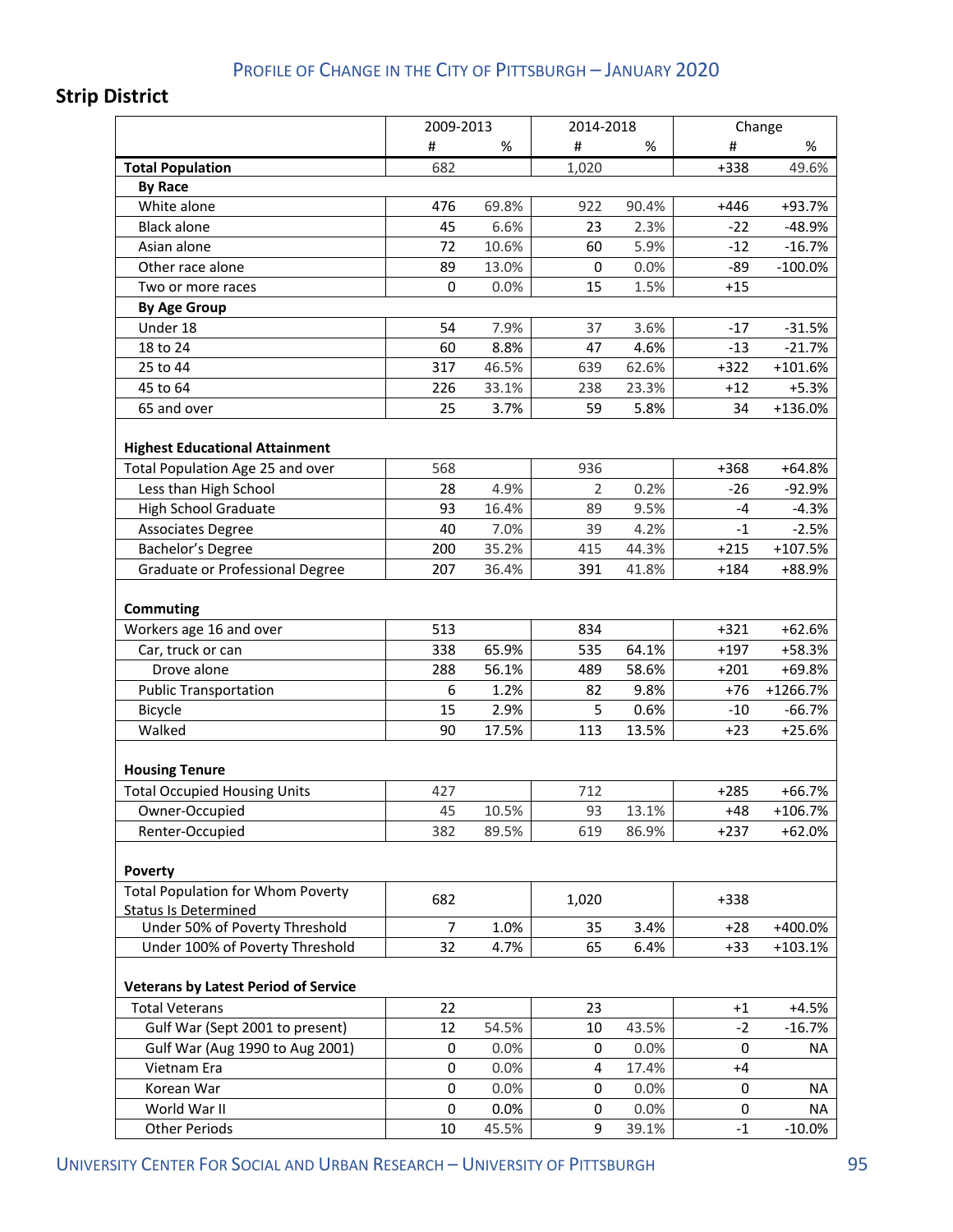#### **Summer Hill**

|                                                                           | 2009-2013 |       | 2014-2018   |       | Change |            |
|---------------------------------------------------------------------------|-----------|-------|-------------|-------|--------|------------|
|                                                                           | #         | %     | #           | %     | #      | %          |
| <b>Total Population</b>                                                   | 1,112     |       | 1,052       |       | $-60$  | $-5.4%$    |
| <b>By Race</b>                                                            |           |       |             |       |        |            |
| White alone                                                               | 984       | 88.5% | 936         | 89.0% | $-48$  | $-4.9%$    |
| <b>Black alone</b>                                                        | 128       | 11.5% | 102         | 9.7%  | $-26$  | $-20.3%$   |
| Asian alone                                                               | 0         | 0.0%  | 0           | 0.0%  | 0      | NA         |
| Other race alone                                                          | $\pmb{0}$ | 0.0%  | $\mathbf 0$ | 0.0%  | 0      | NA         |
| Two or more races                                                         | 0         | 0.0%  | 14          | 1.3%  | $+14$  |            |
| <b>By Age Group</b>                                                       |           |       |             |       |        |            |
| Under 18                                                                  | 191       | 17.2% | 222         | 21.1% | $+31$  | $+16.2%$   |
| 18 to 24                                                                  | 32        | 2.9%  | 88          | 8.4%  | $+56$  | +175.0%    |
| 25 to 44                                                                  | 370       | 33.3% | 255         | 24.2% | $-115$ | $-31.1%$   |
| 45 to 64                                                                  | 365       | 32.8% | 314         | 29.8% | $-51$  | $-14.0%$   |
| 65 and over                                                               | 154       | 13.8% | 173         | 16.4% | 19     | $+12.3%$   |
| <b>Highest Educational Attainment</b><br>Total Population Age 25 and over | 885       |       | 742         |       | $-143$ | $-16.2%$   |
| Less than High School                                                     | 73        | 8.2%  | 40          | 5.4%  | $-33$  | $-45.2%$   |
| <b>High School Graduate</b>                                               | 502       | 56.7% | 392         | 52.8% | $-110$ | $-21.9%$   |
| <b>Associates Degree</b>                                                  | 64        | 7.2%  | 54          | 7.3%  | $-10$  | $-15.6%$   |
| Bachelor's Degree                                                         | 170       | 19.2% | 155         | 20.9% | $-15$  | $-8.8%$    |
| Graduate or Professional Degree                                           | 76        | 8.6%  | 101         | 13.6% | $+25$  | +32.9%     |
| Commuting                                                                 |           |       |             |       |        |            |
| Workers age 16 and over                                                   | 593       |       | 609         |       | $+16$  | $+2.7%$    |
| Car, truck or can                                                         | 552       | 93.1% | 532         | 87.4% | $-20$  | $-3.6%$    |
| Drove alone                                                               | 520       | 87.7% | 470         | 77.2% | $-50$  | $-9.6%$    |
| <b>Public Transportation</b>                                              | 27        | 4.6%  | 31          | 5.1%  | $+4$   | $+14.8%$   |
| Bicycle                                                                   | 7         | 1.2%  | 0           | 0.0%  | $-7$   | $-100.0%$  |
| Walked                                                                    | 0         | 0.0%  | 4           | 0.7%  | +4     |            |
| <b>Housing Tenure</b>                                                     |           |       |             |       |        |            |
| <b>Total Occupied Housing Units</b>                                       | 521       |       | 488         |       | $-33$  | $-6.3%$    |
| Owner-Occupied                                                            | 391       | 75.0% | 361         | 74.0% | $-30$  | -7.7%      |
| Renter-Occupied                                                           | 130       | 25.0% | 127         | 26.0% | $-3$   | $-2.3%$    |
| Poverty                                                                   |           |       |             |       |        |            |
| <b>Total Population for Whom Poverty</b><br><b>Status Is Determined</b>   | 1,112     |       | 1,052       |       | -60    |            |
| Under 50% of Poverty Threshold                                            | 17        | 1.5%  | 20          | 1.9%  | $+3$   | $+17.6%$   |
| Under 100% of Poverty Threshold                                           | 113       | 10.2% | 39          | 3.7%  | $-74$  | $-65.5%$   |
| <b>Veterans by Latest Period of Service</b>                               |           |       |             |       |        |            |
| <b>Total Veterans</b>                                                     | 156       |       | 88          |       | -68    | $-43.6%$   |
| Gulf War (Sept 2001 to present)                                           | 17        | 10.9% | 14          | 15.9% | $-3$   | $-17.6%$   |
| Gulf War (Aug 1990 to Aug 2001)                                           | 42        | 26.9% | 4           | 4.5%  | $-38$  | $-90.5%$   |
| Vietnam Era                                                               | 48        | 30.8% | 31          | 35.2% | $-17$  | $-35.4%$   |
| Korean War                                                                | 4         | 2.6%  | 16          | 18.2% | $+12$  | +300.0%    |
| World War II                                                              | 24        | 15.4% | 0           | 0.0%  | $-24$  | $-100.0\%$ |
| <b>Other Periods</b>                                                      | 21        | 13.5% | 23          | 26.1% | $+2$   | $+9.5%$    |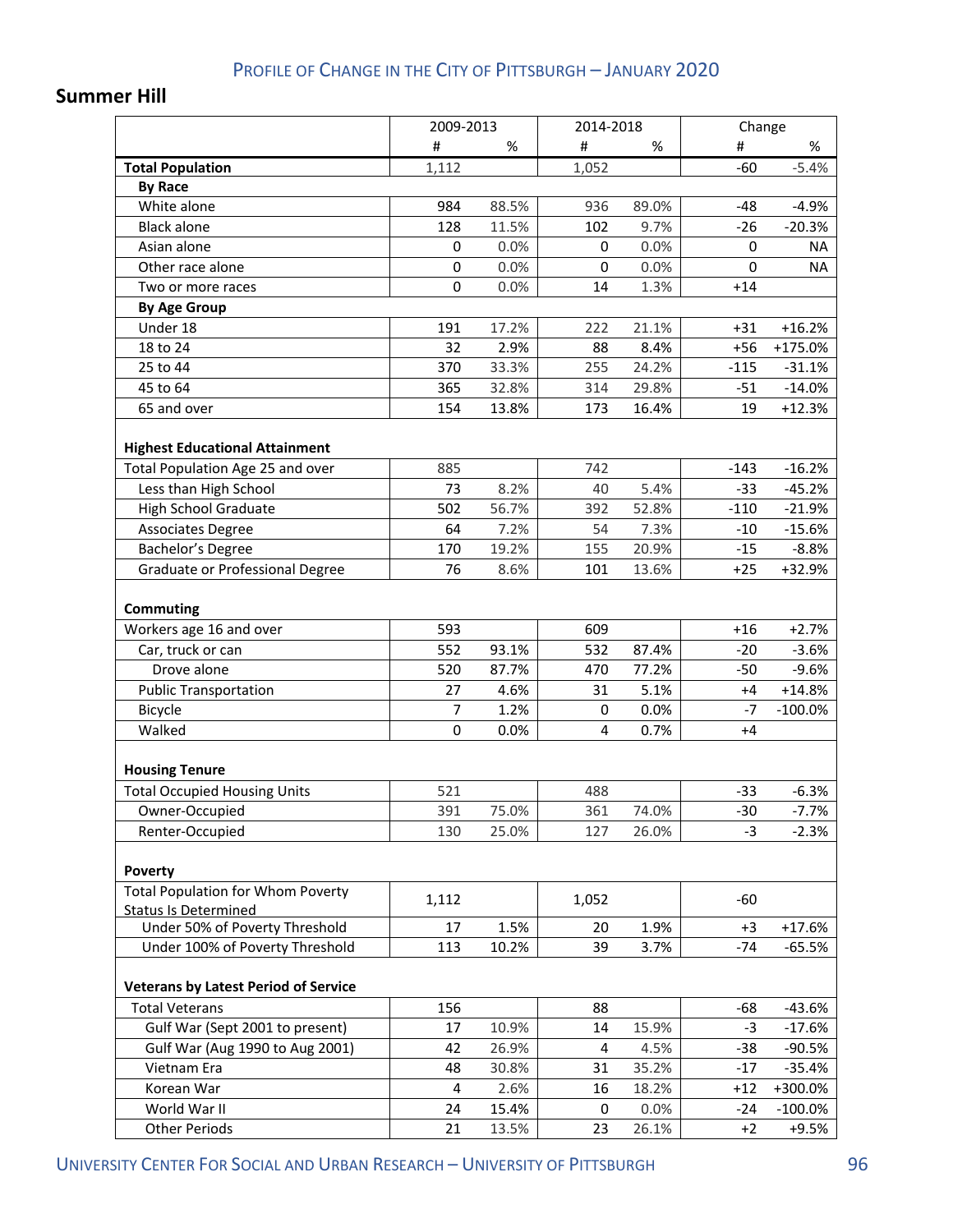#### **Swisshelm Park**

|                                                                           | 2009-2013   |       | 2014-2018 |       | Change |           |
|---------------------------------------------------------------------------|-------------|-------|-----------|-------|--------|-----------|
|                                                                           | #           | %     | #         | %     | #      | %         |
| <b>Total Population</b>                                                   | 1,328       |       | 1,309     |       | $-19$  | $-1.4%$   |
| <b>By Race</b>                                                            |             |       |           |       |        |           |
| White alone                                                               | 1,292       | 97.3% | 1,148     | 87.7% | $-144$ | $-11.1%$  |
| <b>Black alone</b>                                                        | 24          | 1.8%  | 85        | 6.5%  | $+61$  | $+254.2%$ |
| Asian alone                                                               | 6           | 0.5%  | 36        | 2.8%  | $+30$  | +500.0%   |
| Other race alone                                                          | $\mathsf 0$ | 0.0%  | 0         | 0.0%  | 0      | <b>NA</b> |
| Two or more races                                                         | 6           | 0.5%  | 40        | 3.1%  | $+34$  | +566.7%   |
| <b>By Age Group</b>                                                       |             |       |           |       |        |           |
| Under 18                                                                  | 277         | 20.9% | 227       | 17.3% | $-50$  | $-18.1%$  |
| 18 to 24                                                                  | 77          | 5.8%  | 41        | 3.1%  | $-36$  | $-46.8%$  |
| 25 to 44                                                                  | 300         | 22.6% | 391       | 29.9% | $+91$  | +30.3%    |
| 45 to 64                                                                  | 437         | 32.9% | 406       | 31.0% | $-31$  | $-7.1%$   |
| 65 and over                                                               | 237         | 17.8% | 244       | 18.6% | 7      | $+3.0%$   |
| <b>Highest Educational Attainment</b><br>Total Population Age 25 and over | 970         |       | 1,041     |       | $+71$  | $+7.3%$   |
| Less than High School                                                     | 92          | 9.5%  | 49        | 4.7%  | $-43$  | $-46.7%$  |
| <b>High School Graduate</b>                                               | 351         | 36.2% | 396       | 38.0% | $+45$  | $+12.8%$  |
| <b>Associates Degree</b>                                                  | 77          | 7.9%  | 64        | 6.1%  | $-13$  | $-16.9%$  |
| Bachelor's Degree                                                         | 253         | 26.1% | 254       | 24.4% | $+1$   | $+0.4%$   |
| Graduate or Professional Degree                                           | 197         | 20.3% | 278       | 26.7% | $+81$  | $+41.1%$  |
| Commuting                                                                 |             |       |           |       |        |           |
| Workers age 16 and over                                                   | 618         |       | 705       |       | $+87$  | $+14.1%$  |
| Car, truck or can                                                         | 568         | 91.9% | 528       | 74.9% | $-40$  | $-7.0%$   |
| Drove alone                                                               | 484         | 78.3% | 461       | 65.4% | $-23$  | $-4.8%$   |
| <b>Public Transportation</b>                                              | 30          | 4.9%  | 114       | 16.2% | $+84$  | +280.0%   |
| Bicycle                                                                   | 0           | 0.0%  | 0         | 0.0%  | 0      | NA        |
| Walked                                                                    | 11          | 1.8%  | 5         | 0.7%  | $-6$   | $-54.5%$  |
| <b>Housing Tenure</b>                                                     |             |       |           |       |        |           |
| <b>Total Occupied Housing Units</b>                                       | 567         |       | 614       |       | $+47$  | $+8.3%$   |
| Owner-Occupied                                                            | 508         | 89.6% | 547       | 89.1% | $+39$  | +7.7%     |
| Renter-Occupied                                                           | 59          | 10.4% | 67        | 10.9% | $+8$   | $+13.6%$  |
| Poverty                                                                   |             |       |           |       |        |           |
| <b>Total Population for Whom Poverty</b><br><b>Status Is Determined</b>   | 1,328       |       | 1,309     |       | $-19$  |           |
| Under 50% of Poverty Threshold                                            | 27          | 2.0%  | 15        | 1.1%  | $-12$  | $-44.4%$  |
| Under 100% of Poverty Threshold                                           | 59          | 4.4%  | 31        | 2.4%  | $-28$  | $-47.5%$  |
| <b>Veterans by Latest Period of Service</b>                               |             |       |           |       |        |           |
| <b>Total Veterans</b>                                                     | 90          |       | 63        |       | $-27$  | $-30.0%$  |
| Gulf War (Sept 2001 to present)                                           | 8           | 8.9%  | 13        | 20.6% | $+5$   | $+62.5%$  |
| Gulf War (Aug 1990 to Aug 2001)                                           | 0           | 0.0%  | 0         | 0.0%  | 0      | <b>NA</b> |
| Vietnam Era                                                               | 29          | 32.2% | 13        | 20.6% | $-16$  | $-55.2%$  |
| Korean War                                                                | 27          | 30.0% | 20        | 31.7% | $-7$   | $-25.9%$  |
| World War II                                                              | 11          | 12.2% | 5         | 7.9%  | -6     | $-54.5%$  |
| <b>Other Periods</b>                                                      | 15          | 16.7% | 12        | 19.0% | $-3$   | $-20.0%$  |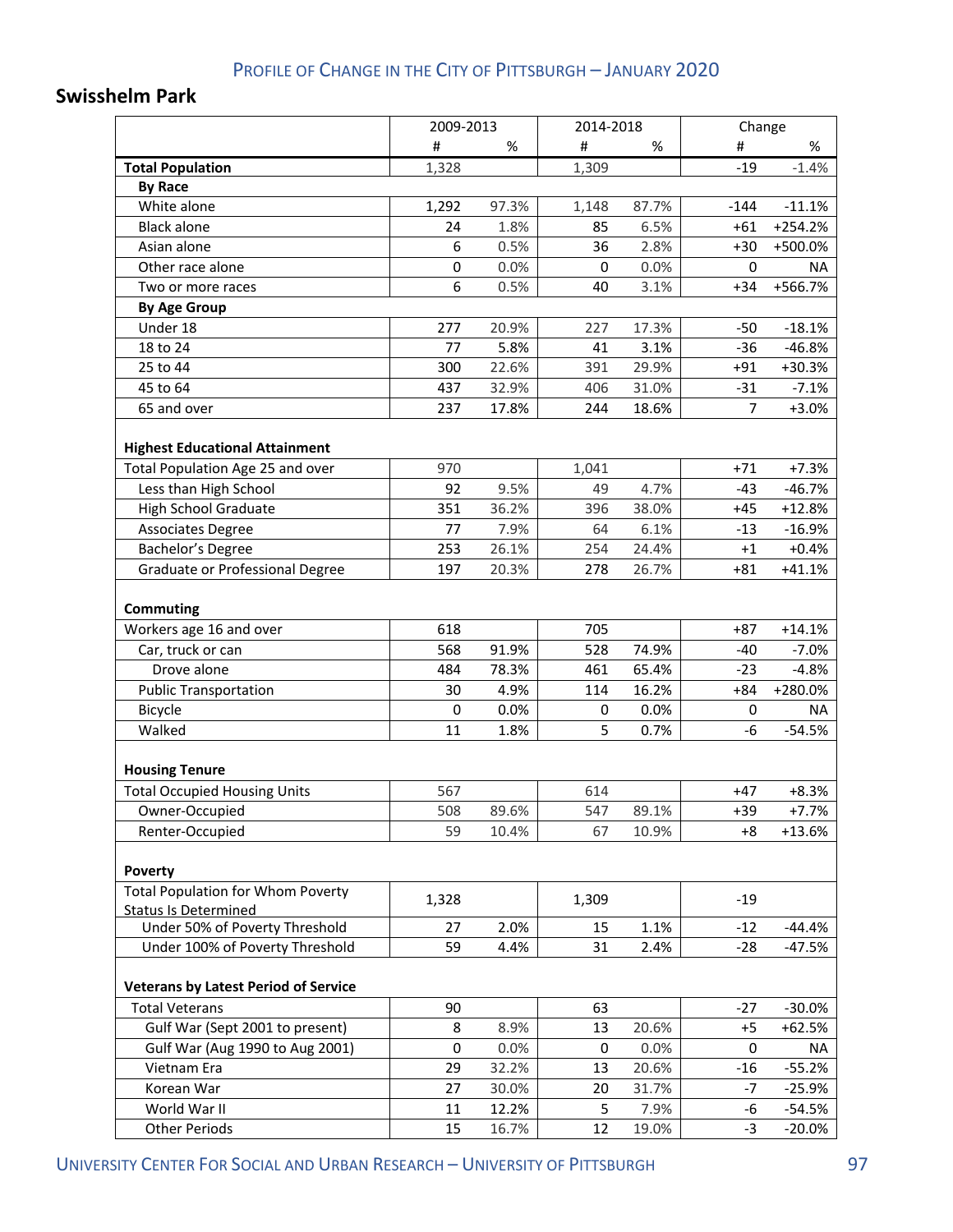## **Terrace Village**

|                                                                                                    | 2009-2013    |         | 2014-2018 |       | Change           |                      |
|----------------------------------------------------------------------------------------------------|--------------|---------|-----------|-------|------------------|----------------------|
|                                                                                                    | #            | %       | #         | %     | #                | %                    |
| <b>Total Population</b>                                                                            | 2,560        |         | 2,313     |       | $-247$           | $-9.6%$              |
| <b>By Race</b>                                                                                     |              |         |           |       |                  |                      |
| White alone                                                                                        | 1,000        | 39.1%   | 901       | 39.0% | $-99$            | $-9.9%$              |
| <b>Black alone</b>                                                                                 | 1,440        | 56.3%   | 1,120     | 48.4% | $-320$           | $-22.2%$             |
| Asian alone                                                                                        | 67           | 2.6%    | 214       | 9.3%  | $+147$           | +219.4%              |
| Other race alone                                                                                   | 10           | 0.4%    | 6         | 0.3%  | $-4$             | $-40.0%$             |
| Two or more races                                                                                  | 43           | 1.7%    | 72        | 3.1%  | $+29$            | $+67.4%$             |
| <b>By Age Group</b>                                                                                |              |         |           |       |                  |                      |
| Under 18                                                                                           | 355          | 13.9%   | 258       | 11.2% | $-97$            | $-27.3%$             |
| 18 to 24                                                                                           | 1,235        | 48.2%   | 1,192     | 51.5% | $-43$            | $-3.5%$              |
| 25 to 44                                                                                           | 367          | 14.3%   | 421       | 18.2% | $+ 54$           | $+14.7%$             |
| 45 to 64                                                                                           | 372          | 14.5%   | 248       | 10.7% | $-124$           | $-33.3%$             |
| 65 and over                                                                                        | 231          | 9.0%    | 194       | 8.4%  | $-37$            | $-16.0%$             |
| <b>Highest Educational Attainment</b><br>Total Population Age 25 and over<br>Less than High School | 1,002<br>238 | 23.8%   | 863<br>95 | 11.0% | $-139$<br>$-143$ | $-13.9%$<br>$-60.1%$ |
| <b>High School Graduate</b>                                                                        | 642          | 64.1%   | 521       | 60.4% | $-121$           | $-18.8%$             |
| <b>Associates Degree</b>                                                                           | 49           | 4.9%    | 43        | 5.0%  | - 6              | $-12.2%$             |
| Bachelor's Degree                                                                                  | 6            | 0.6%    | 91        | 10.5% | $+85$            | $+1416.7%$           |
| Graduate or Professional Degree                                                                    | 67           | 6.7%    | 113       | 13.1% | $+46$            | $+68.7%$             |
| Commuting                                                                                          |              |         |           |       |                  |                      |
| Workers age 16 and over                                                                            | 784          |         | 819       |       | $+ 35$           | $+4.5%$              |
| Car, truck or can                                                                                  | 259          | 33.0%   | 291       | 35.5% | $+ 32$           | $+12.4%$             |
| Drove alone                                                                                        | 237          | 30.2%   | 216       | 26.4% | $-21$            | $-8.9%$              |
| <b>Public Transportation</b>                                                                       | 311          | 39.7%   | 287       | 35.0% | $-24$            | $-7.7%$              |
| Bicycle                                                                                            | 0            | $0.0\%$ | 0         | 0.0%  | 0                | NA                   |
| Walked                                                                                             | 162          | 20.7%   | 219       | 26.7% | $+ 57$           | $+35.2%$             |
| <b>Housing Tenure</b>                                                                              |              |         |           |       |                  |                      |
| <b>Total Occupied Housing Units</b>                                                                | 971          |         | 823       |       | $-148$           | $-15.2%$             |
| Owner-Occupied                                                                                     | 10           | 1.0%    | 92        | 11.2% | $+82$            | +820.0%              |
| Renter-Occupied                                                                                    | 961          | 99.0%   | 731       | 88.8% | $-230$           | $-23.9%$             |
| Poverty                                                                                            |              |         |           |       |                  |                      |
| <b>Total Population for Whom Poverty</b><br><b>Status Is Determined</b>                            | 1,689        |         | 1,471     |       | $-218$           |                      |
| Under 50% of Poverty Threshold                                                                     | 311          | 18.4%   | 416       | 28.3% | $+105$           | +33.8%               |
| Under 100% of Poverty Threshold                                                                    | 862          | 51.0%   | 803       | 54.6% | $-59$            | $-6.8%$              |
| <b>Veterans by Latest Period of Service</b>                                                        |              |         |           |       |                  |                      |
| <b>Total Veterans</b>                                                                              | 33           |         | 40        |       | + 7              | $+21.2%$             |
| Gulf War (Sept 2001 to present)                                                                    | 0            | 0.0%    | 9         | 22.5% | + 9              | Inf                  |
| Gulf War (Aug 1990 to Aug 2001)                                                                    | 0            | 0.0%    | 0         | 0.0%  | 0                | NA                   |
| Vietnam Era                                                                                        | 14           | 42.4%   | 23        | 57.5% | 9<br>$+$         | $+64.3%$             |
| Korean War                                                                                         | 9            | 27.3%   | 0         | 0.0%  | - 9              | $-100.0\%$           |
| World War II                                                                                       | 0            | 0.0%    | 0         | 0.0%  | 0                | NA                   |
| <b>Other Periods</b>                                                                               | 10           | 30.3%   | 8         | 20.0% | $-2$             | $-20.0%$             |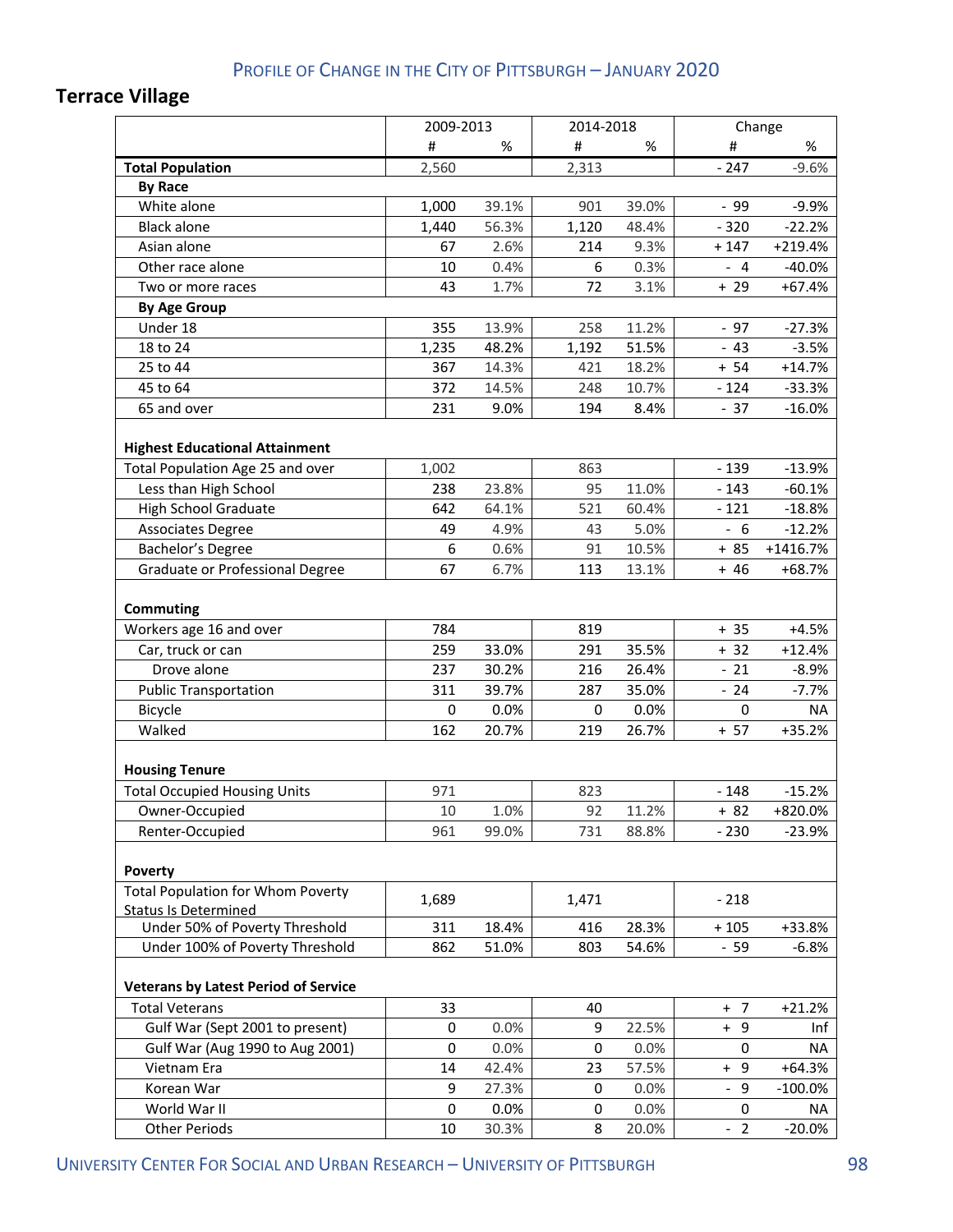## **Troy Hill**

|                                                                         | 2009-2013 |       | 2014-2018 |       | Change |            |
|-------------------------------------------------------------------------|-----------|-------|-----------|-------|--------|------------|
|                                                                         | #         | %     | #         | %     | #      | %          |
| <b>Total Population</b>                                                 | 2,552     |       | 2,136     |       | $-416$ | $-16.3%$   |
| <b>By Race</b>                                                          |           |       |           |       |        |            |
| White alone                                                             | 2,191     | 85.9% | 1,815     | 85.0% | $-376$ | $-17.2%$   |
| <b>Black alone</b>                                                      | 235       | 9.2%  | 117       | 5.5%  | $-118$ | $-50.2%$   |
| Asian alone                                                             | 42        | 1.6%  | 31        | 1.5%  | $-11$  | $-26.2%$   |
| Other race alone                                                        | 0         | 0.0%  | 9         | 0.4%  | $+9$   |            |
| Two or more races                                                       | 84        | 3.3%  | 164       | 7.7%  | $+80$  | +95.2%     |
| <b>By Age Group</b>                                                     |           |       |           |       |        |            |
| Under 18                                                                | 391       | 15.3% | 167       | 7.8%  | $-224$ | $-57.3%$   |
| 18 to 24                                                                | 195       | 7.6%  | 206       | 9.6%  | $+11$  | $+5.6%$    |
| 25 to 44                                                                | 789       | 30.9% | 973       | 45.6% | $+184$ | $+23.3%$   |
| 45 to 64                                                                | 843       | 33.0% | 484       | 22.7% | $-359$ | $-42.6%$   |
| 65 and over                                                             | 334       | 13.1% | 306       | 14.3% | $-28$  | $-8.4\%$   |
| <b>Highest Educational Attainment</b>                                   |           |       |           |       |        |            |
| Total Population Age 25 and over                                        | 1,944     |       | 1,763     |       | $-181$ | $-9.3%$    |
| Less than High School                                                   | 92        | 4.7%  | 83        | 4.7%  | -9     | $-9.8%$    |
| <b>High School Graduate</b>                                             | 1,171     | 60.2% | 671       | 38.1% | $-500$ | $-42.7%$   |
| <b>Associates Degree</b>                                                | 175       | 9.0%  | 212       | 12.0% | $+37$  | $+21.1%$   |
| Bachelor's Degree                                                       | 280       | 14.4% | 405       | 23.0% | $+125$ | $+44.6%$   |
| Graduate or Professional Degree                                         | 226       | 11.6% | 392       | 22.2% | $+166$ | +73.5%     |
|                                                                         |           |       |           |       |        |            |
| Commuting                                                               |           |       |           |       |        |            |
| Workers age 16 and over                                                 | 1,263     |       | 1,323     |       | $+60$  | $+4.8%$    |
| Car, truck or can                                                       | 948       | 75.1% | 834       | 63.0% | $-114$ | $-12.0%$   |
| Drove alone                                                             | 790       | 62.5% | 734       | 55.5% | $-56$  | $-7.1%$    |
| <b>Public Transportation</b>                                            | 132       | 10.5% | 160       | 12.1% | $+28$  | $+21.2%$   |
| Bicycle                                                                 | 20        | 1.6%  | 17        | 1.3%  | $-3$   | $-15.0%$   |
| Walked                                                                  | 111       | 8.8%  | 240       | 18.1% | $+129$ | $+116.2%$  |
| <b>Housing Tenure</b>                                                   |           |       |           |       |        |            |
| <b>Total Occupied Housing Units</b>                                     | 1,283     |       | 1,242     |       | $-41$  | $-3.2%$    |
| Owner-Occupied                                                          | 674       | 52.5% | 593       | 47.7% | $-81$  | $-12.0%$   |
| Renter-Occupied                                                         | 609       | 47.5% | 649       | 52.3% | $+40$  | $+6.6%$    |
|                                                                         |           |       |           |       |        |            |
| <b>Poverty</b>                                                          |           |       |           |       |        |            |
| <b>Total Population for Whom Poverty</b><br><b>Status Is Determined</b> | 2,552     |       | 2,136     |       | $-416$ |            |
| Under 50% of Poverty Threshold                                          | 94        | 3.7%  | 181       | 8.5%  | $+87$  | +92.6%     |
| Under 100% of Poverty Threshold                                         | 361       | 14.1% | 358       | 16.8% | $-3$   | $-0.8%$    |
|                                                                         |           |       |           |       |        |            |
| <b>Veterans by Latest Period of Service</b>                             |           |       |           |       |        |            |
| <b>Total Veterans</b>                                                   | 142       |       | 100       |       | $-42$  | $-29.6%$   |
| Gulf War (Sept 2001 to present)                                         | 18        | 12.7% | 21        | 21.0% | $+3$   | +16.7%     |
| Gulf War (Aug 1990 to Aug 2001)                                         | 0         | 0.0%  | 8         | 8.0%  | +8     |            |
| Vietnam Era                                                             | 40        | 28.2% | 36        | 36.0% | $-4$   | $-10.0%$   |
| Korean War                                                              | 15        | 10.6% | 0         | 0.0%  | $-15$  | $-100.0\%$ |
| World War II                                                            | 24        | 16.9% | 0         | 0.0%  | $-24$  | $-100.0\%$ |
| <b>Other Periods</b>                                                    | 45        | 31.7% | 35        | 35.0% | $-10$  | $-22.2%$   |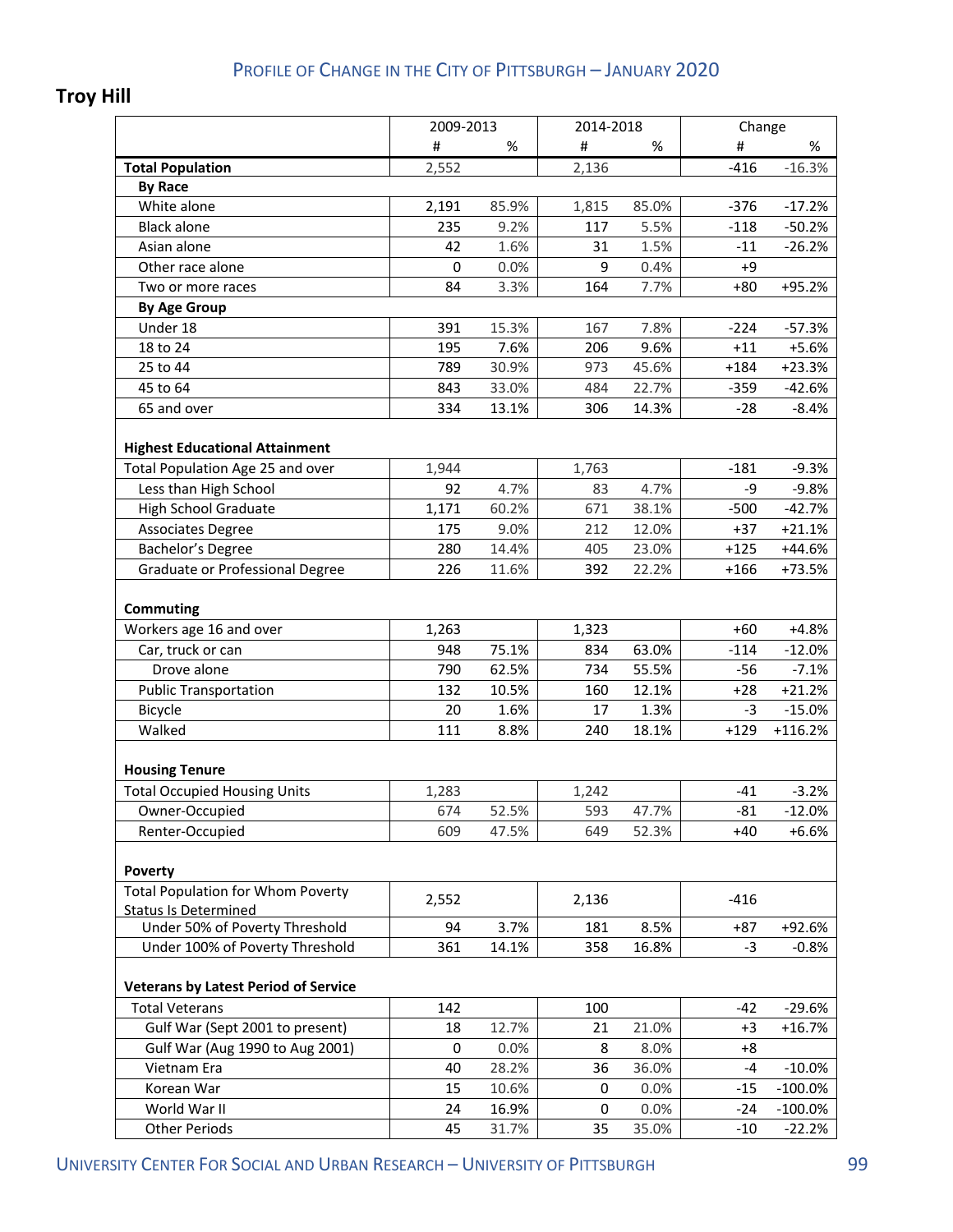## **Upper Hill**

|                                             | 2009-2013      |       | 2014-2018 |       | Change |           |
|---------------------------------------------|----------------|-------|-----------|-------|--------|-----------|
|                                             | #              | $\%$  | #         | %     | #      | %         |
| <b>Total Population</b>                     | 1,966          |       | 2,036     |       | $+70$  | 3.6%      |
| <b>By Race</b>                              |                |       |           |       |        |           |
| White alone                                 | 281            | 14.3% | 337       | 16.6% | $+56$  | +19.9%    |
| <b>Black alone</b>                          | 1,437          | 73.1% | 1,597     | 78.4% | $+160$ | $+11.1%$  |
| Asian alone                                 | 214            | 10.9% | 74        | 3.6%  | $-140$ | $-65.4%$  |
| Other race alone                            | 13             | 0.7%  | 0         | 0.0%  | $-13$  | $-100.0%$ |
| Two or more races                           | 21             | 1.1%  | 28        | 1.4%  | $+7$   | +33.3%    |
| <b>By Age Group</b>                         |                |       |           |       |        |           |
| Under 18                                    | 246            | 12.5% | 354       | 17.4% | $+108$ | +43.9%    |
| 18 to 24                                    | 418            | 21.3% | 235       | 11.5% | $-183$ | $-43.8%$  |
| 25 to 44                                    | 492            | 25.0% | 419       | 20.6% | $-73$  | $-14.8%$  |
| 45 to 64                                    | 456            | 23.2% | 415       | 20.4% | $-41$  | $-9.0%$   |
| 65 and over                                 | 354            | 18.0% | 613       | 30.1% | 259    | +73.2%    |
|                                             |                |       |           |       |        |           |
| <b>Highest Educational Attainment</b>       |                |       |           |       |        |           |
| Total Population Age 25 and over            | 1,383          |       | 1,447     |       | $+64$  | $+4.6%$   |
| Less than High School                       | 58             | 4.2%  | 164       | 11.3% | $+106$ | +182.8%   |
| <b>High School Graduate</b>                 | 760            | 55.0% | 619       | 42.8% | $-141$ | $-18.6%$  |
| <b>Associates Degree</b>                    | 159            | 11.5% | 112       | 7.7%  | $-47$  | $-29.6%$  |
| Bachelor's Degree                           | 133            | 9.6%  | 264       | 18.2% | $+131$ | +98.5%    |
| Graduate or Professional Degree             | 273            | 19.7% | 288       | 19.9% | $+15$  | $+5.5%$   |
|                                             |                |       |           |       |        |           |
| Commuting                                   |                |       |           |       |        |           |
| Workers age 16 and over                     | 654            |       | 675       |       | $+21$  | $+3.2%$   |
| Car, truck or can                           | 364            | 55.7% | 456       | 67.6% | $+92$  | $+25.3%$  |
| Drove alone                                 | 272            | 41.6% | 301       | 44.6% | $+29$  | $+10.7%$  |
| <b>Public Transportation</b>                | 171            | 26.1% | 65        | 9.6%  | $-106$ | $-62.0%$  |
| Bicycle                                     | 0              | 0.0%  | 18        | 2.7%  | $+18$  |           |
| Walked                                      | 103            | 15.7% | 47        | 7.0%  | $-56$  | $-54.4%$  |
|                                             |                |       |           |       |        |           |
| <b>Housing Tenure</b>                       |                |       |           |       |        |           |
| <b>Total Occupied Housing Units</b>         | 916            |       | 856       |       | -60    | $-6.6%$   |
| Owner-Occupied                              | 499            | 54.5% | 562       | 65.7% | $+63$  | $+12.6%$  |
| Renter-Occupied                             | 417            | 45.5% | 294       | 34.3% | $-123$ | $-29.5%$  |
|                                             |                |       |           |       |        |           |
| Poverty                                     |                |       |           |       |        |           |
| <b>Total Population for Whom Poverty</b>    |                |       |           |       |        |           |
| <b>Status Is Determined</b>                 | 1,966          |       | 2,015     |       | +49    |           |
| Under 50% of Poverty Threshold              | 342            | 17.4% | 183       | 9.1%  | $-159$ | $-46.5%$  |
| Under 100% of Poverty Threshold             | 509            | 25.9% | 439       | 21.8% | $-70$  | $-13.8%$  |
|                                             |                |       |           |       |        |           |
| <b>Veterans by Latest Period of Service</b> |                |       |           |       |        |           |
| <b>Total Veterans</b>                       | 92             |       | 128       |       | $+36$  | +39.1%    |
| Gulf War (Sept 2001 to present)             | 0              | 0.0%  | 0         | 0.0%  | 0      | NA        |
| Gulf War (Aug 1990 to Aug 2001)             | 29             | 31.5% | 29        | 22.7% | 0      | 0.0%      |
| Vietnam Era                                 | 11             | 12.0% | 5         | 3.9%  | -6     | $-54.5%$  |
| Korean War                                  | $\overline{7}$ | 7.6%  | 20        | 15.6% | $+13$  | +185.7%   |
| World War II                                | 16             | 17.4% | 13        | 10.2% | $-3$   | $-18.8%$  |
| <b>Other Periods</b>                        | 29             | 31.5% | 61        | 47.7% | $+32$  | +110.3%   |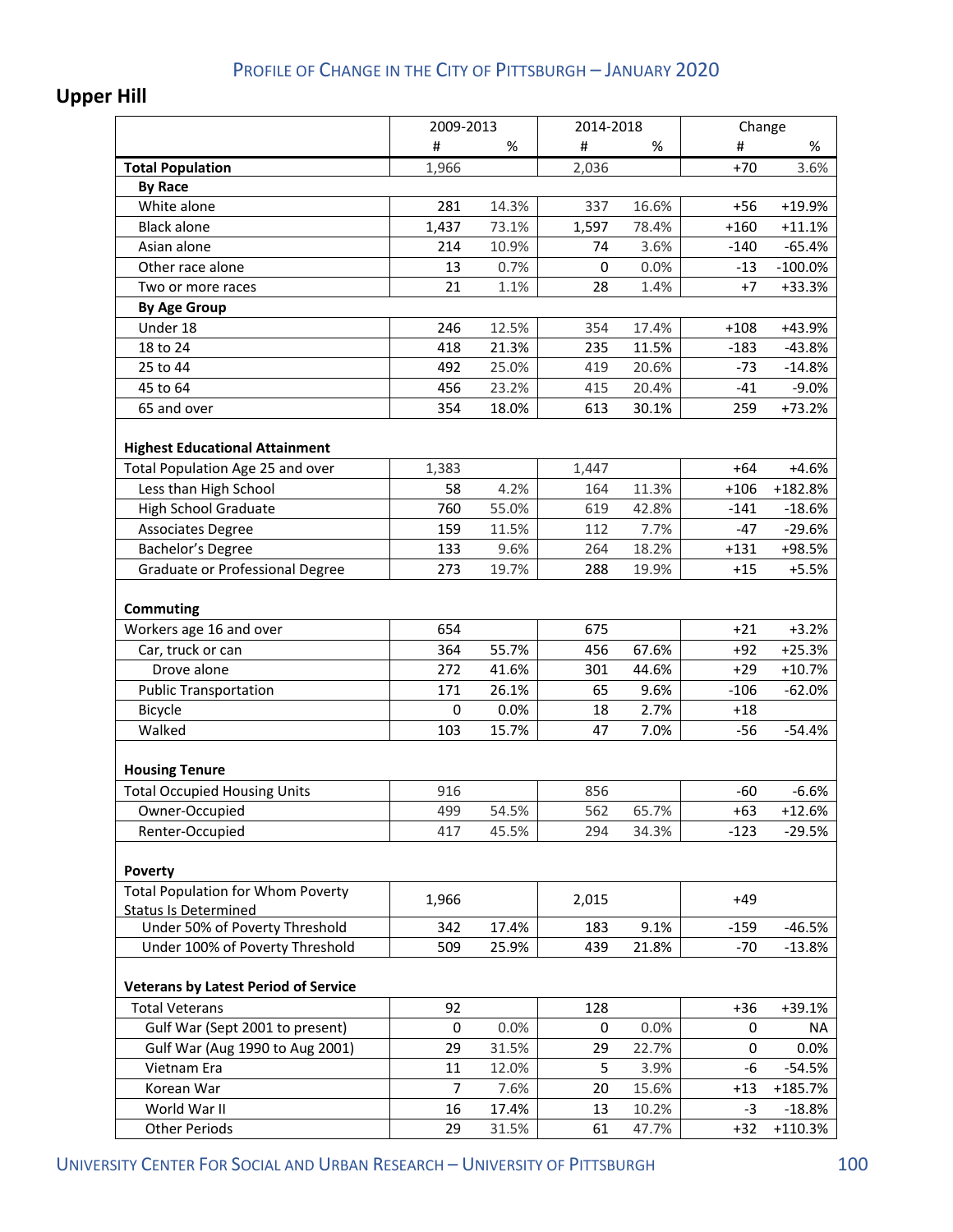# **Upper Lawrenceville**

|                                                                           | 2009-2013 |       | 2014-2018   |       | Change |            |
|---------------------------------------------------------------------------|-----------|-------|-------------|-------|--------|------------|
|                                                                           | #         | %     | #           | %     | #      | %          |
| <b>Total Population</b>                                                   | 2,945     |       | 2,705       |       | $-240$ | $-8.1%$    |
| <b>By Race</b>                                                            |           |       |             |       |        |            |
| White alone                                                               | 1,923     | 65.3% | 2,194       | 81.1% | $+271$ | $+14.1%$   |
| <b>Black alone</b>                                                        | 890       | 30.2% | 431         | 15.9% | $-459$ | $-51.6%$   |
| Asian alone                                                               | 67        | 2.3%  | 18          | 0.7%  | $-49$  | $-73.1%$   |
| Other race alone                                                          | 10        | 0.3%  | $\mathbf 0$ | 0.0%  | $-10$  | $-100.0\%$ |
| Two or more races                                                         | 55        | 1.9%  | 62          | 2.3%  | $+7$   | $+12.7%$   |
| <b>By Age Group</b>                                                       |           |       |             |       |        |            |
| Under 18                                                                  | 692       | 23.5% | 412         | 15.2% | $-280$ | $-40.5%$   |
| 18 to 24                                                                  | 201       | 6.8%  | 322         | 11.9% | $+121$ | $+60.2%$   |
| 25 to 44                                                                  | 961       | 32.6% | 1,374       | 50.8% | $+413$ | +43.0%     |
| 45 to 64                                                                  | 728       | 24.7% | 405         | 15.0% | $-323$ | $-44.4%$   |
| 65 and over                                                               | 363       | 12.3% | 192         | 7.1%  | $-171$ | $-47.1%$   |
| <b>Highest Educational Attainment</b><br>Total Population Age 25 and over | 2,061     |       | 1,971       |       | -90    | $-4.4%$    |
| Less than High School                                                     | 295       | 14.3% | 88          | 4.5%  | $-207$ | $-70.2%$   |
| <b>High School Graduate</b>                                               | 1,108     | 53.8% | 888         | 45.1% | $-220$ | $-19.9%$   |
| <b>Associates Degree</b>                                                  | 126       | 6.1%  | 87          | 4.4%  | -39    | $-31.0%$   |
| Bachelor's Degree                                                         | 369       | 17.9% | 660         | 33.5% | $+291$ | +78.9%     |
| Graduate or Professional Degree                                           | 163       | 7.9%  | 248         | 12.6% | $+85$  | $+52.1%$   |
| Commuting<br>Workers age 16 and over                                      | 1,416     |       | 1,735       |       | $+319$ | $+22.5%$   |
| Car, truck or can                                                         | 905       | 63.9% | 1,324       | 76.3% | $+419$ | $+46.3%$   |
| Drove alone                                                               | 783       | 55.3% | 1,208       | 69.6% | $+425$ | $+54.3%$   |
| <b>Public Transportation</b>                                              | 330       | 23.3% | 231         | 13.3% | -99    | $-30.0%$   |
| Bicycle                                                                   | 21        | 1.5%  | 16          | 0.9%  | -5     | $-23.8%$   |
| Walked                                                                    | 98        | 6.9%  | 94          | 5.4%  | -4     | $-4.1%$    |
| <b>Housing Tenure</b>                                                     |           |       |             |       |        |            |
| <b>Total Occupied Housing Units</b>                                       | 1,182     |       | 1,243       |       | $+61$  | $+5.2%$    |
| Owner-Occupied                                                            | 704       | 59.6% | 647         | 52.1% | $-57$  | $-8.1%$    |
| Renter-Occupied                                                           | 478       | 40.4% | 596         | 47.9% | $+118$ | $+24.7%$   |
| <b>Poverty</b>                                                            |           |       |             |       |        |            |
| <b>Total Population for Whom Poverty</b><br><b>Status Is Determined</b>   | 2,943     |       | 2,688       |       | $-255$ |            |
| Under 50% of Poverty Threshold                                            | 309       | 10.5% | 217         | 8.1%  | $-92$  | $-29.8%$   |
| Under 100% of Poverty Threshold                                           | 555       | 18.9% | 381         | 14.2% | $-174$ | $-31.4%$   |
| <b>Veterans by Latest Period of Service</b>                               |           |       |             |       |        |            |
| <b>Total Veterans</b>                                                     | 240       |       | 123         |       | $-117$ | $-48.8%$   |
| Gulf War (Sept 2001 to present)                                           | 21        | 8.8%  | 48          | 39.0% | $+27$  | +128.6%    |
| Gulf War (Aug 1990 to Aug 2001)                                           | 23        | 9.6%  | 20          | 16.3% | $-3$   | $-13.0%$   |
| Vietnam Era                                                               | 119       | 49.6% | 39          | 31.7% | -80    | $-67.2%$   |
| Korean War                                                                | 8         | 3.3%  | 11          | 8.9%  | $+3$   | +37.5%     |
| World War II                                                              | 10        | 4.2%  | 0           | 0.0%  | $-10$  | $-100.0\%$ |
| <b>Other Periods</b>                                                      | 59        | 24.6% | 5           | 4.1%  | $-54$  | $-91.5%$   |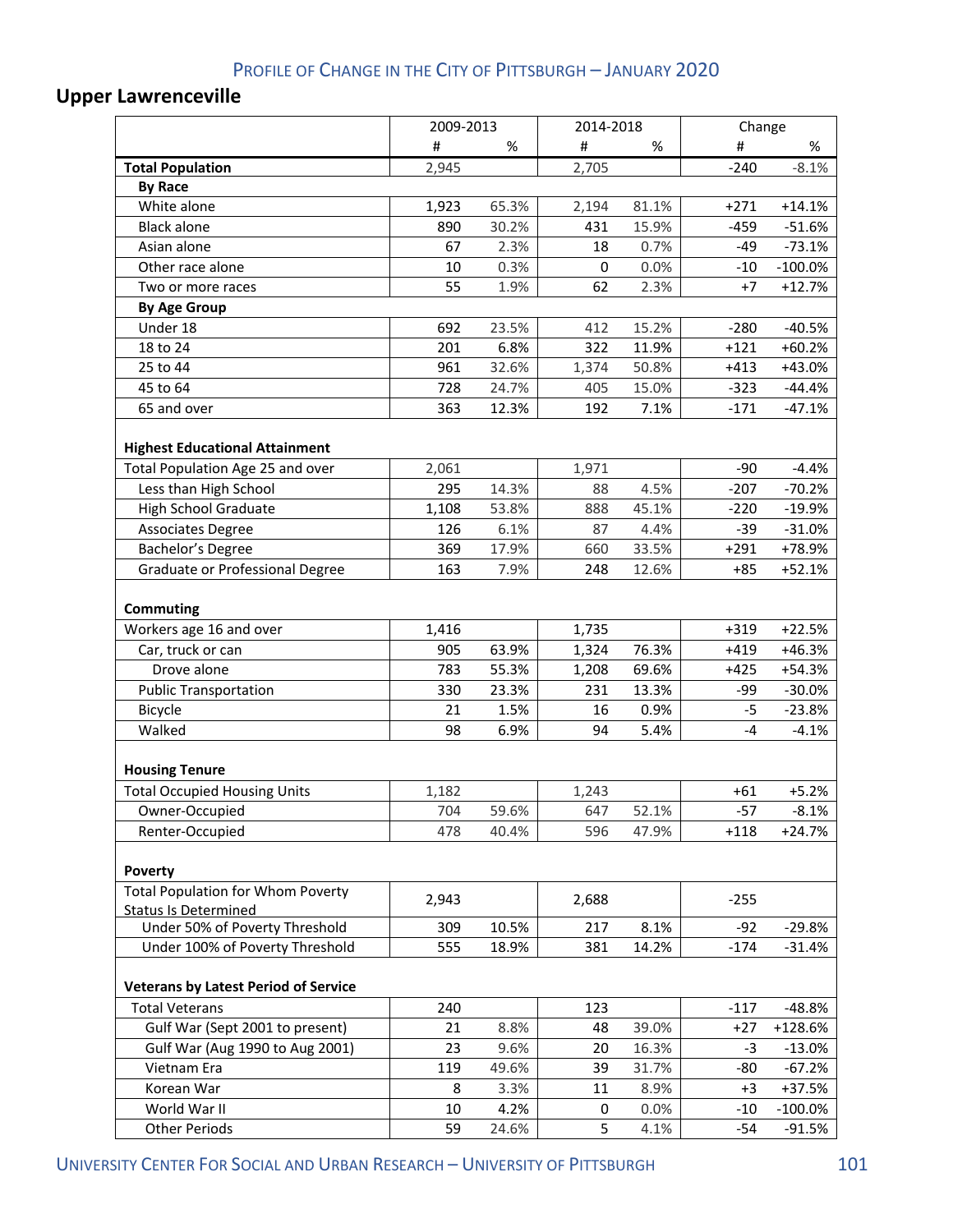#### **West End**

|                                                               | 2009-2013   |        | 2014-2018   |        | Change         |            |
|---------------------------------------------------------------|-------------|--------|-------------|--------|----------------|------------|
|                                                               | #           | %      | #           | %      | #              | %          |
| <b>Total Population</b>                                       | 267         |        | 195         |        | $-72$          | $-27.0%$   |
| <b>By Race</b>                                                |             |        |             |        |                |            |
| White alone                                                   | 204         | 76.4%  | 59          | 30.3%  | $-145$         | $-71.1%$   |
| <b>Black alone</b>                                            | 25          | 9.4%   | 136         | 69.7%  | $+111$         | +444.0%    |
| Asian alone                                                   | $\mathbf 0$ | 0.0%   | 0           | 0.0%   | 0              | NA         |
| Other race alone                                              | 0           | 0.0%   | 0           | 0.0%   | 0              | <b>NA</b>  |
| Two or more races                                             | 38          | 14.2%  | $\mathbf 0$ | 0.0%   | $-38$          | $-100.0\%$ |
| <b>By Age Group</b>                                           |             |        |             |        |                |            |
| Under 18                                                      | $\mathbf 0$ | 0.0%   | 45          | 23.1%  | $+45$          |            |
| 18 to 24                                                      | 97          | 36.3%  |             | 0.0%   | $-97$          | $-100.0\%$ |
| 25 to 44                                                      | 101         | 37.8%  | 90          | 46.2%  | $-11$          | $-10.9%$   |
| 45 to 64                                                      | 57          | 21.3%  | 46          | 23.6%  | $-11$          | $-19.3%$   |
| 65 and over                                                   | 12          | 4.5%   | 14          | 7.2%   | $\overline{2}$ | $+16.7%$   |
| <b>Highest Educational Attainment</b>                         |             |        |             |        |                |            |
| Total Population Age 25 and over                              | 101         |        | 150         |        | $+49$          | +48.5%     |
| Less than High School                                         |             | 0.0%   |             | 0.0%   | 0              | NA         |
|                                                               |             |        |             |        |                | $+27.5%$   |
| <b>High School Graduate</b>                                   | 69          | 68.3%  | 88          | 58.7%  | $+19$          |            |
| <b>Associates Degree</b>                                      | 20          | 19.8%  | 12          | 8.0%   | -8             | $-40.0%$   |
| Bachelor's Degree                                             | 3           | 3.0%   | 14          | 9.3%   | $+11$          | +366.7%    |
| Graduate or Professional Degree                               | 9           | 8.9%   | 36          | 24.0%  | $+27$          | +300.0%    |
| Commuting                                                     |             |        |             |        |                |            |
| Workers age 16 and over                                       | 196         |        | 94          |        | $-102$         | $-52.0%$   |
| Car, truck or can                                             | 146         | 74.5%  | 70          | 74.5%  | $-76$          | $-52.1%$   |
| Drove alone                                                   | 115         | 58.7%  | 66          | 70.2%  | -49            | $-42.6%$   |
| <b>Public Transportation</b>                                  | 36          | 18.4%  |             | 0.0%   | $-36$          | $-100.0%$  |
| Bicycle                                                       | 0           | 0.0%   | $\mathbf 0$ | 0.0%   | 0              | NA         |
| Walked                                                        | 14          | 7.1%   | 10          | 10.6%  | $-4$           | $-28.6%$   |
|                                                               |             |        |             |        |                |            |
| <b>Housing Tenure</b>                                         |             |        |             |        |                |            |
| <b>Total Occupied Housing Units</b>                           | 110         |        | 91          |        | $-19$          | $-17.3%$   |
| Owner-Occupied                                                | 30          | 27.3%  | 4           | 4.4%   | $-26$          | $-86.7%$   |
| Renter-Occupied                                               | 80          | 72.7%  | 87          | 95.6%  | $+7$           | $+8.8%$    |
|                                                               |             |        |             |        |                |            |
| Poverty                                                       |             |        |             |        |                |            |
| <b>Total Population for Whom Poverty</b>                      | 267         |        | 195         |        | $-72$          |            |
| <b>Status Is Determined</b><br>Under 50% of Poverty Threshold | 25          | 9.4%   | 14          | 7.2%   | $-11$          | $-44.0%$   |
| Under 100% of Poverty Threshold                               | 50          | 18.7%  | 24          | 12.3%  | $-26$          | $-52.0%$   |
|                                                               |             |        |             |        |                |            |
| <b>Veterans by Latest Period of Service</b>                   |             |        |             |        |                |            |
| <b>Total Veterans</b>                                         | 12          |        | 14          |        | $+2$           | $+16.7%$   |
| Gulf War (Sept 2001 to present)                               | 0           | 0.0%   | $\mathbf 0$ | 0.0%   | 0              | NA.        |
| Gulf War (Aug 1990 to Aug 2001)                               | 0           | 0.0%   | 0           | 0.0%   | 0              | NA         |
| Vietnam Era                                                   | 12          | 100.0% | 0           | 0.0%   | $-12$          | $-100.0\%$ |
| Korean War                                                    | 0           | 0.0%   | 0           | 0.0%   | 0              | NA         |
| World War II                                                  | 0           | 0.0%   | 0           | 0.0%   | 0              | NA         |
| <b>Other Periods</b>                                          | 0           | 0.0%   | 14          | 100.0% | $+14$          |            |